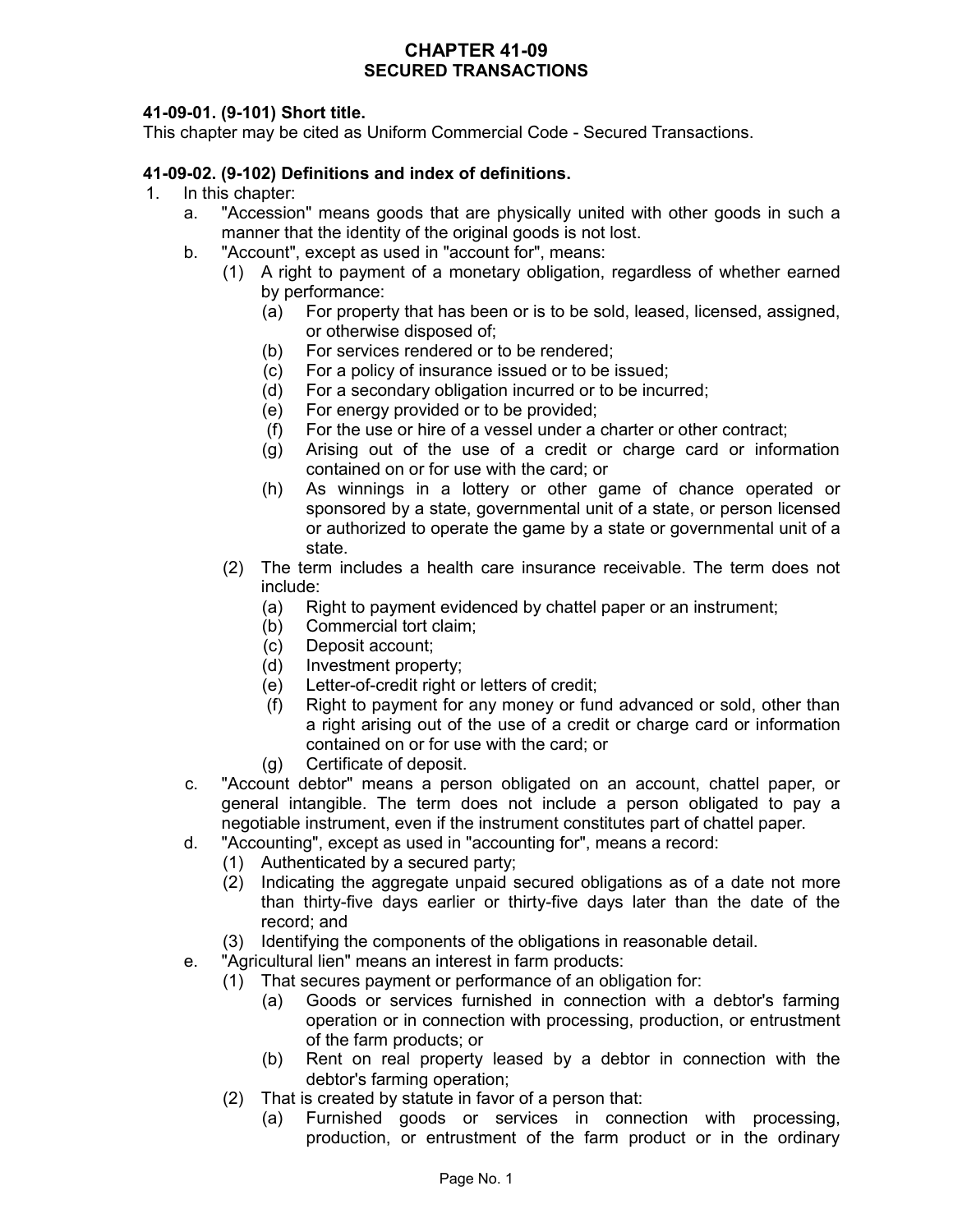course of that person's business furnished goods or services to a debtor in connection with a debtor's farming operation; or

- (b) Leased real property to a debtor in connection with the debtor's farming operation; and
- (3) Of which the effectiveness does not depend on the person's possession of the personal property.
- f. "As-extracted collateral" means:
	- (1) Oil, gas, or other mineral that is subject to a security interest that:
		- (a) Is created by a debtor having an interest in the mineral before extraction; and
		- (b) Attaches to the mineral as extracted; or
	- (2) Accounts arising out of the sale at the wellhead or minehead of oil, gas, or other mineral in which the debtor had an interest before extraction.
- g. "Authenticate" means:
	- (1) To sign; or
		- (2) With present intent to adopt or accept a record, to attach to or logically associate with the record an electronic sound, symbol, or process.
- h. "Bank" means an organization engaged in the business of banking. The term includes a savings bank, savings and loan association, credit union, and trust company.
- i. "Cash proceeds" means proceeds that are money, checks, deposit accounts, certificates of deposit, or the like.
- j. "Certificate of deposit" means a bank record of a sum of money which has been received by the bank and a promise made by the bank to repay the sum of money. The term does not include a deposit account. A certificate of deposit may be negotiable, non-negotiable, nontransferable, certificated, or uncertificated.
- k. "Certificate of title" means a certificate of title with respect to which a statute provides for the security interest in question to be indicated on the certificate as a condition or result of the security interest's obtaining priority over the rights of a lien creditor with respect to the collateral. The term includes another record maintained as an alternative to a certificate of title by the governmental unit that issues certificates of title if a statute permits the security interest in question to be indicated on the record as a condition or result of the security interest's obtaining priority over the rights of a lien creditor with respect to the collateral.
- l. "Certificated certificate of deposit" means a certificate of deposit that is represented by a certificate.
- m. "Chattel paper" means a record or records that evidence both a monetary obligation and a security interest in specific goods, a security interest in specific goods and software used in the goods, a security interest in specific goods and license of software used in the goods, a lease of specific goods, or a lease of specific goods and license of software used in the goods. In this subdivision, "monetary obligation" means a monetary obligation secured by the goods or owed under a lease of the goods and includes a monetary obligation with respect to software used in the goods. The term does not include charters or other contracts involving the use or hire of a vessel or records that evidence a right to payment arising out of the use of a credit or charge card or information contained on or for use with the card. If a transaction is evidenced by records that include an instrument or series of instruments, the group of records taken together constitutes chattel paper.
- n. "Collateral" means the property subject to a security interest or agricultural lien. The term includes:
	- (1) Proceeds to which a security interest attaches;
	- (2) Accounts, chattel paper, payment intangibles, and promissory notes that have been sold; and
	- (3) Goods that are the subject of a consignment.
- o. "Commercial tort claim" means a claim arising in tort with respect to which: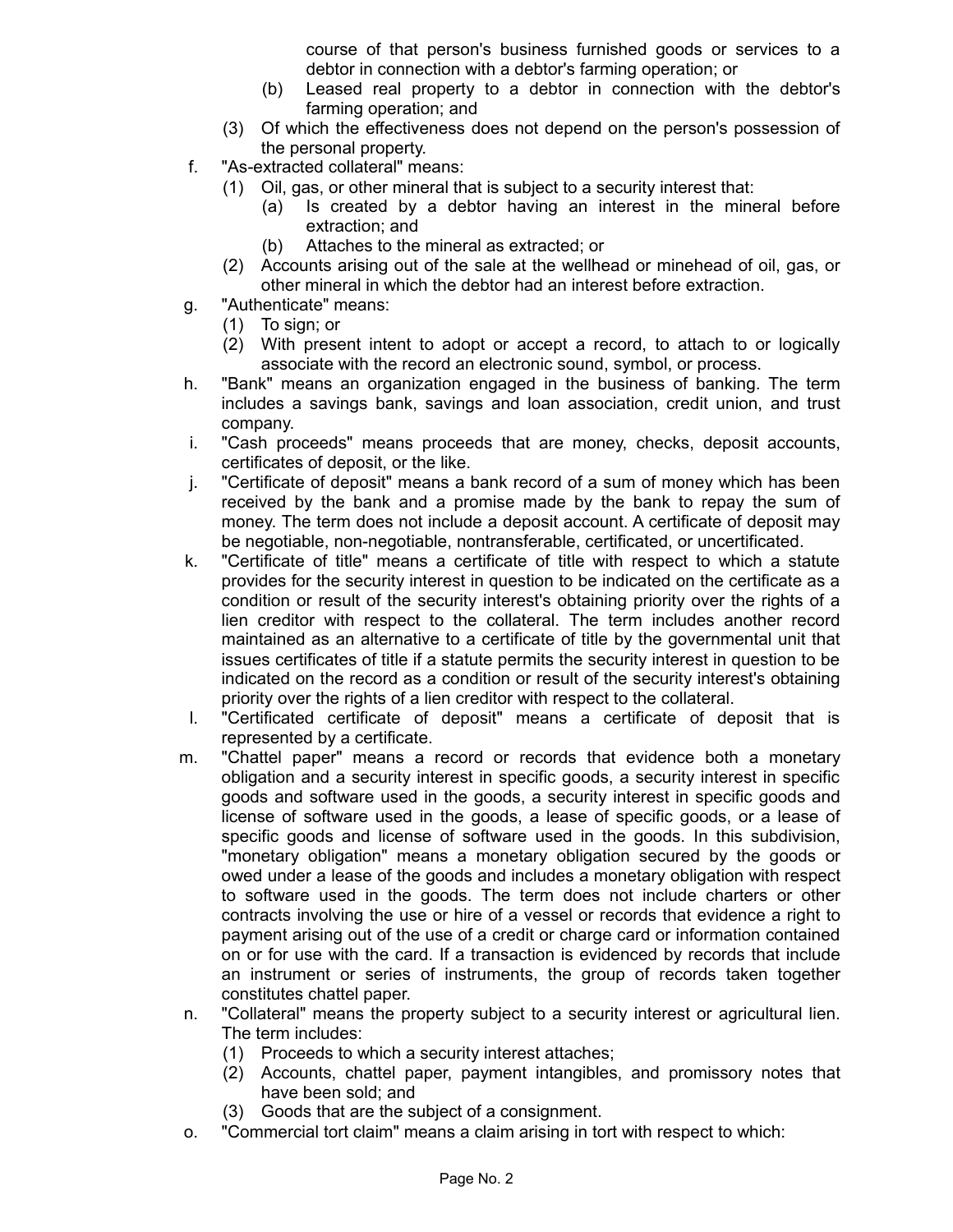- (1) The claimant is an organization; or
- (2) The claimant is an individual and the claim:
	- (a) Arose in the course of the claimant's business or profession; and
	- (b) Does not include damages arising out of personal injury to or the death of an individual.
- p. "Commodity account" means an account maintained by a commodity intermediary in which a commodity contract is carried for a commodity customer.
- q. "Commodity contract" means a commodity futures contract, an option on a commodity futures contract, a commodity option, or another contract if the contract or option is:
	- (1) Traded on or subject to the rules of a board of trade that has been designated as a contract market for such a contract pursuant to federal commodities laws; or
	- (2) Traded on a foreign commodity board of trade, exchange, or market and is carried on the books of a commodity intermediary for a commodity customer.
- r. "Commodity customer" means a person for which a commodity intermediary carries a commodity contract on the intermediary's books.
- s. "Commodity intermediary" means a person that:
	- (1) Is registered as a futures commission merchant under federal commodities law; or
	- (2) In the ordinary course of the person's business provides clearance or settlement services for a board of trade that has been designated as a contract market pursuant to federal commodities law.
- t. "Communicate" means:
	- (1) To send a written or other tangible record;
	- (2) To transmit a record by any means agreed upon by the persons sending and receiving the record; or
	- (3) In the case of transmission of a record to or by a filing office, to transmit a record by any means prescribed by filing-office rule.
- u. "Consignee" means a merchant to which goods are delivered in a consignment.
- v. "Consignment" means a transaction, regardless of form, in which a person delivers goods to a merchant for the purpose of sale and:
	- (1) The merchant:
		- (a) Deals in goods of that kind under a name other than the name of the person making delivery;
		- (b) Is not an auctioneer; and
		- (c) Is not generally known by its creditors to be substantially engaged in selling the goods of others;
	- (2) With respect to each delivery, the aggregate value of the goods is one thousand dollars or more at the time of delivery;
	- (3) The goods are not consumer goods immediately before delivery; and
	- (4) The transaction does not create a security interest that secures an obligation.
- w. "Consignor" means a person that delivers goods to a consignee in a consignment.
- x. "Consumer debtor" means a debtor in a consumer transaction.
- y. "Consumer goods" means goods that are used or bought for use primarily for personal, family, or household purposes.
- z. "Consumer-goods transaction" means a consumer transaction in which:
	- (1) An individual incurs an obligation primarily for personal, family, or household purposes; and
	- (2) A security interest in consumer goods secures the obligation.
- aa. "Consumer obligor" means an obligor who is an individual and who incurred the obligation as part of a transaction entered into primarily for personal, family, or household purposes.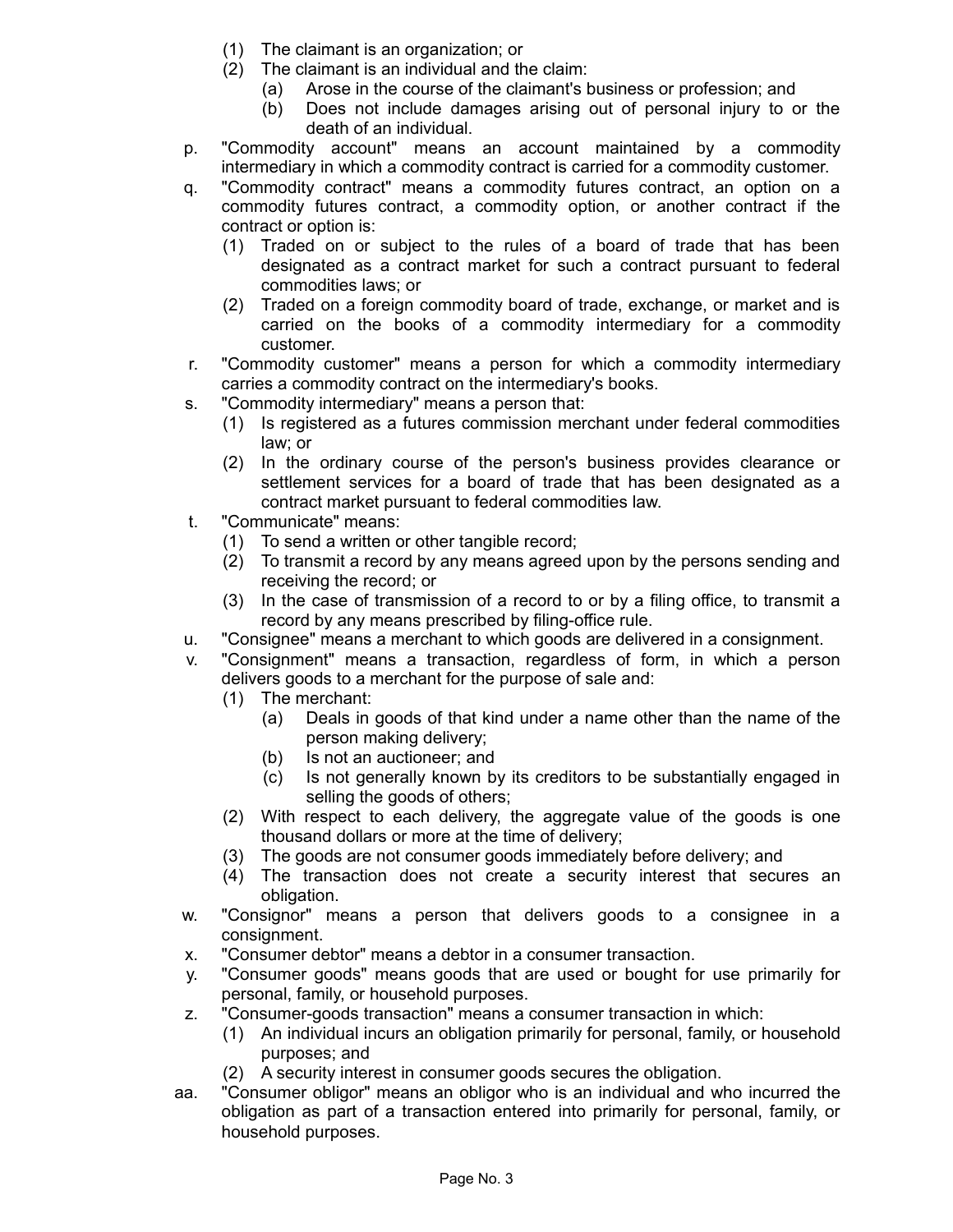- bb. "Consumer transaction" means a transaction in which:
	- (1) An individual incurs an obligation primarily for personal, family, or household purposes;
	- (2) A security interest secures the obligation; and
	- (3) The collateral is held or acquired primarily for personal, family, or household purposes. The term includes consumer-goods transactions.
- cc. "Continuation statement" means an amendment of a financing statement which:
	- (1) Identifies, by its file number, the initial financing statement to which it relates; and
	- (2) Indicates that it is a continuation statement for, or that it is filed to continue the effectiveness of, the identified financing statement.
- dd. "Debtor" means:
	- (1) A person having an interest, other than a security interest or other lien, in the collateral, regardless of whether the person is an obligor;
	- (2) A seller of accounts, chattel paper, payment intangibles, or promissory notes; or
	- (3) A consignee.
- ee. "Deposit account" means a demand, time, savings, passbook, or similar account maintained with a bank. The term does not include investment property or an account evidenced by a certificate of deposit or an instrument.
- ff. "Document" means a document of title or a receipt of the type described in subsection 2 of section 41-07-07.
- gg. "Electronic chattel paper" means chattel paper evidenced by a record consisting of information stored in an electronic medium.
- hh. "Encumbrance" means a right, other than an ownership interest, in real property. The term includes mortgages and other liens on real property.
- ii. "Equipment" means goods other than inventory, farm products, or consumer goods.
- jj. "Farm products" means goods, other than standing timber, subject to a lien created under chapter 35-17, 35-30, or 35-31, or with respect to which the debtor is engaged in a farming operation and which are:
	- (1) Crops grown, growing, or to be grown, including:
		- (a) Crops produced on trees, vines, and bushes; and
		- (b) Aquatic goods produced in aquacultural operations;
	- (2) Livestock, born or unborn, including aquatic goods produced in aquacultural operations;
	- (3) Supplies used or produced in a farming operation; or
	- (4) Products of crops or livestock in their unmanufactured states.
- kk. "Farming operation" means raising, cultivating, propagating, fattening, grazing, or any other farming, livestock, or aquacultural operation.
- ll. "File number" means the number assigned to an initial financing statement pursuant to subsection 1 of section 41-09-90.
- mm. "Filing office" means an office designated in section 41-09-72 as the place to file a financing statement.
- nn. "Filing-office rule" means a rule adopted under section 41-09-97.
- oo. "Financing statement" means a record composed of an initial financing statement and any filed record relating to the initial financing statement.
- pp. "Fixture filing" means the filing of a financing statement covering goods that are or are to become fixtures and satisfying subsections 1 and 2 of section 41-09-73. The term includes the filing of a financing statement covering goods of a transmitting utility which are or are to become fixtures.
- qq. "Fixtures" means goods that have become so related to particular real property that an interest in them arises under real property law.
- rr. "General intangible" means any personal property, including things in action, other than accounts, certificates of deposit, chattel paper, commercial tort claims, deposit accounts, documents, goods, instruments, investment property,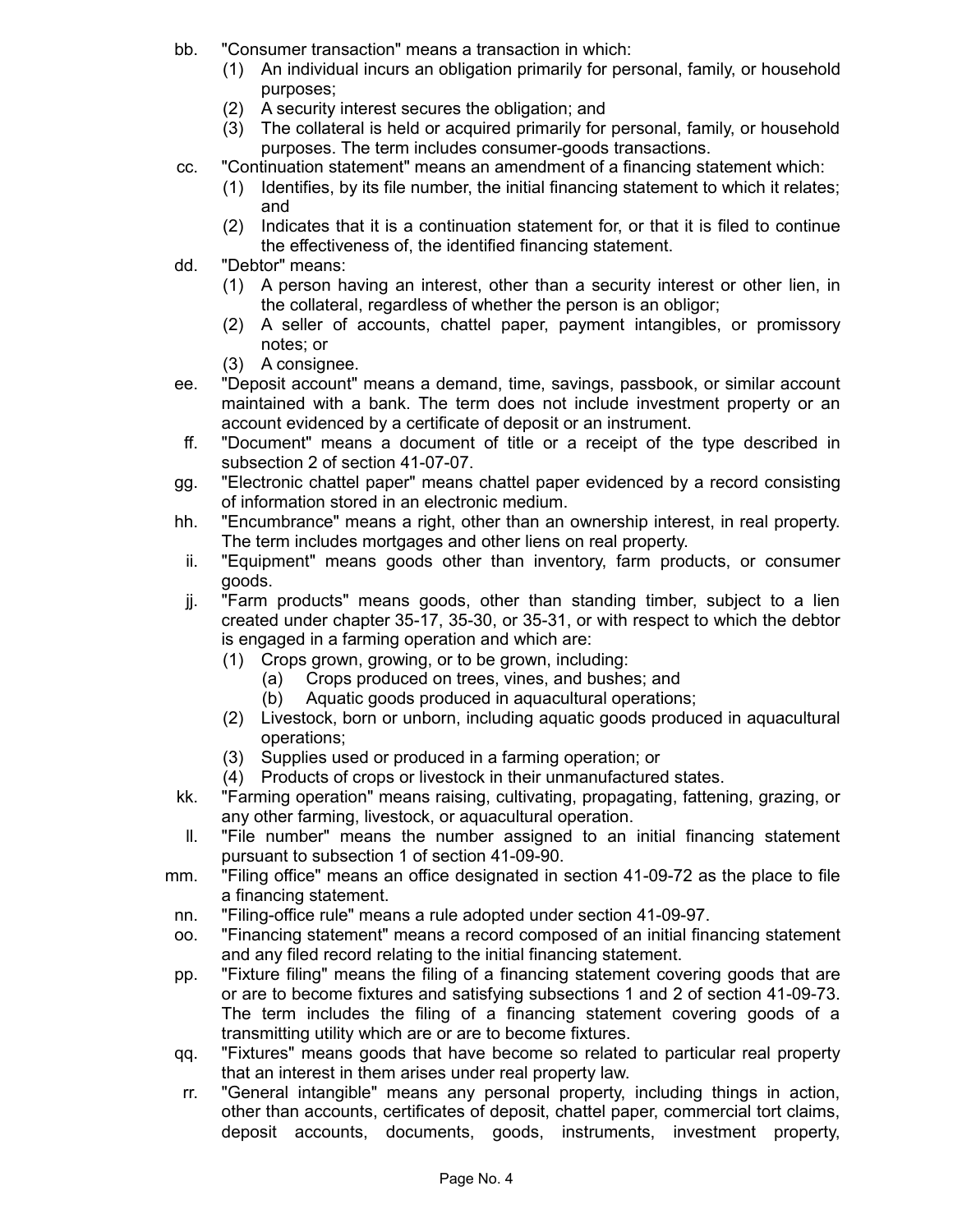letter-of-credit rights, letters of credit, money, and oil, gas, or other minerals before extraction. The term includes payment intangibles and software.

- ss. Reserved.
- tt. "Goods" means all things that are movable when a security interest attaches.
	- (1) The term includes:
		- (a) Fixtures;
		- (b) Standing timber that is to be cut and removed under a conveyance or contract for sale;
		- (c) The unborn young of animals;
		- (d) Crops grown, growing, or to be grown, even if the crops are produced on trees, vines, or bushes; and
		- (e) Manufactured homes.
	- (2) The term also includes a computer program embedded in goods and any supporting information provided in connection with a transaction relating to the program if:
		- (a) The program is associated with the goods in such a manner that the program is customarily considered part of the goods; or
		- (b) By becoming the owner of the goods, a person acquires a right to use the program in connection with the goods.
	- (3) The term does not include a computer program embedded in goods that consist solely of the medium in which the program is embedded. The term also does not include accounts, certificates of deposit, chattel paper, commercial tort claims, deposit accounts, documents, general intangibles, instruments, investment property, letter-of-credit rights, letters of credit, money, or oil, gas, or other minerals before extraction.
- uu. "Governmental unit" means a subdivision, agency, department, county, parish, municipality, or other unit of the government of the United States, a state, or a foreign country. The term includes an organization having a separate corporate existence if the organization is eligible to issue debt on which interest is exempt from income taxation under the laws of the United States.
- vv. "Health care insurance receivable" means an interest in or claim under a policy of insurance which is a right to payment of a monetary obligation for health care goods or services provided or to be provided.
- ww. "Instrument" means a negotiable instrument or any other writing that evidences a right to the payment of a monetary obligation, is not itself a security agreement or lease, and is of a type that in ordinary course of business is transferred by delivery with any necessary indorsement or assignment. The term does not include:
	- (1) Certificates of deposit;
	- (2) Investment property;
	- (3) Letters of credit; or
	- (4) Writings that evidence a right to payment arising out of the use of a credit or charge card or information contained on or for use with the card.
- xx. "Inventory" means goods, other than farm products, that:
	- (1) Are leased by a person as lessor;
		- (2) Are held by a person for sale or lease or to be furnished under a contract of service;
		- (3) Are furnished by a person under a contract of service; or
		- (4) Consist of raw materials, work in process, or materials used or consumed in a business.
- yy. "Investment property" means a security, whether certificated or uncertificated, security entitlement, securities account, commodity contract, or commodity account.
- zz. "Jurisdiction of organization", with respect to a registered organization, means the jurisdiction under whose law the organization is organized.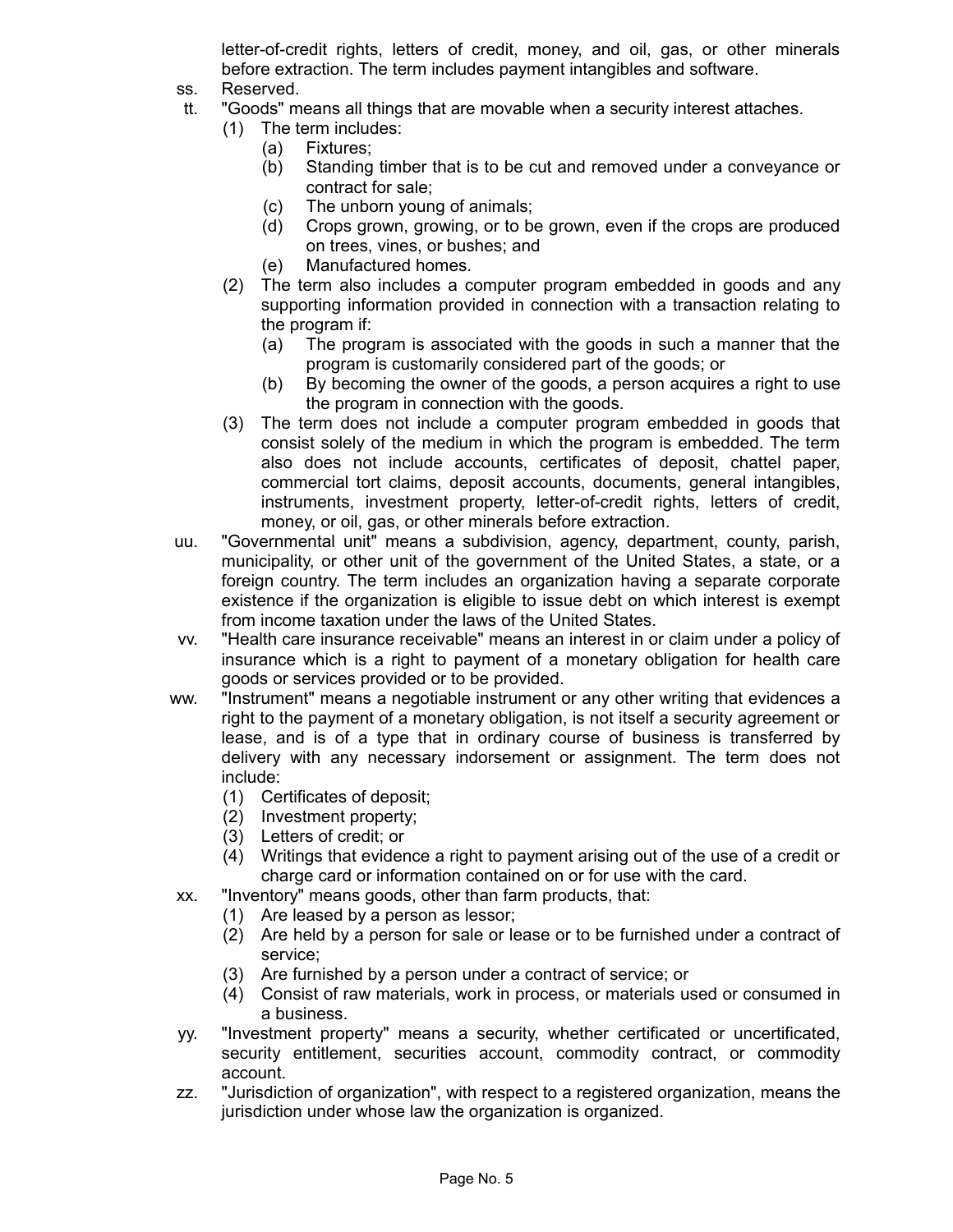- aaa. "Letter-of-credit right" means a right to payment or performance under a letter of credit, regardless of whether the beneficiary has demanded or is at the time entitled to demand payment or performance. The term does not include the right of a beneficiary to demand payment or performance under a letter of credit.
- bbb. "Lien creditor" means:
	- (1) A creditor that has acquired a lien on the property involved by attachment, levy, or the like;
	- (2) An assignee for benefit of creditors from the time of assignment;
	- (3) A trustee in bankruptcy from the date of the filing of the petition; or
	- (4) A receiver in equity from the time of appointment.
- ccc. "Manufactured home" means a structure, transportable in one or more sections, that, in the traveling mode, is eight body feet [2.44 meters] or more in width or forty body feet [12.19 meters] or more in length, or, when erected on site, is three hundred twenty square feet [29.73 square meters] or more, and which is built on a permanent chassis and designed to be used as a dwelling with or without a permanent foundation when connected to the required utilities, and includes the plumbing, heating, air-conditioning, and electrical systems contained therein. The term includes any structure that meets all of the requirements of this subdivision except the size requirements and with respect to which the manufacturer voluntarily files a certification required by the United States secretary of housing and urban development and complies with the standards established under title 42 of the United States Code.
- ddd. "Manufactured-home transaction" means a secured transaction:
	- (1) Which creates a purchase-money security interest in a manufactured home, other than a manufactured home held as inventory; or
	- (2) In which a manufactured home, other than a manufactured home held as inventory, is the primary collateral.
- eee. "Mortgage" means a consensual interest in real property, including fixtures, that secures payment or performance of an obligation.
	- fff. "New debtor" means a person that becomes bound as debtor under subsection 4 of section 41-09-13 by a security agreement previously entered into by another person.
- ggg. "New value" means:
	- (1) Money;
	- (2) Money's worth in property, services, or new credit; or
	- (3) Release by a transferee of an interest in property previously transferred to the transferee.
	- The term does not include an obligation substituted for another obligation.
- hhh. "Noncash proceeds" means proceeds other than cash proceeds.
- iii. "Non-negotiable certificate of deposit" means a bank record that contains an acknowledgment that a sum of money has been received by the issuer and a promise by the issuer to repay the sum of money other than a deposit account or negotiable instrument.
- jjj. "Nontransferable certificate of deposit" means a non-negotiable certificate of deposit which may be transferred only on the books of the issuer, with the consent of the issuer, or subject to other restrictions or considerations of the issuer on transfer. The term does not include a deposit account.
- kkk. "Obligor" means a person that, with respect to an obligation secured by a security interest in or an agricultural lien on the collateral:
	- (1) Owes payment or other performance of the obligation;
	- (2) Has provided property other than the collateral to secure payment or other performance of the obligation; or
	- (3) Is otherwise accountable in whole or in part for payment or other performance of the obligation.

The term does not include issuers or nominated persons under a letter of credit.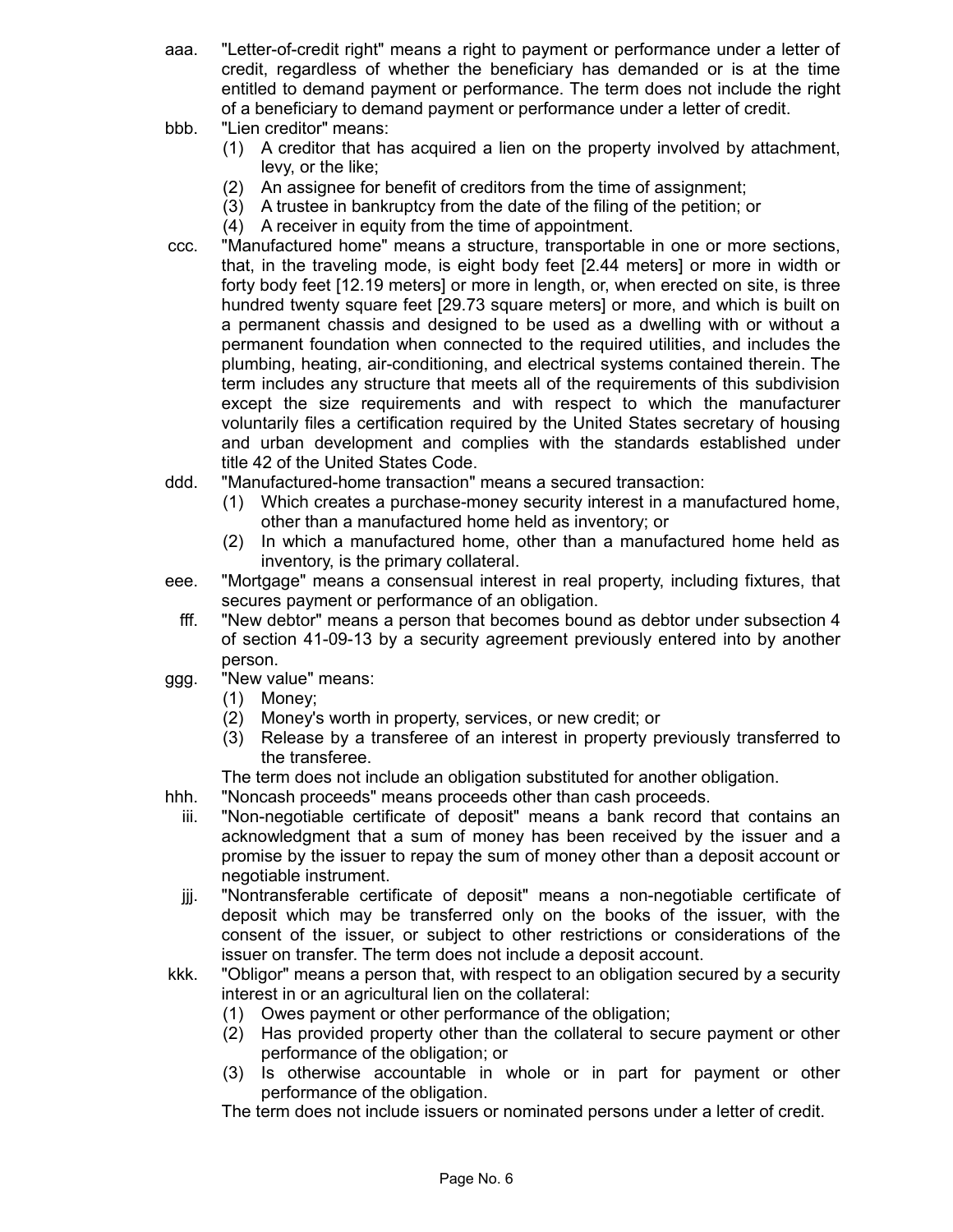- lll. "Original debtor", except as used in subsection 3 of section 41-09-30, means a person that, as debtor, entered into a security agreement to which a new debtor has become bound under subsection 4 of section 41-09-13.
- mmm. "Payment intangible" means a general intangible under which the account debtor's principal obligation is a monetary obligation.
- nnn. "Person related to", with respect to an individual, means:
	- (1) The spouse of the individual;
	- (2) A brother, brother-in-law, sister, or sister-in-law of the individual;
	- (3) An ancestor or lineal descendant of the individual or the individual's spouse; or
	- (4) Any other relative, by blood or marriage, of the individual or the individual's spouse who shares the same home with the individual.
- ooo. "Person related to", with respect to an organization, means:
	- (1) A person directly or indirectly controlling, controlled by, or under common control with the organization;
	- (2) An officer or director of, or a person performing similar functions with respect to, the organization;
	- (3) An officer or director of, or a person performing similar functions with respect to, a person described in paragraph 1;
	- (4) The spouse of an individual described in paragraph 1, 2, or 3; or
	- (5) An individual who is related by blood or marriage to an individual described in paragraph 1, 2, 3, or 4 and shares the same home with the individual.
- ppp. "Proceeds", except as used in subsection 2 of section 41-09-106, means the following property:
	- (1) Whatever is acquired upon the sale, lease, license, exchange, or other disposition of collateral;
	- (2) Whatever is collected on, or distributed on account of, collateral;
	- (3) Rights arising out of collateral;
	- (4) To the extent of the value of collateral, claims arising out of the loss, nonconformity, or interference with the use of, defects or infringement of rights in, or damage to, the collateral; or
	- (5) To the extent of the value of collateral and to the extent payable to the debtor or the secured party, insurance payable by reason of the loss or nonconformity of, defects or infringement of rights in, or damage to, the collateral.
- qqq. "Promissory note" means an instrument that evidences a promise to pay a monetary obligation, does not evidence an order to pay, and does not contain an acknowledgment by a bank that the bank has received for deposit a sum of money or funds.
- rrr. "Proposal" means a record authenticated by a secured party which includes the terms on which the secured party is willing to accept collateral in full or partial satisfaction of the obligation it secures under sections 41-09-115 through 41-09-117.
- sss. "Public organic record" means a record that is available to the public for inspection and which is:
	- (1) A record consisting of the record initially filed with or issued by a state or the United States to form or organize an organization and any record filed with or issued by the state or the United States which amends or restates the initial record;
	- (2) An organic record of a business trust consisting of the record initially filed with a state and any record filed with the state which amends or restates the initial record, if a statute of the state governing business trusts requires that the record be filed with the state; or
	- (3) A record consisting of legislation enacted by the legislature of a state or the Congress of the United States which forms or organizes an organization, any record amending the legislation, and any record filed with or issued by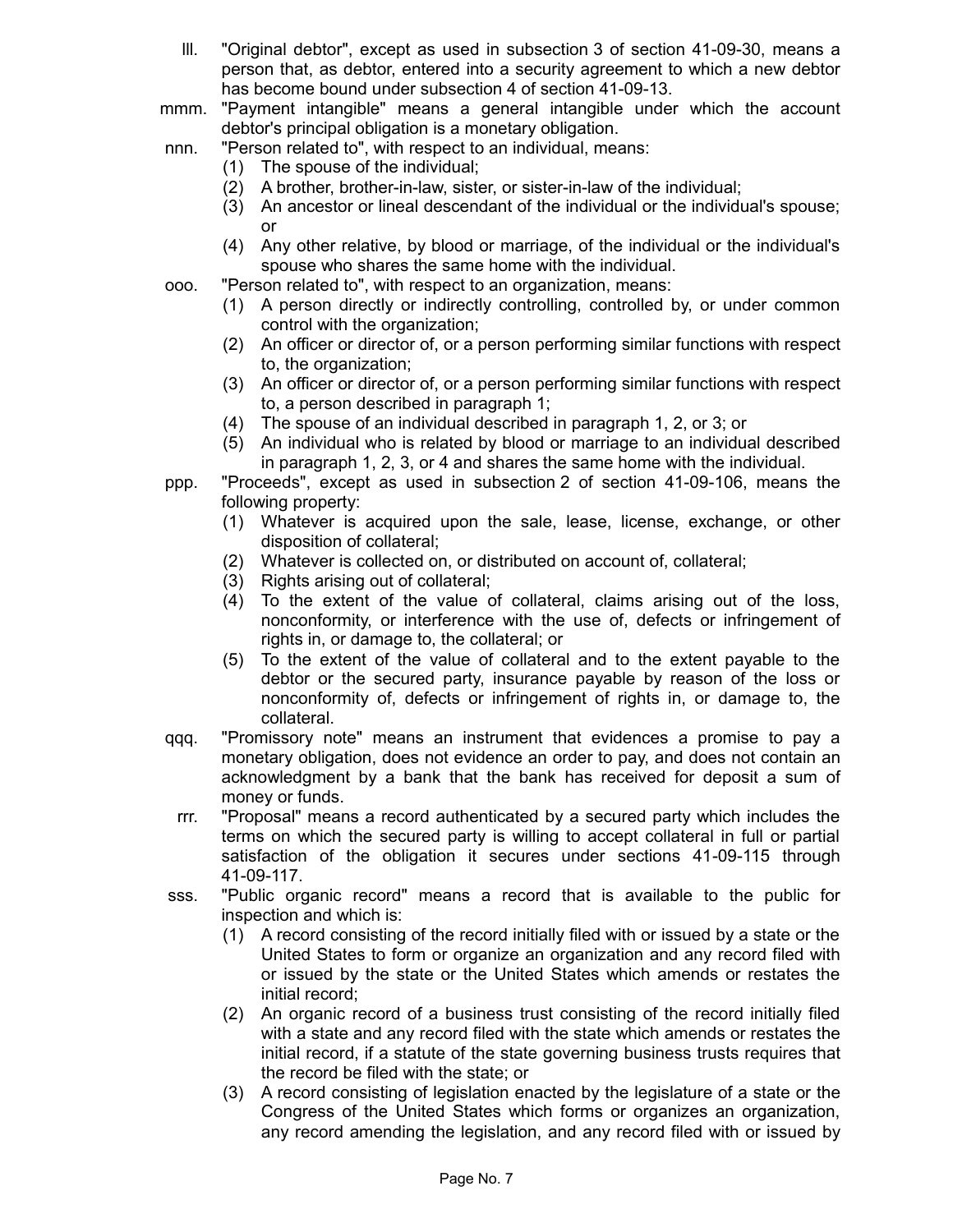the state or United States which amends or restates the name of the organization.

- ttt. "Pursuant to commitment", with respect to an advance made or other value given by a secured party, means pursuant to the secured party's obligation, regardless of whether a subsequent event of default or other event not within the secured party's control has relieved or may relieve the secured party from the secured party's obligation.
- uuu. "Record", except as used in "for record", "of record", "record or legal title", and "record owner", means information that is inscribed on a tangible medium or which is stored in an electronic or other medium and is retrievable in perceivable form.
- vvv. "Registered organization" means an organization formed or organized solely under the law of a single state or the United States by the filing of a public organic record with, the issuance of a public organic record by, or the enactment of legislation by the state or United States. The term includes a business trust that is formed or organized under the law of a single state if a statute of the state governing business trusts requires that the business trust's organic record be filed with the state.
- www. "Secondary obligor" means an obligor to the extent that:
	- (1) The obligor's obligation is secondary; or
	- (2) The obligor has a right of recourse with respect to an obligation secured by collateral against the debtor, another obligor, or property of either.
- xxx. "Secured party" means:
	- (1) A person in whose favor a security interest is created or provided for under a security agreement, regardless of whether any obligation to be secured is outstanding;
	- (2) A person that holds an agricultural lien;
	- (3) A consignor;
	- (4) A person to which accounts, chattel paper, payment intangibles, or promissory notes have been sold;
	- (5) A trustee, indenture trustee, agent, collateral agent, or other representative in whose favor a security interest or agricultural lien is created or provided for; or
	- (6) A person that holds a security interest arising under section 41-02-46, section 41-02-53, subsection 3 of section 41-02-90, subsection 5 of section 41-02.1-56, section 41-04-22, or section 41-05-18.
- yyy. "Security agreement" means an agreement that creates or provides for a security interest.
- zzz. "Send", in connection with a record or notification, means:
	- (1) To deposit in the mail, deliver for transmission, or transmit by any other usual means of communication, with postage or cost of transmission provided for, addressed to any address reasonable under the circumstances; or
	- (2) To cause the record or notification to be received within the time that it would have been received if properly sent under paragraph 1.
- aaaa. "Software" means a computer program and any supporting information provided in connection with a transaction relating to the program. The term does not include a computer program that is included in the definition of goods.
- bbbb. "State" means a state of the United States, the District of Columbia, the Commonwealth of Puerto Rico, the United States Virgin Islands, or any territory or insular possession subject to the jurisdiction of the United States.
- cccc. "Supporting obligation" means a letter-of-credit right or secondary obligation that supports the payment or performance of an account, chattel paper, a document, a general intangible, an instrument, or investment property.
- dddd. "Tangible chattel paper" means chattel paper evidenced by a record or records consisting of information that is inscribed on a tangible medium.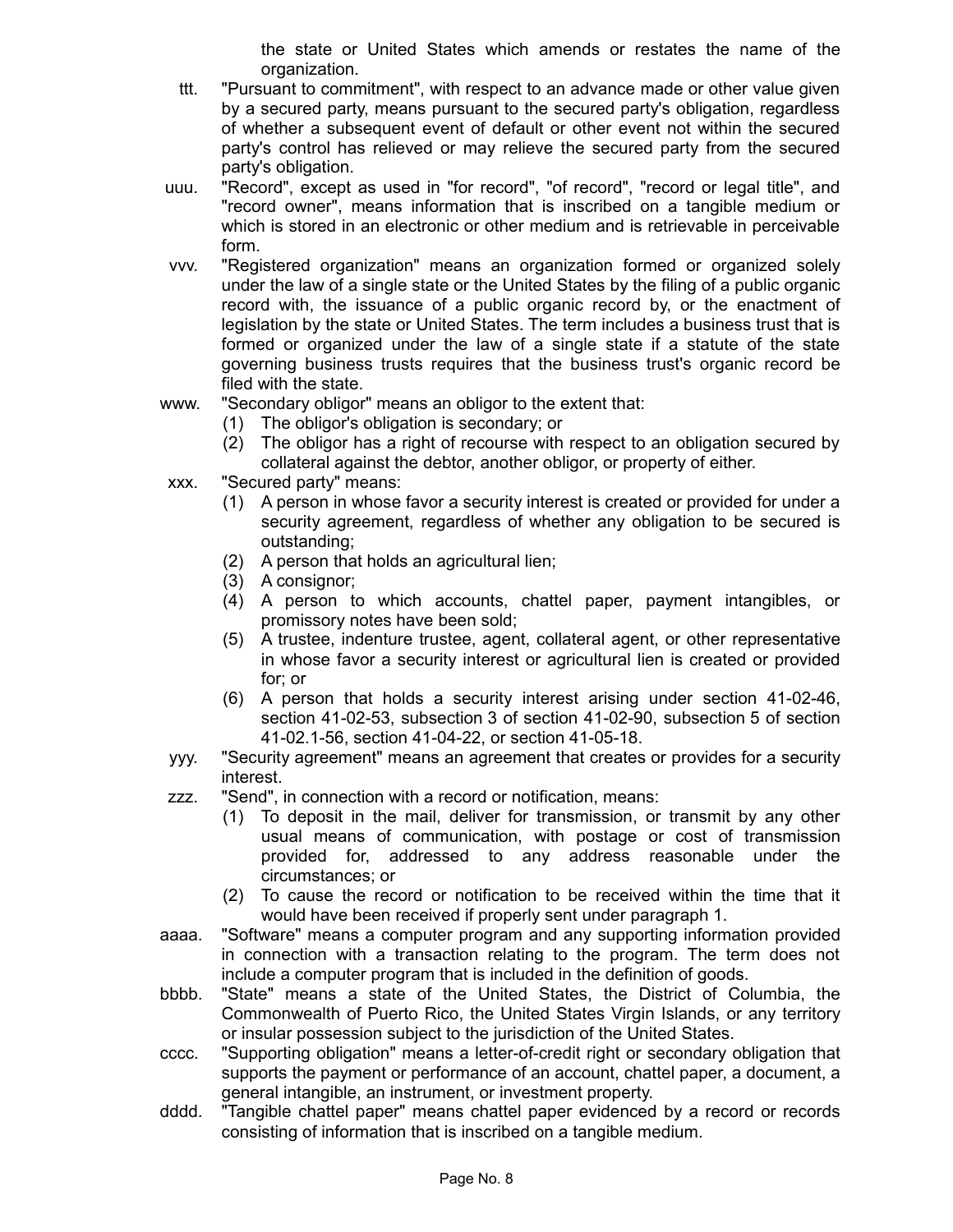- eeee. "Termination statement" means an amendment of a financing statement which:
	- (1) Identifies, by the amendment's file number, the initial financing statement to which it relates; and
	- (2) Indicates either that the amendment is a termination statement or that the identified financing statement is no longer effective.
	- ffff. "Transmitting utility" means a person primarily engaged in the business of:
		- (1) Operating a railroad, subway, street railway, or trolley bus;
		- (2) Transmitting communications electrically, electromagnetically, or by light;
		- (3) Transmitting goods by pipeline or sewer; or
		- (4) Transmitting or producing and transmitting electricity, steam, gas, or water.
- gggg. "Uncertificated certificate of deposit" means an obligation of a bank to repay a sum of money that it has received which is not represented by a certificate, but only by an entry on the books of the bank and any documentation given to the customer by the bank. The term does not include a deposit account.
- 2. "Control" as provided under section 41-07-06 and the following definitions in other chapters apply to this chapter:
	- a. "Applicant". Section 41-05-02.
	- b. "Beneficiary". Section 41-05-02.
	- c. "Broker". Section 41-08-02.
	- d. "Certificated security". Section 41-08-02.
	- e. "Check". Section 41-03-04.
	- f. "Clearing corporation". Section 41-08-02.
	- g. "Contract for sale". Section 41-02-06.
	- h. "Customer". Section 41-04-04.
	- i. "Entitlement holder". Section 41-08-02.
	- j. "Financial asset". Section 41-08-02.
	- k. "Holder in due course". Section 41-03-28.
	- l. "Issuer" (with respect to a letter of credit or letter-of-credit right). Section 41-05-02.
	- m. "Issuer" (with respect to a security). Section 41-08-17.
	- n. "Issuer" (with respect to documents of title). Section 41-07-02.
	- o. "Lease". Section 41-02.1-03.
	- p. "Lease agreement". Section 41-02.1-03.
	- q. "Lease contract". Section 41-02.1-03.
	- r. "Leasehold interest". Section 41-02.1-03.
	- s. "Lessee". Section 41-02.1-03.
	- t. "Lessee in ordinary course of business". Section 41-02.1-03.
	- u. "Lessor". Section 41-02.1-03.
	- v. "Lessor's residual interest". Section 41-02.1-03.
	- w. "Letter of credit". Section 41-05-02.
	- x. "Merchant". Section 41-02-04.
	- y. "Negotiable instrument". Section 41-03-04.
	- z. "Nominated person". Section 41-05-02.
	- aa. "Note". Section 41-03-04.
	- bb. "Proceeds of a letter of credit". Section 41-05-14.
	- cc. "Prove". Section 41-03-03.
	- dd. "Sale". Section 41-02-06.
	- ee. "Securities account". Section 41-08-41.
	- ff. "Securities intermediary". Section 41-08-02.
	- gg. "Security". Section 41-08-02.
	- hh. "Security certificate". Section 41-08-02.
	- ii. "Security entitlement". Section 41-08-02.
	- jj. "Uncertificated security". Section 41-08-02.
- 3. Chapter 41-01 contains general definitions and principles of construction and interpretation applicable throughout this chapter.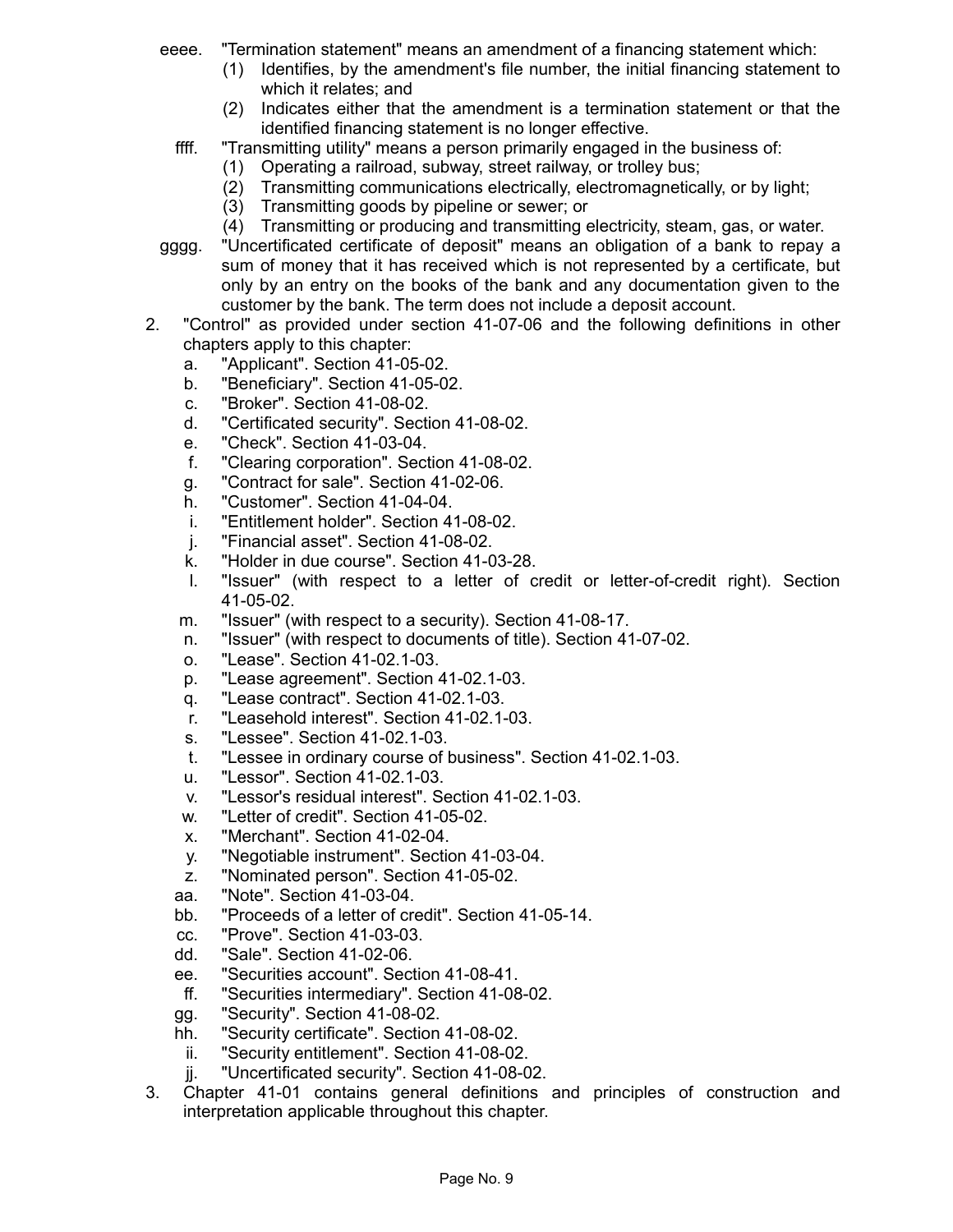# **41-09-03. (9-103) Purchase-money security interest - Application of payments - Burden of establishing.**

- 1. In this section:
	- a. "Purchase-money collateral" means goods or software that secures a purchase-money obligation incurred with respect to that collateral; and
	- b. "Purchase-money obligation" means an obligation of an obligor incurred as all or part of the price of the collateral or for value given to enable the debtor to acquire rights in or the use of the collateral if the value is in fact so used.
- 2. A security interest in goods is a purchase-money security interest:
	- a. To the extent that the goods are purchase-money collateral with respect to that security interest;
	- b. If the security interest is in inventory that is or was purchase-money collateral, also to the extent that the security interest secures a purchase-money obligation incurred with respect to other inventory in which the secured party holds or held a purchase-money security interest; and
	- c. Also to the extent that the security interest secures a purchase-money obligation incurred with respect to software in which the secured party holds or held a purchase-money security interest.
- 3. A security interest in software is a purchase-money security interest to the extent that the security interest also secures a purchase-money obligation incurred with respect to goods in which the secured party holds or held a purchase-money security interest if:
	- a. The debtor acquired its interest in the software in an integrated transaction in which the debtor acquired an interest in the goods; and
	- b. The debtor acquired its interest in the software for the principal purpose of using the software in the goods.
- 4. The security interest of a consignor in goods that are the subject of a consignment is a purchase-money security interest in inventory.
- 5. If the extent to which a security interest is a purchase-money security interest depends on the application of a payment to a particular obligation, the payment must be applied:
	- a. In accordance with any reasonable method of application to which the parties agree;
	- b. In the absence of the parties' agreement to a reasonable method, in accordance with any intention of the obligor manifested at or before the time of payment; or
	- c. In the absence of an agreement to a reasonable method and a timely manifestation of the obligor's intention, in the following order:
		- (1) To obligations that are not secured; and
		- (2) If more than one obligation is secured, to obligations secured by purchase-money security interests in the order in which those obligations were incurred.
- 6. A purchase-money security interest does not lose its status as such, even if:
	- a. The purchase-money collateral also secures an obligation that is not a purchase-money obligation;
	- b. Collateral that is not purchase-money collateral also secures the purchase-money obligation; or
	- c. The purchase-money obligation has been renewed, refinanced, consolidated, or restructured.
- 7. A secured party claiming a purchase-money security interest has the burden of establishing the extent to which the security interest is a purchase-money security interest.

## **41-09-04. (9-104) Control of deposit account or uncertificated certificate of deposit.**

- 1. A secured party has control of a deposit account or uncertificated certificate of deposit if:
	- a. The secured party is the bank with which the deposit account or uncertificated certificate of deposit is maintained;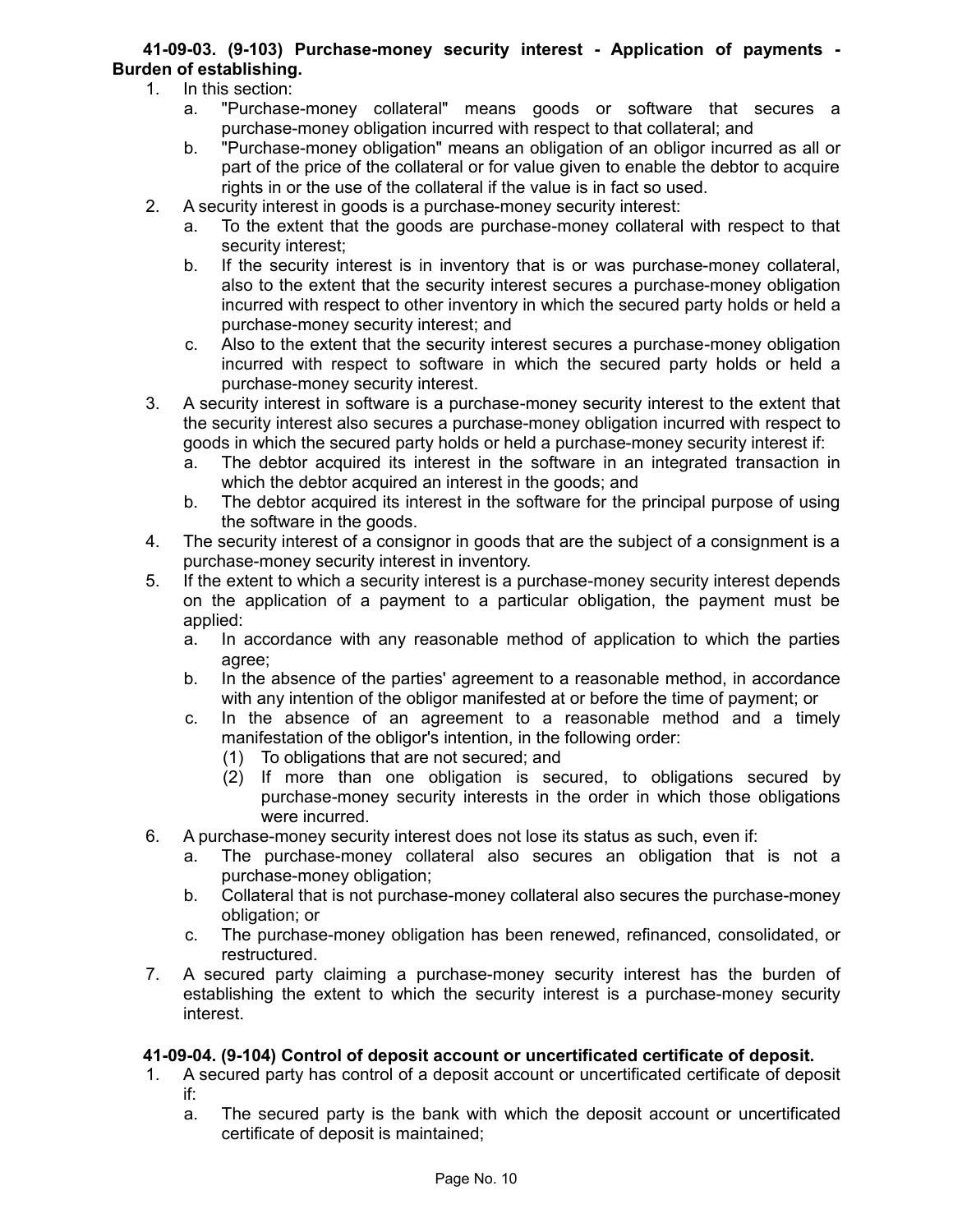- b. The debtor, secured party, and bank have agreed in an authenticated record that the bank will comply with instructions originated by the secured party directing disposition of the funds in the deposit account or uncertificated certificate of deposit without further consent by the debtor; or
- c. The secured party becomes the bank's customer with respect to the deposit account or uncertificated certificate of deposit.
- 2. A secured party that has satisfied subsection 1 has control, even if the debtor retains the right to direct the disposition of funds from the deposit account or uncertificated certificate of deposit.

## **41-09-05. (9-105) Control of electronic chattel paper.**

- 1. A secured party has control of electronic chattel paper if a system employed for evidencing the transfer of interests in the chattel paper reliably establishes the secured party as the person to which the chattel paper was assigned.
- 2. A system satisfies subsection 1, and a secured party has control of electronic chattel paper, if the record or records comprising the chattel paper are created, stored, and assigned in such a manner that:
	- a. A single authoritative copy of the record or records exists which is unique, identifiable, and, except as otherwise provided in subdivisions d, e, and f, unalterable;
	- b. The authoritative copy identifies the secured party as the assignee of the record or records;
	- c. The authoritative copy is communicated to and maintained by the secured party or the secured party's designated custodian;
	- d. Copies or amendments that add or change an identified assignee of the authoritative copy can be made only with the consent of the secured party;
	- e. Each copy of the authoritative copy and any copy of a copy is readily identifiable as a copy that is not the authoritative copy; and
	- f. Any amendment of the authoritative copy is readily identifiable as an authorized or unauthorized revision.

## **41-09-06. (9-106) Control of investment property.**

- 1. A person has control of a certificated security, uncertificated security, or security entitlement as provided in section 41-08-06.
- 2. A secured party has control of a commodity contract if:
	- a. The secured party is the commodity intermediary with which the commodity contract is carried; or
	- b. The commodity customer, secured party, and commodity intermediary have agreed that the commodity intermediary will apply any value distributed on account of the commodity contract as directed by the secured party without further consent by the commodity customer.
- 3. A secured party having control of all security entitlements or commodity contracts carried in a securities account or commodity account has control over the securities account or commodity account.

## **41-09-07. (9-107) Control of letter-of-credit right.**

A secured party has control of a letter-of-credit right to the extent of any right to payment or performance by the issuer or any nominated person if the issuer or nominated person has consented to an assignment of proceeds of the letter of credit under subsection 3 of section 41-05-14 or otherwise applicable law or practice.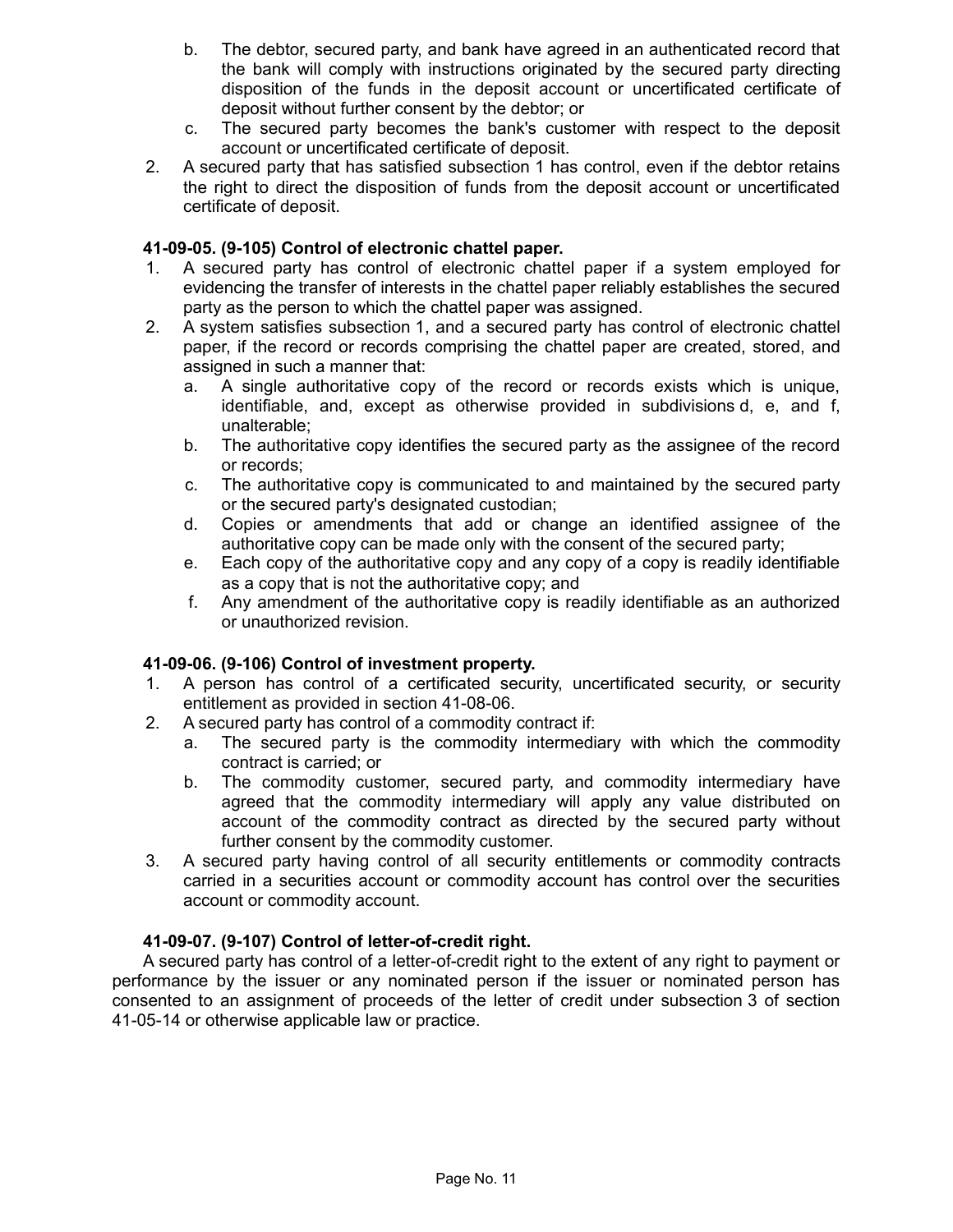# **41-09-08. (9-108) Sufficiency of description.**

- 1. Except as otherwise provided in subsections 3 through 5, a description of personal or real property is sufficient, regardless of whether the description is specific, if the description reasonably identifies what is described.
- 2. Except as otherwise provided in subsection 4, a description of collateral reasonably identifies the collateral if it identifies the collateral by:
	- a. Specific listing;
	- b. Category;
	- c. Except as otherwise provided in subsection 5, a type of collateral defined in the Uniform Commercial Code;
	- d. Quantity;
	- e. Computational or allocational formula or procedure; or
	- f. Except as otherwise provided in subsection 3, any other method, if the identity of the collateral is objectively determinable.
- 3. A description of collateral as "all the debtor's assets" or "all the debtor's personal property" or using words of similar import does not reasonably identify the collateral.
- 4. Except as otherwise provided in subsection 5, a description of a security entitlement, securities account, or commodity account is sufficient if the description describes:
	- a. The collateral by those terms or as investment property; or
	- b. The underlying financial asset or commodity contract.
- 5. A description only by type of collateral defined in the Uniform Commercial Code is an insufficient description of:
	- a. A commercial tort claim; or
	- b. A security entitlement, a securities account, or a commodity account.

# **41-09-09. (9-109) Scope.**

- 1. Except as otherwise provided in subsections 3 and 4, this chapter applies to:
	- a. A transaction, regardless of its form, that creates a security interest in personal property or fixtures by contract;
	- b. An agricultural lien;
	- c. A sale of accounts, chattel paper, payment intangibles, or promissory notes;
	- d. A consignment;
	- e. A security interest arising under section 41-02-46, section 41-02-53, subsection 3 of section 41-02-90, or subsection 5 of section 41-02.1-56, as provided in section 41-09-10; and
	- f. A security interest arising under section 41-04-22 or 41-05-18.
- 2. Except as provided in section 47-19-41, the application of this chapter to a security interest in a secured obligation is not affected by the fact that the obligation is itself secured by a transaction or interest to which this chapter does not apply.
- 3. This chapter does not apply to the extent that:
	- a. A statute, regulation, or treaty of the United States preempts this chapter;
	- b. A statute of another state, a foreign country, or a governmental unit of another state or a foreign country, other than a statute generally applicable to security interests, expressly governs creation, perfection, priority, or enforcement of a security interest created by the state, country, or governmental unit; or
	- c. The rights of a transferee beneficiary or nominated person under a letter of credit are independent and superior under section 41-05-14.
- 4. This chapter does not apply to:
	- a. A landlord's lien, other than an agricultural lien;
	- b. A lien, other than an agricultural lien, given by statute or other rule of law for services or materials, but section 41-09-53 applies with respect to priority of the lien;
	- c. An assignment of a claim for wages, salary, or other compensation of an employee;
	- d. A sale of accounts, chattel paper, payment intangibles, or promissory notes as part of a sale of the business out of which they arose;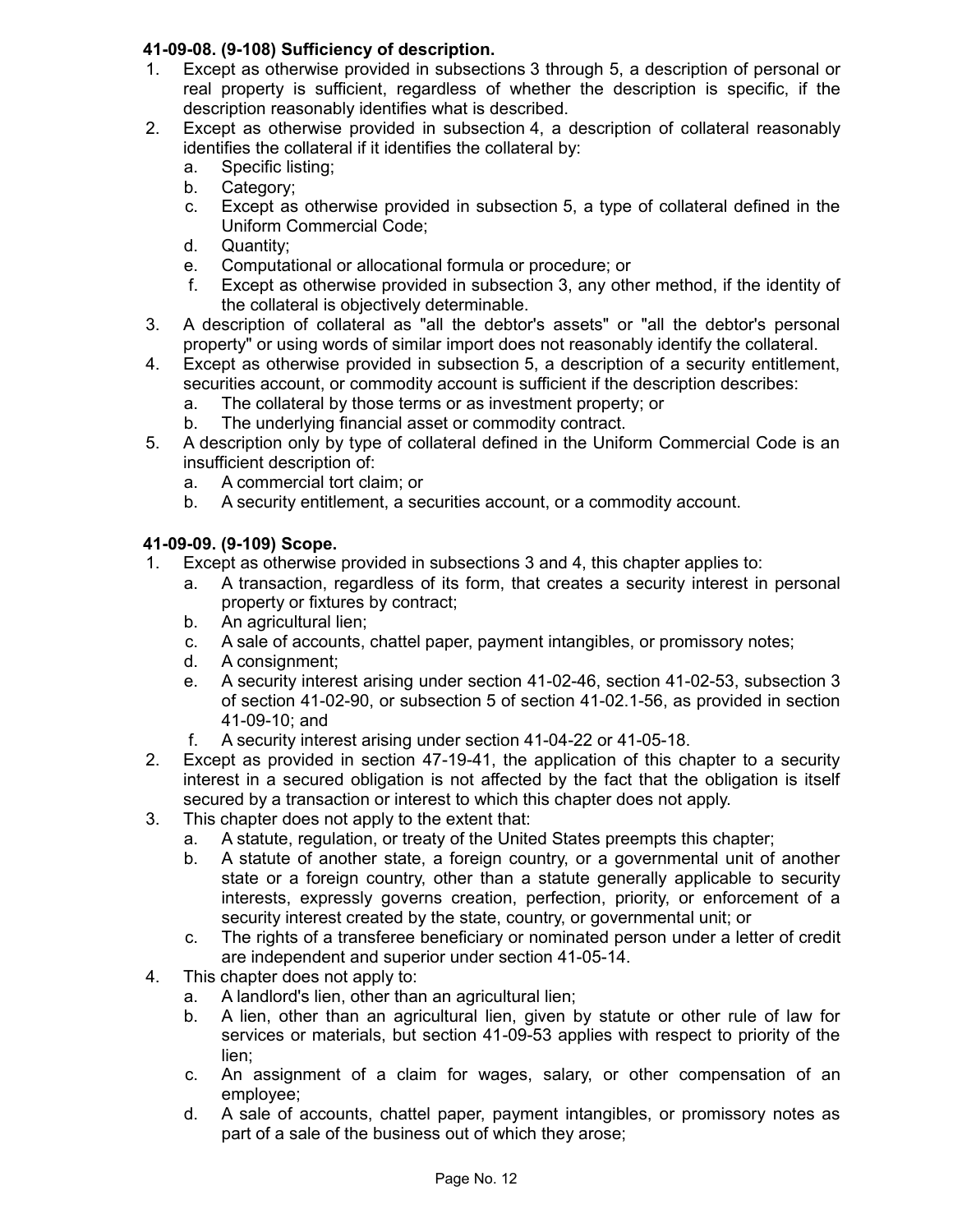- e. An assignment of accounts, chattel paper, payment intangibles, or promissory notes which is for the purpose of collection only;
- f. An assignment of a right to payment under a contract to an assignee that is also obligated to perform under the contract;
- g. An assignment of a single account, payment intangible, or promissory note to an assignee in full or partial satisfaction of a pre-existing indebtedness;
- h. A transfer of an interest in or an assignment of a claim under a policy of insurance, other than an assignment by or to a health care provider of a health care insurance receivable and any subsequent assignment of the right to payment, but sections 41-09-35 and 41-09-42 apply with respect to proceeds and priorities in proceeds;
- i. An assignment of a right represented by a judgment, other than a judgment taken on a right to payment that was collateral;
- j. A right of recoupment or setoff, but:
	- (1) Section 41-09-60 applies with respect to the effectiveness of rights of recoupment or setoff against deposit accounts or certificates of deposit; and
	- (2) Section 41-09-66 applies with respect to defenses or claims of an account debtor;
- k. The creation or transfer of an interest in or lien on real property, including a lease or rents thereunder, except to the extent that provision is made for:
	- (1) Liens on real property in sections 41-09-13 and 41-09-28;
	- (2) Fixtures in section 41-09-54;
	- (3) Fixture filings in sections 41-09-72, 41-09-73, 41-09-87, and 41-09-90; and
	- (4) Security agreements covering personal and real property in section 41-09-101;
- l. An assignment of a claim arising in tort, other than a commercial tort claim, but sections 41-09-35 and 41-09-42 apply with respect to proceeds and priorities in proceeds; or
- m. A transfer by this state or a governmental unit of this state.

## **41-09-10. (9-110) Security interests arising under chapter 41-02 or 41-02.1.**

A security interest arising under section 41-02-46, section 41-02-53, subsection 3 of section 41-02-90, or subsection 5 of section 41-02.1-56 is subject to this chapter. However, until the debtor obtains possession of the goods:

- 1. The security interest is enforceable, even if subdivision c of subsection 2 of section 41-09-13 has not been satisfied;
- 2. Filing is not required to perfect the security interest;
- 3. The rights of the secured party after default by the debtor are governed by chapter 41-02 or 41-02.1; and
- 4. The security interest has priority over a conflicting security interest created by the debtor.

## **41-09-11. (9-201) General effectiveness of security agreement.**

- 1. Except as otherwise provided in this title, a security agreement is effective according to the security agreement's terms between the parties, against purchasers of the collateral, and against creditors.
- 2. A transaction, although subject to this chapter, is also subject to section 47-19-41 and chapters 13-04.1, 35-05, 49-09, and 51-13. In the case of conflict between this chapter and any of those statutes, the provisions of those statutes control. Failure to comply with any applicable statute has only the effect that is specified therein.
- 3. In case of conflict between this chapter and a rule of law, statute, or regulation described in subsection 2, the rule of law, statute, or regulation controls. Failure to comply with a statute or regulation described in subsection 2 has only the effect the statute or regulation specifies. In no event is the failure of a secured party to comply with a statute or rule other than this chapter a failure to comply with any provision of this chapter.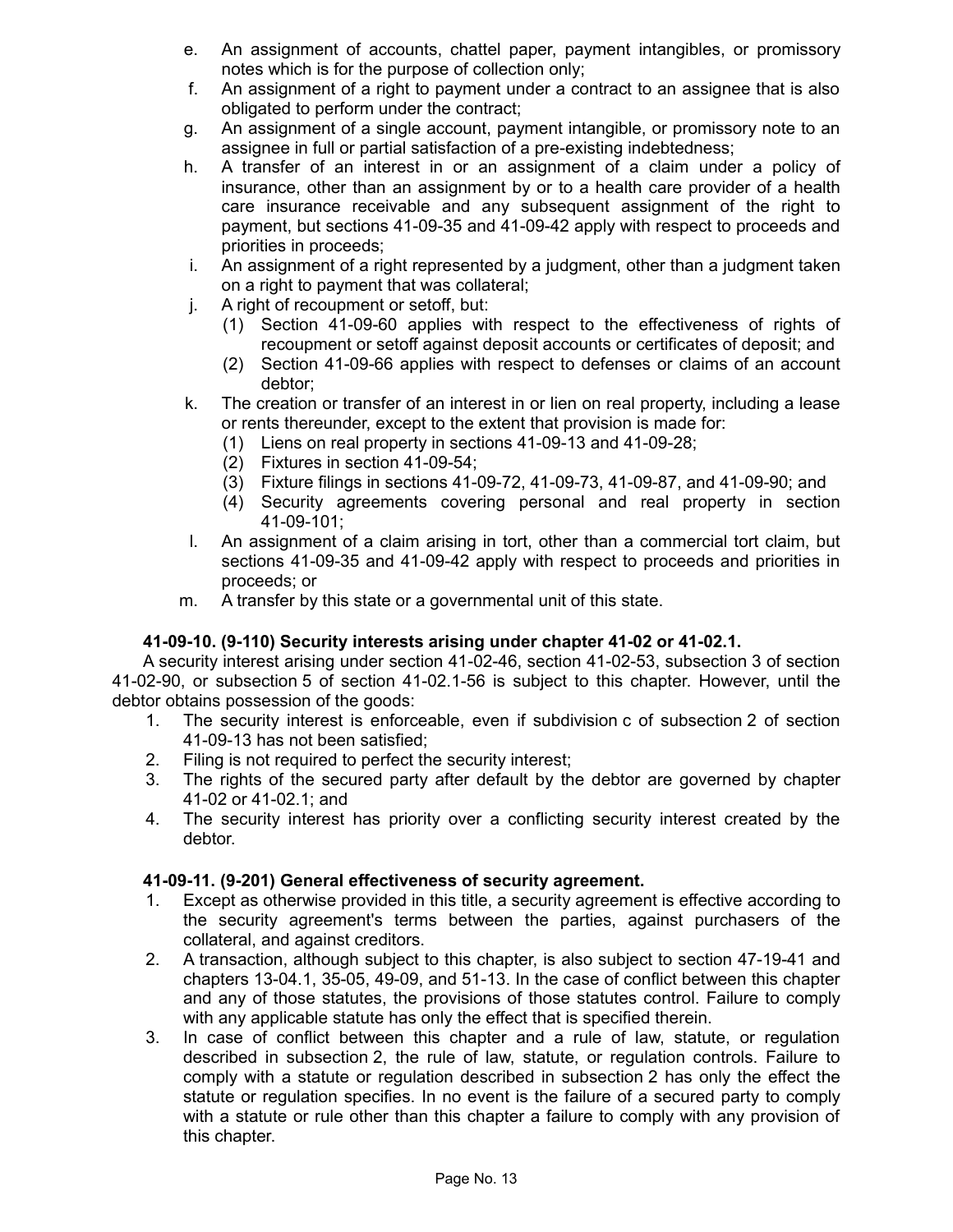- 4. This chapter does not:
	- a. Validate any rate, charge, agreement, or practice that violates a rule of law, statute, or regulation described in subsection 2; or
	- b. Extend the application of the rule of law, statute, or regulation to a transaction not otherwise subject to it.

## **41-09-12. (9-202) Title to collateral immaterial.**

Except as otherwise provided with respect to consignments or sales of accounts, chattel paper, payment intangibles, or promissory notes, the provisions of this chapter with regard to rights and obligations apply whether title to collateral is in the secured party or the debtor.

#### **41-09-13. (9-203) Attachment and enforceability of security interest - Proceeds - Supporting obligations - Formal requisites.**

- 1. A security interest attaches to collateral when the security interest becomes enforceable against the debtor with respect to the collateral, unless an agreement expressly postpones the time of attachment.
- 2. Except as otherwise provided in subsections 3 through 9, a security interest is enforceable against the debtor and third parties with respect to the collateral only if:
	- a. Value has been given;
	- b. The debtor has rights in the collateral or the power to transfer rights in the collateral to a secured party; and
	- c. One of the following conditions is met:
		- (1) The debtor has authenticated a security agreement that provides a description of the collateral and, if the security interest covers timber to be cut, a description of the land concerned;
		- (2) The collateral is not a certificated security and is in the possession of the secured party under section 41-09-33 pursuant to the debtor's security agreement;
		- (3) The collateral is a certificated security in registered form and the security certificate has been delivered to the secured party under section 41-08-27 pursuant to the debtor's security agreement; or
		- (4) The collateral is deposit accounts, electronic chattel paper, investment property, letter-of-credit rights, electronic documents, or uncertificated certificates of deposit, and the secured party has control under section 41-07-06, 41-09-04, 41-09-05, 41-09-06, or 41-09-07 pursuant to the debtor's security agreement.
- 3. Subsection 2 is subject to section 41-04-22 on the security interest of a collecting bank, section 41-05-18 on the security interest of a letter-of-credit issuer or nominated person, section 41-09-10 on a security interest arising under chapter 41-02 or 41-02.1, and section 41-09-16 on security interests in investment property.
- 4. A person becomes bound as debtor by a security agreement entered into by another person if, by operation of law other than this chapter or by contract:
	- a. The security agreement becomes effective to create a security interest in the person's property; or
	- b. The person becomes generally obligated for the obligations of the other person, including the obligation secured under the security agreement, and acquires or succeeds to all or substantially all of the assets of the other person.
- 5. If a new debtor becomes bound as debtor by a security agreement entered into by another person:
	- a. The agreement satisfies subdivision c of subsection 2 with respect to existing or after-acquired property of the new debtor to the extent the property is described in the agreement; and
	- b. Another agreement is not necessary to make a security interest in the property enforceable.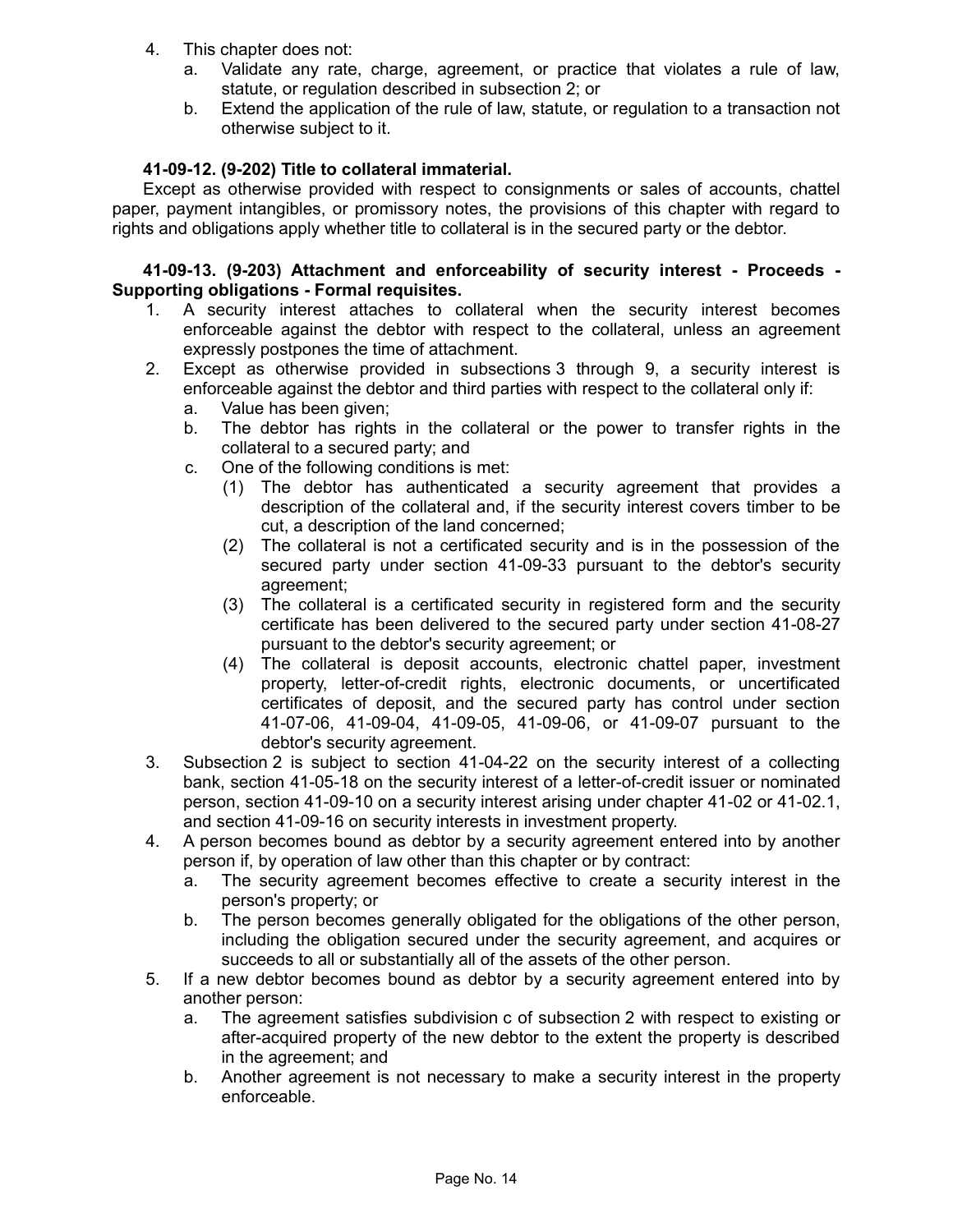- 6. The attachment of a security interest in collateral gives the secured party the rights to proceeds provided by section 41-09-35 and is also attachment of a security interest in a supporting obligation for the collateral.
- 7. Except as provided in section 47-19-41, the attachment of a security interest in a right to payment or performance secured by a security interest or other lien on personal or real property is also attachment of a security interest in the security interest, mortgage, or other lien.
- 8. The attachment of a security interest in a securities account is also attachment of a security interest in the security entitlements carried in the securities account.
- 9. The attachment of a security interest in a commodity account is also attachment of a security interest in the commodity contracts carried in the commodity account.

# **41-09-14. (9-204) After-acquired property - Future advances.**

- 1. Except as otherwise provided in subsection 2, a security agreement may create or provide for a security interest in after-acquired collateral.
- 2. A security interest does not attach under a term constituting an after-acquired property clause to:
	- a. Consumer goods, other than an accession if given as additional security, unless the debtor acquires rights in the consumer goods within ten days after the secured party gives value; or
	- b. A commercial tort claim.
- 3. A security agreement may provide that collateral secures, or that accounts, chattel paper, payment intangibles, or promissory notes are sold in connection with, future advances or other value, regardless of whether the advances or value is given pursuant to commitment.

## **41-09-15. (9-205) Use or disposition of collateral permissible.**

- 1. A security interest is not invalid or fraudulent against creditors solely because:
	- a. The debtor has the right or ability to:
		- (1) Use, commingle, or dispose of all or part of the collateral, including returned or repossessed goods;
		- (2) Collect, compromise, enforce, or otherwise deal with collateral;
		- (3) Accept the return of collateral or make repossessions; or
		- (4) Use, commingle, or dispose of proceeds; or
	- b. The secured party fails to require the debtor to account for proceeds or replace collateral.
- 2. This section does not relax the requirements of possession if attachment, perfection, or enforcement of a security interest depends upon possession of the collateral by the secured party.

## **41-09-16. (9-206) Security interest arising in purchase or delivery of financial asset.**

- 1. A security interest in favor of a securities intermediary attaches to a person's security entitlement if:
	- a. The person buys a financial asset through the securities intermediary in a transaction in which the person is obligated to pay the purchase price to the securities intermediary at the time of the purchase; and
	- b. The securities intermediary credits the financial asset to the buyer's securities account before the buyer pays the securities intermediary.
- 2. The security interest described in subsection 1 secures the person's obligation to pay for the financial asset.
- 3. A security interest in favor of a person that delivers a certificated security or other financial asset represented by a writing attaches to the security or other financial asset if:
	- a. The security or other financial asset: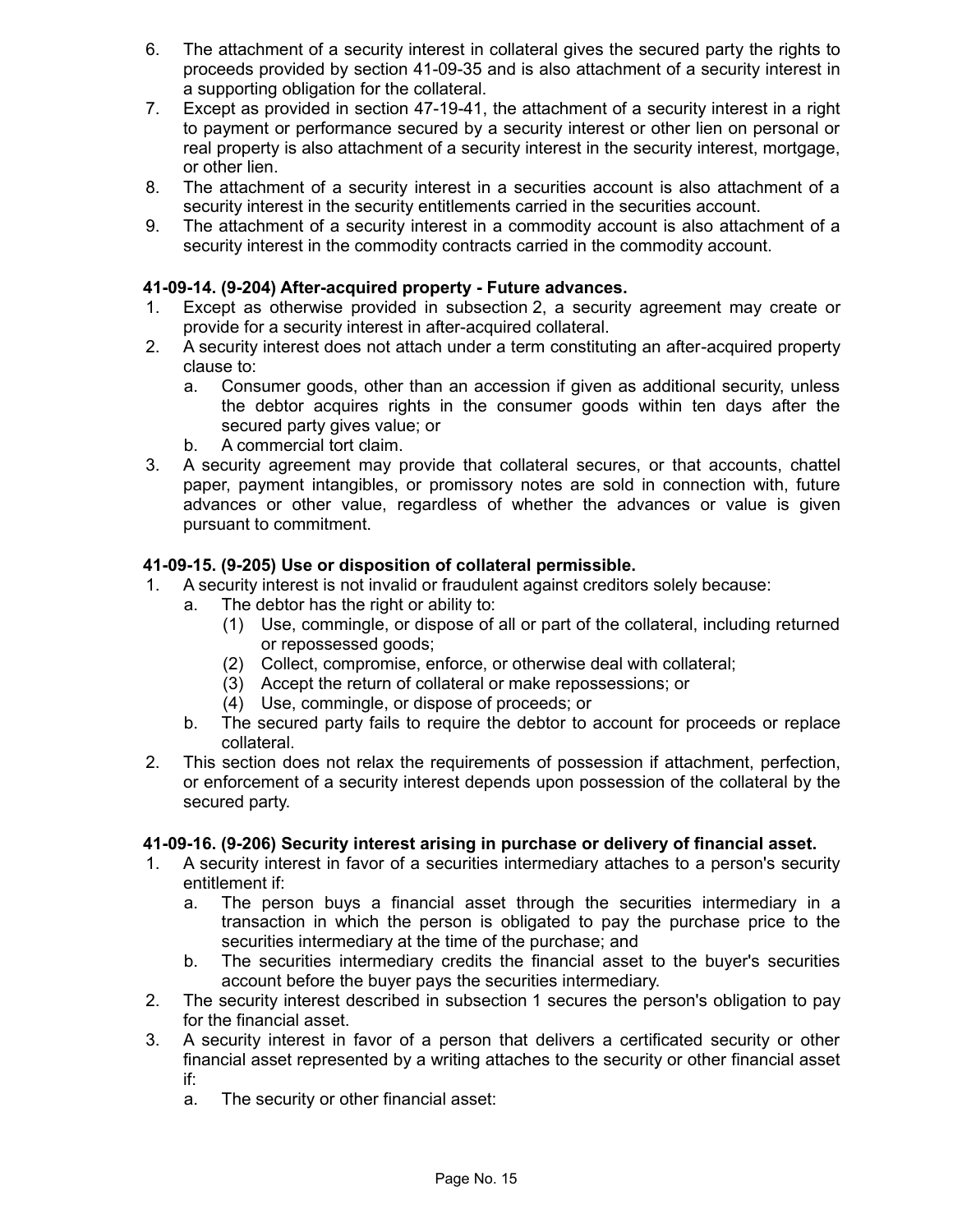- (1) In the ordinary course of business is transferred by delivery with any necessary indorsement or assignment; and
- (2) Is delivered under an agreement between persons in the business of dealing with such securities or financial assets; and
- b. The agreement calls for delivery against payment.
- 4. The security interest described in subsection 3 secures the obligation to make payment for the delivery.

## **41-09-17. (9-207) Rights and duties of secured party having possession or control of collateral.**

- 1. Except as otherwise provided in subsection 4, a secured party shall use reasonable care in the custody and preservation of collateral in the secured party's possession. In the case of chattel paper or an instrument, reasonable care includes taking necessary steps to preserve rights against prior parties unless otherwise agreed.
- 2. Except as otherwise provided in subsection 4, if a secured party has possession of collateral:
	- a. Reasonable expenses, including the cost of insurance and payment of taxes or other charges, incurred in the custody, preservation, use, or operation of the collateral are chargeable to the debtor and are secured by the collateral;
	- b. The risk of accidental loss or damage is on the debtor to the extent of a deficiency in any effective insurance coverage;
	- c. The secured party shall keep the collateral identifiable, but fungible collateral may be commingled; and
	- d. The secured party may use or operate the collateral:
		- (1) For the purpose of preserving the collateral or the collateral's value;
		- (2) As permitted by an order of a court having competent jurisdiction; or
		- (3) Except in the case of consumer goods, in the manner and to the extent agreed by the debtor.
- 3. Except as otherwise provided in subsection 4, a secured party having possession of collateral or control of collateral under section 41-07-06, 41-09-04, 41-09-05, 41-09-06, or 41-09-07:
	- a. May hold as additional security any proceeds, except money or funds, received from the collateral;
	- b. Shall apply money or funds received from the collateral to reduce the secured obligation, unless remitted to the debtor; and
	- c. May create a security interest in the collateral.
- 4. If the secured party is a buyer of accounts, chattel paper, payment intangibles, or promissory notes or a consignor:
	- a. Subsection 1 does not apply unless the secured party is entitled under an agreement:
		- (1) To charge back uncollected collateral; or
		- (2) Otherwise to full or limited recourse against the debtor or a secondary obligor based on the nonpayment or other default of an account debtor or other obligor on the collateral; and
	- b. Subsections 2 and 3 do not apply.

# **41-09-18. (9-208) Additional duties of secured party having control of collateral.**

- 1. This section applies to cases in which there is no outstanding secured obligation and the secured party is not committed to make advances, incur obligations, or otherwise give value.
- 2. Within ten days after receiving an authenticated demand by the debtor:
	- a. A secured party having control of a deposit account or an uncertificated certificate of deposit under subdivision b of subsection 1 of section 41-09-04 shall send to the bank with which the deposit account or uncertificated certificate of deposit is maintained an authenticated statement that releases the bank from any further obligation to comply with instructions originated by the secured party;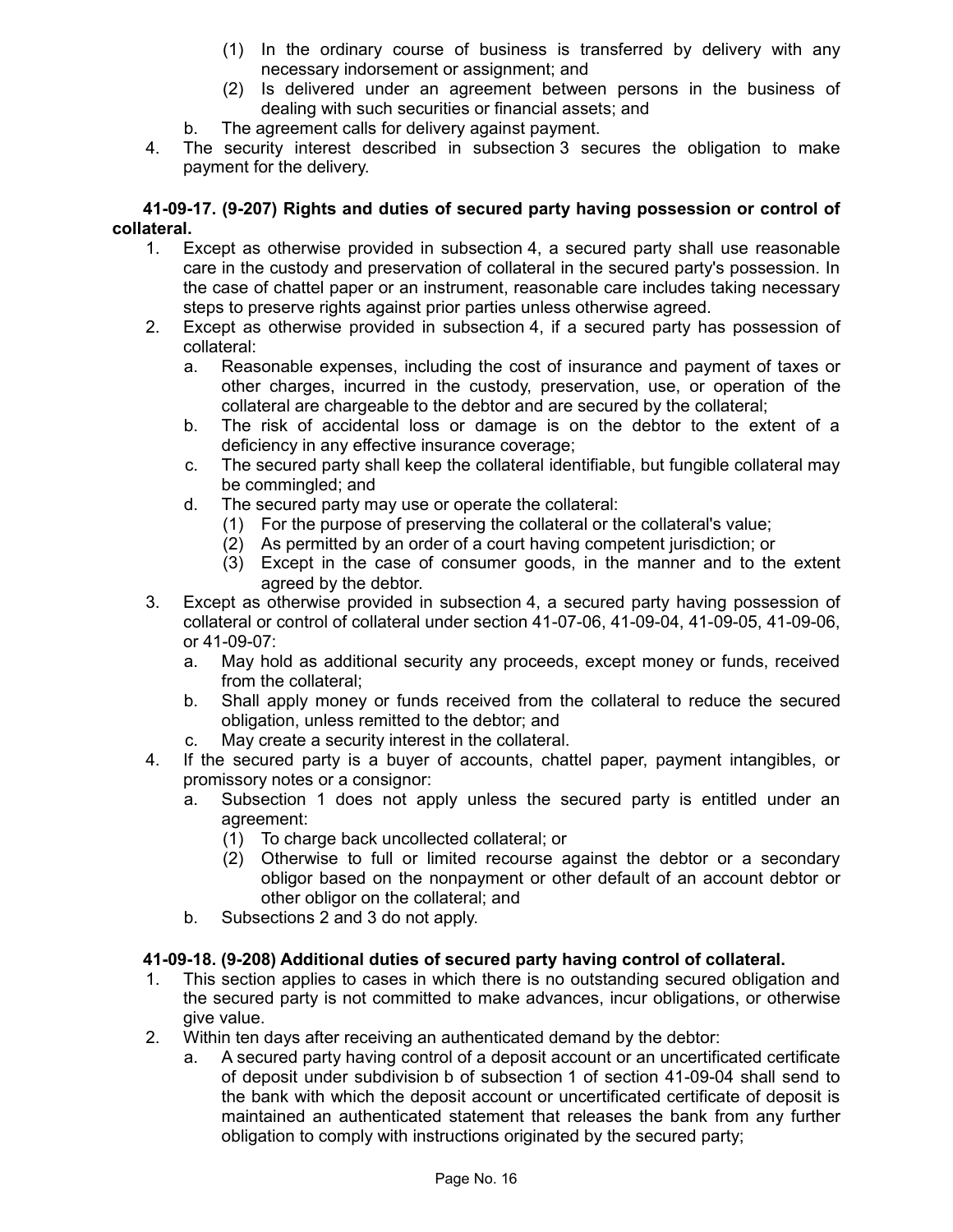- b. A secured party having control of a deposit account or an uncertificated certificate of deposit under subdivision c of subsection 1 of section 41-09-04 shall:
	- (1) Pay the debtor the balance on deposit in the deposit account or uncertificated certificate of deposit; or
	- (2) Transfer the balance on deposit into a deposit account or an uncertificated certificate of deposit in the debtor's name;
- c. A secured party, other than a buyer, having control of electronic chattel paper under section 41-09-05 shall:
	- (1) Communicate the authoritative copy of the electronic chattel paper to the debtor or the electronic chattel paper's designated custodian;
	- (2) If the debtor designates a custodian that is the designated custodian with which the authoritative copy of the electronic chattel paper is maintained for the secured party, communicate to the custodian an authenticated record releasing the designated custodian from any further obligation to comply with instructions originated by the secured party and instructing the custodian to comply with instructions originated by the debtor; and
	- (3) Take appropriate action to enable the debtor or the debtor's designated custodian to make copies of or revisions to the authoritative copy which add or change an identified assignee of the authoritative copy without the consent of the secured party;
- d. A secured party having control of investment property under subdivision b of subsection 4 of section 41-08-06 or subsection 2 of section 41-09-06 shall send to the securities intermediary or commodity intermediary with which the security entitlement or commodity contract is maintained an authenticated record that releases the securities intermediary or commodity intermediary from any further obligation to comply with entitlement orders or directions originated by the secured party;
- e. A secured party having control of a letter-of-credit right under section 41-09-07 shall send to each person having an unfulfilled obligation to pay or deliver proceeds of the letter of credit to the secured party an authenticated release from any further obligation to pay or deliver proceeds of the letter of credit to the secured party; and
- f. A secured party having control of an electronic document shall:
	- (1) Give control of the electronic document to the debtor or its designated custodian;
	- (2) If the debtor designates a custodian that is the designated custodian with which the authoritative copy of the electronic document is maintained for the secured party, communicate to the custodian an authenticated record releasing the designated custodian from any further obligation to comply with instructions originated by the secured party and instructing the custodian to comply with instructions originated by the debtor; and
	- (3) Take appropriate action to enable the debtor or its designated custodian to make copies of or revisions to the authoritative copy which add or change an identified assignee of the authoritative copy without the consent of the secured party.

## **41-09-19. (9-209) Duties of secured party if account debtor has been notified of assignment.**

- 1. Except as otherwise provided in subsection 3, this section applies if:
	- a. There is no outstanding secured obligation; and
	- b. The secured party is not committed to make advances, incur obligations, or otherwise give value.
- 2. Within ten days after receiving an authenticated demand by the debtor, a secured party shall send to an account debtor that has received notification of an assignment to the secured party as assignee under subsection 1 of section 41-09-68 an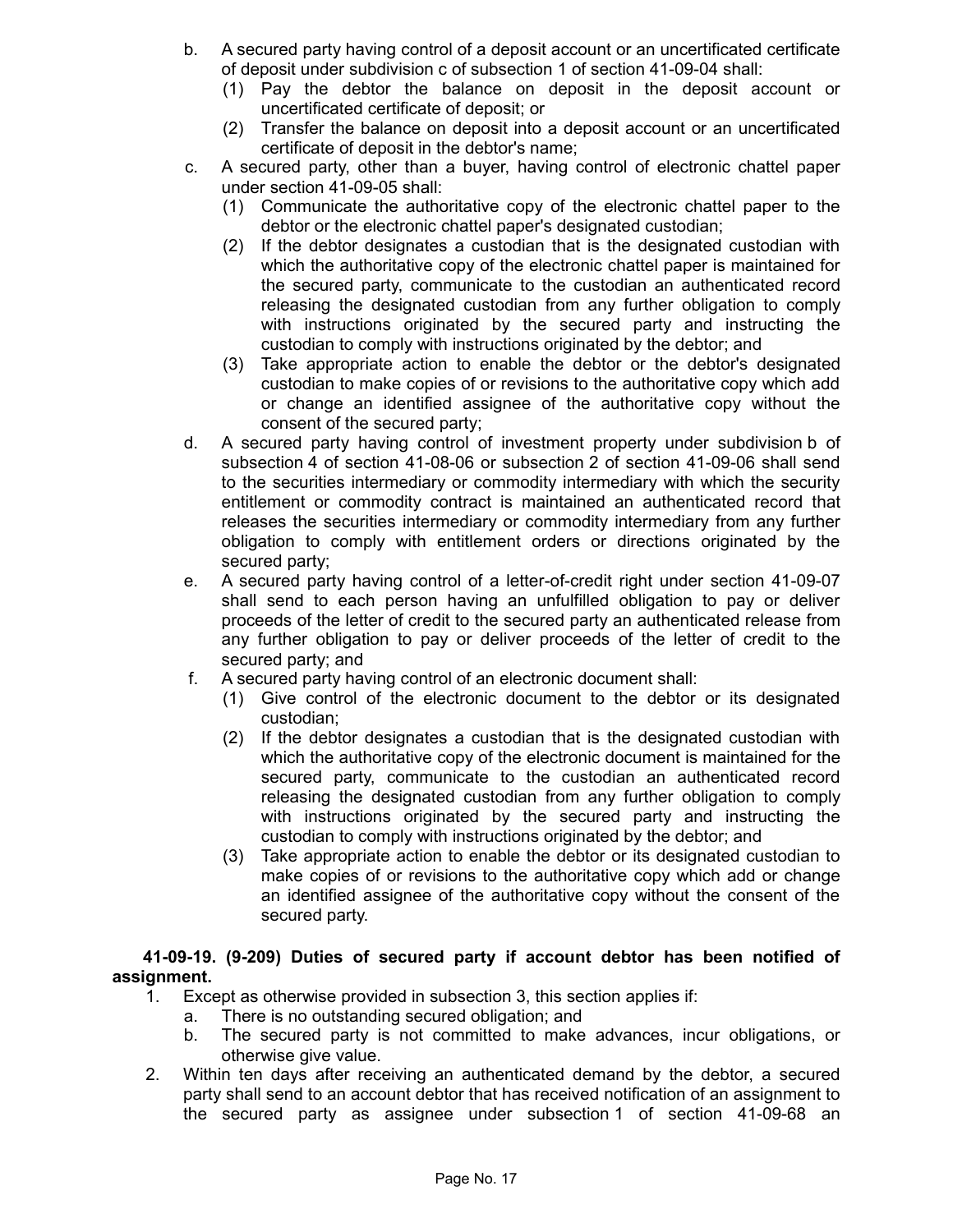authenticated record that releases the account debtor from any further obligation to the secured party.

3. This section does not apply to an assignment constituting the sale of an account, chattel paper, or payment intangible.

# **41-09-20. (9-210) Request for accounting - Request regarding list of collateral or statement of account.**

- 1. In this section:
	- a. "Request" means a record of a type described in subdivision b, c, or d.
	- b. "Request for an accounting" means a record authenticated by a debtor requesting that the recipient provide an accounting of the unpaid obligations secured by collateral and reasonably identifying the transaction or relationship that is the subject of the request.
	- c. "Request regarding a list of collateral" means a record authenticated by a debtor requesting that the recipient approve or correct a list of what the debtor believes to be the collateral securing an obligation and reasonably identifying the transaction or relationship that is the subject of the request.
	- d. "Request regarding a statement of account" means a record authenticated by a debtor requesting that the recipient approve or correct a statement indicating what the debtor believes to be the aggregate amount of unpaid obligations secured by collateral as of a specified date and reasonably identifying the transaction or relationship that is the subject of the request.
- 2. Subject to subsections 3 through 6, a secured party, other than a buyer of accounts, chattel paper, payment intangibles, or promissory notes or a consignor, shall comply with a request within fourteen days after receipt:
	- a. In the case of a request for an accounting, by authenticating and sending to the debtor an accounting; and
	- b. In the case of a request regarding a list of collateral or a request regarding a statement of account, by authenticating and sending to the debtor an approval or correction.
- 3. A secured party that claims a security interest in all of a particular type of collateral owned by the debtor may comply with a request regarding a list of collateral by sending to the debtor an authenticated record, including a statement to that effect within fourteen days after receipt.
- 4. A person that receives a request regarding a list of collateral, claims no interest in the collateral when that person receives the request, and claimed an interest in the collateral at an earlier time shall comply with the request within fourteen days after receipt by sending to the debtor an authenticated record:
	- a. Disclaiming any interest in the collateral; and
	- b. If known to the recipient, providing the name and mailing address of any assignee of or successor to the recipient's interest in the collateral.
- 5. A person that receives a request for an accounting or a request regarding a statement of account, claims no interest in the obligations when it receives the request, and claimed an interest in the obligations at an earlier time shall comply with the request within fourteen days after receipt by sending to the debtor an authenticated record:
	- a. Disclaiming any interest in the obligations; and
	- b. If known to the recipient, providing the name and mailing address of any assignee of or successor to the recipient's interest in the obligations.
- 6. A debtor is entitled without charge to one response to a request under this section during any six-month period. The secured party may require payment of a charge not exceeding twenty-five dollars for each additional response.

# **41-09-21. (9-301) Law governing perfection and priority of security interests.**

Except as otherwise provided in sections 41-09-23 through 41-09-26, the following rules determine the law governing perfection, the effect of perfection or nonperfection, and the priority of a security interest in collateral: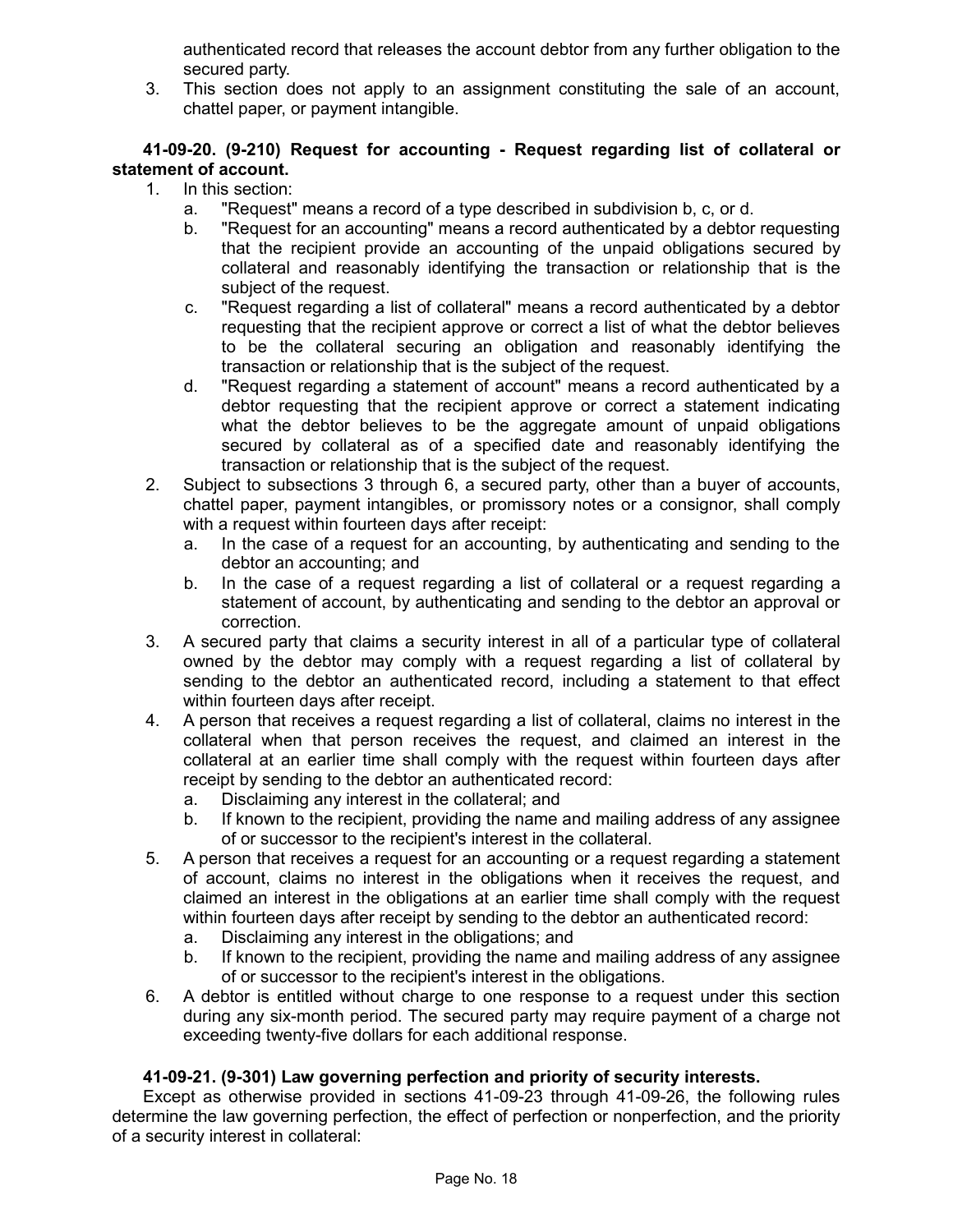- 1. Except as otherwise provided in this section, while a debtor is located in a jurisdiction, the local law of that jurisdiction governs perfection, the effect of perfection or nonperfection, and the priority of a security interest in collateral.
- 2. While collateral is located in a jurisdiction, the local law of that jurisdiction governs perfection, the effect of perfection or nonperfection, and the priority of a possessory security interest in that collateral.
- 3. Except as otherwise provided in subsection 4, while tangible negotiable documents, goods, instruments, money, or tangible chattel paper is located in a jurisdiction, the local law of that jurisdiction governs:
	- a. Perfection of a security interest in the goods by filing a fixture filing;
	- b. Perfection of a security interest in timber to be cut; and
	- c. The effect of perfection or nonperfection and the priority of a nonpossessory security interest in the collateral.
- 4. The local law of the jurisdiction in which the wellhead or minehead is located governs perfection, the effect of perfection or nonperfection, and the priority of a security interest in as-extracted collateral.

# **41-09-22. (9-302) Law governing perfection and priority of agricultural liens.**

While farm products are located in a jurisdiction, the local law of that jurisdiction governs perfection, the effect of perfection or nonperfection, and the priority of an agricultural lien on the farm products.

#### **41-09-23. (9-303) Law governing perfection and priority of security interests in goods covered by a certificate of title.**

- 1. This section applies to goods covered by a certificate of title, even if there is no other relationship between the jurisdiction under whose certificate of title the goods are covered and the goods or the debtor.
- 2. Goods become covered by a certificate of title when a valid application for the certificate of title and the applicable fee are delivered to the appropriate authority. Goods cease to be covered by a certificate of title at the earlier of the time the certificate of title ceases to be effective under the law of the issuing jurisdiction or the time the goods become covered subsequently by a certificate of title issued by another jurisdiction.
- 3. The local law of the jurisdiction under whose certificate of title the goods are covered governs perfection, the effect of perfection or nonperfection, and the priority of a security interest in goods covered by a certificate of title from the time the goods become covered by the certificate of title until the goods cease to be covered by the certificate of title.

### **41-09-24. (9-304) Law governing perfection and priority of security interests in deposit accounts or certificates of deposit.**

- 1. The local law of a bank's jurisdiction governs perfection, the effect of perfection or nonperfection, and the priority of a security interest in a deposit account or certificate of deposit maintained with that bank.
- 2. The following rules determine a bank's jurisdiction for purposes of this part:
	- a. If an agreement between the bank and its customer governing the deposit account or certificate of deposit expressly provides that a particular jurisdiction is the bank's jurisdiction for purposes of this part, this chapter, or this title, that jurisdiction is the bank's jurisdiction.
	- b. If subdivision a does not apply and an agreement between the bank and its customer governing the deposit account or certificate of deposit expressly provides that the agreement is governed by the law of a particular jurisdiction, that jurisdiction is the bank's jurisdiction.
	- c. If neither subdivision a nor b applies and an agreement between the bank and the bank's customer governing the deposit account or certificate of deposit expressly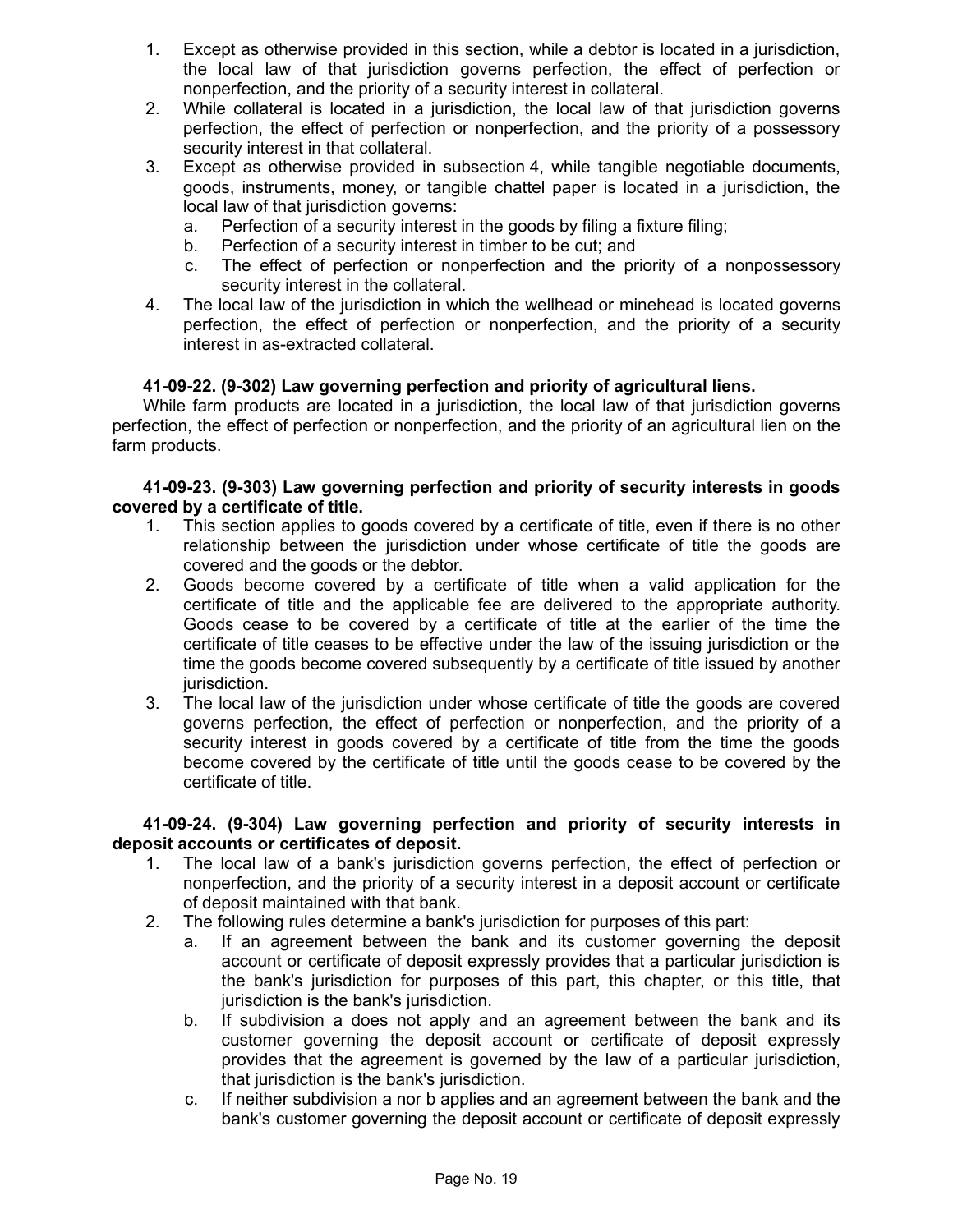provides that the deposit account or certificate of deposit is maintained at an office in a particular jurisdiction, that jurisdiction is the bank's jurisdiction.

- d. If none of the preceding subdivisions applies, the bank's jurisdiction is the jurisdiction in which the office identified in an account statement as the office serving the customer's account is located.
- e. If none of the preceding subdivisions applies, the bank's jurisdiction is the jurisdiction in which the chief executive office of the bank is located.

### **41-09-25. (9-305) Law governing perfection and priority of security interests in investment property.**

- 1. Except as otherwise provided in subsection 3, the following rules apply:
	- a. While a security certificate is located in a jurisdiction, the local law of that jurisdiction governs perfection, the effect of perfection or nonperfection, and the priority of a security interest in the certificated security represented thereby.
	- b. The local law of the issuer's jurisdiction as specified in subsection 4 of section 41-08-10 governs perfection, the effect of perfection or nonperfection, and the priority of a security interest in an uncertificated security.
	- c. The local law of the securities intermediary's jurisdiction as specified in subsection 5 of section 41-08-10 governs perfection, the effect of perfection or nonperfection, and the priority of a security interest in a security entitlement or securities account.
	- d. The local law of the commodity intermediary's jurisdiction governs perfection, the effect of perfection or nonperfection, and the priority of a security interest in a commodity contract or commodity account.
- 2. The following rules determine a commodity intermediary's jurisdiction for purposes of sections 41-09-21 through 41-09-62:
	- a. If an agreement between the commodity intermediary and commodity customer governing the commodity account expressly provides that a particular jurisdiction is the commodity intermediary's jurisdiction for purposes of sections 41-09-21 through 41-09-62, this chapter, or this title, that jurisdiction is the commodity intermediary's jurisdiction.
	- b. If subdivision a does not apply and an agreement between the commodity intermediary and commodity customer governing the commodity account expressly provides that the agreement is governed by the law of a particular jurisdiction, that jurisdiction is the commodity intermediary's jurisdiction.
	- c. If neither subdivision a nor b applies and an agreement between the commodity intermediary and commodity customer governing the commodity account expressly provides that the commodity account is maintained at an office in a particular jurisdiction, that jurisdiction is the commodity intermediary's jurisdiction.
	- d. If none of the preceding subdivisions applies, the commodity intermediary's jurisdiction is the jurisdiction in which the office identified in an account statement as the office serving the commodity customer's account is located.
	- e. If none of the preceding subdivisions applies, the commodity intermediary's jurisdiction is the jurisdiction in which the chief executive office of the commodity intermediary is located.
- 3. The local law of the jurisdiction in which the debtor is located governs:
	- a. Perfection of a security interest in investment property by filing;
	- b. Automatic perfection of a security interest in investment property created by a broker or securities intermediary; and
	- c. Automatic perfection of a security interest in a commodity contract or commodity account created by a commodity intermediary.

**41-09-26. (9-306) Law governing perfection and priority of security interests in letter-of-credit rights.**

1. Subject to subsection 3, the local law of the issuer's jurisdiction or a nominated person's jurisdiction governs perfection, the effect of perfection or nonperfection, and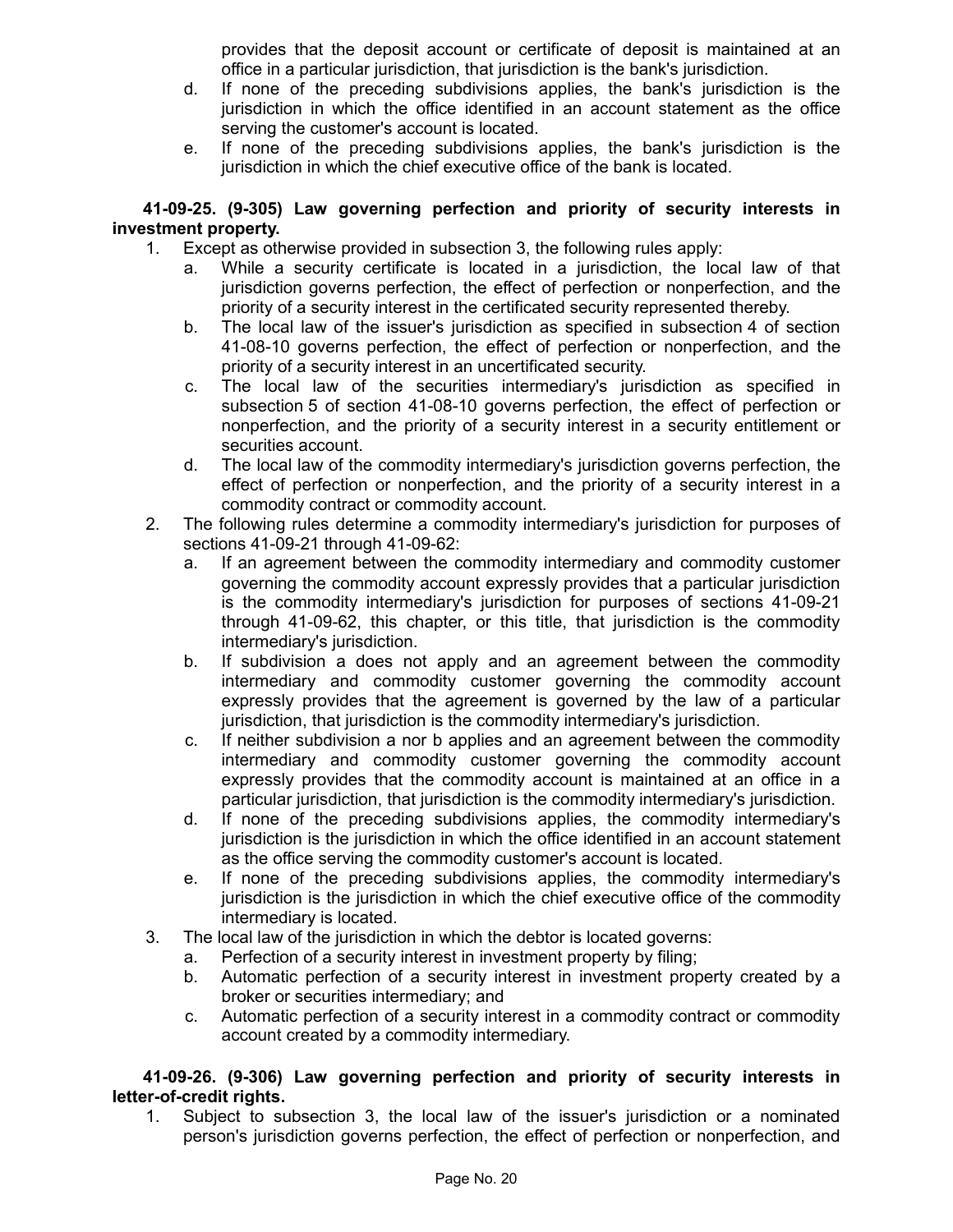the priority of a security interest in a letter-of-credit right if the issuer's jurisdiction or nominated person's jurisdiction is a state.

- 2. For purposes of this part, an issuer's jurisdiction or nominated person's jurisdiction is the jurisdiction whose law governs the liability of the issuer or nominated person with respect to the letter-of-credit right as provided in section 41-05-16.
- 3. This section does not apply to a security interest that is perfected only under subsection 4 of section 41-09-28.

# **41-09-27. (9-307) Location of debtor.**

- 1. In this section, "place of business" means a place where a debtor conducts its affairs.
- 2. Except as otherwise provided in this section, the following rules determine a debtor's location:
	- a. A debtor who is an individual is located at the individual's principal residence.
	- b. A debtor that is an organization and has only one place of business is located at its place of business.
	- c. A debtor that is an organization and has more than one place of business is located at its chief executive office.
- 3. Subsection 2 applies only if a debtor's residence, place of business, or chief executive office, as applicable, is located in a jurisdiction whose law generally requires information concerning the existence of a nonpossessory security interest to be made generally available in a filing, recording, or registration system as a condition or result of the security interest's obtaining priority over the rights of a lien creditor with respect to the collateral. If subsection 2 does not apply, the debtor is located in the District of Columbia.
- 4. A person that ceases to exist, have a residence, or have a place of business continues to be located in the jurisdiction specified by subsections 2 and 3.
- 5. A registered organization that is organized under the law of a state is located in that state.
- 6. Except as otherwise provided in subsection 9, a registered organization that is organized under the law of the United States and a branch or agency of a bank that is not organized under the law of the United States or a state are located:
	- a. In the state that the law of the United States designates, if the law designates a state of location;
	- b. In the state that the registered organization, branch, or agency designates, if the law of the United States authorizes the registered organization, branch, or agency to designate its state of location, including by designation its main office, home office, or other comparable office; or
	- c. In the District of Columbia, if neither subdivision a nor b applies.
- 7. A registered organization continues to be located in the jurisdiction specified by subsection 5 or 6 notwithstanding:
	- a. The suspension, revocation, forfeiture, or lapse of the registered organization's status as such in its jurisdiction of organization; or
	- b. The dissolution, winding up, or cancellation of the existence of the registered organization.
- 8. The United States is located in the District of Columbia.
- 9. A branch or agency of a bank that is not organized under the law of the United States or a state is located in the state in which the branch or agency is licensed, if all branches and agencies of the bank are licensed in only one state.
- 10. A foreign air carrier under the Federal Aviation Act of 1958, as amended, [Pub. L. 85-726; 72 Stat. 731] is located at the designated office of the agent upon which service of process may be made on behalf of the carrier.
- 11. This section applies only for purposes of this part.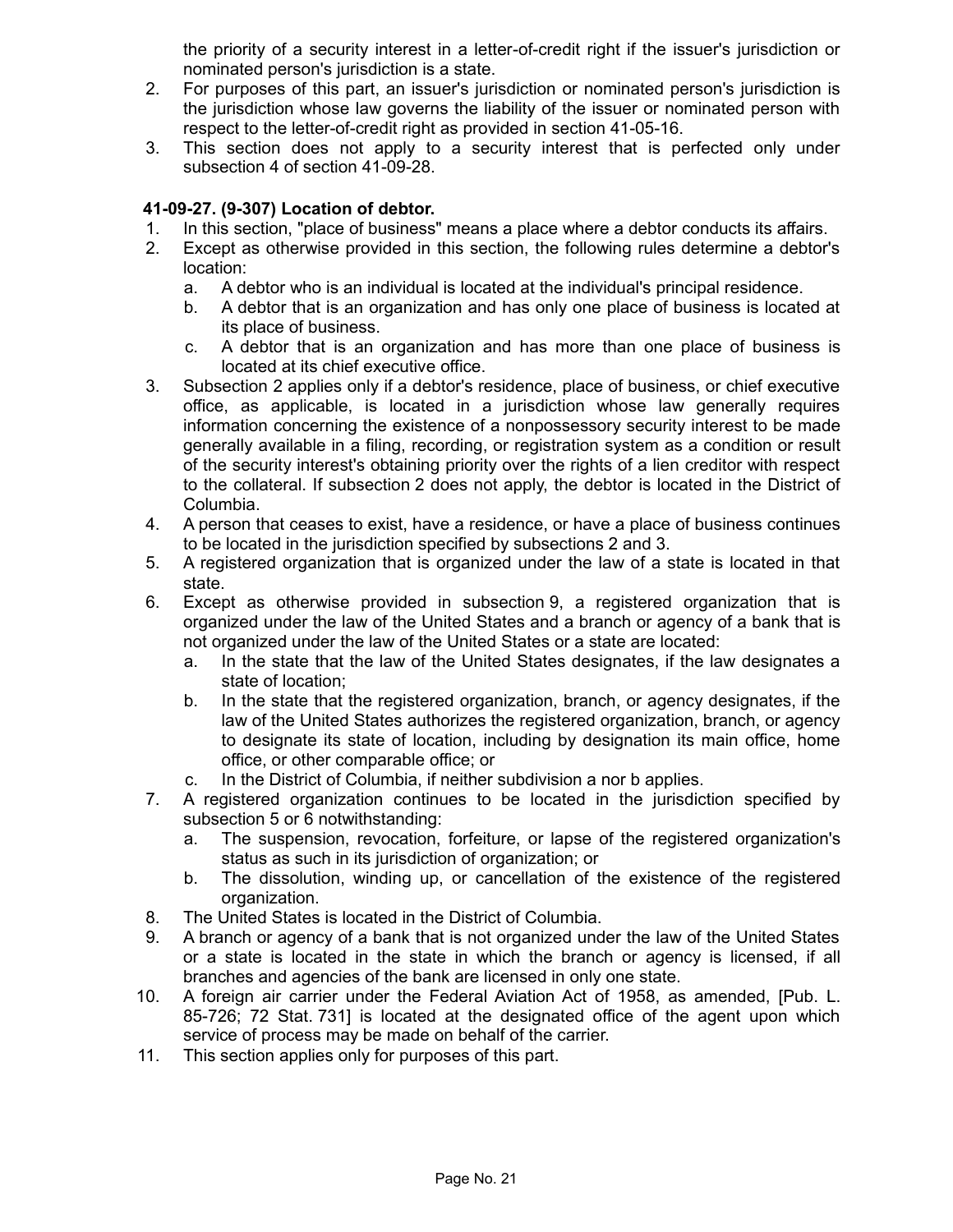### **41-09-28. (9-308) When security interest or agricultural lien is perfected - Continuity of perfection.**

- 1. Except as otherwise provided in this section and section 41-09-29, a security interest is perfected if it has attached and all of the applicable requirements for perfection in sections 41-09-30 through 41-09-36 have been satisfied. A security interest is perfected when it attaches if the applicable requirements are satisfied before the security interest attaches.
- 2. An agricultural lien is perfected if it has become effective and all of the applicable requirements for perfection in section 41-09-30 have been satisfied. An agricultural lien is perfected when it becomes effective if the applicable requirements are satisfied before the agricultural lien becomes effective.
- 3. A security interest or agricultural lien is perfected continuously if it is originally perfected by one method under this chapter and is later perfected by another method under this chapter, without an intermediate period when it was unperfected.
- 4. Perfection of a security interest in collateral also perfects a security interest in a supporting obligation for the collateral.
- 5. Perfection of a security interest in a right to payment or performance also perfects a security interest in a security interest, mortgage, or other lien on personal or real property securing the right.
- 6. Perfection of a security interest in a securities account also perfects a security interest in the security entitlements carried in the securities account.
- 7. Perfection of a security interest in a commodity account also perfects a security interest in the commodity contracts carried in the commodity account.

# **41-09-29. (9-309) Security interest perfected upon attachment.**

The following security interests are perfected when they attach:

- 1. A purchase-money security interest in consumer goods, except as otherwise provided in subsection 2 of section 41-09-31 with respect to consumer goods that are subject to a statute or treaty described in subsection 1 of section 41-09-31;
- 2. An assignment of accounts or payment intangibles which does not by itself or in conjunction with other assignments to the same assignee transfer a significant part of the assignor's outstanding accounts or payment intangibles;
- 3. A sale of a payment intangible;
- 4. A sale of a promissory note;
- 5. A security interest created by the assignment of a health care insurance receivable to the provider of the health care goods or services;
- 6. A security interest arising under section 41-02-46, section 41-02-53, subsection 3 of section 41-02-90, or subsection 5 of section 41-02.1-56, until the debtor obtains possession of the collateral;
- 7. A security interest of a collecting bank arising under section 41-04-22;
- 8. A security interest of an issuer or nominated person arising under section 41-05-18;
- 9. A security interest arising in the delivery of a financial asset under subsection 3 of section 41-09-16;
- 10. A security interest in investment property created by a broker or securities intermediary;
- 11. A security interest in a commodity contract or a commodity account created by a commodity intermediary;
- 12. An assignment for the benefit of all creditors of the transferor and subsequent transfers by the assignee thereunder;
- 13. A security interest created by an assignment of a beneficial interest in a decedent's estate; and
- 14. A sale by an individual of an account that is a right to payment of winnings in a lottery or other game of chance.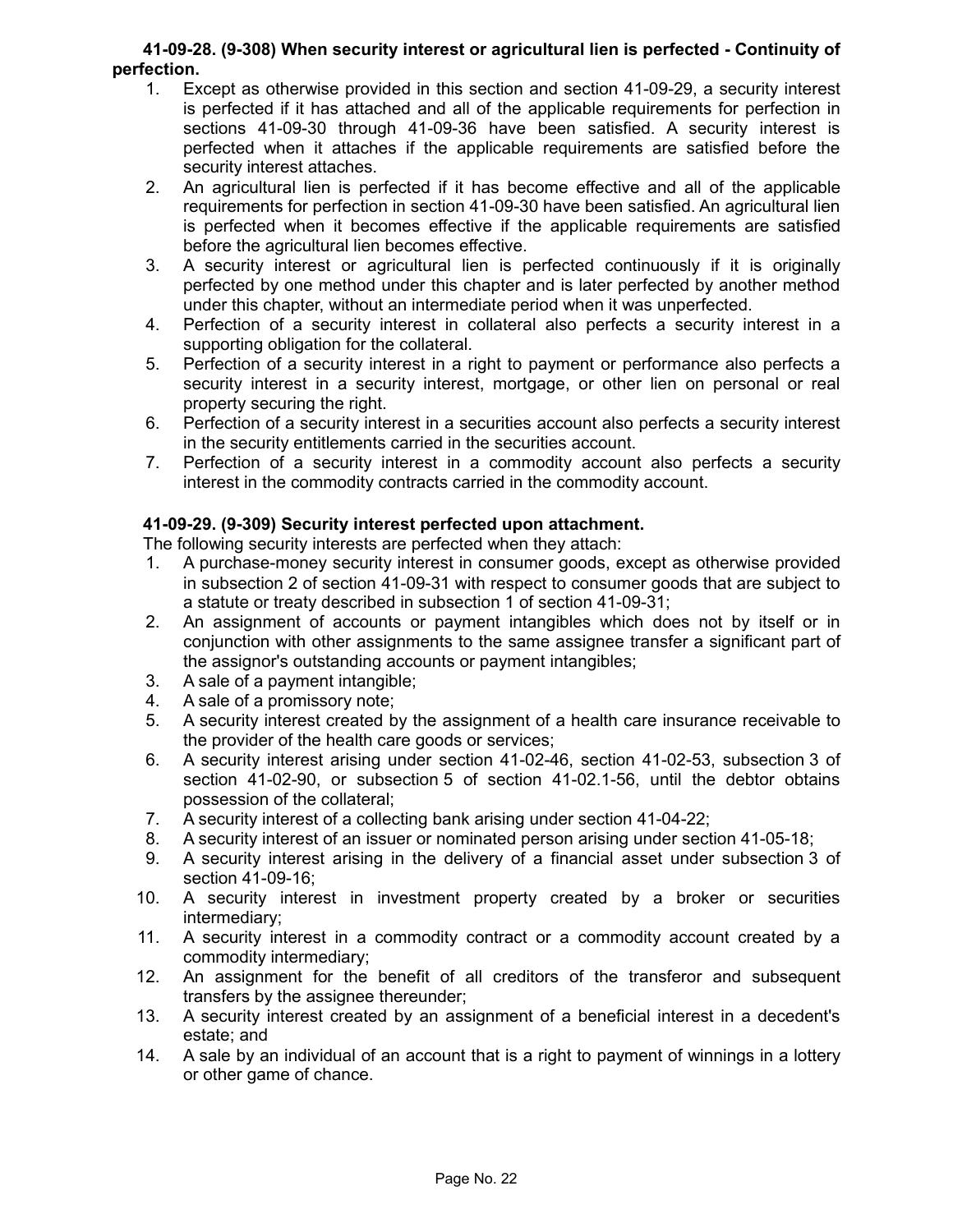## **41-09-30. (9-310) When filing required to perfect security interest or agricultural lien - Security interests and agricultural liens to which filing provisions do not apply.**

- 1. Except as otherwise provided in subsection 2 and subsection 2 of section 41-09-32, a financing statement must be filed to perfect all security interests and agricultural liens.
- 2. The filing of a financing statement is not necessary to perfect a security interest:
	- a. That is perfected under subsection 4, 5, 6, or 7 of section 41-09-28;
	- b. That is perfected under section 41-09-29 when it attaches;
	- c. In property subject to a statute, regulation, or treaty described in subsection 1 of section 41-09-31;
	- d. In goods in possession of a bailee which is perfected under subdivision a or b of subsection 4 of section 41-09-32;
	- e. In certificated securities, documents, goods, or instruments which is perfected without filing, control, or possession under subsection 5, 6, or 7 of section 41-09-32;
	- f. In collateral in the secured party's possession under section 41-09-33;
	- g. In a certificated security which is perfected by delivery of the security certificate to the secured party under section 41-09-33;
	- h. In deposit accounts, electronic chattel paper, electronic documents, investment property, letter-of-credit rights, or uncertificated certificates of deposit, which is perfected by control under section 41-09-34;
	- i. In proceeds which is perfected under section 41-09-35;
	- j. That is perfected under section 41-09-36; or
	- k. In agricultural liens created by chapter 35-17, 35-30, or 35-31.
- 3. If a secured party assigns a perfected security interest or agricultural lien, a filing under this chapter is not required to continue the perfected status of the security interest against creditors of and transferees from the original debtor.

## **41-09-31. (9-311) Perfection of security interests in property subject to certain statutes, regulations, and treaties.**

- 1. Except as otherwise provided in subsection 4, the filing of a financing statement is not necessary or effective to perfect a security interest in property subject to:
	- a. A statute, regulation, or treaty of the United States whose requirements for a security interest's obtaining priority over the rights of a lien creditor with respect to the property preempt subsection 1 of section 41-09-30;
	- b. Section 35-01-05.1; or
	- c. A statute of another jurisdiction which provides for a security interest to be indicated on a certificate of title as a condition or result of the security interest's obtaining priority over the rights of a lien creditor with respect to the property.
- 2. Compliance with the requirements of a statute, regulation, or treaty described in subsection 1 for obtaining priority over the rights of a lien creditor is equivalent to the filing of a financing statement under this chapter. Except as otherwise provided in subsection 4 and section 41-09-33 and subsections 4 and 5 of section 41-09-36 for goods covered by a certificate of title, a security interest in property subject to a statute, regulation, or treaty described in subsection 1 may be perfected only by compliance with those requirements, and a security interest so perfected remains perfected notwithstanding a change in the use or transfer of possession of the collateral.
- 3. Except as otherwise provided in subsection 4 and subsections 4 and 5 of section 41-09-36, duration and renewal of perfection of a security interest perfected by compliance with the requirements prescribed by a statute, regulation, or treaty described in subsection 1 are governed by the statute, regulation, or treaty. In other respects, the security interest is subject to this chapter.
- 4. During any period in which collateral subject to a statute specified in subdivision b of subsection 1 is inventory held for sale or lease by a person or leased by that person as lessor and that person is in the business of selling goods of that kind, this section does not apply to a security interest in that collateral created by that person.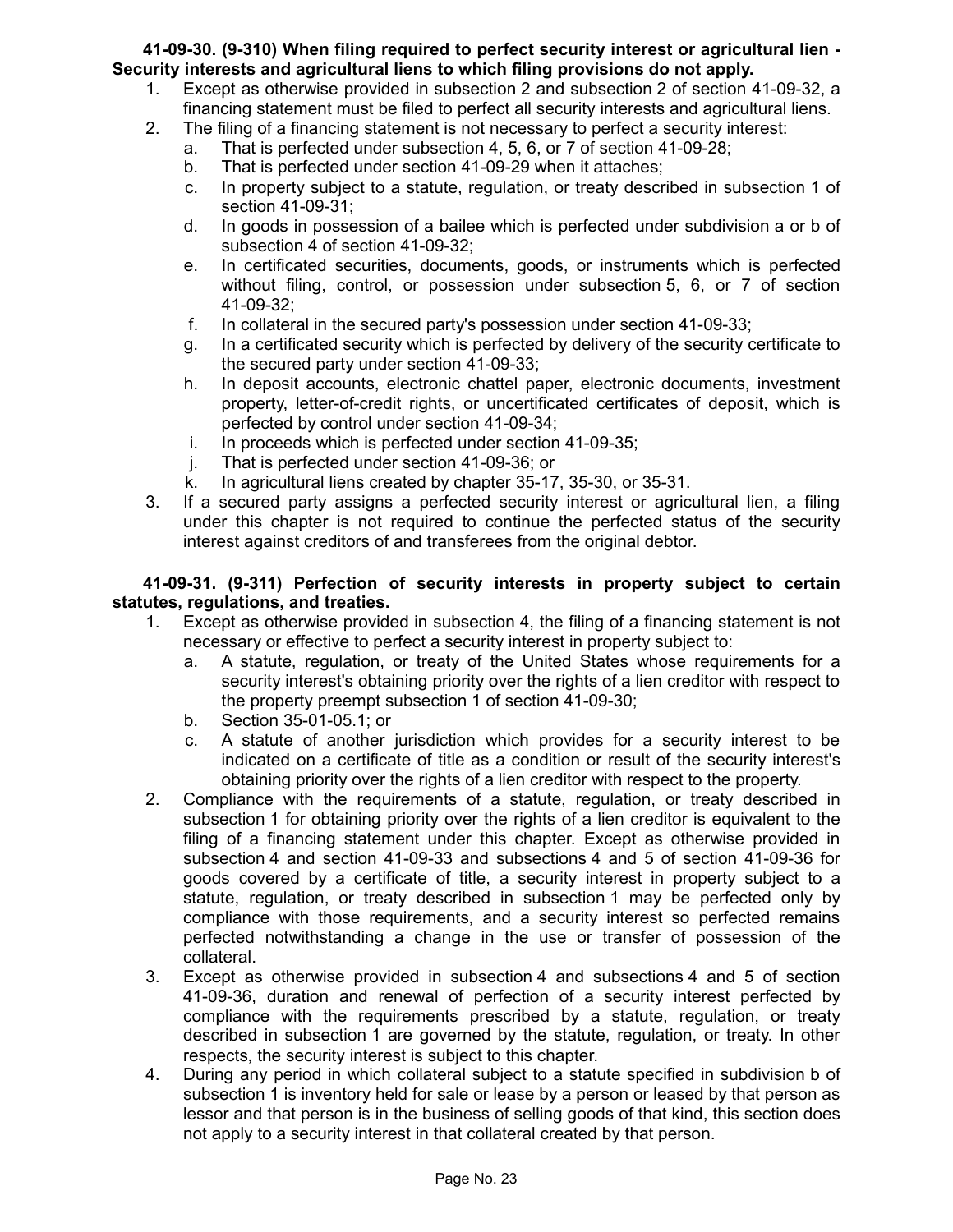**41-09-32. (9-312) Perfection of security interests in chattel paper, deposit accounts, documents, goods covered by documents, instruments, investment property, letter-of-credit rights, money, and uncertificated certificates of deposit - Perfection by permissive filing - Temporary perfection without filing or transfer of possession.**

- 1. A security interest in chattel paper, negotiable documents, instruments, or investment property may be perfected by filing.
- 2. Except as otherwise provided in subsections 3 and 4 of section 41-09-35 for proceeds:
	- a. A security interest in a deposit account or an uncertificated certificate of deposit may be perfected only by control under section 41-09-34;
	- b. Except as otherwise provided in subsection 4 of section 41-09-28, a security interest in a letter-of-credit right may be perfected only by control under section 41-09-34; and
	- c. A security interest in money or a certificated certificate of deposit may be perfected only by the secured party's taking possession under section 41-09-33.
- 3. While goods are in the possession of a bailee that has issued a negotiable document covering the goods:
	- a. A security interest in the goods may be perfected by perfecting a security interest in the document; and
	- b. A security interest perfected in the document has priority over any security interest that becomes perfected in the goods by another method during that time.
- 4. While goods are in the possession of a bailee that has issued a non-negotiable document covering the goods, a security interest in the goods may be perfected by:
	- a. Issuance of a document in the name of the secured party;
	- b. The bailee's receipt of notification of the secured party's interest; or
	- c. Filing as to the goods.
- 5. A security interest in certificated certificates of deposit, certificated securities, negotiable documents, or instruments is perfected without filing or the taking of possession or control for a period of twenty days from the time it attaches to the extent that it arises for new value given under an authenticated security agreement.
- 6. A perfected security interest in a negotiable document or goods in possession of a bailee, other than one that has issued a negotiable document for the goods, remains perfected for twenty days without filing if the secured party makes available to the debtor the goods or documents representing the goods for the purpose of:
	- a. Ultimate sale or exchange; or
	- b. Loading, unloading, storing, shipping, trans-shipping, manufacturing, processing, or otherwise dealing with them in a manner preliminary to their sale or exchange.
- 7. A perfected security interest in a certificated certificate of deposit, certificated security, or instrument remains perfected for twenty days without filing if the secured party delivers the security certificate, certificated certificate of deposit, or instrument to the debtor for the purpose of:
	- a. Ultimate sale or exchange; or
	- b. Presentation, collection, enforcement, renewal, or registration of transfer.
- 8. After the twenty-day period specified in subsection 5, 6, or 7 expires, perfection depends upon compliance with this chapter.

## **41-09-33. (9-313) When possession by or delivery to secured party perfects security interest without filing.**

- 1. Except as otherwise provided in subsection 2, a secured party may perfect a security interest in tangible certificated certificates of deposit, negotiable documents, goods, instruments, money, or tangible chattel paper by taking possession of the collateral. A secured party may perfect a security interest in certificated securities by taking delivery of the certificated securities under section 41-08-27.
- 2. With respect to goods covered by a certificate of title issued by this state, a secured party may perfect a security interest in the goods by taking possession of the goods only in the circumstances described in subsection 4 of section 41-09-36.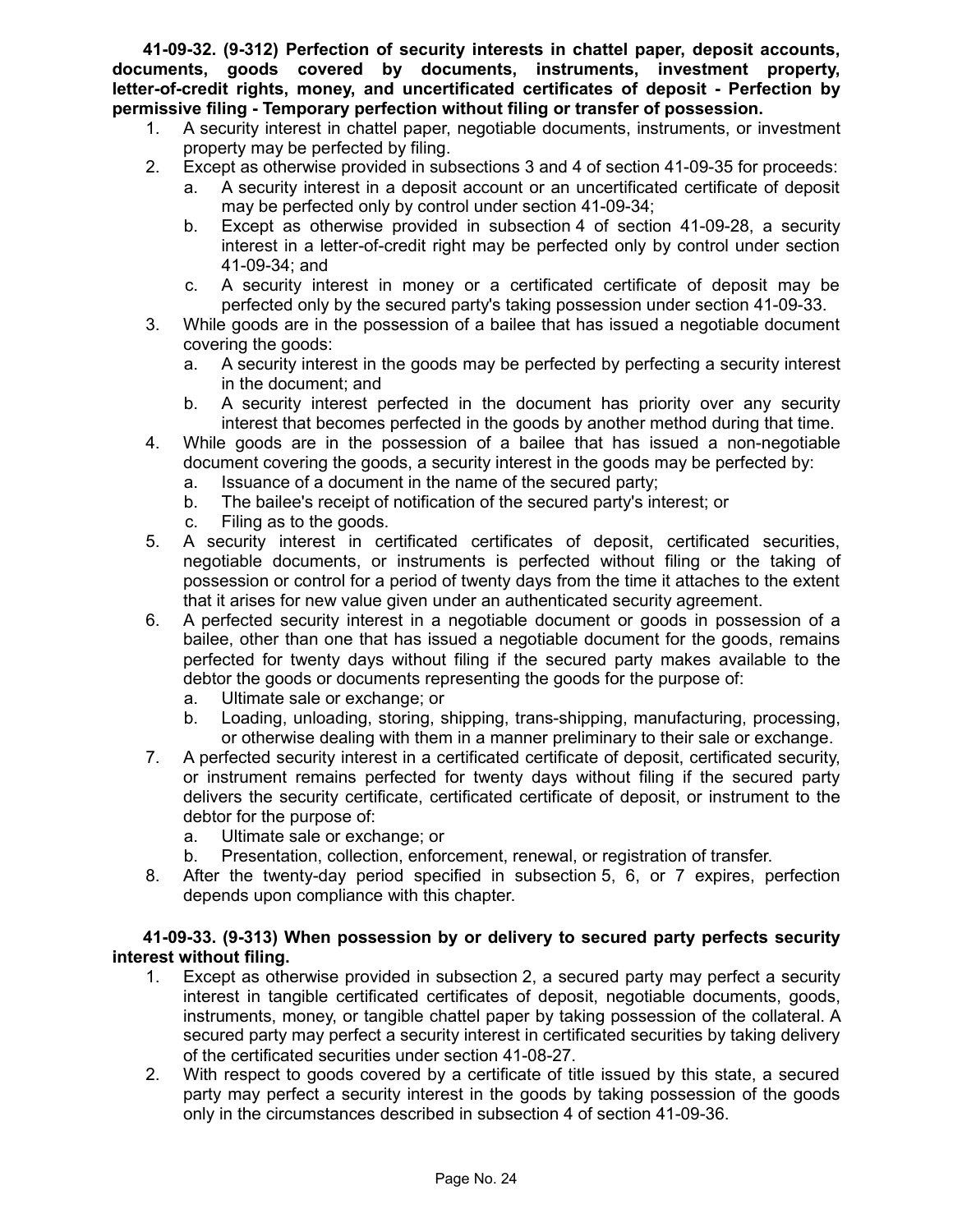- 3. With respect to collateral other than certificated securities and goods covered by a document, a secured party takes possession of collateral in the possession of a person other than the debtor, the secured party, or a lessee of the collateral from the debtor in the ordinary course of the debtor's business, when:
	- a. The person in possession authenticates a record acknowledging that it holds possession of the collateral for the secured party's benefit; or
	- b. The person takes possession of the collateral after having authenticated a record acknowledging that it will hold possession of collateral for the secured party's benefit.
- 4. If perfection of a security interest depends upon possession of the collateral by a secured party, perfection occurs no earlier than the time the secured party takes possession and continues only while the secured party retains possession.
- 5. A security interest in a certificated security in registered form is perfected by delivery when delivery of the certificated security occurs under section 41-08-27 and remains perfected by delivery until the debtor obtains possession of the security certificate.
- 6. A person in possession of collateral is not required to acknowledge that it holds possession for a secured party's benefit.
- 7. If a person acknowledges that it holds possession for the secured party's benefit:
	- a. The acknowledgment is effective under subsection 3 or subsection 1 of section 41-09-21, even if the acknowledgment violates the rights of a debtor; and
	- b. Unless the person otherwise agrees or law other than this chapter otherwise provides, the person does not owe any duty to the secured party and is not required to confirm the acknowledgment to another person.
- 8. A secured party having possession of collateral does not relinquish possession by delivering the collateral to a person other than the debtor or a lessee of the collateral from the debtor in the ordinary course of the debtor's business if the person was instructed before the delivery or is instructed contemporaneously with the delivery:
	- a. To hold possession of the collateral for the secured party's benefit; or
	- b. To redeliver the collateral to the secured party.
- 9. A secured party does not relinquish possession, even if a delivery under subsection 8 violates the rights of a debtor. A person to which collateral is delivered under subsection 8 does not owe any duty to the secured party and is not required to confirm the delivery to another person unless the person otherwise agrees or law other than this chapter otherwise provides.

# **41-09-34. (9-314) Perfection by control.**

- 1. A security interest in investment property, deposit accounts, uncertificated certificates of deposit, letter-of-credit rights, electronic chattel paper, or electronic documents may be perfected by control of the collateral under section 41-07-06, 41-09-04, 41-09-05, 41-09-06, or 41-09-07.
- 2. A security interest in deposit accounts, electronic chattel paper, letter-of-credit rights, electronic documents, or uncertificated certificates of deposit is perfected by control under section 41-07-06, 41-09-04, 41-09-05, or 41-09-07 when the secured party obtains control and remains perfected by control only while the secured party retains control.
- 3. A security interest in investment property is perfected by control under section 41-09-06 from the time the secured party obtains control and remains perfected by control until:
	- a. The secured party does not have control; and
	- b. One of the following occurs:
		- (1) If the collateral is a certificated security, the debtor has or acquires possession of the security certificate;
		- (2) If the collateral is an uncertificated security, the issuer has registered or registers the debtor as the registered owner; or
		- (3) If the collateral is a security entitlement, the debtor is or becomes the entitlement holder.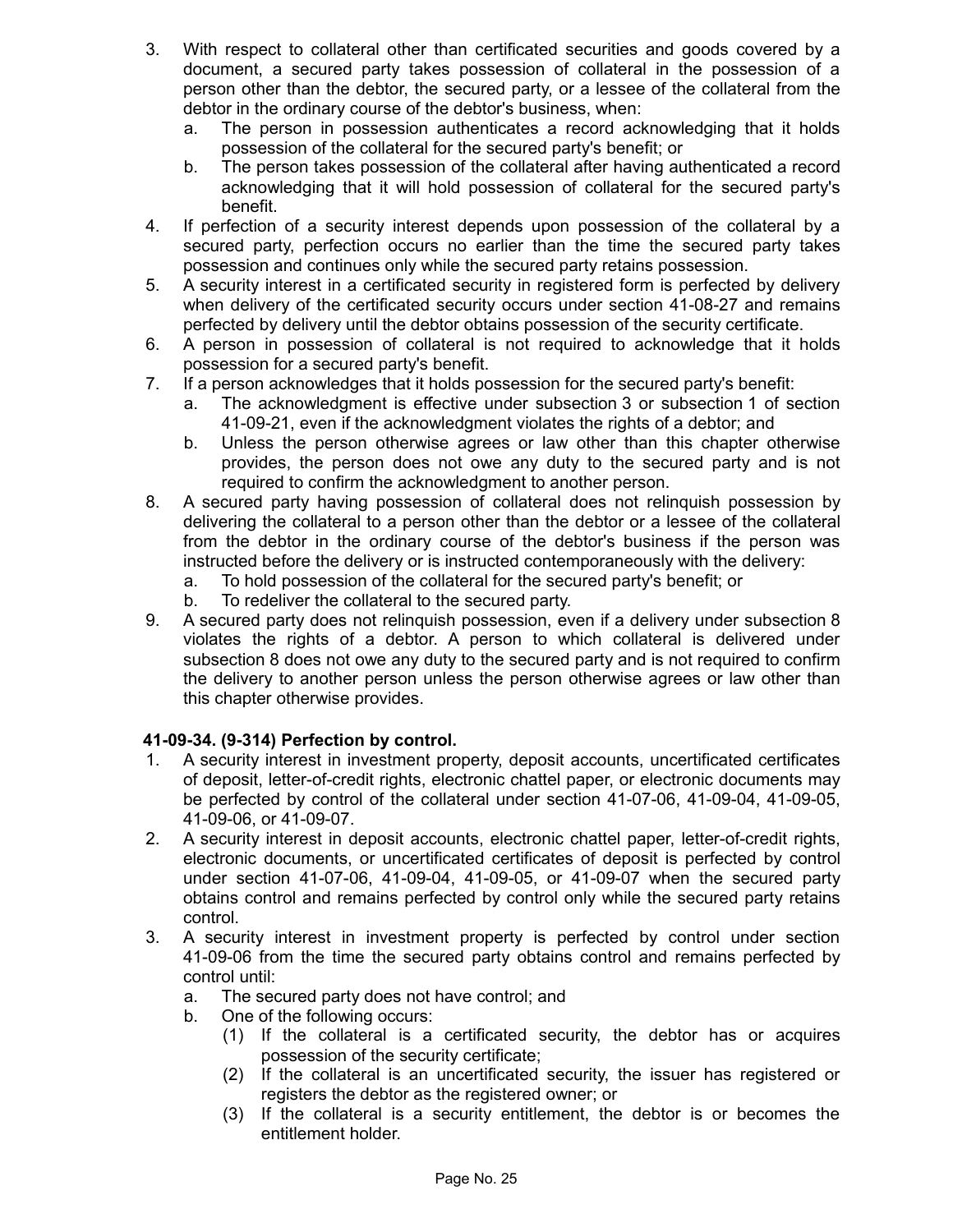# **41-09-35. (9-315) Secured party's rights on disposition of collateral and in proceeds.**

- 1. Except as otherwise provided in this chapter and in subsection 2 of section 41-02-48:
	- a. A security interest or agricultural lien continues in collateral notwithstanding sale, lease, license, exchange, or other disposition thereof unless the secured party authorized the disposition free of the security interest or agricultural lien; and
	- b. A security interest attaches to any identifiable proceeds of collateral.
- 2. Proceeds that are commingled with other property are identifiable proceeds:
	- a. If the proceeds are goods, to the extent provided by section 41-09-56; and
	- b. If the proceeds are not goods, to the extent that the secured party identifies the proceeds by a method of tracing, including application of equitable principles, that is permitted under law other than this chapter with respect to commingled property of the type involved.
- 3. A security interest in proceeds is a perfected security interest if the security interest in the original collateral was perfected.
- 4. A perfected security interest in proceeds becomes unperfected on the twenty-first day after the security interest attaches to the proceeds unless:
	- a. The following conditions are satisfied:
		- (1) A filed financing statement covers the original collateral;
		- (2) The proceeds are collateral in which a security interest may be perfected by filing in the office in which the financing statement has been filed; and
		- (3) The proceeds are not acquired with cash proceeds;
	- b. The proceeds are identifiable cash proceeds; or
	- c. The security interest in the proceeds is perfected other than under subsection 3 when the security interest attaches to the proceeds or within twenty days thereafter.
- 5. If a filed financing statement covers the original collateral, a security interest in proceeds which remains perfected under subdivision a of subsection 4 becomes unperfected at the later of:
	- a. When the effectiveness of the filed financing statement lapses under section 41-09-86 or is terminated under section 41-09-84; or
	- b. The twenty-first day after the security interest attaches to the proceeds.

## **41-09-36. (9-316) Effect of change in governing law.**

- 1. A security interest perfected pursuant to the law of the jurisdiction designated in subsection 1 of section 41-09-21 or subsection 3 of section 41-09-25 remains perfected until the earliest of:
	- a. The time perfection would have ceased under the law of that jurisdiction;
	- b. The expiration of four months after a change of the debtor's location to another jurisdiction; or
	- c. The expiration of one year after a transfer of collateral to a person that thereby becomes a debtor and is located in another jurisdiction.
- 2. If a security interest described in subsection 1 becomes perfected under the law of the other jurisdiction before the earliest time or event described in that subsection, it remains perfected thereafter. If the security interest does not become perfected under the law of the other jurisdiction before the earliest time or event, it becomes unperfected and is deemed never to have been perfected as against a purchaser of the collateral for value.
- 3. A possessory security interest in collateral, other than goods covered by a certificate of title and as-extracted collateral consisting of goods, remains continuously perfected if:
	- a. The collateral is located in one jurisdiction and subject to a security interest perfected under the law of that jurisdiction;
	- b. Thereafter the collateral is brought into another jurisdiction; and
	- c. Upon entry into the other jurisdiction, the security interest is perfected under the law of the other jurisdiction.
- 4. Except as otherwise provided in subsection 5, a security interest in goods covered by a certificate of title which is perfected by any method under the law of another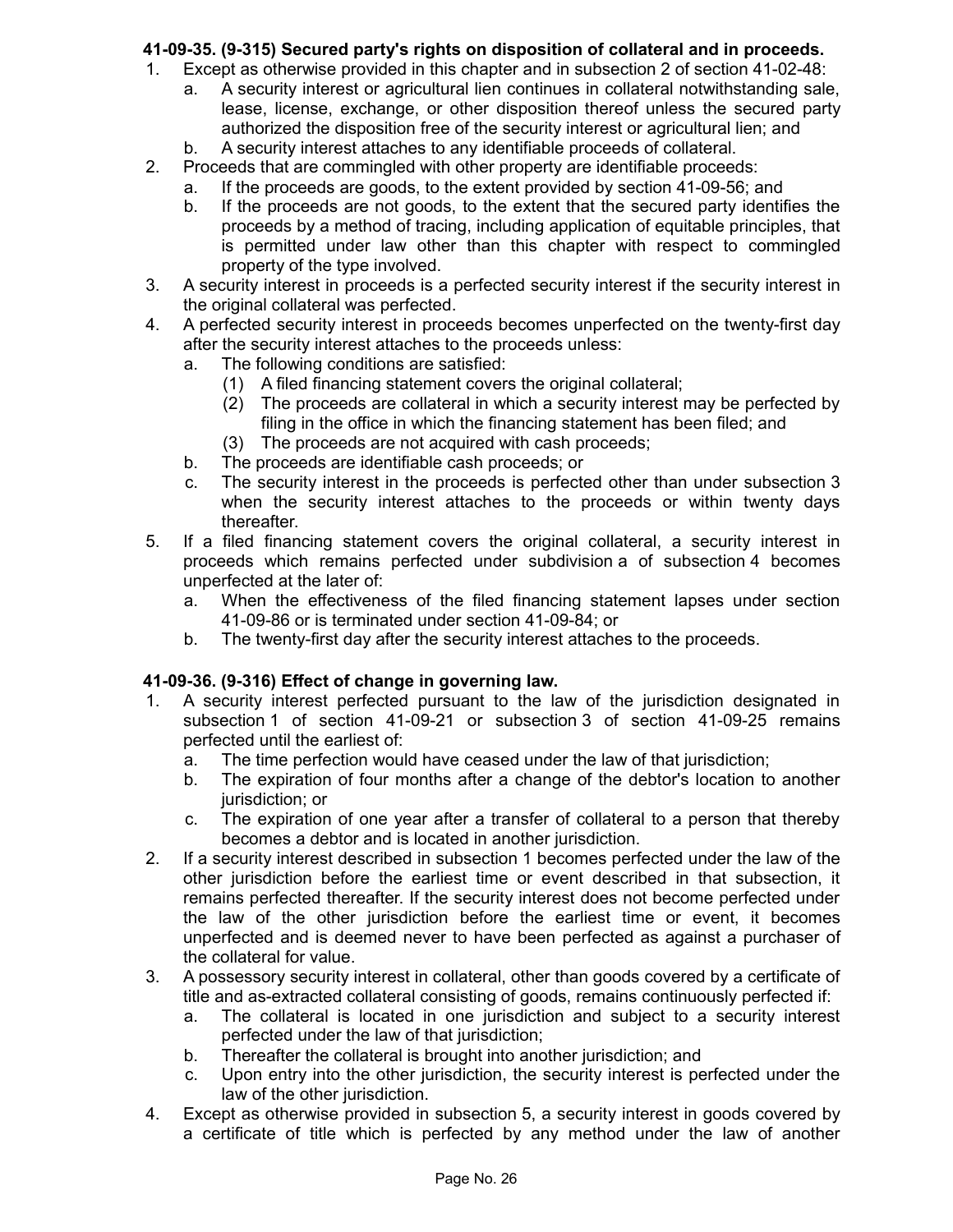jurisdiction when the goods become covered by a certificate of title from this state remains perfected until the security interest would have become unperfected under the law of the other jurisdiction had the goods not become so covered.

- 5. A security interest described in subsection 4 becomes unperfected as against a purchaser of the goods for value and is deemed never to have been perfected as against a purchaser of the goods for value if the applicable requirements for perfection under subsection 2 of section 41-09-31 or section 41-09-33 are not satisfied before the earlier of:
	- a. The time the security interest would have become unperfected under the law of the other jurisdiction had the goods not become covered by a certificate of title from this state; or
	- b. The expiration of four months after the goods had become so covered.
- 6. A security interest in deposit accounts, certificates of deposit, letter-of-credit rights, or investment property which is perfected under the law of the bank's jurisdiction, the issuer's jurisdiction, a nominated person's jurisdiction, the securities intermediary's jurisdiction, or the commodity intermediary's jurisdiction, as applicable, remains perfected until the earlier of:
	- a. The time the security interest would have become unperfected under the law of that jurisdiction; or
	- b. The expiration of four months after a change of the applicable jurisdiction to another jurisdiction.
- 7. If a security interest described in subsection 6 becomes perfected under the law of the other jurisdiction before the earlier of the time or the end of the period described in that subsection, it remains perfected thereafter. If the security interest does not become perfected under the law of the other jurisdiction before the earlier of that time or the end of that period, it becomes unperfected and is deemed never to have been perfected as against a purchaser of the collateral for value.
- 8. The following rules apply to collateral to which a security interest attaches within four months after the debtor changes its location to another jurisdiction:
	- a. A financing statement filed before the change pursuant to the law of the jurisdiction designated in subsection 1 of section 41-09-21 or subsection 3 of section 41-09-25 is effective to perfect a security interest in the collateral if the financing statement would have been effective to perfect a security interest in the collateral if the debtor had not changed its location.
	- b. If a security interest that is perfected by a financing statement that is effective under subdivision a becomes perfected under the law of the other jurisdiction before the earlier of the time the financing statement would have become ineffective under the law of the jurisdiction designated in subsection 1 of section 41-09-21 or subsection 3 of section 41-09-25 or the expiration of the four-month period, it remains perfected thereafter. If the security interest does not become perfected under the law of the other jurisdiction before the earlier time or event, it becomes unperfected and is deemed never to have been perfected as against a purchaser of the collateral for value.
- 9. If a financing statement naming an original debtor is filed pursuant to the law of the jurisdiction designated in subsection 1 of section 41-09-21 or subsection 3 of section 41-09-25 and the new debtor is located in another jurisdiction, the following rules apply:
	- a. The financing statement is effective to perfect a security interest in collateral in which the new debtor has or acquires rights before or within four months after the new debtor becomes bound under subsection 4 of section 41-09-13, if the financing statement would have been effective to perfect a security interest in the collateral if the collateral had been acquired by the original debtor.
	- b. A security interest that is perfected by the financing statement and which becomes perfected under the law of the other jurisdiction before the earlier of the expiration of the four-month period or the time the financing statement would have become ineffective under the law of the jurisdiction designated in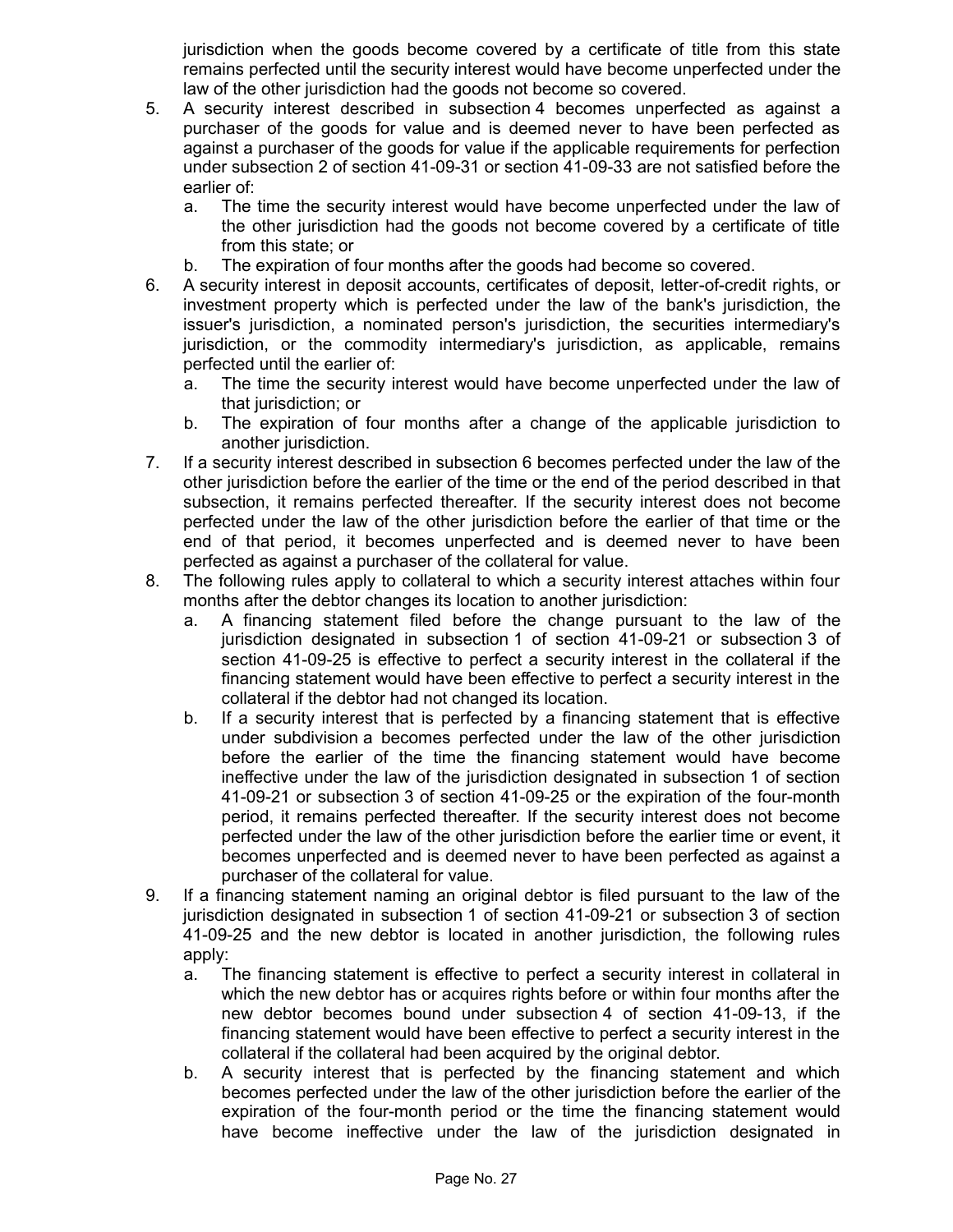subsection 1 of section 41-09-21 or subsection 3 of section 41-09-25 remains perfected thereafter. A security interest that is perfected by the financing statement but which does not become perfected under the law of the other jurisdiction before the earlier time or event becomes unperfected and is deemed never to have been perfected as against a purchaser of the collateral for value.

### **41-09-37. (9-317) Interests that take priority over or take free of security interest or agricultural lien.**

- 1. A security interest or an agricultural lien is subordinate to the rights of:
	- a. A person entitled to priority under section 41-09-42; and
	- b. Except as otherwise provided in subsection 5, a person that becomes a lien creditor before the earlier of the time:
		- (1) The security interest or agricultural lien is perfected; or
		- (2) One of the conditions specified in subdivision c of subsection 2 of section 41-09-13 is met and a financing statement covering the collateral is filed.
- 2. Except as otherwise provided in subsection 5, a buyer, other than a secured party, of tangible chattel paper, tangible documents, goods, instruments, or a certificated security takes free of a security interest or agricultural lien if the buyer gives value and receives delivery of the collateral without knowledge of the security interest or agricultural lien and before it is perfected.
- 3. Except as otherwise provided in subsection 5, a lessee of goods takes free of a security interest or agricultural lien if the lessee gives value and receives delivery of the collateral without knowledge of the security interest or agricultural lien and before it is perfected.
- 4. A licensee of a general intangible or a buyer, other than a secured party, of collateral other than tangible chattel paper, tangible documents, goods, instruments, or a certificated security takes free of a security interest if the licensee or buyer gives value without knowledge of the security interest and before it is perfected.
- 5. Except as otherwise provided in sections 41-09-40 and 41-09-41, if a person files a financing statement with respect to a purchase-money security interest before or within twenty days after the debtor receives delivery of the collateral, the security interest takes priority over the rights of a buyer, lessee, or lien creditor which arise between the time the security interest attaches and the time of filing.

**41-09-38. (9-318) No interest retained in right to payment that is sold - Rights and title of seller of account or chattel paper with respect to creditors and purchasers.**

- 1. A debtor that has sold an account, chattel paper, payment intangible, or promissory note does not retain a legal or equitable interest in the collateral sold.
- 2. For purposes of determining the rights of creditors of, and purchasers for value of an account or chattel paper from, a debtor that has sold an account or chattel paper, while the buyer's security interest is unperfected, the debtor is deemed to have rights and title to the account or chattel paper identical to those the debtor sold.

### **41-09-39. (9-319) Rights and title of consignee with respect to creditors and purchasers.**

- 1. Except as otherwise provided in subsection 2, for purposes of determining the rights of creditors of, and purchasers for value of goods from, a consignee, while the goods are in the possession of the consignee, the consignee is deemed to have rights and title to the goods identical to those the consignor had or had power to transfer.
- 2. For purposes of determining the rights of a creditor of a consignee, law other than this chapter determines the rights and title of a consignee while goods are in the consignee's possession if, under this part, a perfected security interest held by the consignor would have priority over the rights of the creditor.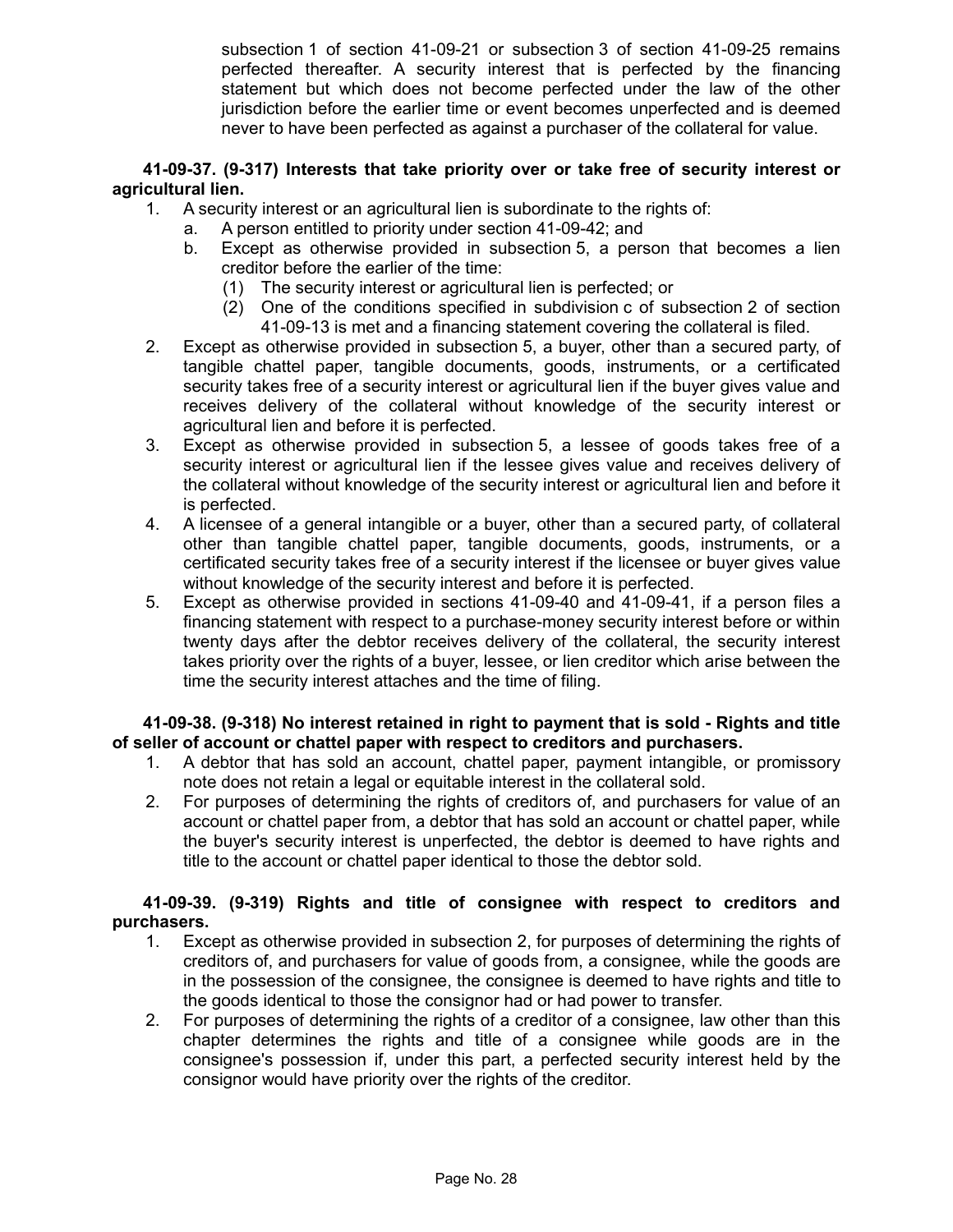## **41-09-40. (9-320) Buyer of goods.**

- 1. Except as otherwise provided in subsection 5, a buyer in ordinary course of business, other than a person buying farm products from a person engaged in farming operations, takes free of a security interest created by the buyer's seller, even if the security interest is perfected and the buyer knows of its existence. A crop or livestock buyer is a buyer in the ordinary course of business as to security interests and agricultural liens if the buyer qualifies under subsection 9. As used in this section, a crop or livestock buyer is a person who buys crops or livestock from, or who sells crops or livestock on a fee or commission for, a person engaged in farming operations.
- 2. Except as otherwise provided in subsection 5, a buyer of goods from a person who used or bought the goods for use primarily for personal, family, or household purposes takes free of a security interest, even if perfected, if the buyer buys:
	- a. Without knowledge of the security interest;
	- b. For value;
	- c. Primarily for the buyer's personal, family, or household purposes; and
	- d. Before the filing of a financing statement covering the goods.
- 3. To the extent that it affects the priority of a security interest over a buyer of goods under subsection 2, the period of effectiveness of a filing made in the jurisdiction in which the seller is located is governed by subsections 1 and 2 of section 41-09-36.
- 4. A buyer in ordinary course of business buying oil, gas, or other minerals at the wellhead or minehead or after extraction takes free of an interest arising out of an encumbrance.
- 5. Subsections 1 and 2 do not affect a security interest in goods in the possession of the secured party under section 41-09-33.
- 6. If a secured party who has perfected a security interest in crops or livestock, or if a lienholder who has created a lien by statute or otherwise, which includes agricultural liens, intends to impose liability for the security interest or lien against a crop or livestock buyer, the name of the secured party or lienholder must appear on the most current list distributed by the secretary of state pursuant to section 54-09-10. In order to appear on the list, secured parties or lienholders must file with the secretary of state or in the office of the recorder in any county in this state a form prescribed by the secretary of state which contains the information prescribed by the secretary of state under section 41-09-92 or contained on a form prescribed by the secretary of state under section 35-17-04, 35-30-02, or 35-31-02.
- 7. When a crop or livestock buyer issues a check or draft to a person engaged in farming operations in payment for crops or livestock in order to take free of security interests or liens against such crops or livestock, the crop or livestock buyer must issue the check or draft for payment jointly to the person engaged in farming operations and those secured parties or lienholders who have a security interest or lien in the crops or livestock sold and whose names appear on the most current list or lists distributed by the secretary of state at the time the check or draft is issued. A claim for relief may not be commenced by a secured party or lienholder against a crop or livestock buyer for a loss incurred as a result of issuing a check or draft after January 1, 1986, which does not include the name of a secured party or lienholder under this section more than eighteen months after the date of the check or draft unless within the eighteen-month period the secured party or lienholder sends a notice as provided under this section, but in no event can the action be commenced more than five years after the date of the check or draft. The notice must:
	- a. Be sent by certified mail to, or personally served upon, the crop or livestock buyer;
	- b. Name the person engaged in farming operations and the date of the check or draft that gives rise to the claim;
	- c. State the intention of the secured party or lienholder to make a claim;
	- d. State the amount the secured party or lienholder is claiming;
	- e. Give a description of and the amount of crops or livestock upon which the claim is based; and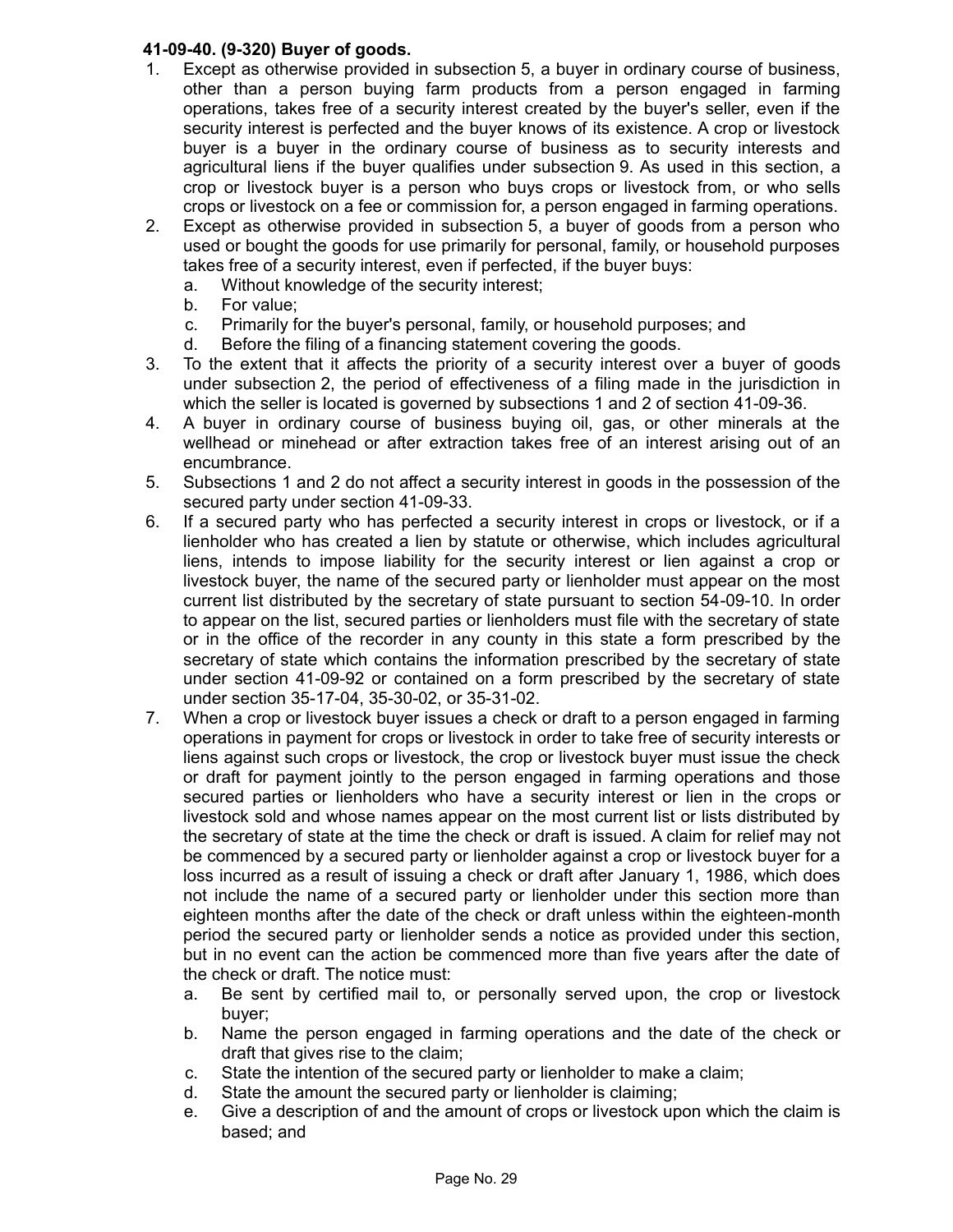- f. State that the secured party or lienholder has commenced an action seeking judgment against the person engaged in farming operations or such person has filed or has been placed in bankruptcy or receivership proceedings under chapter 32-10.
- 8. A complaint by a secured party or lienholder may not be filed or served against a crop or livestock buyer for collection of any loss sustained by the secured party or lienholder through any transaction filed pursuant to subsection 6 until:
	- a. A judgment has been obtained and a good-faith effort made to collect that judgment against the person engaged in farming operations, or that proceedings against the person engaged in farming operations were stayed by federal bankruptcy proceedings, or that receivership proceedings have been commenced under chapter 32-10;
	- b. Within eighteen months following the date of the check or draft, the notice required to be sent pursuant to subsection 7 was served upon the crop or livestock buyer and reciting or incorporating by reference all the information contained in that notice; and
	- c. A list is made of any other collateral taken by the secured party or lienholder as security on the same debt from the person engaged in farming operations, including a statement of value, status, and plans for application of such collateral to the indebtedness of the person engaged in farming operations.
- 9. A crop or livestock buyer takes free of any security interest created by, or any lien against crops or livestock of, the person engaged in farming operations if:
	- a. The crop or livestock buyer has complied with the requirements of subsection 7;
	- b. Evidence of security interests or liens does not appear on the most current list prepared and distributed by the secretary of state pursuant to sections 54-09-09 and 54-09-10; or
	- c. The name of the person represented to be the seller of the crops or livestock does not appear on the most current list prepared and distributed pursuant to sections 54-09-09 and 54-09-10.

## **41-09-41. (9-321) Licensee of general intangible and lessee of goods in ordinary course of business.**

- 1. In this section, "licensee in ordinary course of business" means a person that becomes a licensee of a general intangible in good faith, without knowledge that the license violates the rights of another person in the general intangible, and in the ordinary course from a person in the business of licensing general intangibles of that kind. A person becomes a licensee in the ordinary course if the license to the person comports with the usual or customary practices in the kind of business in which the licensor is engaged or with the licensor's own usual or customary practices.
- 2. A licensee in ordinary course of business takes its rights under a nonexclusive license free of a security interest in the general intangible created by the licensor, even if the security interest is perfected and the licensee knows of its existence.
- 3. A lessee in ordinary course of business takes its leasehold interest free of a security interest in the goods created by the lessor, even if the security interest is perfected and the lessee knows of its existence.

# **41-09-42. (9-322) Priorities among conflicting security interests in and agricultural liens on same collateral.**

- 1. Except as otherwise provided in this section, priority among conflicting security interests and agricultural liens in the same collateral is determined according to the following rules:
	- a. Conflicting perfected security interests and agricultural liens rank according to priority in time of filing or perfection. Priority dates from the earlier of the time a filing covering the collateral is first made or the security interest or agricultural lien is first perfected, if there is no period thereafter when there is neither filing nor perfection.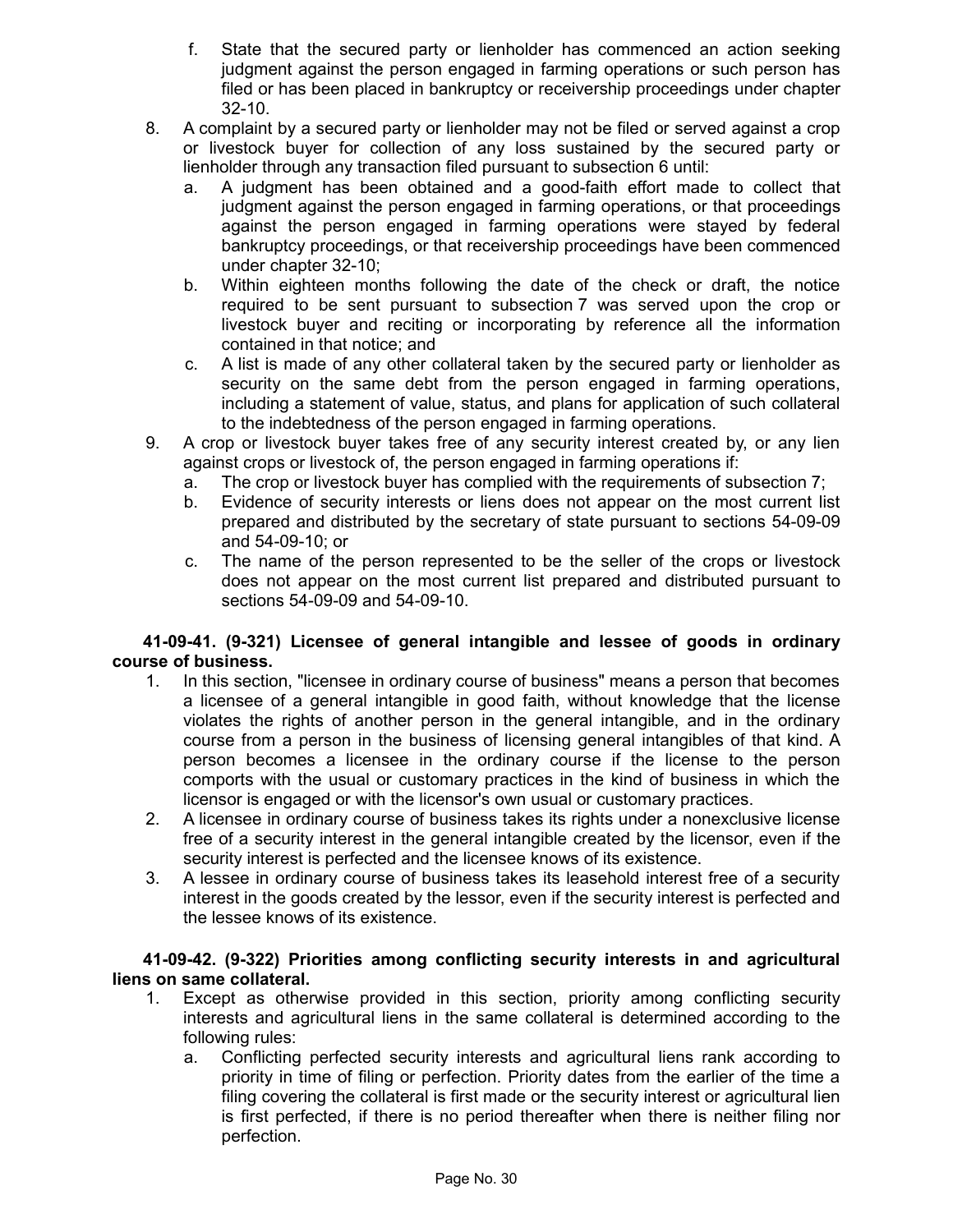- b. A perfected security interest or agricultural lien has priority over a conflicting unperfected security interest or agricultural lien.
- c. The first security interest or agricultural lien to attach or become effective has priority if conflicting security interests and agricultural liens are unperfected.
- 2. For the purposes of subdivision a of subsection 1:
	- a. The time of filing or perfection as to a security interest in collateral is also the time of filing or perfection as to a security interest in proceeds; and
	- b. The time of filing or perfection as to a security interest in collateral supported by a supporting obligation is also the time of filing or perfection as to a security interest in the supporting obligation.
- 3. Except as otherwise provided in subsection 6, a security interest in collateral which qualifies for priority over a conflicting security interest under section 41-09-47, 41-09-48, 41-09-49, 41-09-50, or 41-09-51 also has priority over a conflicting security interest in:
	- a. Any supporting obligation for the collateral; and
	- b. Proceeds of the collateral if:
		- (1) The security interest in proceeds is perfected;
		- (2) The proceeds are cash proceeds or of the same type as the collateral; and
		- (3) In the case of proceeds that are proceeds of proceeds, all intervening proceeds are cash proceeds, proceeds of the same type as the collateral, or an account relating to the collateral.
- 4. Subject to subsection 5 and except as otherwise provided in subsection 6, if a security interest in chattel paper, deposit accounts, negotiable documents, instruments, investment property, or letter-of-credit rights is perfected by a method other than filing, conflicting perfected security interests in proceeds of the collateral rank according to priority in time of filing.
- 5. Subsection 4 applies only if the proceeds of the collateral are not cash proceeds, chattel paper, negotiable documents, instruments, investment property, or letter-of-credit rights.
- 6. Subsections 1 through 5 are subject to:
	- a. Subsection 7 and the other provisions of this part;
	- b. Section 41-04-22 with respect to a security interest of a collecting bank;
	- c. Section 41-05-18 with respect to a security interest of an issuer or nominated person; and
	- d. Section 41-09-10 with respect to a security interest arising under chapter 41-02 or 41-02.1.
- 7. A perfected agricultural lien on collateral has priority over the conflicting rights of a lien creditor and over a conflicting security interest in or agricultural lien on the same collateral if the statute creating the agricultural lien so provides.

## **41-09-43. (9-323) Future advances.**

- 1. Except as otherwise provided in subsection 3, for purposes of determining the priority of a perfected security interest under subdivision a of subsection 1 of section 41-09-42, perfection of the security interest dates from the time an advance is made to the extent that the security interest secures an advance that:
	- a. Is made while the security interest is perfected only:
		- (1) Under section 41-09-29 when it attaches; or
		- (2) Temporarily under subsection 5, 6, or 7 of section 41-09-32; and
	- b. Is not made pursuant to a commitment entered into before or while the security interest is perfected by a method other than under section 41-09-29 or subsection 5, 6, or 7 of section 41-09-32.
- 2. Except as otherwise provided in subsection 3, a security interest is subordinate to the rights of a person that becomes a lien creditor to the extent that the security interest secures an advance made more than forty-five days after the person becomes a lien creditor unless the advance is made:
	- a. Without knowledge of the lien; or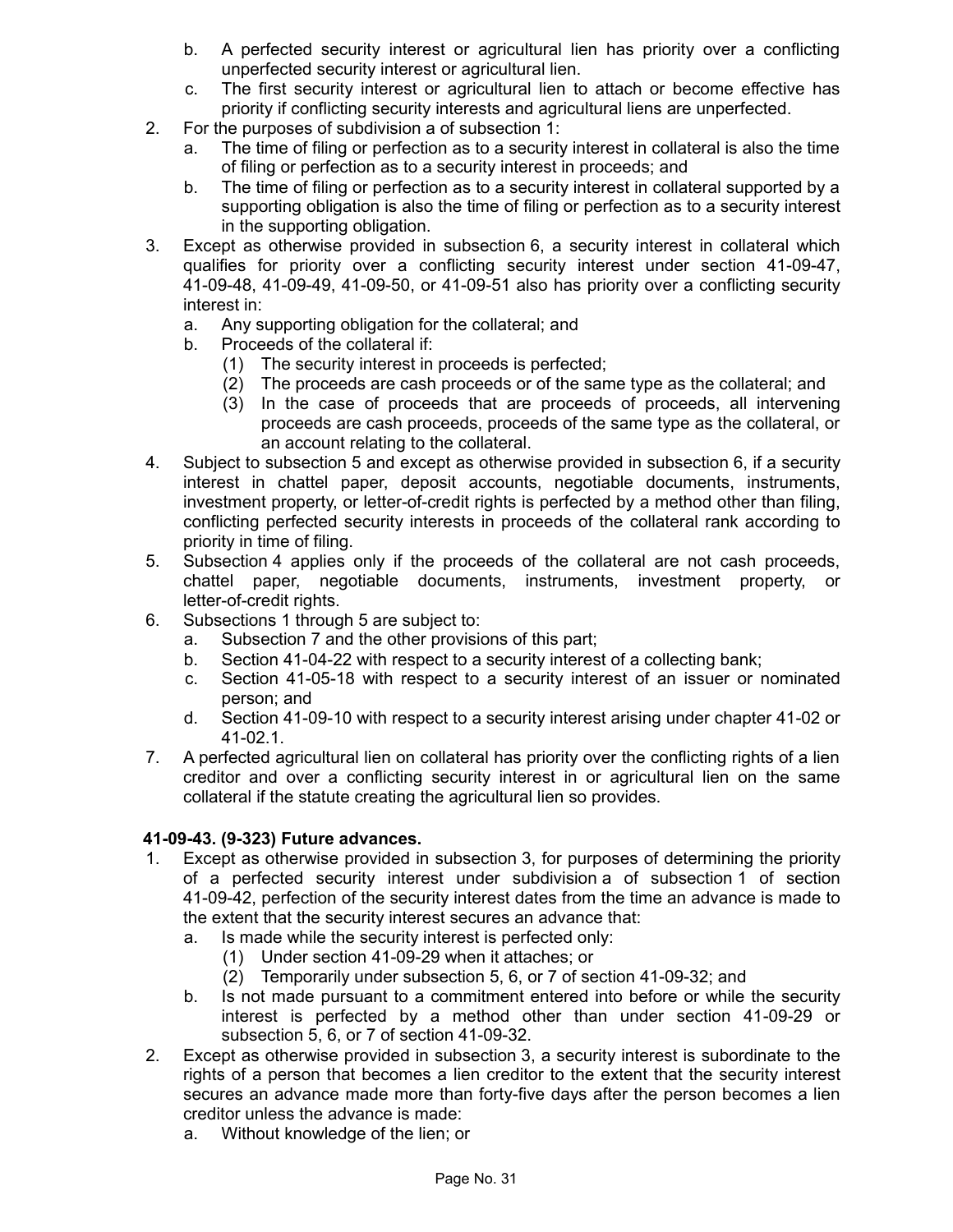b. Pursuant to a commitment entered into without knowledge of the lien.

- 3. Subsections 1 and 2 do not apply to a security interest held by a secured party that is a buyer of accounts, chattel paper, payment intangibles, or promissory notes or a consignor.
- 4. Except as otherwise provided in subsection 5, a buyer of goods other than a buyer in ordinary course of business takes free of a security interest to the extent that it secures advances made after the earlier of:
	- a. The time the secured party acquires knowledge of the buyer's purchase; or
	- b. Forty-five days after the purchase.
- 5. Subsection 4 does not apply if the advance is made pursuant to a commitment entered into without knowledge of the buyer's purchase and before the expiration of the forty-five-day period.
- 6. Except as otherwise provided in subsection 7, a lessee of goods, other than a lessee in ordinary course of business, takes the leasehold interest free of a security interest to the extent that it secures advances made after the earlier of:
	- a. The time the secured party acquires knowledge of the lease; or
	- b. Forty-five days after the lease contract becomes enforceable.
- 7. Subsection 6 does not apply if the advance is made pursuant to a commitment entered into without knowledge of the lease and before the expiration of the forty-five-day period.

## **41-09-44. (9-324) Priority of purchase-money security interests.**

- 1. Except as otherwise provided in subsection 7, a perfected purchase-money security interest in goods other than inventory or livestock has priority over a conflicting security interest in the same goods, and, except as otherwise provided in section 41-09-47, a perfected security interest in its identifiable proceeds also has priority, if the purchase-money security interest is perfected when the debtor receives possession of the collateral or within twenty days thereafter.
- 2. Subject to subsection 3 and except as otherwise provided in subsection 7, a perfected purchase-money security interest in inventory has priority over a conflicting security interest in the same inventory, has priority over a conflicting security interest in chattel paper or an instrument constituting proceeds of the inventory and in proceeds of the chattel paper, if so provided in section 41-09-50, and, except as otherwise provided in section 41-09-47, also has priority in identifiable cash proceeds of the inventory to the extent the identifiable cash proceeds are received on or before the delivery of the inventory to a buyer, if:
	- a. The purchase-money security interest is perfected when the debtor receives possession of the inventory;
	- b. The purchase-money secured party sends an authenticated notification to the holder of the conflicting security interest;
	- c. The holder of the conflicting security interest receives the notification within five years before the debtor receives possession of the inventory; and
	- d. The notification states that the person sending the notification has or expects to acquire a purchase-money security interest in inventory of the debtor and describes the inventory.
- 3. Subdivisions b through d of subsection 2 apply only if the holder of the conflicting security interest had filed a financing statement covering the same types of inventory:
	- a. If the purchase-money security interest is perfected by filing, before the date of the filing; or
	- b. If the purchase-money security interest is temporarily perfected without filing or possession under subsection 6 of section 41-09-32, before the beginning of the twenty-day period thereunder.
- 4. Subject to subsection 5 and except as otherwise provided in subsection 7, a perfected purchase-money security interest in livestock that are farm products has priority over a conflicting security interest in the same livestock, and, except as otherwise provided in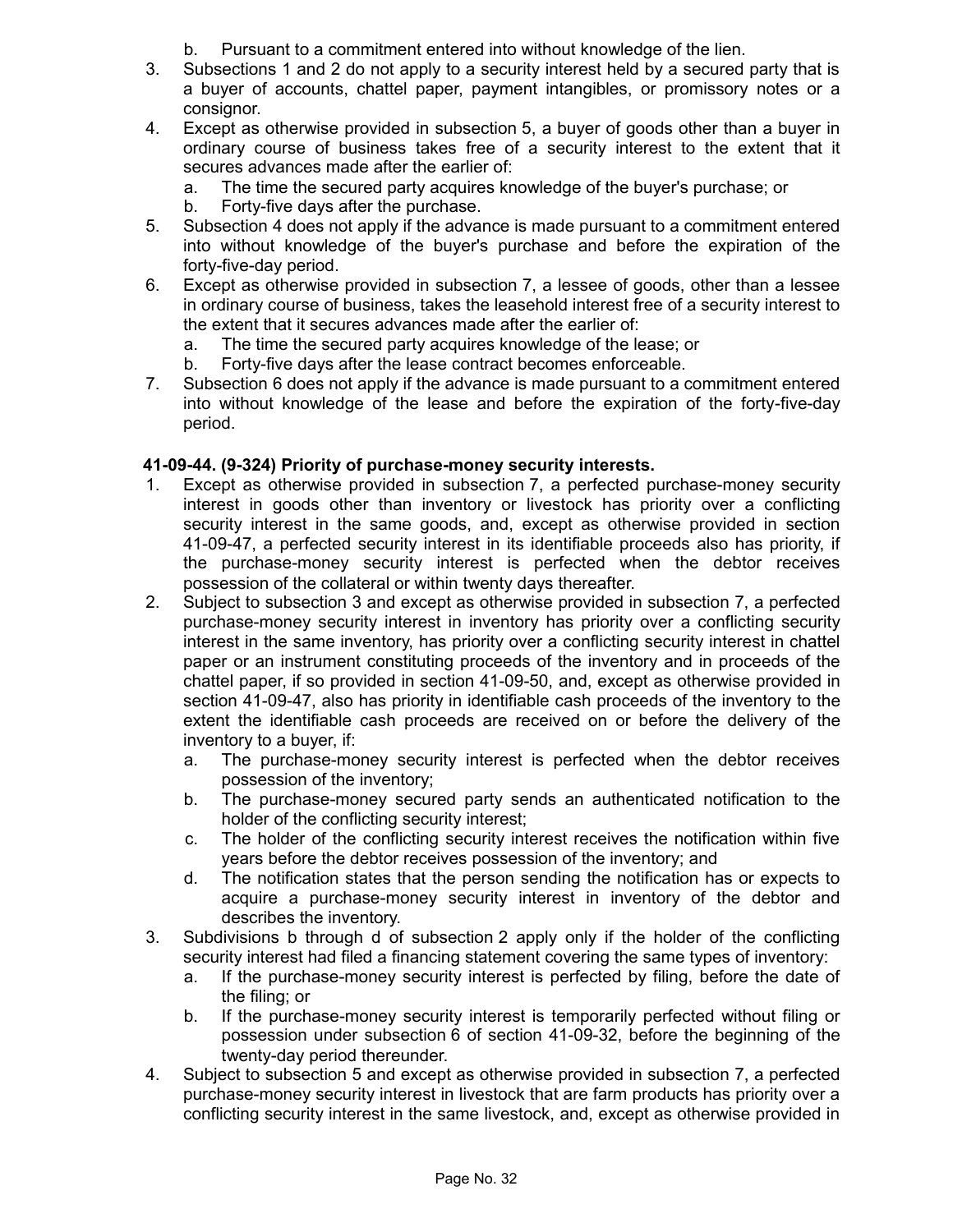section 41-09-47, a perfected security interest in their identifiable proceeds and identifiable products in their unmanufactured states also has priority, if:

- a. The purchase-money security interest is perfected when the debtor receives possession of the livestock;
- b. The purchase-money secured party sends an authenticated notification to the holder of the conflicting security interest;
- c. The holder of the conflicting security interest receives the notification within six months before the debtor receives possession of the livestock; and
- d. The notification states that the person sending the notification has or expects to acquire a purchase-money security interest in livestock of the debtor and describes the livestock.
- 5. Subdivisions b through d of subsection 4 apply only if the holder of the conflicting security interest had filed a financing statement covering the same types of livestock:
	- a. If the purchase-money security interest is perfected by filing, before the date of the filing; or
	- b. If the purchase-money security interest is temporarily perfected without filing or possession under subsection 6 of section 41-09-32, before the beginning of the twenty-day period thereunder.
- 6. Except as otherwise provided in subsection 7, a perfected purchase-money security interest in software has priority over a conflicting security interest in the same collateral, and, except as otherwise provided in section 41-09-47, a perfected security interest in its identifiable proceeds also has priority, to the extent that the purchase-money security interest in the goods in which the software was acquired for use has priority in the goods and proceeds of the goods under this section.
- 7. If more than one security interest qualifies for priority in the same collateral under subsection 1, 2, 3, or 4:
	- a. A security interest securing an obligation incurred as all or part of the price of the collateral has priority over a security interest securing an obligation incurred for value given to enable the debtor to acquire rights in or the use of collateral; and
	- b. In all other cases, subsection 1 of section 41-09-42 applies to the qualifying security interests.

## **41-09-45. (9-325) Priority of security interests in transferred collateral.**

- 1. Except as otherwise provided in subsection 2, a security interest created by a debtor is subordinate to a security interest in the same collateral created by another person if:
	- a. The debtor acquired the collateral subject to the security interest created by the other person;
	- b. The security interest created by the other person was perfected when the debtor acquired the collateral; and
	- c. There is no period thereafter when the security interest is unperfected.
- 2. Subsection 1 subordinates a security interest only if the security interest:
	- a. Otherwise would have priority solely under subsection 1 of section 41-09-42 or section 41-09-44; or
	- b. Arose solely under subsection 3 of section 41-02-90 or subsection 5 of section 41-02.1-56.

## **41-09-46. (9-326) Priority of security interests created by new debtor.**

- 1. Subject to subsection 2, a security interest that is created by a new debtor in collateral in which the new debtor has or acquired rights and perfected by a filed financing statement that would be ineffective to perfect the security interest but for the application of section 41-09-79 or of section 41-09-79 and subdivision a of subsection 9 of section 41-09-36 is subordinate to a security interest in the same collateral which is perfected other than by such a filed financing statement.
- 2. The other provisions of this part determine the priority among conflicting security interests in the same collateral perfected by filed financing statements described in subsection 1. However, if the security agreements to which a new debtor became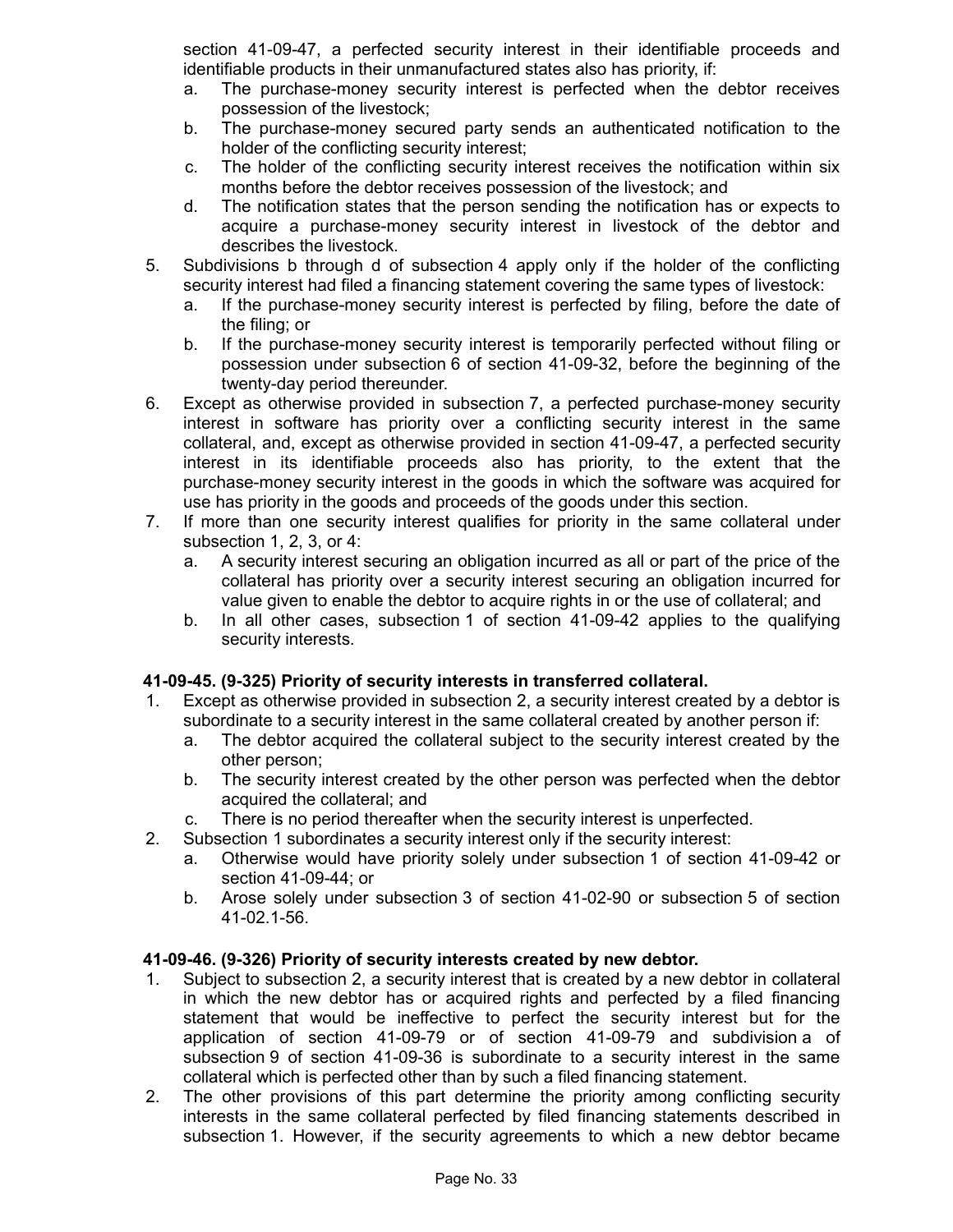bound as debtor were not entered into by the same original debtor, the conflicting security interests rank according to priority in time of the new debtor's having become bound.

### **41-09-47. (9-327) Priority of security interests in deposit account and uncertificated certificate of deposit.**

The following rules govern priority among conflicting security interests in the same deposit account or uncertificated certificate of deposit:

- 1. A security interest held by a secured party having control of the deposit account or uncertificated certificate of deposit under section 41-09-04 has priority over a conflicting security interest held by a secured party that does not have control.
- 2. Except as otherwise provided in subsections 3 and 4, security interests perfected by control under section 41-09-34 rank according to priority in time of obtaining control.
- 3. Except as otherwise provided in subsection 4, a security interest held by the bank with which the deposit account or uncertificated certificate of deposit is maintained has priority over a conflicting security interest held by another secured party.
- 4. A security interest perfected by control under subdivision c of subsection 1 of section 41-09-04 has priority over a security interest held by the bank with which the deposit account or uncertificated certificate of deposit is maintained.

## **41-09-48. (9-328) Priority of security interests in investment property.**

The following rules govern priority among conflicting security interests in the same investment property:

- 1. A security interest held by a secured party having control of investment property under section 41-09-06 has priority over a security interest held by a secured party that does not have control of the investment property.
- 2. Except as otherwise provided in subsections 3 and 4, conflicting security interests held by secured parties each of which has control under section 41-09-06 rank according to priority in time of:
	- a. If the collateral is a security, obtaining control;
	- b. If the collateral is a security entitlement carried in a securities account and:
		- (1) If the secured party obtained control under subdivision a of subsection 4 of section 41-08-06, the secured party's becoming the person for which the securities account is maintained;
		- (2) If the secured party obtained control under subdivision b of subsection 4 of section 41-08-06, the securities intermediary's agreement to comply with the secured party's entitlement orders with respect to security entitlements carried or to be carried in the securities account; or
		- (3) If the secured party obtained control through another person under subdivision c of subsection 4 of section 41-08-06, the time on which priority would be based under this subsection if the other person were the secured party; or
	- c. If the collateral is a commodity contract carried with a commodity intermediary, the satisfaction of the requirement for control specified in subdivision b of subsection 2 of section 41-09-06 with respect to commodity contracts carried or to be carried with the commodity intermediary.
- 3. A security interest held by a securities intermediary in a security entitlement or a securities account maintained with the securities intermediary has priority over a conflicting security interest held by another secured party.
- 4. A security interest held by a commodity intermediary in a commodity contract or a commodity account maintained with the commodity intermediary has priority over a conflicting security interest held by another secured party.
- 5. A security interest in a certificated security in registered form which is perfected by taking delivery under subsection 1 of section 41-09-33 and not by control under section 41-09-34 has priority over a conflicting security interest perfected by a method other than control.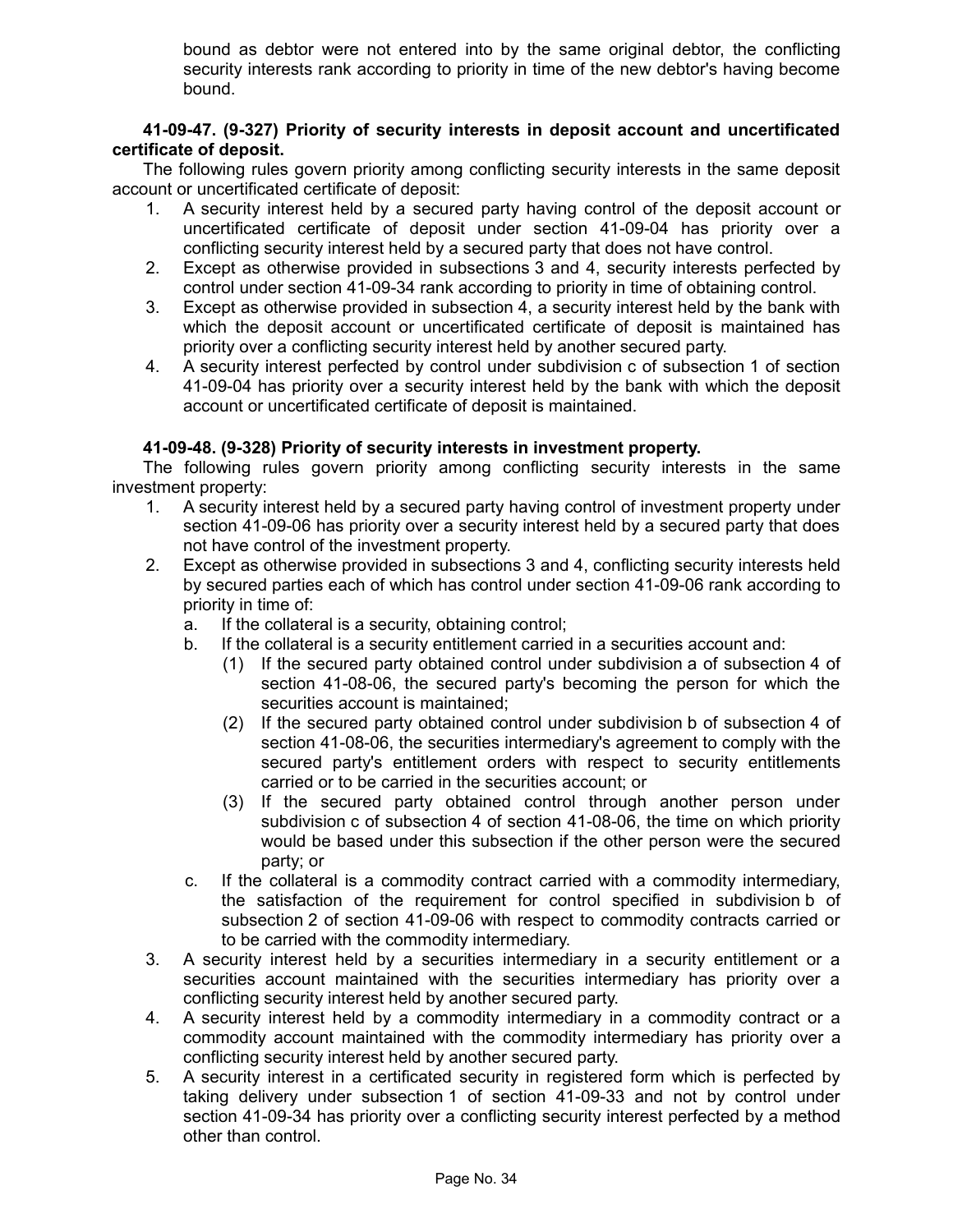- 6. Conflicting security interests created by a broker, securities intermediary, or commodity intermediary which are perfected without control under section 41-09-06 rank equally.
- 7. In all other cases, priority among conflicting security interests in investment property is governed by sections 41-09-42 and 41-09-43.

# **41-09-49. (9-329) Priority of security interests in letter-of-credit right.**

The following rules govern priority among conflicting security interests in the same letter-of-credit right:

- 1. A security interest held by a secured party having control of the letter-of-credit right under section 41-09-07 has priority to the extent of its control over a conflicting security interest held by a secured party that does not have control.
- 2. Security interests perfected by control under section 41-09-34 rank according to priority in time of obtaining control.

## **41-09-50. (9-330) Priority of purchaser of chattel paper or instrument.**

- 1. A purchaser of chattel paper has priority over a security interest in the chattel paper which is claimed merely as proceeds of inventory subject to a security interest if:
	- a. In good faith and in the ordinary course of the purchaser's business, the purchaser gives new value and takes possession of the chattel paper or obtains control of the chattel paper under section 41-09-05; and
	- b. The chattel paper does not indicate that it has been assigned to an identified assignee other than the purchaser.
- 2. A purchaser of chattel paper has priority over a security interest in the chattel paper which is claimed other than merely as proceeds of inventory subject to a security interest if the purchaser gives new value and takes possession of the chattel paper or obtains control of the chattel paper under section 41-09-05 in good faith, in the ordinary course of the purchaser's business, and without knowledge that the purchase violates the rights of the secured party.
- 3. Except as otherwise provided in section 41-09-47, a purchaser having priority in chattel paper under subsection 1 or 2 also has priority in proceeds of the chattel paper to the extent that:
	- a. Section 41-09-42 provides for priority in the proceeds; or
	- b. The proceeds consist of the specific goods covered by the chattel paper or cash proceeds of the specific goods, even if the purchaser's security interest in the proceeds is unperfected.
- 4. Except as otherwise provided in subsection 1 of section 41-09-51, a purchaser of an instrument has priority over a security interest in the instrument perfected by a method other than possession if the purchaser gives value and takes possession of the instrument in good faith and without knowledge that the purchase violates the rights of the secured party.
- 5. For purposes of subsections 1 and 2, the holder of a purchase-money security interest in inventory gives new value for chattel paper constituting proceeds of the inventory.
- 6. For purposes of subsections 2 and 4, if chattel paper or an instrument indicates that it has been assigned to an identified secured party other than the purchaser, a purchaser of the chattel paper or instrument has knowledge that the purchase violates the rights of the secured party.

#### **41-09-51. (9-331) Priority of rights of purchasers of instruments, documents, and securities under other articles - Priority of interests in financial assets and security entitlements under chapter 41-08.**

1. This chapter does not limit the rights of a holder in due course of a negotiable instrument, a holder to which a negotiable document of title has been duly negotiated, or a protected purchaser of a security. These holders or purchasers take priority over an earlier security interest, even if perfected, to the extent provided in chapters 41-03, 41-07, and 41-08.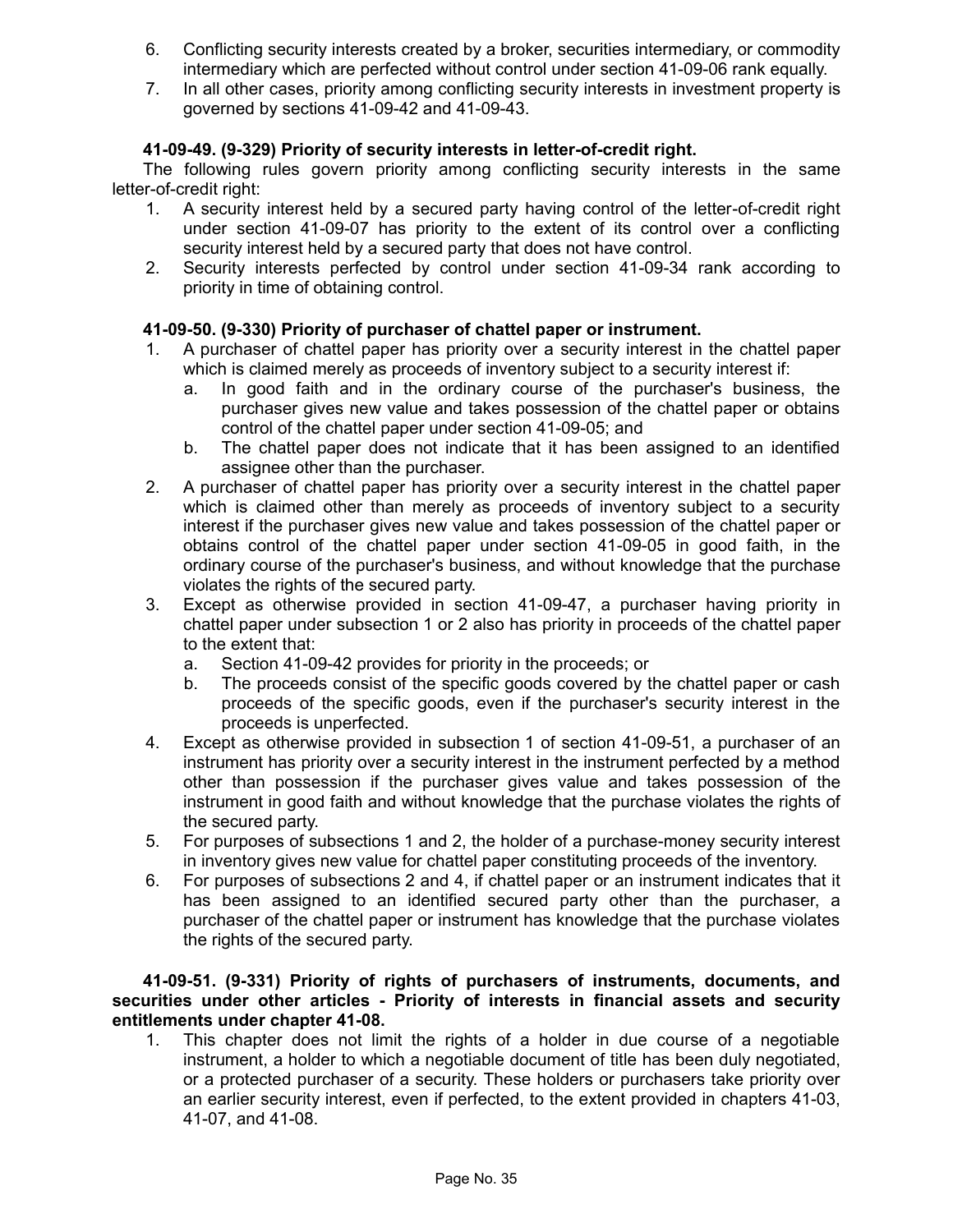- 2. This chapter does not limit the rights of or impose liability on a person to the extent that the person is protected against the assertion of a claim under chapter 41-08.
- 3. Filing under this chapter does not constitute notice of a claim or defense to the holders, purchasers, or persons described in subsections 1 and 2.

# **41-09-52. (9-332) Transfer of money - Transfer of funds from deposit account.**

- 1. A transferee of money takes the money free of a security interest unless the transferee acts in collusion with the debtor in violating the rights of the secured party.
- 2. A transferee of funds from a deposit account takes the funds free of a security interest in the deposit account unless the transferee acts in collusion with the debtor in violating the rights of the secured party.

## **41-09-53. (9-333) Priority of certain liens arising by operation of law.**

- 1. In this section, "possessory lien" means an interest, other than a security interest or an agricultural lien:
	- a. Which secures payment or performance of an obligation for services or materials furnished with respect to goods by a person in the ordinary course of the person's business;
	- b. Which is created by statute or rule of law in favor of the person; and
	- c. Whose effectiveness depends on the person's possession of the goods.
- 2. A possessory lien on goods has priority over a security interest in the goods unless the lien is created by a statute that expressly provides otherwise.

### **41-09-54. (9-334) Priority of security interests in fixtures and crops.**

- 1. A security interest under this chapter may be created in goods that are fixtures or may continue in goods that become fixtures. A security interest does not exist under this chapter in ordinary building materials incorporated into an improvement on land.
- 2. This chapter does not prevent creation of an encumbrance upon fixtures under real-property law.
- 3. In cases not governed by subsections 4 through 8, a security interest in fixtures is subordinate to a conflicting interest of an encumbrancer or owner of the related real property other than the debtor.
- 4. Except as otherwise provided in subsection 8, a perfected security interest in fixtures has priority over a conflicting interest of an encumbrancer or owner of the real property if the debtor has an interest of record in or is in possession of the real property and:
	- a. The security interest is a purchase-money security interest;
	- b. The interest of the encumbrancer or owner arises before the goods become fixtures; and
	- c. The security interest is perfected by a fixture filing before the goods become fixtures or within twenty days thereafter.
- 5. A perfected security interest in fixtures has priority over a conflicting interest of an encumbrancer or owner of the real property if:
	- a. The debtor has an interest of record in the real property or is in possession of the real property and the security interest:
		- (1) Is perfected by a fixture filing before the interest of the encumbrancer or owner is of record; and
		- (2) Has priority over any conflicting interest of a predecessor in title of the encumbrancer or owner;
	- b. Before the goods become fixtures, the security interest is perfected by any method permitted by this chapter and the fixtures are readily removable:
		- (1) Factory or office machines;
		- (2) Equipment that is not primarily used or leased for use in the operation of the real property; or
		- (3) Replacements of domestic appliances that are consumer goods;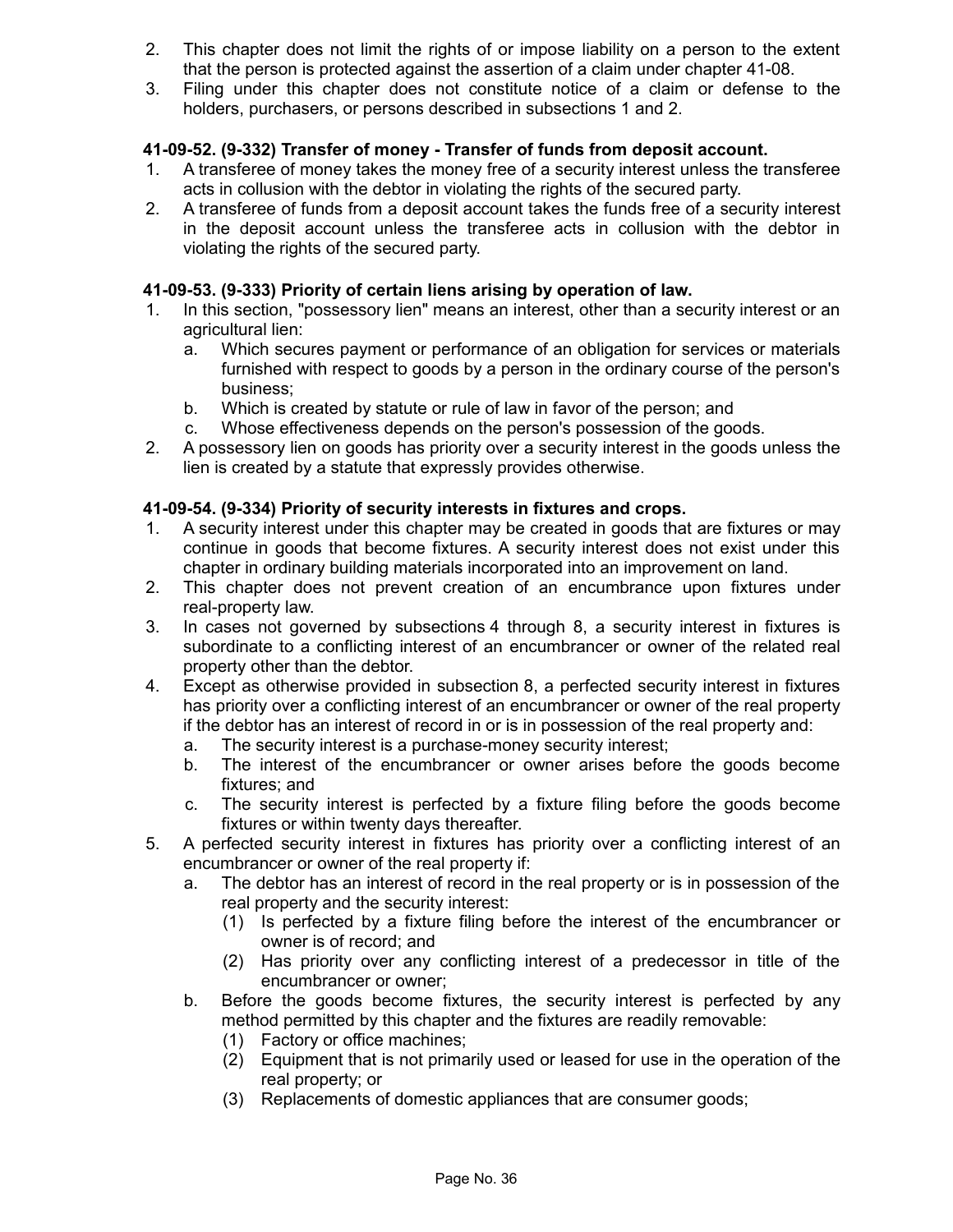- c. The conflicting interest is a lien on the real property obtained by legal or equitable proceedings after the security interest was perfected by any method permitted by this chapter; or
- d. The security interest is:
	- (1) Created in a manufactured home in a manufactured-home transaction; and
	- (2) Perfected pursuant to a statute described in subdivision b of subsection 1 of section 41-09-31.
- 6. A security interest in fixtures, whether or not perfected, has priority over a conflicting interest of an encumbrancer or owner of the real property if:
	- a. The encumbrancer or owner has, in an authenticated record, consented to the security interest or disclaimed an interest in the goods as fixtures; or
	- b. The debtor has a right to remove the goods as against the encumbrancer or owner.
- 7. The priority of the security interest under subdivision b of subsection 6 continues for a reasonable time if the debtor's right to remove the goods as against the encumbrancer or owner terminates.
- 8. A mortgage is a construction mortgage to the extent that it secures an obligation incurred for the construction of an improvement on land, including the acquisition cost of the land, if a recorded record of the mortgage so indicates. Except as otherwise provided in subsections 5 and 6, a security interest in fixtures is subordinate to a construction mortgage if a record of the mortgage is recorded before the goods become fixtures and the goods become fixtures before the completion of the construction. A mortgage has this priority to the same extent as a construction mortgage to the extent that it is given to refinance a construction mortgage.
- 9. A perfected security interest in crops growing on real property has priority over a conflicting interest of an encumbrancer or owner of the real property if the debtor has an interest of record in or is in possession of the real property.
- 10. Subsection 9 prevails over any inconsistent provisions of section 47-16-03.

### **41-09-55. (9-335) Accessions.**

- 1. A security interest may be created in an accession and continues in collateral that becomes an accession.
- 2. If a security interest is perfected when the collateral becomes an accession, the security interest remains perfected in the collateral.
- 3. Except as otherwise provided in subsection 4, the other provisions of this part determine the priority of a security interest in an accession.
- 4. A security interest in an accession is subordinate to a security interest in the whole which is perfected by compliance with the requirements of a certificate-of-title statute under subsection 2 of section 41-09-51.
- 5. After default, subject to sections 41-09-98 through 41-09-123, a secured party may remove an accession from other goods if the security interest in the accession has priority over the claims of every person having an interest in the whole.
- 6. A secured party that removes an accession from other goods under subsection 5 shall promptly reimburse any holder of a security interest or other lien on, or owner of, the whole or of the other goods, other than the debtor, for the cost of repair of any physical injury to the whole or the other goods. The secured party need not reimburse the holder or owner for any diminution in value of the whole or the other goods caused by the absence of the accession removed or by any necessity for replacing it. A person entitled to reimbursement may refuse permission to remove until the secured party gives adequate assurance for the performance of the obligation to reimburse.

## **41-09-56. (9-336) Commingled goods.**

1. In this section, "commingled goods" means goods that are physically united with other goods in such a manner that their identity is lost in a product or mass.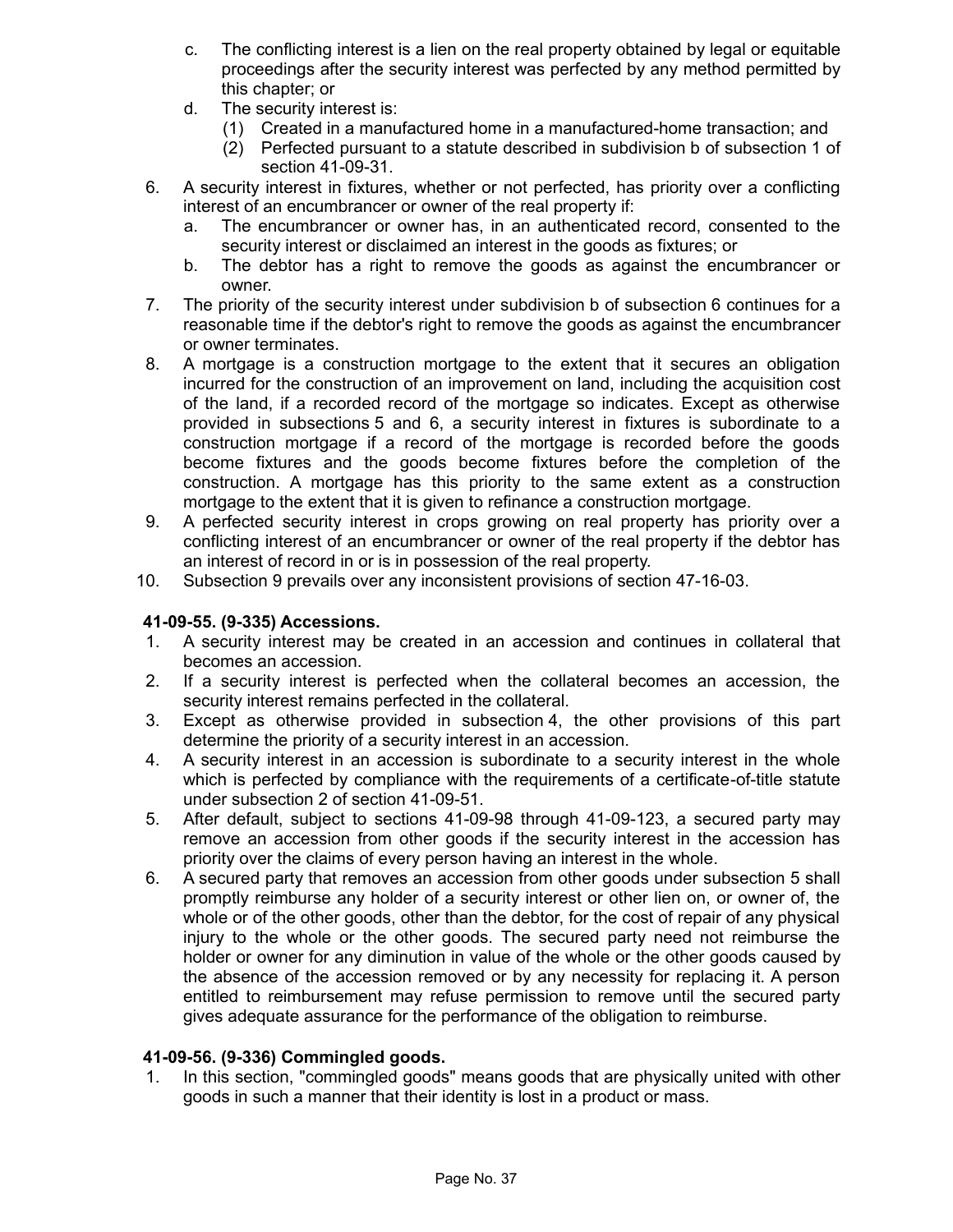- 2. A security interest does not exist in commingled goods as such. However, a security interest may attach to a product or mass that results when goods become commingled goods.
- 3. If collateral becomes commingled goods, a security interest attaches to the product or mass.
- 4. If a security interest in collateral is perfected before the collateral becomes commingled goods, the security interest that attaches to the product or mass under subsection 3 is perfected.
- 5. Except as otherwise provided in subsection 6, the other provisions of this part determine the priority of a security interest that attaches to the product or mass under subsection 3.
- 6. If more than one security interest attaches to the product or mass under subsection 3, the following rules determine priority:
	- a. A security interest that is perfected under subsection 4 has priority over a security interest that is unperfected at the time the collateral becomes commingled goods.
	- b. If more than one security interest is perfected under subsection 4, the security interests rank equally in proportion to the value of the collateral at the time it became commingled goods.

## **41-09-57. (9-337) Priority of security interests in goods covered by certificate of title.**

If, while a security interest in goods is perfected by any method under the law of another jurisdiction, this state issues a certificate of title that does not show that the goods are subject to the security interest or contain a statement that they may be subject to security interests not shown on the certificate:

- 1. A buyer of the goods, other than a person in the business of selling goods of that kind, takes free of the security interest if the buyer gives value and receives delivery of the goods after issuance of the certificate and without knowledge of the security interest; and
- 2. The security interest is subordinate to a conflicting security interest in the goods that attaches, and is perfected under subsection 2 of section 41-09-31, after issuance of the certificate and without the conflicting secured party's knowledge of the security interest.

### **41-09-58. (9-338) Priority of security interest perfected by filed financing statement providing certain incorrect information.**

If a security interest is perfected by a filed financing statement providing information described in subdivision e of subsection 2 of section 41-09-87 which is incorrect at the time the financing statement is filed:

- 1. The security interest is subordinate to a conflicting perfected security interest in the collateral to the extent that the holder of the conflicting security interest gives value in reasonable reliance upon the incorrect information; and
- 2. A purchaser, other than a secured party, of the collateral takes free of the security interest to the extent that, in reasonable reliance upon the incorrect information, the purchaser gives value and, in the case of tangible chattel paper, tangible documents, goods, instruments, or a security certificate, receives delivery of the collateral.

### **41-09-59. (9-339) Priority subject to subordination.**

This chapter does not preclude subordination by agreement by a person entitled to priority.

#### **41-09-60. (9-340) Effectiveness of right of recoupment or setoff against deposit account or certificate of deposit.**

1. Except as otherwise provided in subsection 3, a bank with which a deposit account or certificate of deposit is maintained may exercise any right of recoupment or setoff against a secured party that holds a security interest in the deposit account or certificate of deposit.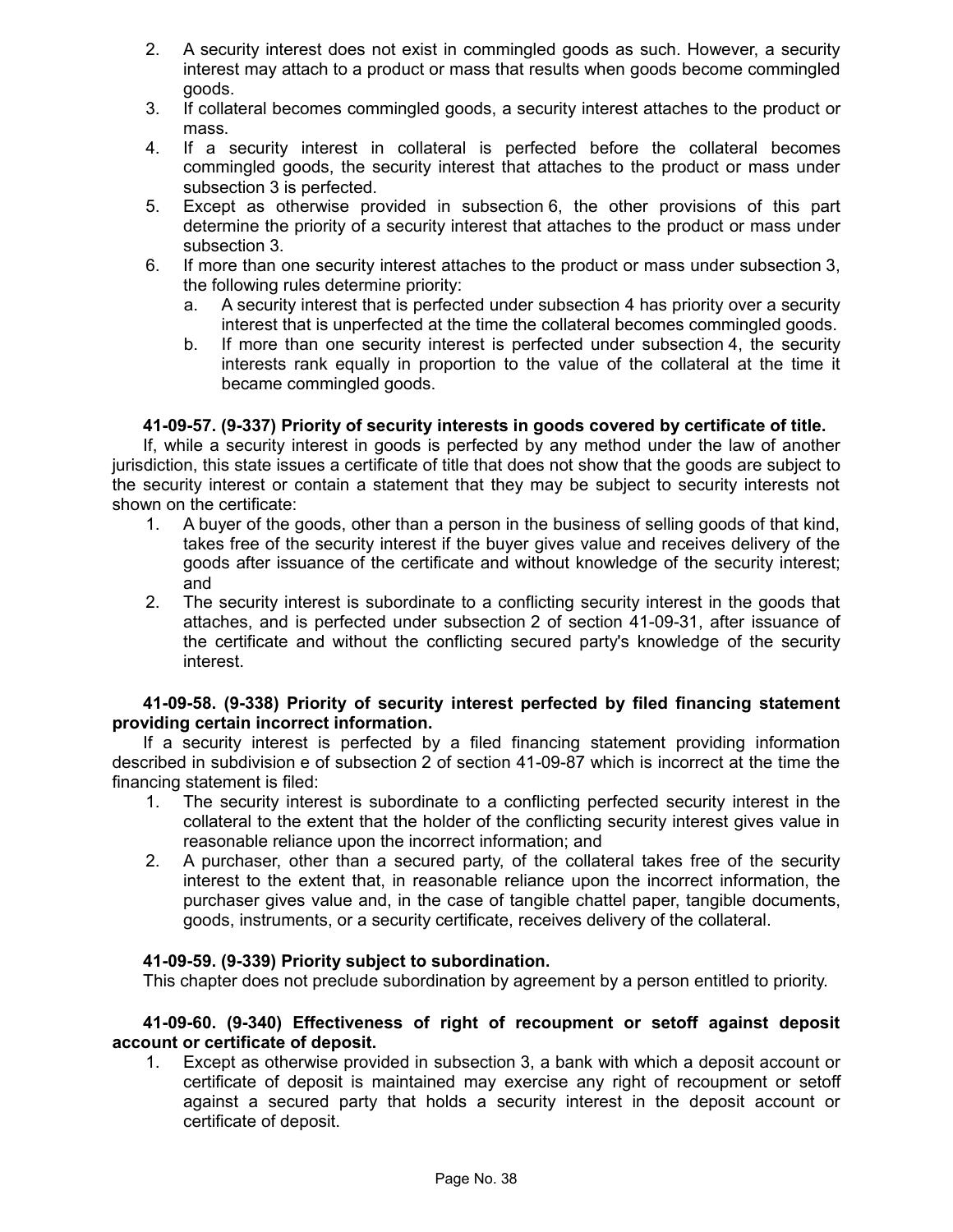- 2. Except as otherwise provided in subsection 3, the application of this chapter to a security interest in a deposit account or certificate of deposit does not affect a right of recoupment or setoff of the secured party as to a deposit account or certificate of deposit maintained with the secured party.
- 3. The exercise by a bank of a setoff against a deposit account or certificate of deposit is ineffective against a secured party that holds a security interest in the deposit account or certificate of deposit which is perfected by control under subdivision c of subsection 1 of section 41-09-04, if the setoff is based on a claim against the debtor.

### **41-09-61. (9-341) Bank's rights and duties with respect to deposit account or certificate of deposit.**

Except as otherwise provided in subsection 3 of section 41-09-60, and unless the bank otherwise agrees in an authenticated record, a bank's rights and duties with respect to a deposit account or certificate of deposit maintained with the bank are not terminated, suspended, or modified by:

- 1. The creation, attachment, or perfection of a security interest in the deposit account or certificate of deposit;
- 2. The bank's knowledge of the security interest; or
- 3. The bank's receipt of instructions from the secured party.

### **41-09-62. (9-342) Bank's right to refuse to enter into or disclose existence of control agreement.**

This chapter does not require a bank to enter into an agreement of the kind described in subdivision b of subsection 1 of section 41-09-04, even if its customer so requests or directs. A bank that has entered into such an agreement is not required to confirm the existence of the agreement to another person unless requested to do so by its customer.

## **41-09-63. (9-401) Alienability of debtor's rights.**

- 1. Except as otherwise provided in subsection 2 and sections 41-09-68 through 41-09-71, whether a debtor's rights in collateral may be voluntarily or involuntarily transferred is governed by law other than this chapter.
- 2. An agreement between the debtor and secured party which prohibits a transfer of the debtor's rights in collateral or makes the transfer a default does not prevent the transfer from taking effect.

## **41-09-64. (9-402) Secured party not obligated on contract of debtor or in tort.**

The existence of a security interest, agricultural lien, or authority given to a debtor to dispose of or use collateral, without more, does not subject a secured party to liability in contract or tort for the debtor's acts or omissions.

#### **41-09-65. (9-403) Agreement not to assert defenses against assignee.**

- 1. In this section, "value" has the meaning provided in subsection 1 of section 41-03-29.
- 2. Except as otherwise provided in this section, an agreement between an account debtor and an assignor not to assert against an assignee any claim or defense that the account debtor may have against the assignor is enforceable by an assignee that takes an assignment:
	- a. For value;
	- b. In good faith;
	- c. Without notice of a claim of a property or possessory right to the property assigned; and
	- d. Without notice of a defense or claim in recoupment of the type that may be asserted against a person entitled to enforce a negotiable instrument under subsection 1 of section 41-03-31.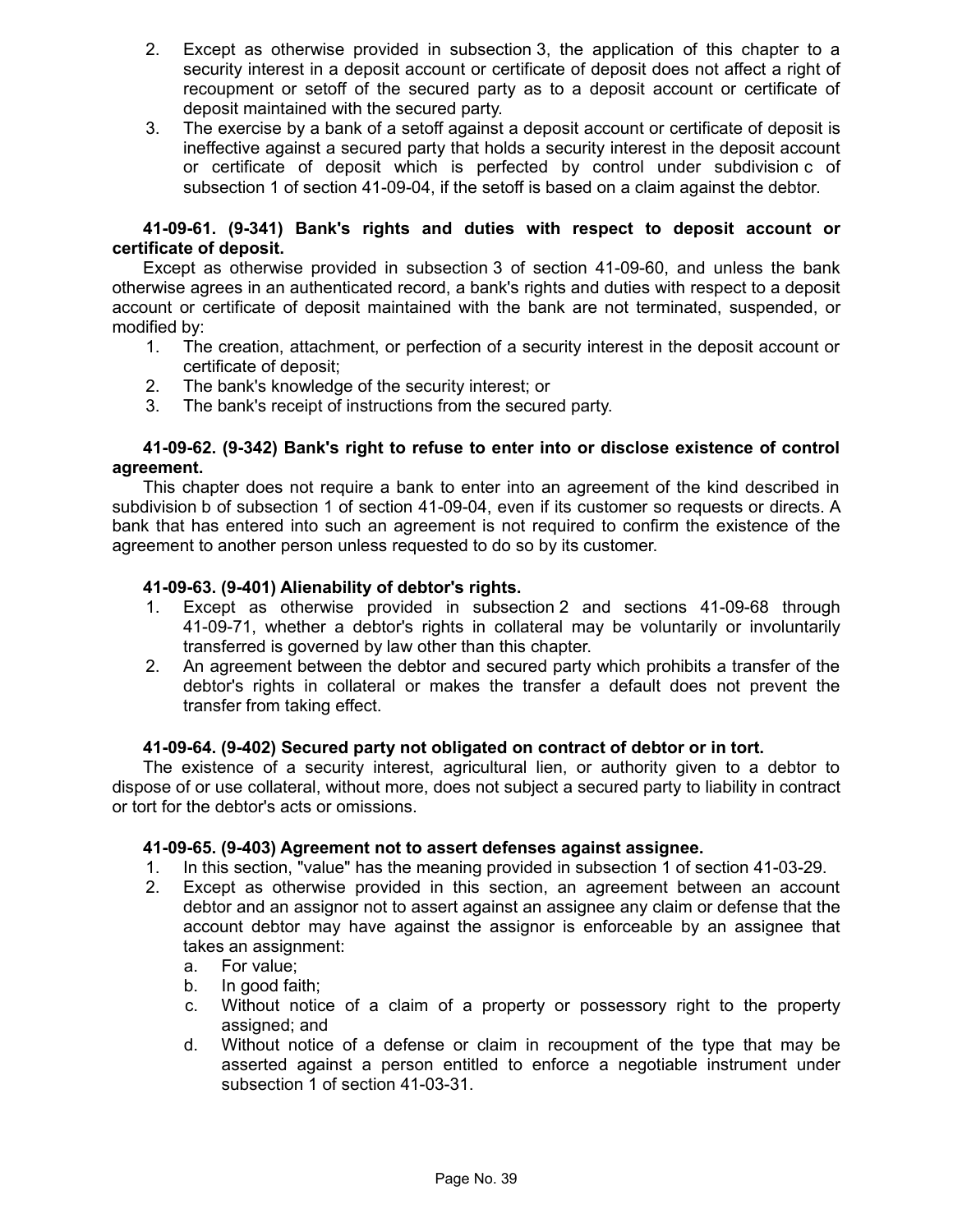- 3. Subsection 2 does not apply to defenses of a type that may be asserted against a holder in due course of a negotiable instrument under subsection 2 of section 41-03-31.
- 4. In a consumer transaction, if a record evidences the account debtor's obligation, law other than this chapter requires that the record include a statement to the effect that the rights of an assignee are subject to claims or defenses that the account debtor could assert against the original obligee, and the record does not include such a statement:
	- a. The record has the same effect as if the record included such a statement; and
	- b. The account debtor may assert against an assignee those claims and defenses that would have been available if the record included such a statement.
- 5. This section is subject to law other than this chapter which establishes a different rule for an account debtor who is an individual and who incurred the obligation primarily for personal, family, or household purposes.
- 6. Except as otherwise provided in subsection 4, this section does not displace law other than this chapter which gives effect to an agreement by an account debtor not to assert a claim or defense against an assignee.

### **41-09-66. (9-404) Rights acquired by assignee - Claims and defenses against assignee.**

- 1. Unless an account debtor has made an enforceable agreement not to assert defenses or claims, and subject to subsections 2 through 5, the rights of an assignee are subject to:
	- a. All terms of the agreement between the account debtor and assignor and any defense or claim in recoupment arising from the transaction that gave rise to the contract; and
	- b. Any other defense or claim of the account debtor against the assignor which accrues before the account debtor receives a notification of the assignment authenticated by the assignor or the assignee.
- 2. Subject to subsection 3 and except as otherwise provided in subsection 4, the claim of an account debtor against an assignor may be asserted against an assignee under subsection 1 only to reduce the amount the account debtor owes.
- 3. This section is subject to law other than this chapter which establishes a different rule for an account debtor who is an individual and who incurred the obligation primarily for personal, family, or household purposes.
- 4. In a consumer transaction, if a record evidences the account debtor's obligation, law other than this chapter requires that the record include a statement to the effect that the account debtor's recovery against an assignee with respect to claims and defenses against the assignor may not exceed amounts paid by the account debtor under the record, and the record does not include such a statement, the extent to which a claim of an account debtor against the assignor may be asserted against an assignee is determined as if the record included such a statement.
- 5. This section does not apply to an assignment of a health care insurance receivable.

## **41-09-67. (9-405) Modification of assigned contract.**

- 1. A modification of or substitution for an assigned contract is effective against an assignee if made in good faith. The assignee acquires corresponding rights under the modified or substituted contract. The assignment may provide that the modification or substitution is a breach of contract by the assignor. This subsection is subject to subsections 2 through 4.
- 2. Subsection 1 applies to the extent that:
	- a. The right to payment or a part thereof under an assigned contract has not been fully earned by performance; or
	- b. The right to payment or a part thereof has been fully earned by performance and the account debtor has not received notification of the assignment under subsection 1 of section 41-09-68.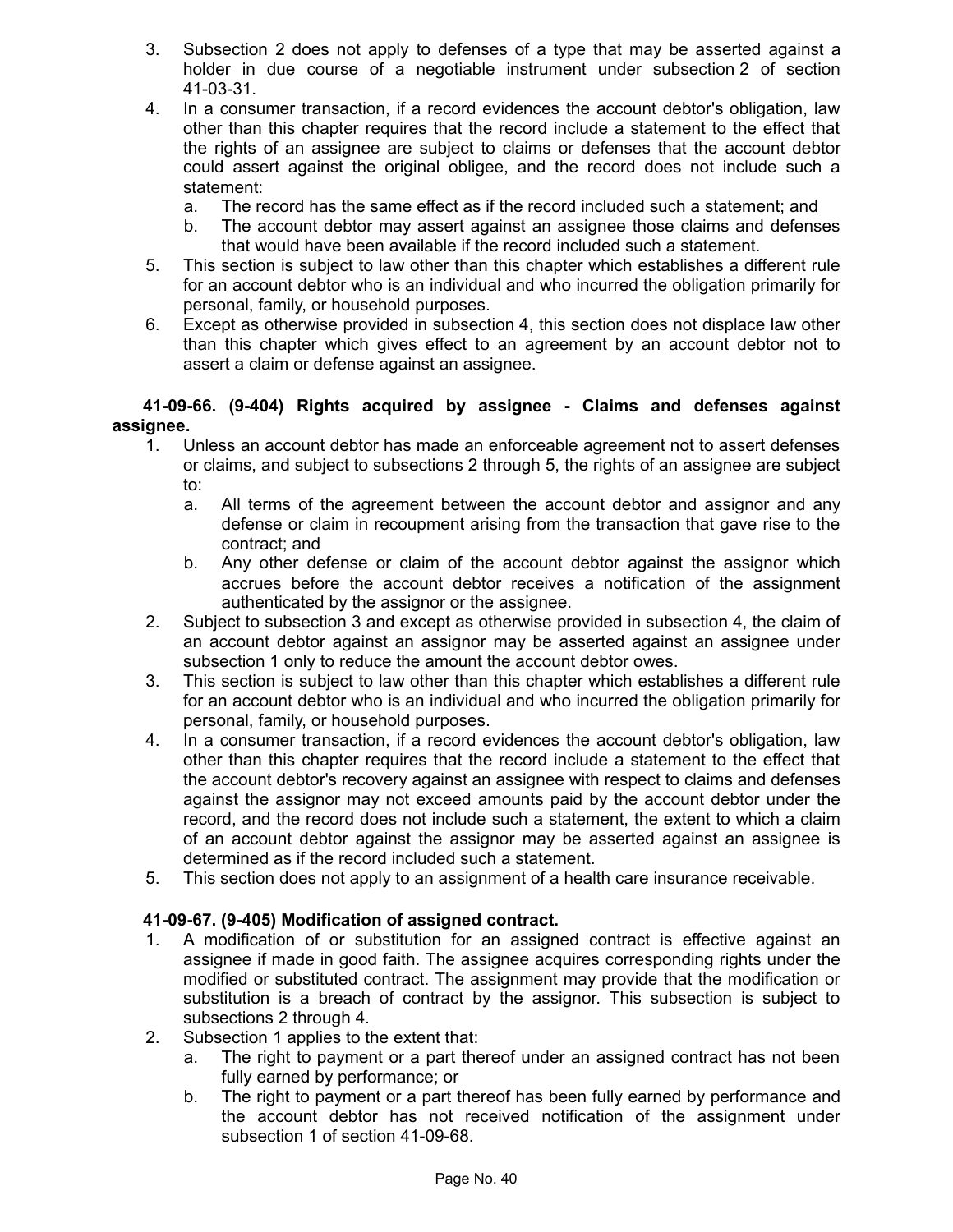- 3. This section is subject to law other than this chapter which establishes a different rule for an account debtor who is an individual and who incurred the obligation primarily for personal, family, or household purposes.
- 4. This section does not apply to an assignment of a health care insurance receivable.

### **41-09-68. (9-406) Discharge of account debtor - Notification of assignment - Identification and proof of assignment - Restrictions on assignment of accounts, chattel paper, payment intangibles, and promissory notes ineffective.**

- 1. Subject to subsections 2 through 9, an account debtor on an account, chattel paper, or a payment intangible may discharge its obligation by paying the assignor until, but not after, the account debtor receives a notification, authenticated by the assignor or the assignee, that the amount due or to become due has been assigned and that payment is to be made to the assignee. After receipt of the notification, the account debtor may discharge its obligation by paying the assignee and may not discharge the obligation by paying the assignor.
- 2. Subject to subsection 8, notification is ineffective under subsection 1:
	- a. If it does not reasonably identify the rights assigned;
	- b. To the extent that an agreement between an account debtor and a seller of a payment intangible limits the account debtor's duty to pay a person other than the seller and the limitation is effective under law other than this chapter; or
	- c. At the option of an account debtor, if the notification notifies the account debtor to make less than the full amount of any installment or other periodic payment to the assignee, even if:
		- (1) Only a portion of the account, chattel paper, or payment intangible has been assigned to that assignee;
		- (2) A portion has been assigned to another assignee; or
		- (3) The account debtor knows that the assignment to that assignee is limited.
- 3. Subject to subsection 8, if requested by the account debtor, an assignee shall seasonably furnish reasonable proof that the assignment has been made. Unless the assignee complies, the account debtor may discharge its obligation by paying the assignor, even if the account debtor has received a notification under subsection 1.
- 4. Except as otherwise provided in subsection 5 and sections 41-02.1-33 and 41-09-69, and subject to subsection 8, a term in an agreement between an account debtor and an assignor or in a promissory note is ineffective to the extent that it:
	- a. Prohibits, restricts, or requires the consent of the account debtor or person obligated on the promissory note to the assignment or transfer of, or the creation, attachment, perfection, or enforcement of a security interest in, the account, chattel paper, payment intangible, or promissory note; or
	- b. Provides that the assignment or transfer or the creation, attachment, perfection, or enforcement of the security interest may give rise to a default, breach, right of recoupment, claim, defense, termination, right of termination, or remedy under the account, chattel paper, payment intangible, or promissory note.
- 5. Subsection 4 does not apply to the sale of a payment intangible or promissory note, other than a sale pursuant to a disposition under section 41-09-107 or an acceptance of collateral under section 41-09-115.
- 6. Except as otherwise provided in sections 41-02.1-33 and 41-09-69 and subject to subsections 8 and 9, a rule of law, statute, or regulation that prohibits, restricts, or requires the consent of a government, governmental body or official, or account debtor to the assignment or transfer of, or creation of a security interest in, an account or chattel paper is ineffective to the extent that the rule of law, statute, or regulation:
	- a. Prohibits, restricts, or requires the consent of the government, governmental body or official, or account debtor to the assignment or transfer of, or the creation, attachment, perfection, or enforcement of a security interest in the account or chattel paper; or
	- b. Provides that the assignment, transfer, creation, attachment, perfection, or enforcement of the security interest may give rise to a default, breach, right of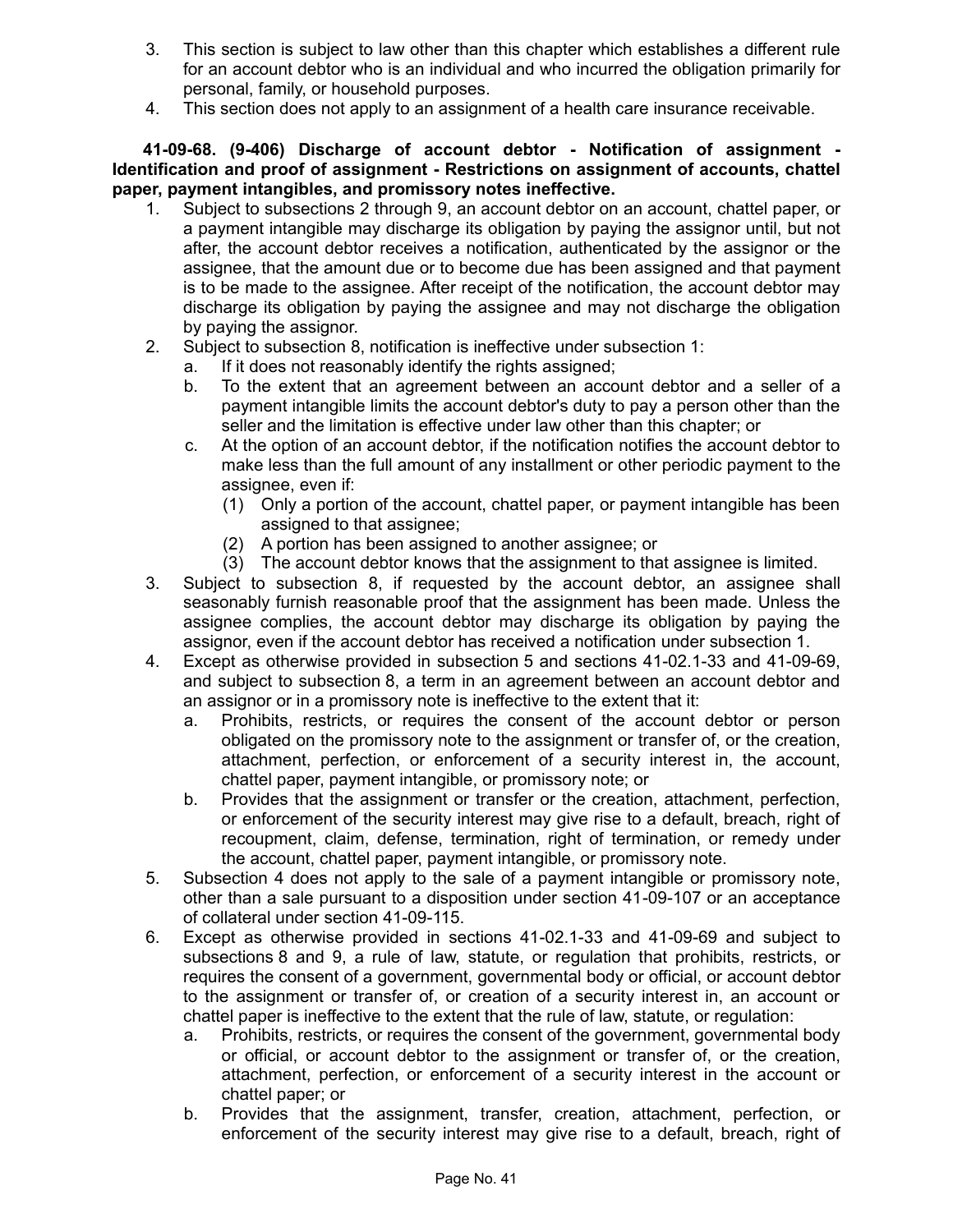recoupment, claim, defense, termination, right of termination, or remedy under the account or chattel paper.

- 7. Subject to subsection 8, an account debtor may not waive or vary its option under subdivision c of subsection 2.
- 8. This section is subject to law other than this chapter which establishes a different rule for an account debtor who is an individual and who incurred the obligation primarily for personal, family, or household purposes.
- 9. This section does not apply to an assignment of a health care insurance receivable.

### **41-09-69. (9-407) Restrictions on creation or enforcement of security interest in leasehold interest or in lessor's residual interest.**

- 1. Except as otherwise provided in subsection 2, a term in a lease agreement is ineffective to the extent that the term:
	- a. Prohibits, restricts, or requires the consent of a party to the lease to the assignment, transfer, creation, attachment, perfection, or enforcement of a security interest in an interest of a party under the lease contract or in the lessor's residual interest in the goods; or
	- b. Provides that the assignment, transfer, creation, attachment, perfection, or enforcement of the security interest may give rise to a default, breach, right of recoupment, claim, defense, termination, right of termination, or remedy under the lease.
- 2. Except as otherwise provided in subsection 6 of section 41-02.1-33, a term described in subdivision b of subsection 1 is effective to the extent that there is:
	- a. A transfer by the lessee of the lessee's right of possession or use of the goods in violation of the term; or
	- b. A delegation of a material performance of either party to the lease contract in violation of the term.
- 3. The creation, attachment, perfection, or enforcement of a security interest in the lessor's interest under the lease contract or the lessor's residual interest in the goods is not a transfer that materially impairs the lessee's prospect of obtaining return performance or materially changes the duty of or materially increases the burden or risk imposed on the lessee within the purview of subsection 4 of section 41-02.1-33 unless, and then only to the extent that, enforcement actually results in a delegation of material performance of the lessor.

#### **41-09-70. (9-408) Restrictions on assignment of promissory notes, health care insurance receivables, and certain general intangibles ineffective.**

- 1. Except as otherwise provided in subsection 2, a term in a promissory note or in an agreement between an account debtor and a debtor which relates to a health care insurance receivable or a general intangible, including a contract, permit, license, or franchise, and which term prohibits, restricts, or requires the consent of the person obligated on the promissory note or the account debtor to, the assignment or transfer of, or creation, attachment, or perfection of a security interest in, the promissory note, health care insurance receivable, or general intangible, is ineffective to the extent that the term:
	- a. Would impair the creation, attachment, or perfection of a security interest; or
	- b. Provides that the assignment, transfer, creation, attachment, or perfection of the security interest may give rise to a default, breach, right of recoupment, claim, defense, termination, right of termination, or remedy under the promissory note, health care insurance receivable, or general intangible.
- 2. Subsection 1 applies to a security interest in a payment intangible or promissory note only if the security interest arises out of a sale of the payment intangible or promissory note, other than a sale pursuant to a disposition under section 41-09-107 or an acceptance of collateral under section 41-09-115.
- 3. A rule of law, statute, or regulation that prohibits, restricts, or requires the consent of a government, governmental body or official, person obligated on a promissory note, or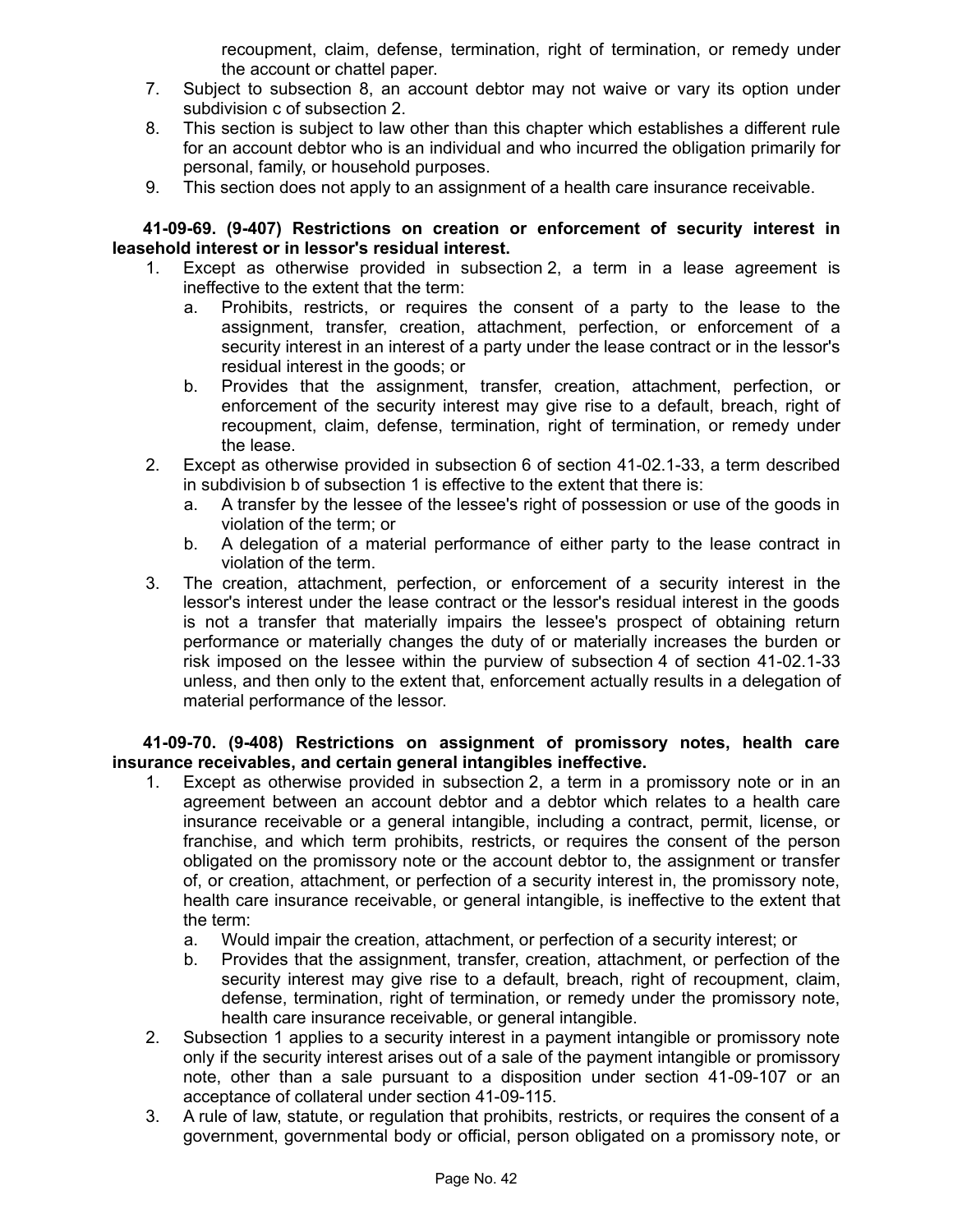account debtor to the assignment or transfer of, or creation of a security interest in, a promissory note, health care insurance receivable, or general intangible, including a contract, permit, license, or franchise between an account debtor and a debtor, is ineffective to the extent that the rule of law, statute, or regulation:

- a. Would impair the creation, attachment, or perfection of a security interest; or
- b. Provides that the assignment, transfer, creation, attachment, or perfection of the security interest may give rise to a default, breach, right of recoupment, claim, defense, termination, right of termination, or remedy under the promissory note, health care insurance receivable, or general intangible.
- 4. To the extent that a term in a promissory note or in an agreement between an account debtor and a debtor which relates to a health care insurance receivable or general intangible or a rule of law, statute, or regulation described in subsection 3 would be effective under law other than this chapter but is ineffective under subsection 1 or 3, the creation, attachment, or perfection of a security interest in the promissory note, health care insurance receivable, or general intangible:
	- a. Is not enforceable against the person obligated on the promissory note or the account debtor;
	- b. Does not impose a duty or obligation on the person obligated on the promissory note or the account debtor;
	- c. Does not require the person obligated on the promissory note or the account debtor to recognize the security interest, pay or render performance to the secured party, or accept payment or performance from the secured party;
	- d. Does not entitle the secured party to use or assign the debtor's rights under the promissory note, health care insurance receivable, or general intangible, including any related information or materials furnished to the debtor in the transaction giving rise to the promissory note, health care insurance receivable, or general intangible;
	- e. Does not entitle the secured party to use, assign, possess, or have access to any trade secrets or confidential information of the person obligated on the promissory note or the account debtor; and
	- f. Does not entitle the secured party to enforce the security interest in the promissory note, health care insurance receivable, or general intangible.

## **41-09-71. (9-409) Restrictions on assignment of letter-of-credit rights ineffective.**

- 1. A term in a letter of credit or a rule of law, statute, regulation, custom, or practice applicable to the letter of credit which prohibits, restricts, or requires the consent of an applicant, issuer, or nominated person to a beneficiary's assignment of or creation of a security interest in a letter-of-credit right is ineffective to the extent that the term or rule of law, statute, regulation, custom, or practice:
	- a. Would impair the creation, attachment, or perfection of a security interest in the letter-of-credit right; or
	- b. Provides that the assignment, creation, attachment, or perfection of the security interest may give rise to a default, breach, right of recoupment, claim, defense, termination, right of termination, or remedy under the letter-of-credit right.
- 2. To the extent that a term in a letter of credit is ineffective under subsection 1 but would be effective under law other than this chapter or a custom or practice applicable to the letter of credit, to the transfer of a right to draw or otherwise demand performance under the letter of credit, or to the assignment of a right to proceeds of the letter of credit, the creation, attachment, or perfection of a security interest in the letter-of-credit right:
	- a. Is not enforceable against the applicant, issuer, nominated person, or transferee beneficiary;
	- b. Imposes no duties or obligations on the applicant, issuer, nominated person, or transferee beneficiary; and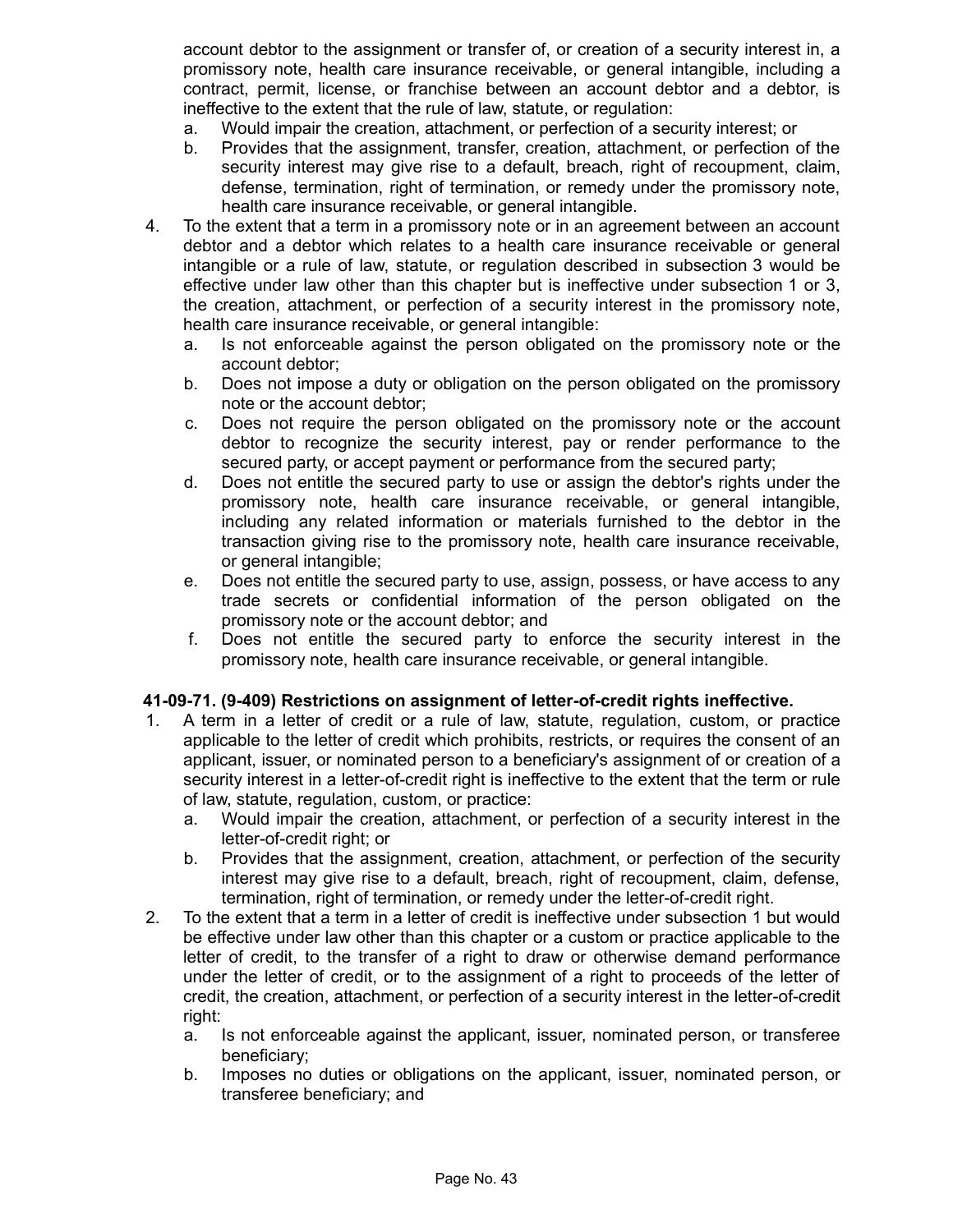c. Does not require the applicant, issuer, nominated person, or transferee beneficiary to recognize the security interest, pay or render performance to the secured party, or accept payment or other performance from the secured party.

# **41-09-72. (9-501) Filing office.**

- 1. Except as otherwise provided in subsection 2, if the local law of this state governs perfection of a security interest or agricultural lien, the office in which to file a financing statement to perfect the security interest or agricultural lien is:
	- a. The office designated for the filing or recording of a record of a mortgage on the related real property, if:
		- (1) The collateral is as-extracted collateral or timber to be cut; or
		- (2) The financing statement is filed as a fixture filing and the collateral is goods that are or are to become fixtures; or
	- b. The office of the recorder in any county in this state or in the office of the secretary of state, in all other cases, including a case in which the collateral is goods that are or are to become fixtures and the financing statement is not filed as a fixture filing.
- 2. The office in which to file a financing statement to perfect a security interest in collateral, including fixtures, of a transmitting utility is the office of the secretary of state. The financing statement also constitutes a fixture filing as to the collateral indicated in the financing statement which is or is to become fixtures.
- 3. The secretary of state shall provide an electronic means for filing any record required or permitted to be filed by this title. This may include use of business-to-business methods using a common data format and must include a web-based application. Any record that is not filed electronically must be rejected.

# **41-09-73. (9-502) Contents of financing statement - Record of mortgage as financing statement - Time of filing financing statement - Amending financing statement.**

- 1. Subject to subsection 2, a financing statement is sufficient only if the statement:
	- a. Provides the name of the debtor;
	- b. Provides the name of the secured party or a representative of the secured party;
	- c. Indicates the collateral covered by the financing statement; and
	- d. If it is a financing statement that is to be filed to gain protection under the central notice system, includes a reasonable description of the property, including the county in which the property is located, and any other additional information required by the Food Security Act of 1985 [Pub. L. 99-198; Stat. 1535; 7 U.S.C. 1631], as prescribed by the secretary of state, and, to be sufficient a financing statement must include the name and address of the secured party; and unless electronically filed, the signatures of the debtor and secured parties.
- 2. Except as otherwise provided in subsection 2 of section 41-09-72, to be sufficient, a financing statement that covers as-extracted collateral or timber to be cut, or which is filed as a fixture filing and covers goods that are or are to become fixtures, must satisfy subsection 1 and also:
	- a. Indicate that it covers this type of collateral;
	- b. Indicate that it is to be filed for record in the real property records;
	- c. Provide a description of the real property to which the collateral is related sufficient to give constructive notice of a mortgage under the law of this state if the description were contained in a record of the mortgage of the real property; and
	- d. If the debtor does not have an interest of record in the real property, provide the name of a record owner.
- 3. A record of a mortgage is effective, from the date of recording, as a financing statement filed as a fixture filing or as a financing statement covering as-extracted collateral or timber to be cut only if:
	- a. The record indicates the goods or accounts that it covers;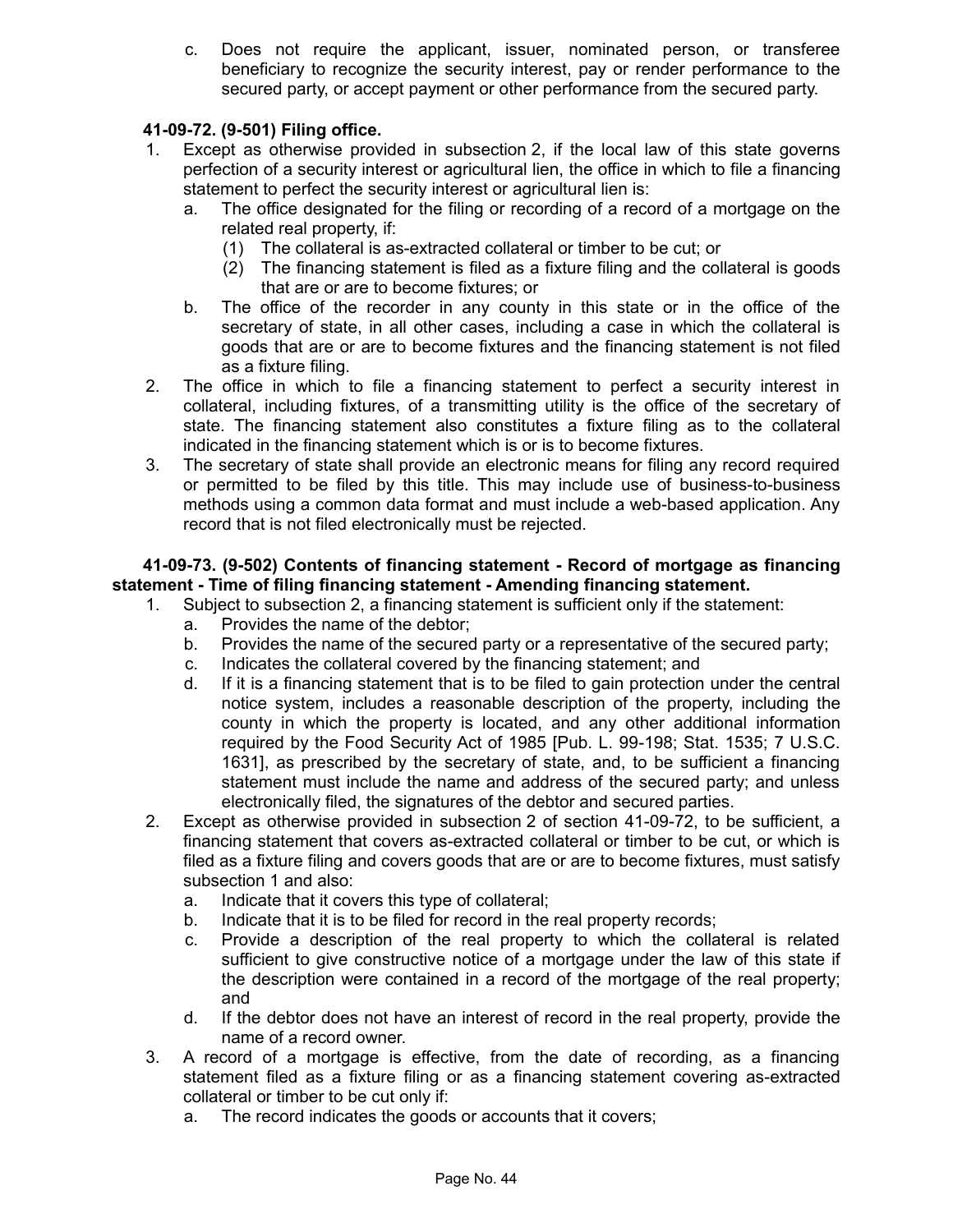- b. The goods are or are to become fixtures related to the real property described in the record or the collateral is related to the real property described in the record and is as-extracted collateral or timber to be cut;
- c. The record satisfies the requirements for a financing statement in this section, but:
	- (1) The record need not indicate that it is to be filed in the real property records;
	- (2) The record sufficiently provides the name of a debtor who is an individual if the record provides the individual name of the debtor or the surname and first personal name of the debtor, even if the debtor is an individual to whom subdivision d of subsection 1 of section 41-09-74 applies; and
	- (3) The mortgage may not include a social security number or internal revenue service taxpayer identification number; and
- d. The record is duly recorded.
- 4. A financing statement may be filed before a security agreement is made or a security interest otherwise attaches.
- 5. A financing statement filed to gain protection under the central notice system must be amended within three months of a material change to reflect that change. The amended financing statement must be signed by both the debtor and secured party and filed in the same manner as the original financing statement. An electronically filed amendment does not need to be signed.
- 6. a. Any social security number or internal revenue service taxpayer identification number submitted on a financing statement filed pursuant to this chapter as a central indexing filing is an exempt record as defined by subsection 5 of section 44-04-17.1 and may not be disclosed as part of any search under section 41-09-94 or 41-09-96 or as part of a copy of the record. A filing office or an officer or employee of the filing office may not be held civilly or criminally liable for the inadvertent disclosure of a social security or internal revenue service taxpayer identification number if the filer has placed the number in an improper field on the form prescribed by the secretary of state or the filer submitted a filing other than on the form prescribed by the secretary of state.
	- b. A debtor's social security number or internal revenue service taxpayer identification number may not be recorded in the real property records as provided for under section 11-18-23.2.

## **41-09-74. (9-503) Name of debtor and secured party.**

- 1. A financing statement sufficiently provides the name of the debtor:
	- a. Except as otherwise provided in subdivision c, if the debtor is a registered organization, or the collateral is held in a trust that is a registered organization, only if the financing statement provides the name that is stated to be the registered organization's name on the public organic record most recently filed with or issued or enacted by the registered organization's jurisdiction of organization which purports to state, amend, or restate the registered organization's name;
	- b. Subject to subsection 6, if the collateral is being administered by the personal representative of a decedent, only if the financing statement provides, as the name of the debtor, the name of the decedent and, in a separate part of the financing statement, indicates that the collateral is being administered by a personal representative;
	- c. If the collateral is held in a trust that is not a registered organization, only if the financing statement:
		- (1) Provides, as the name of the debtor:
			- (a) If the organic record of the trust specifies a name for the trust, the name so specified; or
			- (b) If the organic record of the trust does not specify a name for the trust, the name of the settlor or testator; and
		- (2) In a separate part of the financing statement: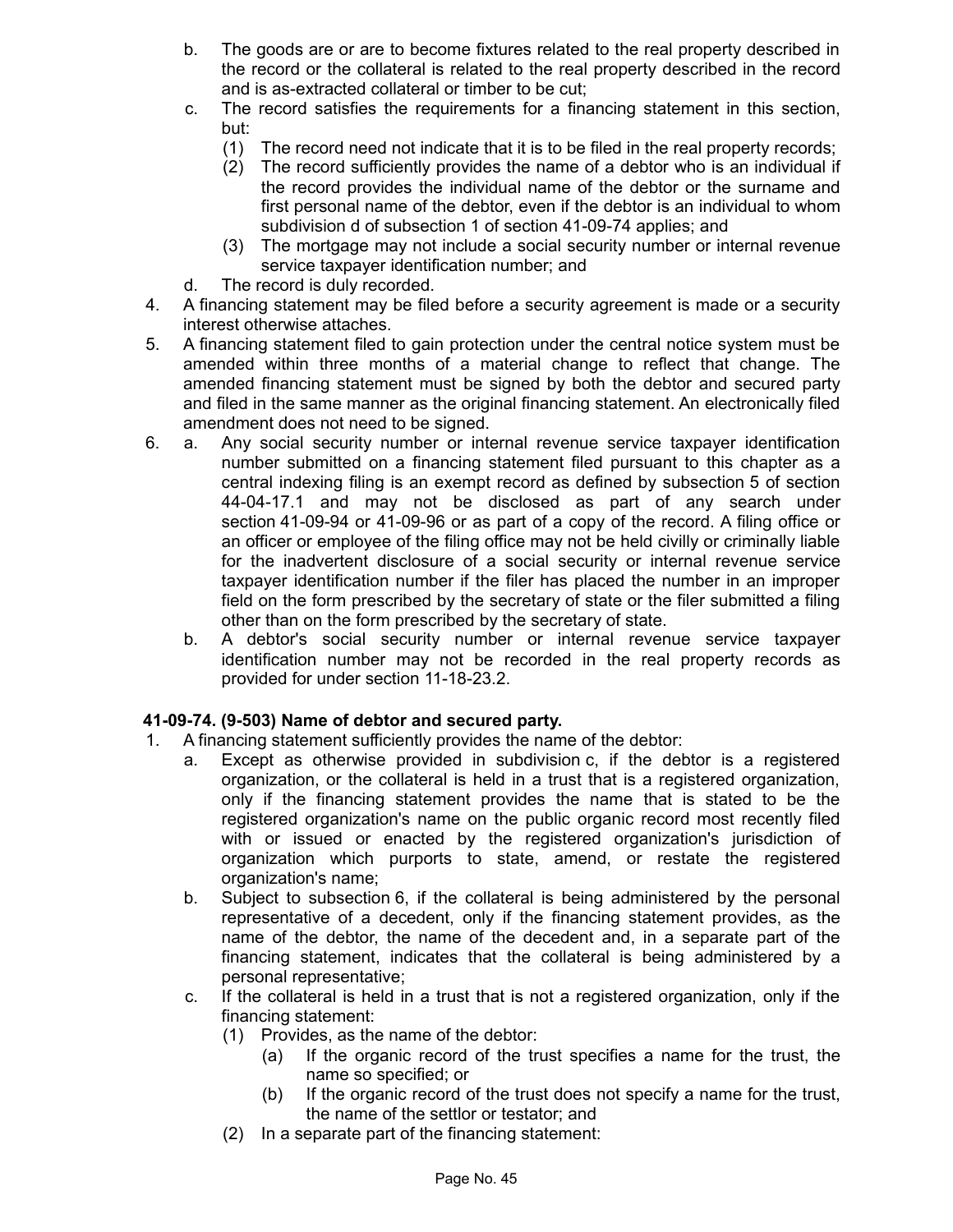- (a) If the name is provided in accordance with subparagraph a of paragraph 1, indicates that the collateral is held in a trust; or
- (b) If the name is provided in accordance with subparagraph b of paragraph 1, provides additional information sufficient to distinguish the trust from other trusts having one or more of the same settlors or the same testator and indicates that the collateral is held in a trust, unless the additional information so indicates;
- d. Subject to subsection 7, if the debtor is an individual to whom this state has issued a driver's license or identity card that has not expired, only if the financing statement provides the name of the individual which is indicated on the driver's license or identity card;
- e. If the debtor is an individual to whom subdivision d does not apply, only if the financing statement provides the individual name of the debtor or the surname and first personal name of the debtor; and
- f. In other cases:
	- (1) If the debtor has a name, only if the financing statement provides the organizational name of the debtor; and
	- (2) If the debtor does not have a name, only if the financing statement provides the names of the partners, members, associates, or other persons comprising the debtor, in a manner that each name provided would be sufficient if the person named were the debtor.
- 2. A financing statement that provides the name of the debtor in accordance with subsection 1 is not rendered ineffective by the absence of:
	- a. A trade name or other name of the debtor; or
	- b. Unless required under paragraph 2 of subdivision f of subsection 1, names of partners, members, associates, or other persons comprising the debtor.
- 3. A financing statement that provides only the debtor's trade name does not sufficiently provide the name of the debtor.
- 4. Failure to indicate the representative capacity of a secured party or representative of a secured party does not affect the sufficiency of a financing statement.
- 5. A financing statement may provide the name of more than one debtor and the name of more than one secured party.
- 6. The name of the decedent indicated on the order appointing the personal representative of the decedent issued by the court having jurisdiction over the collateral is sufficient as the "name of the decedent" under subdivision b of subsection 1.
- 7. If this state has issued to an individual more than one driver's license or identity card of a kind described in subdivision d of subsection 1, the one that was issued most recently is the one to which subdivision d of subsection 1 refers.
- 8. The "name of the settlor or testator" means:
	- a. If the settlor is a registered organization, the name of the registered organization indicated on the public organic record filed with or issued or enacted by the registered organization's jurisdiction of organization; or
	- b. In other cases, the name of the settlor or testator indicated in the trust's organic record.

## **41-09-75. (9-504) Indication of collateral.**

A financing statement sufficiently indicates the collateral that it covers if the financing statement provides:

- 1. A description of the collateral pursuant to section 41-09-08; or
- 2. An indication that the financing statement covers all assets or all personal property.

### **41-09-76. (9-505) Filing and compliance with other statutes and treaties for consignments, leases, other bailments, and other transactions.**

1. A consignor, lessor, or other bailor of goods, a licensor, or a buyer of a payment intangible or promissory note may file a financing statement, or may comply with a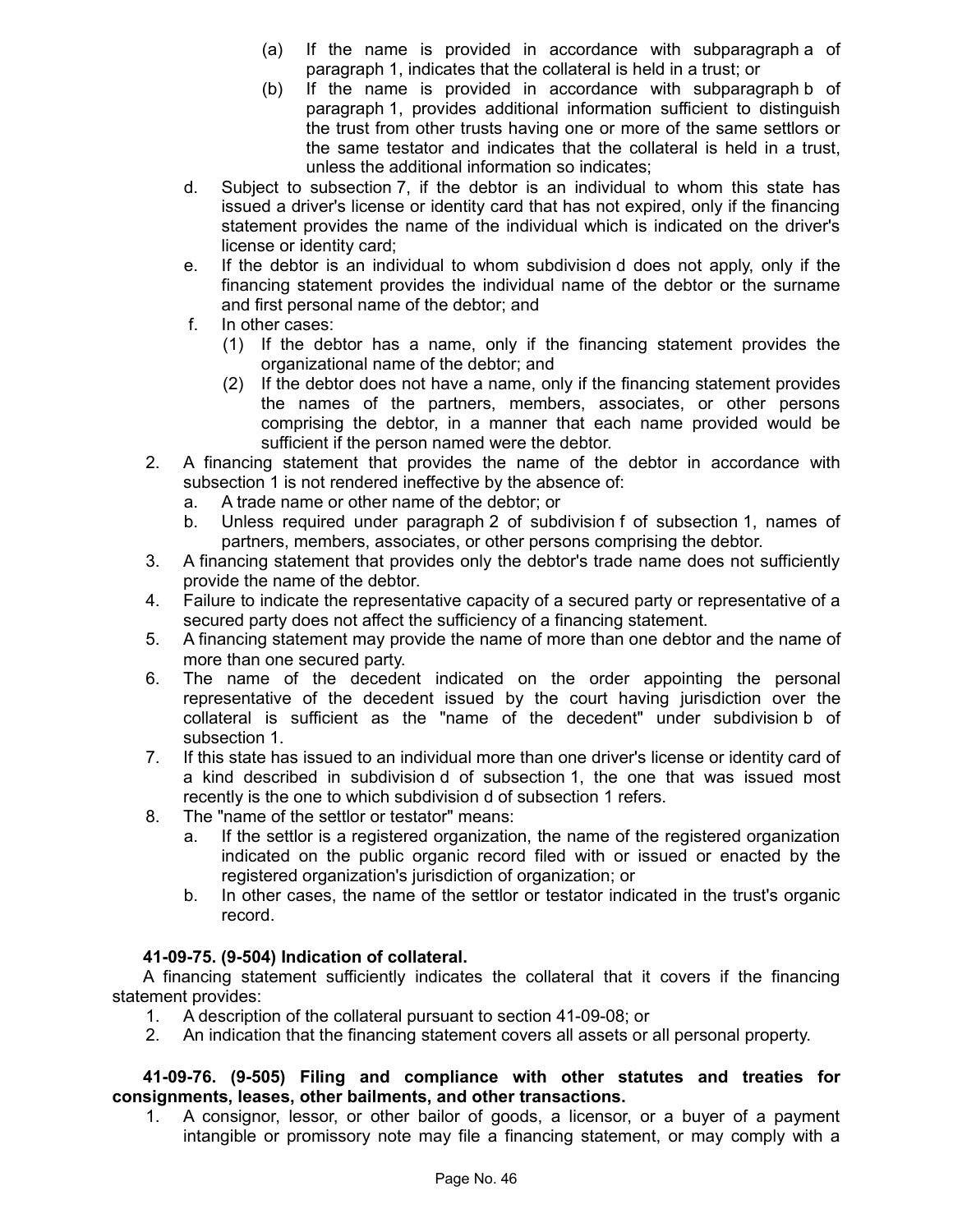statute or treaty described in subsection 1 of section 41-09-31, using the terms "consignor", "consignee", "lessor", "lessee", "bailor", "bailee", "licensor", "licensee", "owner", "registered owner", "buyer", "seller", or words of similar import, instead of the terms "secured party" and "debtor".

2. This part applies to the filing of a financing statement under subsection 1 and, as appropriate, to compliance that is equivalent to filing a financing statement under subsection 2 of section 41-09-31, but the filing or compliance is not of itself a factor in determining whether the collateral secures an obligation. If it is determined for another reason that the collateral secures an obligation, a security interest held by the consignor, lessor, bailor, licensor, owner, or buyer which attaches to the collateral is perfected by the filing or compliance.

### **41-09-77. (9-506) Effect of errors or omissions.**

- 1. A financing statement substantially satisfying the requirements of this part is effective, even if the financing statement has minor errors or omissions, unless the errors or omissions make the financing statement seriously misleading.
- 2. Except as otherwise provided in subsection 3, a financing statement that fails sufficiently to provide the name of the debtor in accordance with subsection 1 of section 41-09-74 is seriously misleading.
- 3. If a search of the records of the filing office under the debtor's correct name, using the filing office's standard search logic, if any, would disclose a financing statement that fails sufficiently to provide the name of the debtor in accordance with subsection 1 of section 41-09-74, the name provided does not make the financing statement seriously misleading.
- 4. For purposes of subsection 2 of section 41-09-79, the "debtor's correct name" in subsection 3 means the correct name of the new debtor.

#### **41-09-78. (9-507) Effect of certain events on effectiveness of financing statement.**

- 1. A filed financing statement remains effective with respect to collateral that is sold, exchanged, leased, licensed, or otherwise disposed of and in which a security interest or agricultural lien continues, even if the secured party knows of or consents to the disposition.
- 2. Except as otherwise provided in subsection 3 and section 41-09-79, a financing statement is not rendered ineffective if, after the financing statement is filed, the information provided in the financing statement becomes seriously misleading under section 41-09-77.
- 3. If the name that a filed financing statement provides for a debtor becomes insufficient as the name of the debtor under subsection 1 of section 41-09-74 so that the financing statement becomes seriously misleading under section 41-09-77:
	- a. The financing statement is effective to perfect a security interest in collateral acquired by the debtor before, or within four months after, the filed financing statement becomes seriously misleading; and
	- b. The financing statement is not effective to perfect a security interest in collateral acquired by the debtor more than four months after the filed financing statement becomes seriously misleading, unless an amendment to the financing statement which renders the financing statement not seriously misleading is filed within four months after that event.

#### **41-09-79. (9-508) Effectiveness of financing statement if new debtor becomes bound by security agreement.**

1. Except as otherwise provided in this section, a filed financing statement naming an original debtor is effective to perfect a security interest in collateral in which a new debtor has or acquires rights to the extent that the financing statement would have been effective had the original debtor acquired rights in the collateral.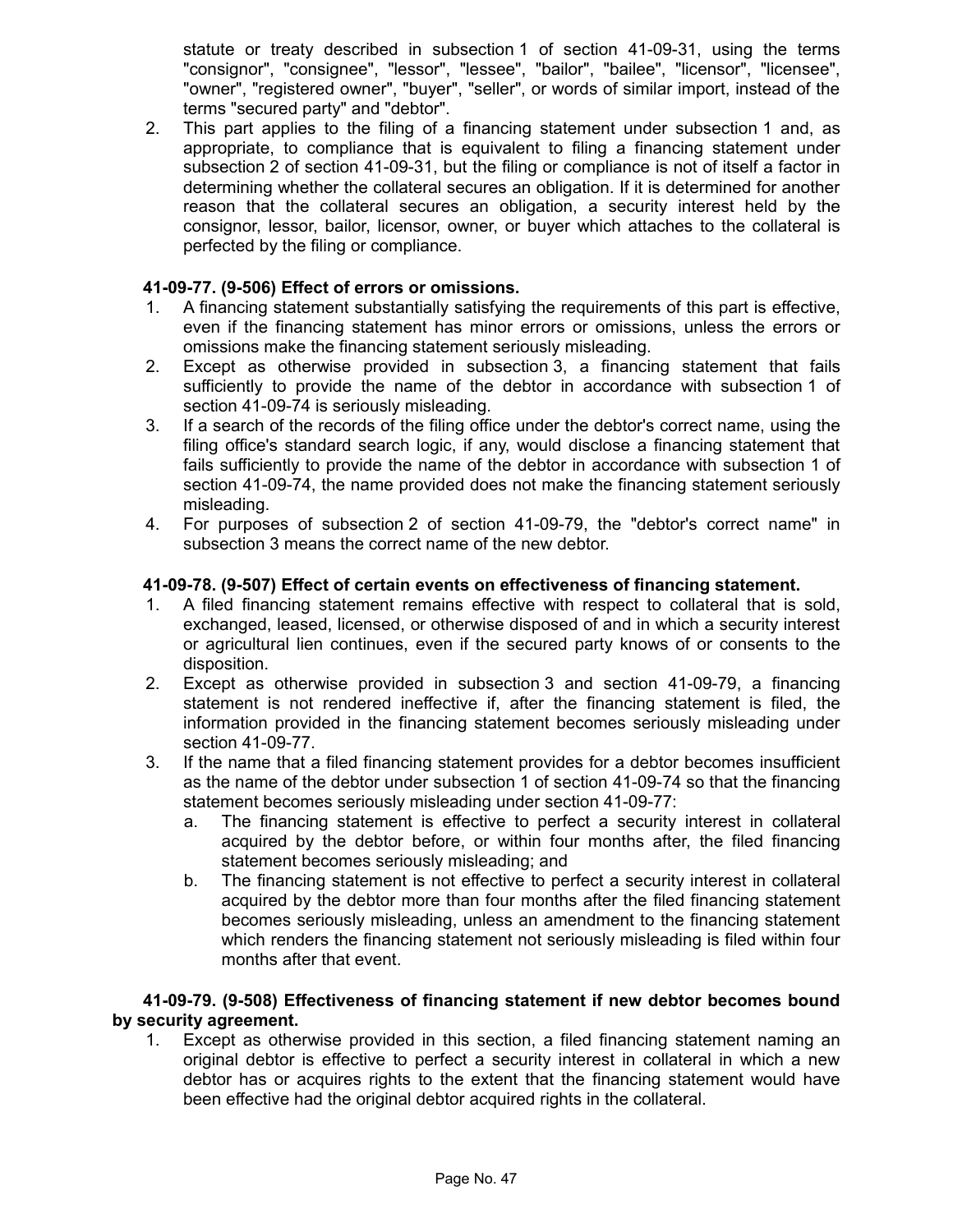- 2. If the difference between the name of the original debtor and that of the new debtor causes a filed financing statement that is effective under subsection 1 to be seriously misleading under section 41-09-77:
	- a. The financing statement is effective to perfect a security interest in collateral acquired by the new debtor before, and within four months after, the new debtor becomes bound under subsection 4 of section 41-09-13; and
	- b. The financing statement is not effective to perfect a security interest in collateral acquired by the new debtor more than four months after the new debtor becomes bound under subsection 4 of section 41-09-13 unless an initial financing statement providing the name of the new debtor is filed before the expiration of that time.
- 3. This section does not apply to collateral as to which a filed financing statement remains effective against the new debtor under subsection 1 of section 41-09-78.

# **41-09-80. (9-509) Persons entitled to file a record.**

- 1. A person may file an initial financing statement, amendment that adds collateral covered by a financing statement, or amendment that adds a debtor to a financing statement only if:
	- a. The debtor authorizes the filing in an authenticated record or pursuant to subsection 2 or 3; or
	- b. The person holds an agricultural lien that has become effective at the time of filing and the financing statement covers only collateral in which the person holds an agricultural lien.
- 2. By authenticating or becoming bound as debtor by a security agreement, a debtor or new debtor authorizes the filing of an initial financing statement, and an amendment, covering:
	- a. The collateral described in the security agreement; and
	- b. Property that becomes collateral under subdivision b of subsection 1 of section 41-09-35, regardless of whether the security agreement expressly covers proceeds.
- 3. By acquiring collateral in which a security interest or agricultural lien continues under subdivision a of subsection 1 of section 41-09-35, a debtor authorizes the filing of an initial financing statement, and an amendment, covering the collateral and property that becomes collateral under subdivision b of subsection 1 of section 41-09-35.
- 4. A person may file an amendment other than an amendment that adds collateral covered by a financing statement or an amendment that adds a debtor to a financing statement only if:
	- a. The secured party of record authorizes the filing; or
	- b. The amendment is a termination statement for a financing statement as to which the secured party of record has failed to file or send a termination statement as required under section 41-09-84, the debtor authorizes the filing, and the termination statement indicates that the debtor authorized it to be filed. The filing office shall notify the secured party of a filing under this subsection.
- 5. If there is more than one secured party of record for a financing statement, each secured party of record may authorize the filing of an amendment under subsection 4.

# **41-09-81. (9-510) Effectiveness of filed record.**

- 1. A filed record is effective only to the extent that it was filed by a person that may file it under section 41-09-80.
- 2. A record authorized by one secured party of record does not affect the financing statement with respect to another secured party of record.
- 3. A continuation statement that is not filed within the six-month period prescribed by subsection 4 of section 41-09-86 is ineffective.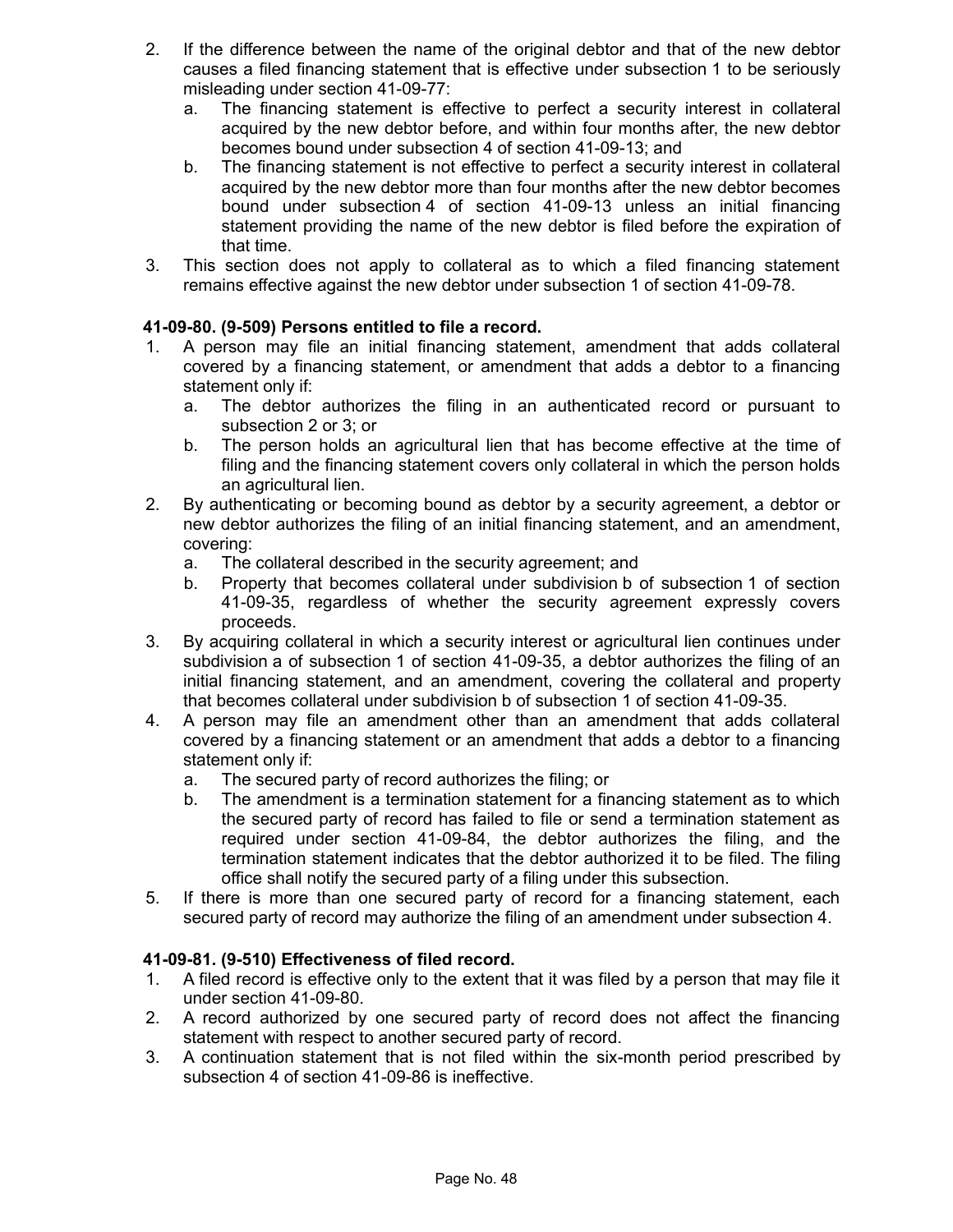## **41-09-82. (9-511) Secured party of record.**

- 1. A secured party of record with respect to a financing statement is a person whose name is provided as the name of the secured party or a representative of the secured party in an initial financing statement that has been filed. If an initial financing statement is filed under subsection 1 of section 41-09-85, the assignee named in the initial financing statement is the secured party of record with respect to the financing statement.
- 2. If an amendment of a financing statement which provides the name of a person as a secured party or a representative of a secured party is filed, the person named in the amendment is a secured party of record. If an amendment is filed under subsection 2 of section 41-09-85, the assignee named in the amendment is a secured party of record.
- 3. A person remains a secured party of record until the filing of an amendment of the financing statement which deletes the person.

## **41-09-83. (9-512) Amendment of financing statement.**

- 1. Subject to section 41-09-80, a person may add or delete collateral covered by, continue or terminate the effectiveness of, or, subject to subsection 5, otherwise amend the information provided in, a financing statement by filing an amendment that:
	- a. Identifies, by its file number, the initial financing statement to which the amendment relates; and
	- b. If the amendment relates to an initial financing statement filed or recorded in a filing office described in subdivision a of subsection 1 of section 41-09-72, provides the information specified in subsection 2 of section 41-09-73.
- 2. Except as otherwise provided in section 41-09-86, the filing of an amendment does not extend the period of effectiveness of the financing statement.
- 3. A financing statement that is amended by an amendment that adds collateral is effective as to the added collateral only from the date of the filing of the amendment.
- 4. A financing statement that is amended by an amendment that adds a debtor is effective as to the added debtor only from the date of the filing of the amendment.
- 5. An amendment is ineffective to the extent it:
	- a. Purports to delete all debtors and fails to provide the name of a debtor to be covered by the financing statement; or
	- b. Purports to delete all secured parties of record and fails to provide the name of a new secured party of record.

#### **41-09-84. (9-513) Termination statement - Remedies - Fees.**

1. If a financing statement covering consumer goods is filed after December 31, 1973, then within one month or within ten days following written demand by the debtor after there is no outstanding secured obligation and no commitment to make advances, incur obligations, or otherwise give value, the secured party shall file electronically in the central indexing system, a termination statement to the effect that the secured party no longer claims a security interest under the financing statement, which must be identified by file number. In other cases when there is no outstanding secured obligation and no written commitment between the secured party and the debtor to make advances, incur obligations, or otherwise give value, the secured party, unless requested by the debtor in writing to continue the filing, shall file electronically a termination statement to the effect that the secured party no longer claims a security interest under the financing statement nor under the central notice system, which shall be identified by file number. If the affected secured party fails to file a termination statement as required by this subsection within sixty days of when the secured obligation is fully satisfied, and the debtor has not requested in writing that the filing be continued, then under section 41-09-120 the secured party is liable to the debtor for one hundred dollars and for any loss caused to the debtor by such failure. The debtor's written request for a filing to be continued may be made at any time and be effective under this section. If the affected secured party fails to file a termination statement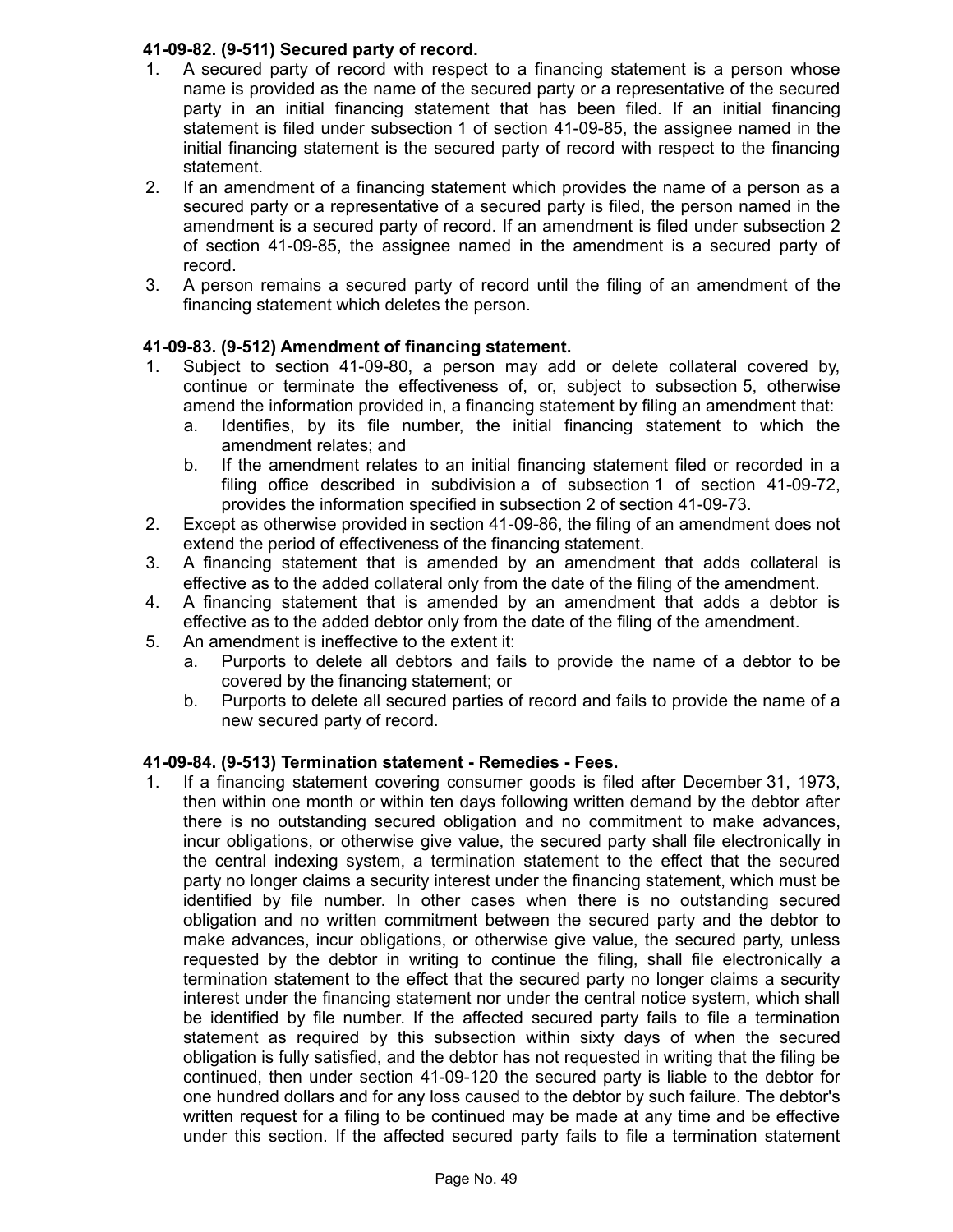within ten days after proper written demand by the debtor, then under section 41-09-120 the secured party is liable to the debtor for one hundred dollars and for any loss caused to the debtor by such failure.

- 2. Except as otherwise provided in section 41-09-81, upon the filing of a termination statement, the financing statement to which the termination statement relates ceases to be effective. Except as provided in section 41-09-81, for purposes of subsection 7 of section 41-09-90, subsection 1 of section 41-09-93, and subsection 2 of section 41-09-94, the electronic filing of a termination statement relating to a financing statement that indicates that the debtor is a transmitting utility also causes the effectiveness of the financing statement to lapse.
- 3. The fee for filing and indexing a termination statement is included in the fee for filing the financing statement.

### **41-09-85. (9-514) Assignment of powers of secured party of record.**

- 1. Except as otherwise provided in subsection 3, an initial financing statement may reflect an assignment of all of the secured party's power to authorize an amendment to the financing statement by providing the name and mailing address of the assignee as the name and address of the secured party.
- 2. Except as otherwise provided in subsection 3, a secured party of record may assign of record all or part of its power to authorize an amendment to a financing statement by filing in the filing office an amendment of the financing statement which:
	- a. Identifies, by its file number, the initial financing statement to which it relates;
	- b. Provides the name of the assignor; and
	- c. Provides the name and mailing address of the assignee.
- 3. An assignment of record of a security interest in a fixture covered by a record of a mortgage which is effective as a financing statement filed as a fixture filing under subsection 3 of section 41-09-73 may be made only by an assignment of record of the mortgage in the manner provided by law of this state other than this title.

### **41-09-86. (9-515) Duration and effectiveness of financing statement - Effect of lapsed financing statement.**

- 1. Except as otherwise provided in subsections 5, 6, and 7, a financing statement filed in the personal property records or recorded in real property records is effective for a period of five years after the date of filing.
- 2. Except as otherwise provided in subsections 5, 6, and 7, a financing statement recorded as a fixture filing against real property is effective for a period of five years after the date of recording.
- 3. The effectiveness of a filed financing statement lapses on the expiration of the period of its effectiveness unless before the lapse a continuation statement is filed pursuant to subsection 4. Upon lapse, a financing statement ceases to be effective and any security interest or agricultural lien that was perfected by the financing statement becomes unperfected, unless the security interest is perfected otherwise. If the security interest or agricultural lien becomes unperfected upon lapse, it is deemed never to have been perfected as against a purchaser of the collateral for value.
- 4. A continuation statement may be filed only within six months before the expiration of the five-year period specified in subsection 1.
- 5. Except as otherwise provided in section 41-09-81, upon timely filing of a continuation statement, the effectiveness of the initial financing statement continues for a period of five years commencing on the day on which the financing statement would have become ineffective in the absence of the filing. Upon the expiration of the five-year period, the financing statement lapses in the same manner as provided in subsection 3, unless, before the lapse, another continuation statement is filed pursuant to subsection 4. Succeeding continuation statements may be filed in the same manner to continue the effectiveness of the initial financing statement.
- 6. If a debtor is a transmitting utility and a filed initial financing statement so indicates, the financing statement is effective until a termination statement is filed.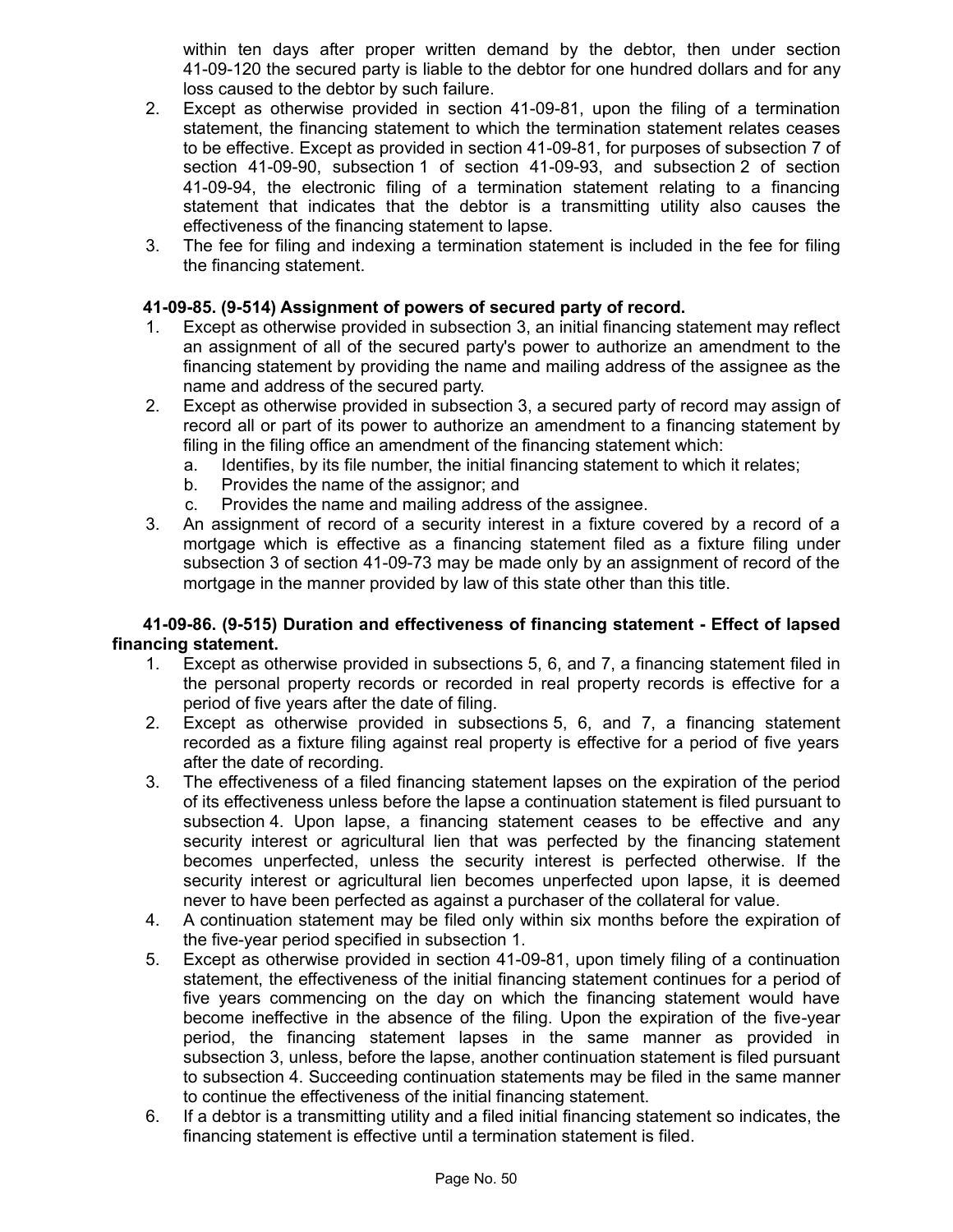7. A record of a mortgage that is effective as a financing statement filed as a fixture filing under subsection 3 of section 41-09-73 remains effective as a financing statement filed as a fixture filing until the mortgage is released or satisfied of record or its effectiveness otherwise terminates as to the real property.

# **41-09-87. (9-516) What constitutes filing - Effectiveness of filing.**

- 1. Except as otherwise provided in subsection 2, communication of a record to a filing office and tender of the filing fee or acceptance of the record by the filing office constitutes filing.
- 2. Filing does not occur with respect to a record that a filing office refuses to accept because:
	- a. The record is not communicated by a method or medium of communication authorized by the filing office;
	- b. An amount equal to or greater than the applicable filing fee is not tendered;
	- c. The filing office is unable to index the record because:
		- (1) In the case of an initial financing statement, the record does not provide a name for the debtor;
		- (2) In the case of an amendment or information statement, the record:
			- (a) Does not identify the initial financing statement as required by section 41-09-83 or 41-09-89, as applicable; or
			- (b) Identifies an initial financing statement whose effectiveness has lapsed under section 41-09-86;
		- (3) In the case of an initial financing statement that provides the name of a debtor identified as an individual or an amendment that provides a name of a debtor identified as an individual which was not previously provided in the financing statement to which the record relates, the record does not identify the debtor's surname; or
		- (4) In the case of a record filed or recorded in the filing office described in subdivision a of subsection 1 of section 41-09-72, the record does not provide a sufficient description of the real property to which it relates;
	- d. In the case of an initial financing statement or an amendment that adds a secured party of record, the record does not provide a name and mailing address for the secured party of record;
	- e. In the case of an initial financing statement or an amendment that provides a name of a debtor which was not previously provided in the financing statement to which the amendment relates, the record does not:
		- (1) Provide a mailing address for the debtor; or
		- (2) Indicate whether the name provided as the name of the debtor is an individual or an organization;
	- f. In the case of an assignment reflected in an initial financing statement under subsection 1 of section 41-09-85 or an amendment filed under subsection 2 of section 41-09-85, the record does not provide a name and mailing address for the assignee;
	- g. In the case of a continuation statement, the record is not filed within the six-month period prescribed by subsection 4 of section 41-09-86; or
	- h. In the case of filings entered in the secretary of state's online filing system, the record does not contain the social security number or the internal revenue service taxpayer identification number of the debtor.
- 3. For purposes of subsection 2:
	- a. A record does not provide information if the filing office is unable to read or decipher the information; and
	- b. A record that does not indicate that it is an amendment or identify an initial financing statement to which it relates, as required by section 41-09-83, 41-09-85, or 41-09-89, is an initial financing statement.
- 4. A record that is communicated to the filing office with tender of the filing fee, but which the filing office refuses to accept for a reason other than one set forth in subsection 2,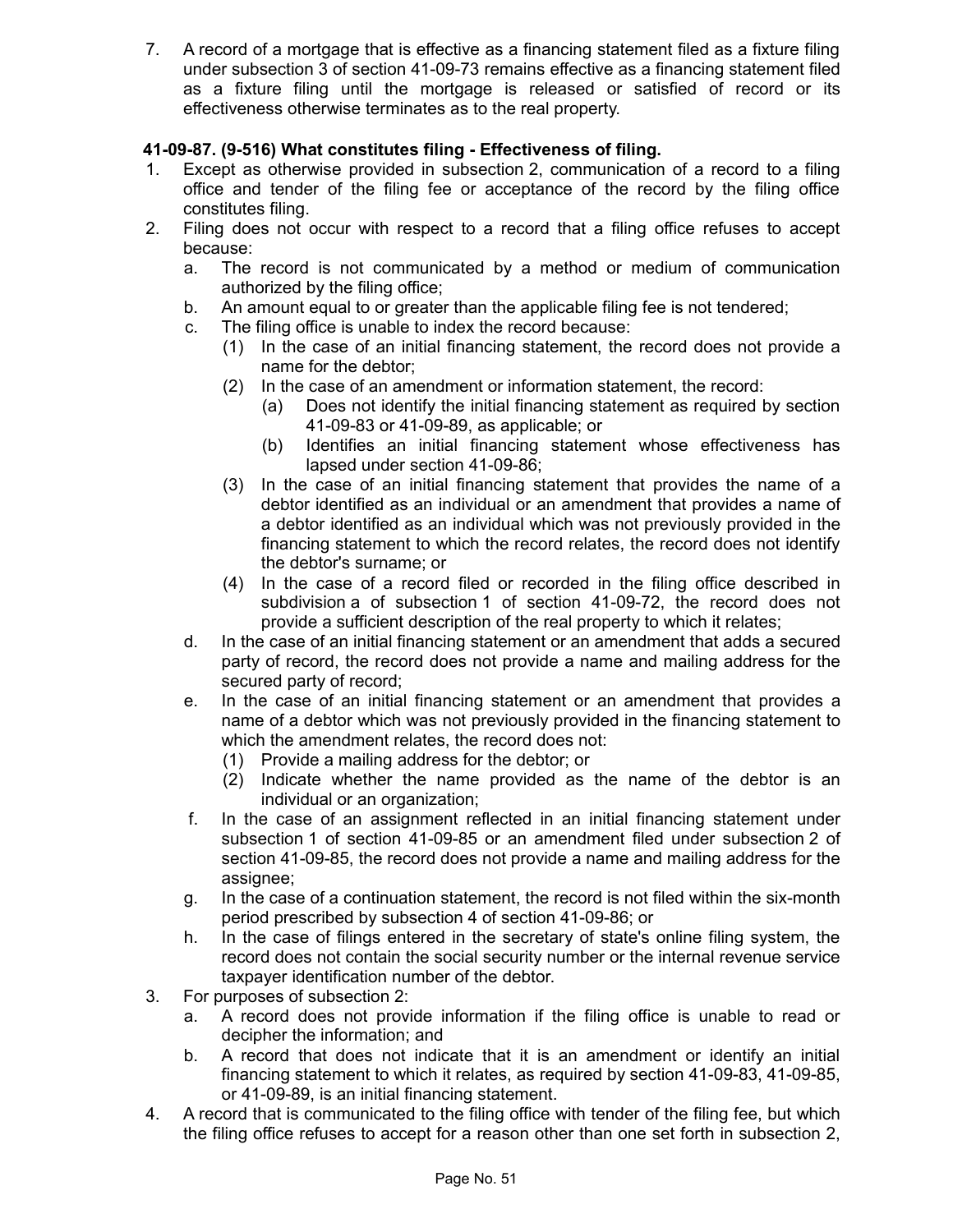is effective as a filed record except as against a purchaser of the collateral which gives value in reasonable reliance upon the absence of the record from the files.

# **41-09-88. (9-517) Effect of indexing errors.**

The failure of the filing office to index a record correctly does not affect the effectiveness of the filed record.

### **41-09-89. (9-518) Claim concerning inaccurate or wrongfully filed record.**

- 1. A person may file in the filing office an information statement with respect to a record indexed there under the person's name if the person believes that the record is inaccurate or was wrongfully filed.
- 2. An information statement under subsection 1 must:
	- a. Identify the record to which it relates by the file number assigned to the initial financing statement to which the record relates;
	- b. Indicate that it is an information statement; and
	- c. Provide the basis for the person's belief that the record is inaccurate and indicate the manner in which the person believes the record should be amended to cure any inaccuracy or provide the basis for the person's belief that the record was wrongfully filed.
- 3. A person may file in the filing office an information statement with respect to a record filed there if the person is a secured party of record with respect to the financing statement to which the record relates and believes that the person that filed the record was not entitled to do so under subsection 4 of section 41-09-80.
- 4. An information statement under subsection 3 must:
	- a. Identify the record to which the information statement relates by the file number assigned to the initial financing statement to which the record relates;
	- b. Indicate that it is an information statement; and
	- c. Provide the basis for the person's belief that the person that filed the record was not entitled to do so under subsection 4 of section 41-09-80.
- 5. The filing of an information statement does not affect the effectiveness of an initial financing statement or other filed record.

### **41-09-90. (9-519) Numbering, maintaining, and indexing records - Communicating information provided in records.**

- 1. For each record filed in a filing office, the filing office shall:
	- a. Assign a unique number to the filed record;
	- b. Create a record that bears the number assigned to the filed record and the date and time of filing;
	- c. Maintain the filed record for public inspection; and
	- d. Index the filed record in accordance with subsections 3 through 5.
- 2. A file number assigned after January 1, 2002, must include a digit that:
	- a. Is mathematically derived from or related to the other digits of the file number; and
	- b. Aids the filing office in determining whether a number communicated as the file number includes a single-digit or transpositional error.
- 3. Except as otherwise provided in subsections 4 and 5, the filing office shall:
	- a. Index an initial financing statement according to the name of the debtor and index all filed records relating to the initial financing statement in a manner that associates with one another an initial financing statement and all filed records relating to the initial financing statement; and
	- b. Index a record that provides a name of a debtor which was not previously provided in the financing statement to which the record relates also according to the name that was not previously provided.
- 4. If a financing statement is filed as a fixture filing or covers as-extracted collateral or timber to be cut, it must be filed for record and the filing office shall index it: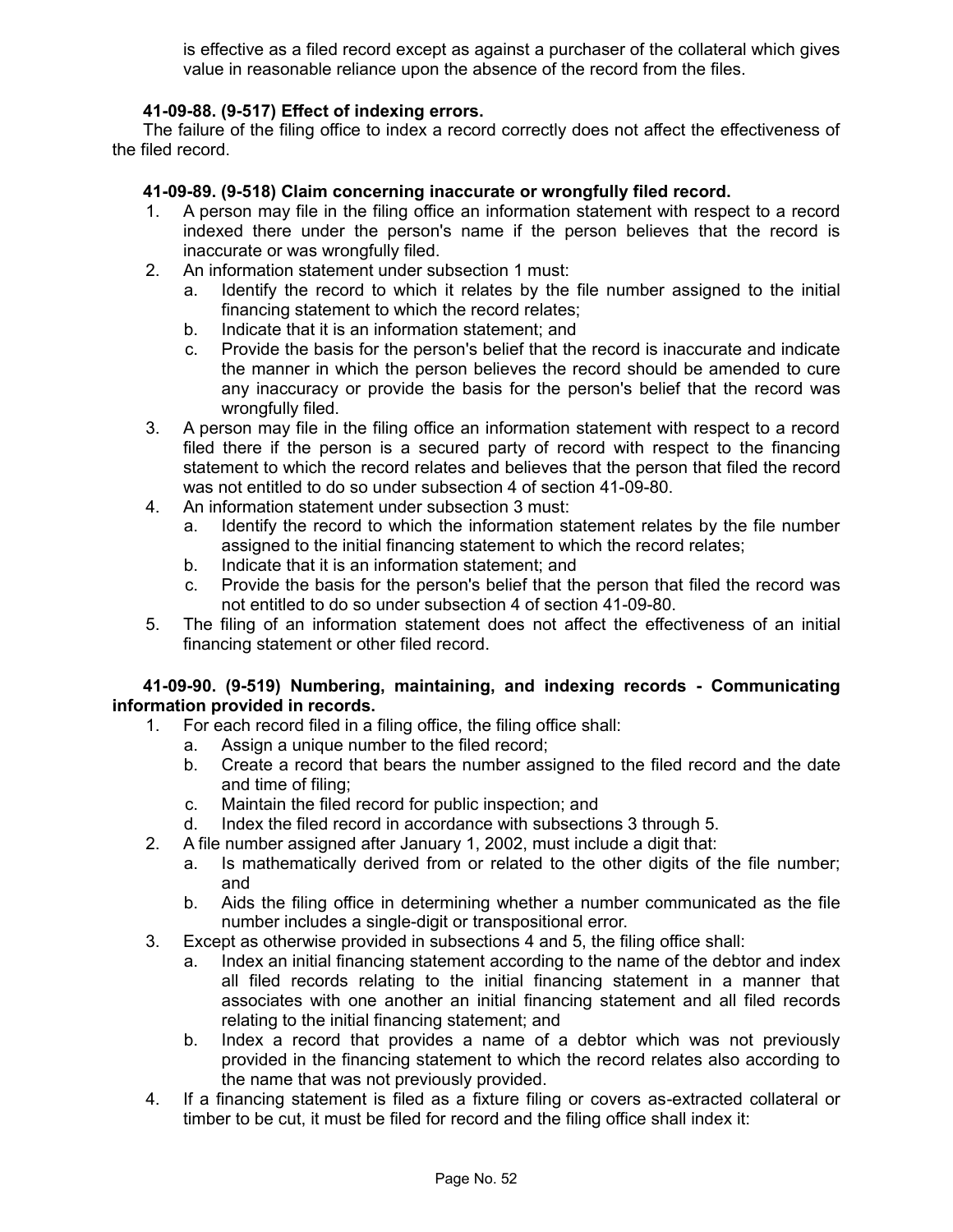- a. Under the names of the debtor and of each owner of record shown on the financing statement as if they were the mortgagors under a mortgage of the real property described; and
- b. To the extent that the law of this state provides for indexing of records of mortgages under the name of the mortgagee, under the name of the secured party as if the secured party were the mortgagee thereunder, or, if indexing is by description, as if the financing statement were a record of a mortgage of the real property described.
- 5. If a financing statement is filed as a fixture filing or covers as-extracted collateral or timber to be cut, the filing office shall index an assignment filed under subsection 1 of section 41-09-85 or an amendment filed under subsection 2 of section 41-09-85:
	- a. Under the name of the assignor as grantor; and
	- b. To the extent that the law of this state provides for indexing a record of the assignment of a mortgage under the name of the assignee, under the name of the assignee.
- 6. The filing office shall maintain a capability:
	- a. To retrieve a record by the name of the debtor and by the file number assigned to the initial financing statement to which the record relates; and
	- b. To associate and retrieve with one another an initial financing statement and each filed record relating to the initial financing statement.
- 7. The filing office may not remove a debtor's name from the index until one year after the effectiveness of a financing statement naming the debtor lapses under section 41-09-86 with respect to all secured parties of record.
- 8. The filing office shall perform the acts required by subsections 1 through 5 at the time and in the manner prescribed by filing-office rule, but not later than two business days after the filing office receives the record in question.

## **41-09-91. (9-520) Acceptance and refusal to accept record.**

- 1. A filing office shall refuse to accept a record for filing for a reason set forth in subsection 2 of section 41-09-87 and may refuse to accept a record for filing only for a reason set forth in subsection 2 of section 41-09-87.
- 2. If a filing office refuses to accept a record for filing, it shall communicate to the person that presented the record the fact of and reason for the refusal and the date and time the record would have been filed had the filing office accepted it. The communication must be made at the time and in the manner prescribed by filing-office rule but in no event more than two business days after the filing office receives the record.
- 3. A filed financing statement satisfying subsections 1 and 2 of section 41-09-73 is effective, even if the filing office is required to refuse to accept it for filing under subsection 1. However, section 41-09-58 applies to a filed financing statement providing information described in subdivision e of subsection 2 of section 41-09-87 which is incorrect at the time the financing statement is filed.
- 4. If a record communicated to a filing office provides information that relates to more than one debtor, this part applies as to each debtor separately.

## **41-09-92. (9-521) Uniform form of written financing statement and amendment.**

- 1. A filing office that accepts written records may not refuse to accept a written initial financing statement in the form and format established by the secretary of state, except for a reason set forth in subsection 2 of section 41-09-87.
- 2. A filing office that accepts written records may not refuse to accept a written record in the form and format established by the secretary of state, except for a reason set forth in subsection 2 of section 41-09-87.

## **41-09-93. (9-522) Maintenance and destruction of records.**

1. The filing office shall maintain a record of the information provided in a filed financing statement for at least one year after the effectiveness of the financing statement has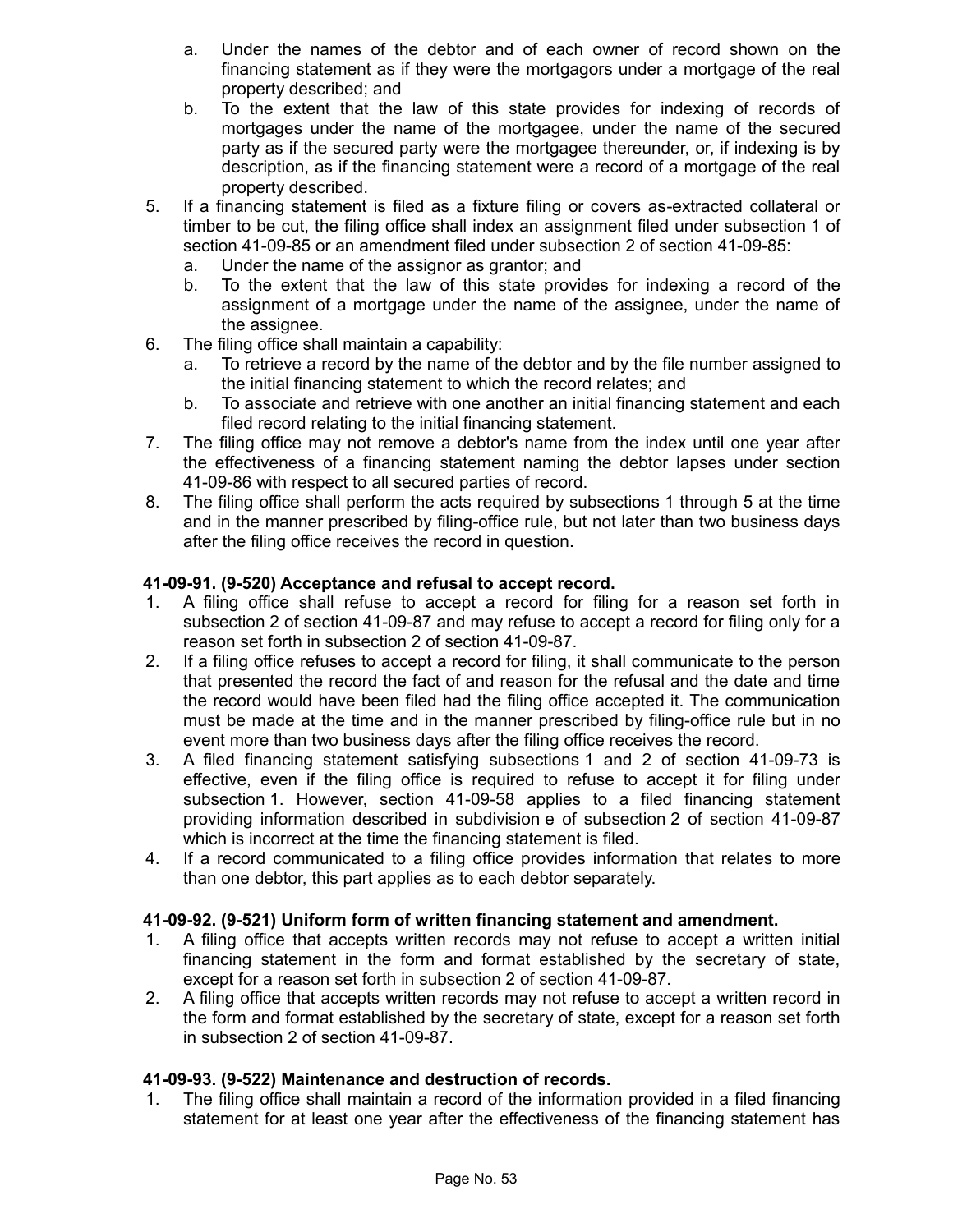lapsed under section 41-09-86 with respect to all secured parties of record. The record must be retrievable by using the name of the debtor and by using the file number assigned to the initial financing statement to which the record relates.

2. Except to the extent that a statute governing disposition of public records provides otherwise, the filing office immediately may destroy any written record evidencing a financing statement. However, if the filing office destroys a written record, it shall maintain another record of the financing statement which complies with subsection 1.

# **41-09-94. (9-523) Information from filing office - Sale or license of records.**

- 1. Any person may request electronically an acknowledgment of a filing. The central indexing system shall provide to the person detailed information and an image of the record, if not filed electronically, showing the number assigned to the record pursuant to subdivision a of subsection 1 of section 41-09-90 and the date and time of the filing of the record.
- 2. The central indexing system shall communicate electronically the following information to any person that requests it:
	- a. Whether there is on file on a date and time specified by the central indexing system, any statement of an agricultural lien created under chapter 35-17, 35-30, or 35-31 or any financing statement that:
		- (1) Designates a particular debtor or, if the request so states, designates a particular debtor at the address specified in the request;
		- (2) Has not lapsed under section 41-09-86 with respect to all secured parties of record; and
		- (3) Effective January 1, 2002, if the request so states, has lapsed under section 41-09-86 and a record of which is maintained by the central indexing system under subsection 1 of section 41-09-93;
	- b. The date and time of filing of each statement and each financing statement; and
	- c. The information provided in each statement and each financing statement.
- 3. If a request to the central indexing system cannot be automatically accepted, the secretary of state shall perform the acts required by subsections 1 and 2 not later than two business days after the central indexing system receives the request.
- 4. At least weekly, the secretary of state shall offer to sell or license to the public on a nonexclusive basis, in bulk, detailed information of all records filed.

# **41-09-95. (9-524) Delay by filing office.**

Delay by the filing office beyond a time limit prescribed by this part is excused if:

- 1. The delay is caused by interruption of communication or computer facilities, war, emergency conditions, failure of equipment, or other circumstances beyond control of the filing office; and
- 2. The filing office exercises reasonable diligence under the circumstances.

## **41-09-96. (9-525) Fees.**

- 1. The fee for filing and indexing an original statement under this title is forty dollars. An additional fee may not be charged for the same statement to gain protection under the central notice system.
- 2. The fee for filing and indexing an amendment, assignments, releases, or correction statements under this title is forty dollars. An additional fee may not be charged for the same document to gain protection under the central notice system.
- 3. The fee for filing and indexing a continuation under this title is thirty dollars. An additional fee may not be charged for the same document to gain protection under the central notice system.
- 4. A fee may not be charged for a central indexing system response to an electronic request for:
	- a. Information from the central indexing system communicating whether there is on file any financing statement or statement naming a particular debtor.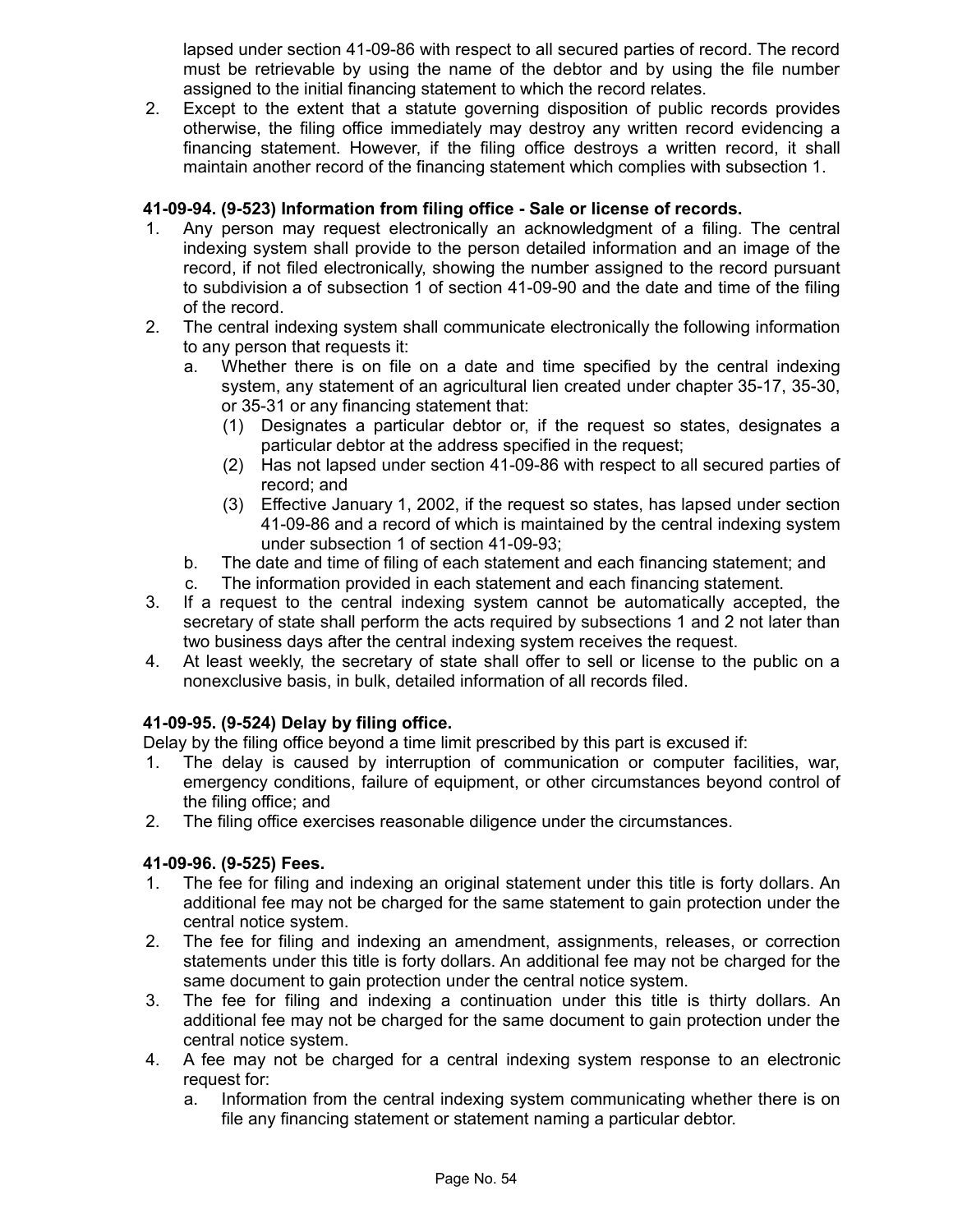- b. Information on specific filings on a particular debtor.
- c. Copies of each filing on a particular debtor.
- d. Certified copies of filings on a particular debtor.
- 5. The fee for a central indexing response providing information on specific filings submitted by a particular secured party is five hundred dollars.
- 6. Any fees collected by the secretary of state pursuant to this chapter and all other filings entered into the central indexing system must be deposited in the general fund in the state treasury, with the exception of the fees collected under subsection 4 of section 41-09-94, subsection 5, and a portion of the filing fees specifically identified in section 54-09-11, which must be deposited in the secretary of state's general services operating fund.

# **41-09-97. (9-526) Rules.**

The secretary of state shall adopt and publish rules to implement this chapter. The rules must be:

- 1. Consistent with this chapter; and
- 2. Adopted and published in accordance with chapter 28-32.

### **41-09-98. (9-601) Rights after default - Judicial enforcement - Consignor or buyer of accounts, chattel paper, payment intangibles, or promissory notes.**

- 1. After default, a secured party has the rights provided in this part and, except as otherwise provided in section 41-09-99, those provided by agreement of the parties. A secured party:
	- a. May reduce a claim to judgment, foreclose, or otherwise enforce the claim, security interest, or agricultural lien by any available judicial procedure; and
	- b. If the collateral is documents, may proceed either as to the documents or as to the goods they cover.
- 2. A secured party in possession of collateral or control of collateral under section 41-07-06, 41-09-04, 41-09-05, 41-09-06, or 41-09-07 has the rights and duties provided in section 41-09-17.
- 3. The rights under subsections 1 and 2 are cumulative and may be exercised simultaneously.
- 4. Except as otherwise provided in subsection 7 and section 41-09-102, after default, a debtor and an obligor have the rights provided in this part and by agreement of the parties.
- 5. If a secured party has reduced its claim to judgment, the lien of any levy that may be made upon the collateral by virtue of an execution based upon the judgment relates back to the earliest of:
	- a. The date of perfection of the security interest or agricultural lien in the collateral;
	- b. The date of filing a financing statement covering the collateral; or
	- c. Any date specified in a statute under which the agricultural lien was created.
- 6. A sale pursuant to an execution is a foreclosure of the security interest or agricultural lien by judicial procedure within the meaning of this section. A secured party may purchase at the sale and thereafter hold the collateral free of any other requirements of this chapter.
- 7. Except as otherwise provided in subsection 3 of section 41-09-104, sections 41-09-98 through 41-09-123 impose no duties upon a secured party that is a consignor or is a buyer of accounts, chattel paper, payment intangibles, or promissory notes.

## **41-09-99. (9-602) Waiver and variance of rights and duties.**

Except as otherwise provided in section 41-09-119, to the extent that they give rights to a debtor or obligor and impose duties on a secured party, the debtor or obligor may not waive or vary the rules stated in the following listed sections:

1. Paragraph 3 of subdivision d of subsection 2 of section 41-09-17, which deals with use and operation of the collateral by the secured party;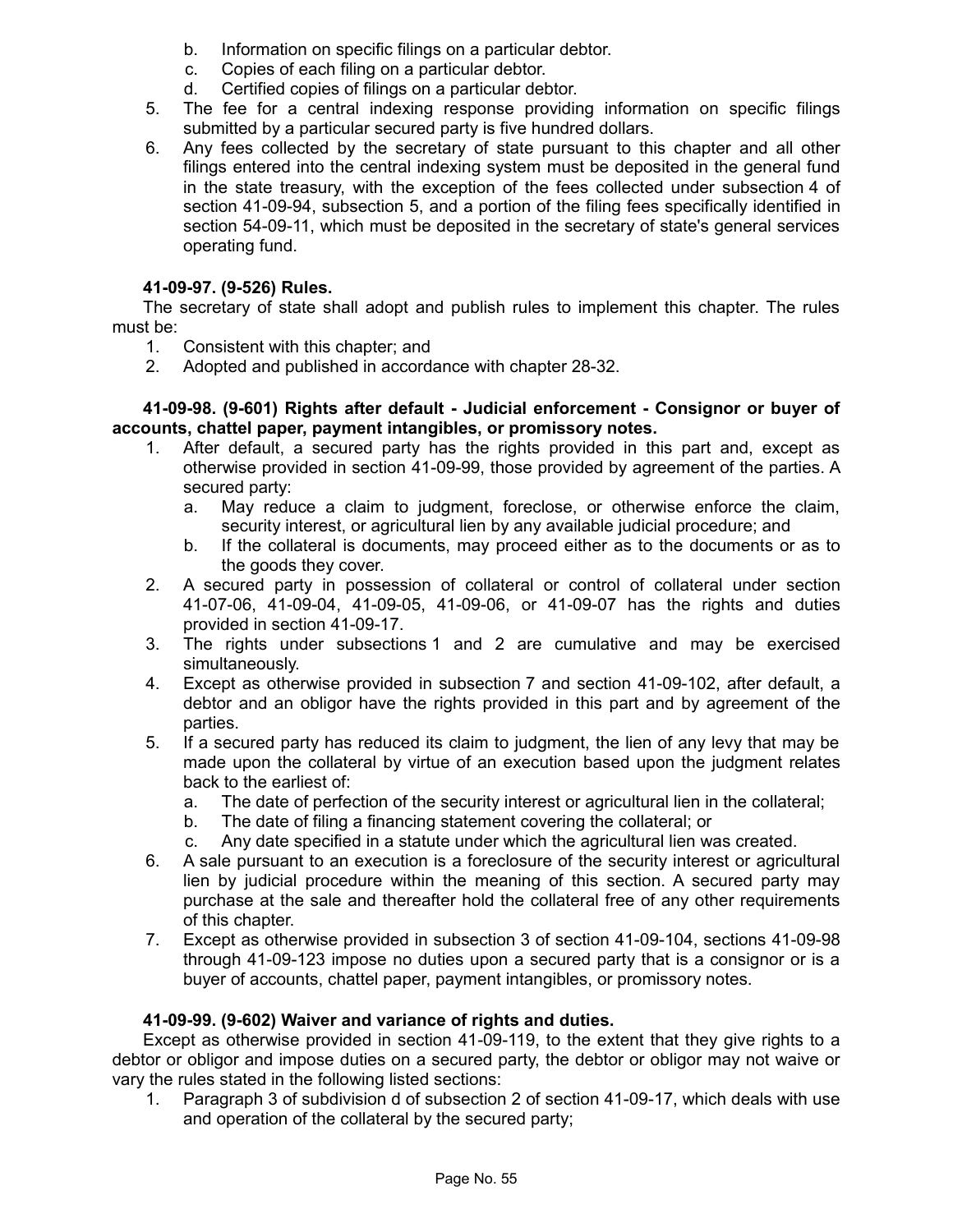- 2. Section 41-09-20, which deals with requests for an accounting and requests concerning a list of collateral and statement of account;
- 3. Section 41-09-22, which deals with perfection and priority of agricultural liens;
- 4. Subsection 3 of section 41-09-104, which deals with collection and enforcement of collateral;
- 5. Subsection 1 of section 41-09-105 and subsection 3 of section 41-09-111 to the extent that they deal with application or payment of noncash proceeds of collection, enforcement, or disposition;
- 6. Subsection 1 of section 41-09-105 and subsection 4 of section 41-09-111 to the extent that they require accounting for or payment of surplus proceeds of collateral;
- 7. Section 41-09-106 to the extent that it imposes upon a secured party that takes possession of collateral without judicial process the duty to do so without breach of the peace;
- 8. Subsection 2 of section 41-09-107, section 41-09-108, and section 41-09-110, which deal with disposition of collateral;
- 9. Subsection 6 of section 41-09-111, which deals with calculation of a deficiency or surplus when a disposition is made to the secured party, a person related to the secured party, or a secondary obligor;
- 10. Sections 41-09-115 through 41-09-117, which deal with acceptance of collateral in satisfaction of obligation;
- 11. Section 41-09-118, which deals with redemption of collateral;
- 12. Section 41-09-119, which deals with permissible waivers; and
- 13. Sections 41-09-120 and 41-09-121, which deal with the secured party's liability for failure to comply with this chapter.

## **41-09-100. (9-603) Agreement on standards concerning rights and duties.**

- 1. The parties may determine by agreement the standards measuring the fulfillment of the rights of a debtor or obligor and the duties of a secured party under a rule stated in section 41-09-99 if the standards are not manifestly unreasonable.
- 2. Subsection 1 does not apply to the duty under section 41-09-106 to refrain from breaching the peace.

## **41-09-101. (9-604) Procedure if security agreement covers real property or fixtures.**

- 1. If a security agreement covers both personal and real property, a secured party may proceed:
	- a. Under this part as to the personal property without prejudicing any rights with respect to the real property; or
	- b. As to both the personal property and the real property in accordance with the rights with respect to the real property, in which case the other provisions of this part do not apply.
- 2. Subject to subsection 3, if a security agreement covers goods that are or become fixtures, a secured party may proceed:
	- a. Under this part; or
	- b. In accordance with the rights with respect to real property, in which case the other provisions of this part do not apply.
- 3. Subject to the other provisions of this part, if a secured party holding a security interest in fixtures has priority over all owners and encumbrancers of the real property, the secured party, after default, may remove the collateral from the real property.
- 4. A secured party that removes collateral shall promptly reimburse any encumbrancer or owner of the real property, other than the debtor, for the cost of repair of any physical injury caused by the removal. The secured party need not reimburse the encumbrancer or owner for any diminution in value of the real property caused by the absence of the goods removed or by any necessity of replacing them. A person entitled to reimbursement may refuse permission to remove until the secured party gives adequate assurance for the performance of the obligation to reimburse.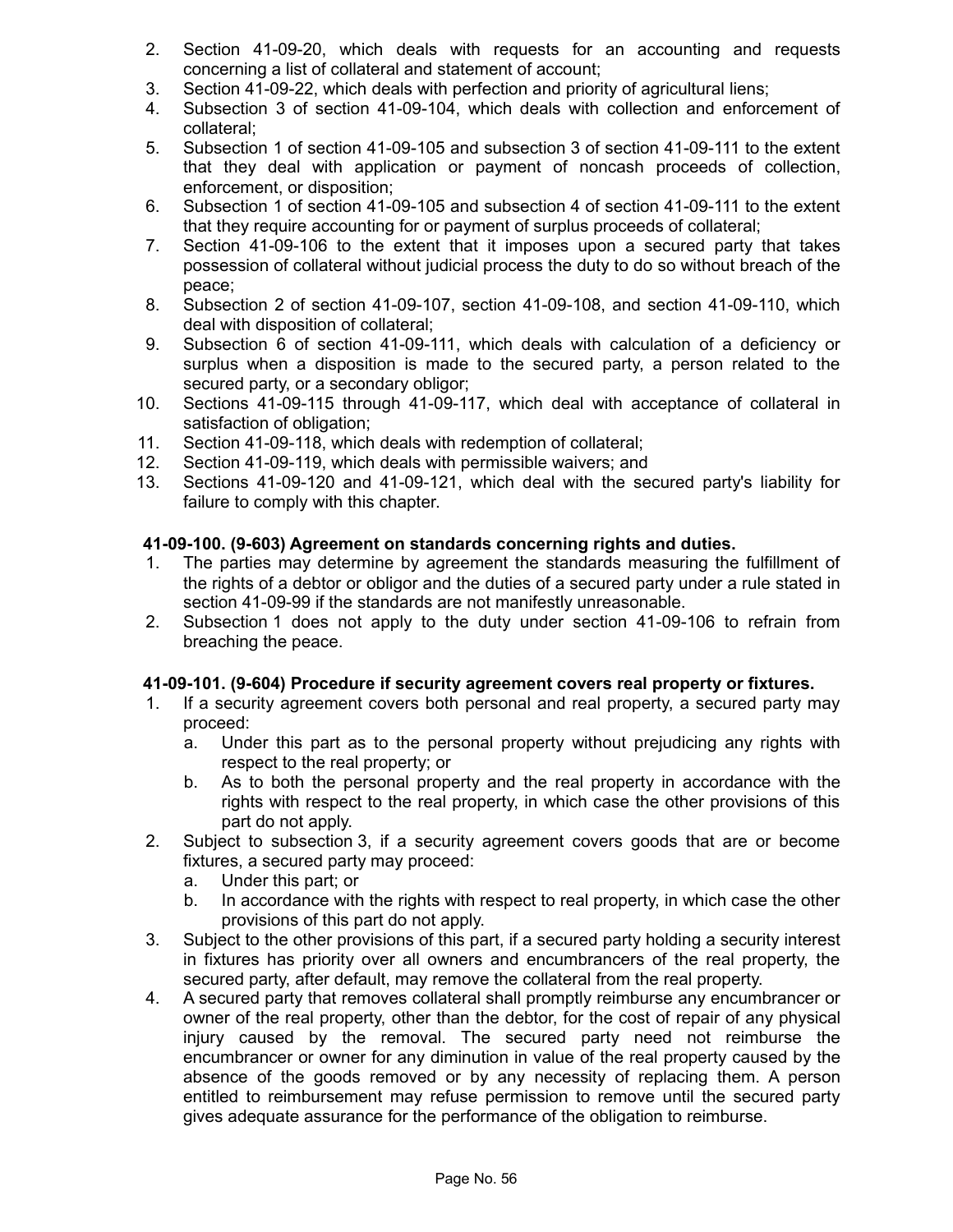## **41-09-102. (9-605) Unknown debtor or secondary obligor.**

A secured party does not owe a duty based on its status as secured party:

- 1. To a person that is a debtor or obligor, unless the secured party knows:
	- a. That the person is a debtor or obligor;
	- b. The identity of the person; and
	- c. How to communicate with the person; or
- 2. To a secured party or lienholder that has filed a financing statement against a person, unless the secured party knows:
	- a. That the person is a debtor; and
	- b. The identity of the person.

### **41-09-103. (9-606) Time of default for agricultural lien.**

For purposes of this part, a default occurs in connection with an agricultural lien at the time the secured party becomes entitled to enforce the lien in accordance with the statute under which it was created or section 35-01-29.

### **41-09-104. (9-607) Collection and enforcement by secured party.**

- 1. If so agreed, and in any event after default, a secured party:
	- a. May notify an account debtor or other person obligated on collateral to make payment or otherwise render performance to or for the benefit of the secured party;
	- b. May take any proceeds to which the secured party is entitled under section 41-09-35;
	- c. May enforce the obligations of an account debtor or other person obligated on collateral and exercise the rights of the debtor with respect to the obligation of the account debtor or other person obligated on collateral to make payment or otherwise render performance to the debtor, and with respect to any property that secures the obligations of the account debtor or other person obligated on the collateral;
	- d. If it holds a security interest in a deposit account or an uncertificated certificate of deposit perfected by control under subdivision a of subsection 1 of section 41-09-04, or in a certificated certificate of deposit perfected by possession under section 41-09-33, may apply the balance of the deposit account or certificate of deposit to the obligation secured by the deposit account or certificate of deposit; and
	- e. If it holds a security interest in a deposit account or an uncertificated certificate of deposit perfected by control under subdivision b or c of subsection 1 of section 41-09-04, or in a certificated certificate of deposit perfected by possession under section 41-09-33, may instruct the bank to pay the balance of the deposit account or certificate of deposit to or for the benefit of the secured party.
- 2. If necessary to enable a secured party to exercise under subdivision c of subsection 1 the right of a debtor to enforce a mortgage nonjudicially, the secured party may record in the office in which a record of the mortgage is recorded:
	- a. A copy of the security agreement that creates or provides for a security interest in the obligation secured by the mortgage; and
	- b. The secured party's sworn affidavit in recordable form stating that:
		- (1) A default has occurred with respect to the obligation secured by the mortgage; and
		- (2) The secured party is entitled to enforce the mortgage nonjudicially.
- 3. A secured party shall proceed in a commercially reasonable manner if the secured party:
	- a. Undertakes to collect from or enforce an obligation of an account debtor or other person obligated on collateral; and
	- b. Is entitled to charge back uncollected collateral or otherwise to full or limited recourse against the debtor or a secondary obligor.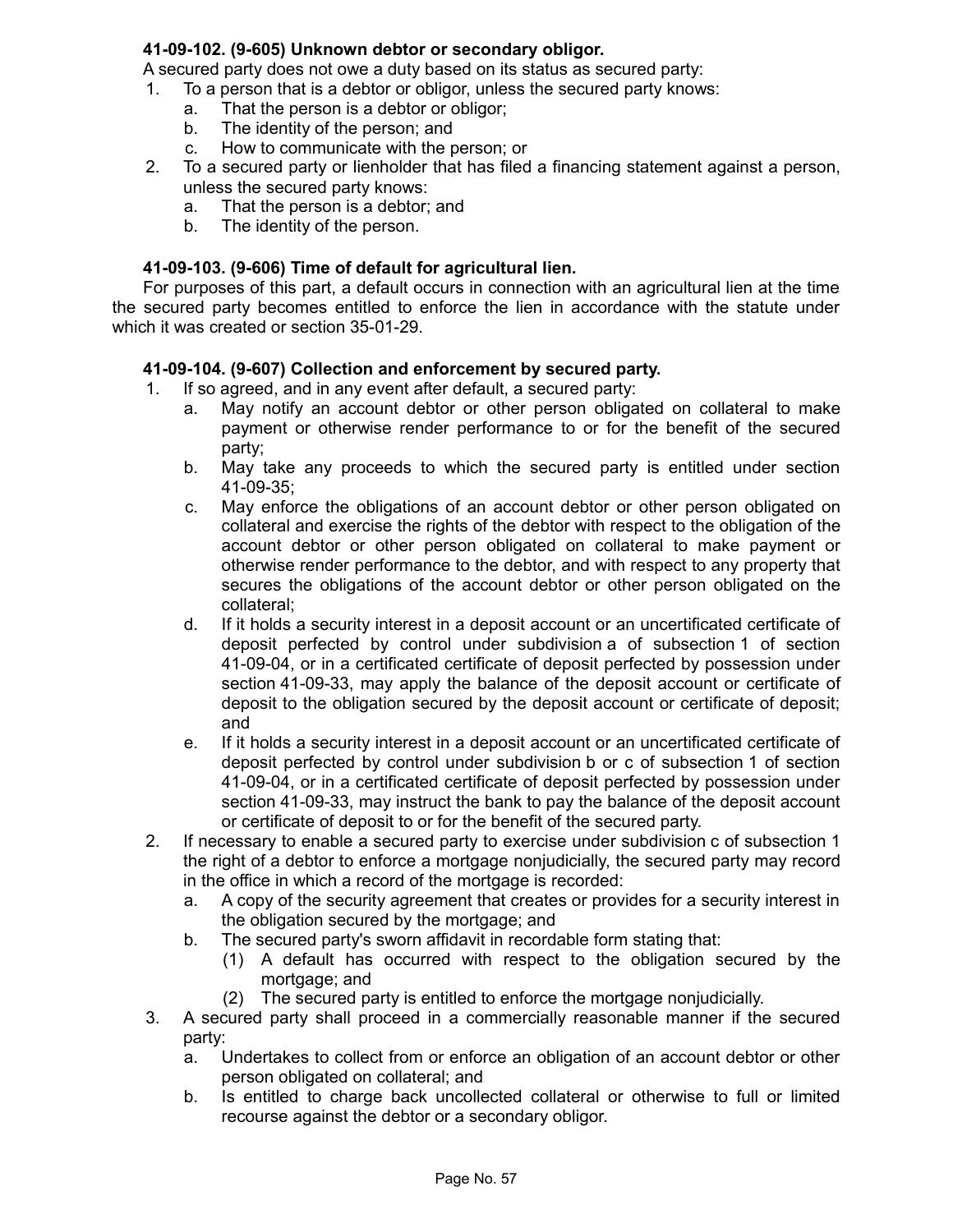- 4. A secured party may deduct from the collections made pursuant to subsection 3 reasonable expenses of collection and enforcement, including reasonable attorney's fees and legal expenses incurred by the secured party.
- 5. This section does not determine whether an account debtor, bank, or other person obligated on collateral owes a duty to a secured party.

### **41-09-105. (9-608) Application of proceeds of collection or enforcement - Liability for deficiency and right to surplus.**

- 1. If a security interest or agricultural lien secures payment or performance of an obligation, the following rules apply:
	- a. A secured party shall apply or pay over for application the cash proceeds of collection or enforcement under section 41-09-104 in the following order to:
		- (1) The reasonable expenses of collection and enforcement and, to the extent provided for by agreement and not prohibited by law, reasonable attorney's fees and legal expenses incurred by the secured party;
		- (2) The satisfaction of obligations secured by the security interest or agricultural lien under which the collection or enforcement is made; and
		- (3) The satisfaction of obligations secured by any subordinate security interest in or other lien on the collateral subject to the security interest or agricultural lien under which the collection or enforcement is made if the secured party receives an authenticated demand for proceeds before distribution of the proceeds is completed.
	- b. If requested by a secured party, a holder of a subordinate security interest or other lien shall furnish reasonable proof of the interest or lien within a reasonable time. Unless the holder complies, the secured party need not comply with the holder's demand under subdivision c.
	- c. A secured party need not apply or pay over for application noncash proceeds of collection and enforcement under section 41-09-104 unless the failure to do so would be commercially unreasonable. A secured party that applies or pays over for application noncash proceeds shall do so in a commercially reasonable manner.
	- d. A secured party shall account to and pay a debtor for any surplus, and the obligor is liable for any deficiency.
- 2. If the underlying transaction is a sale of accounts, chattel paper, payment intangibles, or promissory notes, the debtor is not entitled to any surplus, and the obligor is not liable for any deficiency.

## **41-09-106. (9-609) Secured party's right to take possession after default.**

- 1. After default, a secured party:
	- a. May take possession of the collateral; and
	- b. Without removal, may render equipment unusable and dispose of collateral on a debtor's premises under section 41-09-107.
- 2. A secured party may proceed under subsection 1:
	- a. Pursuant to judicial process; or
	- b. Without judicial process, if it proceeds without breach of the peace.
- 3. If so agreed, and in any event after default, a secured party may require the debtor to assemble the collateral and make it available to the secured party at a place to be designated by the secured party which is reasonably convenient to both parties.

## **41-09-107. (9-610) Disposition of collateral after default.**

1. After default, a secured party may sell, lease, license, or otherwise dispose of any or all of the collateral in its present condition or following any commercially reasonable preparation or processing.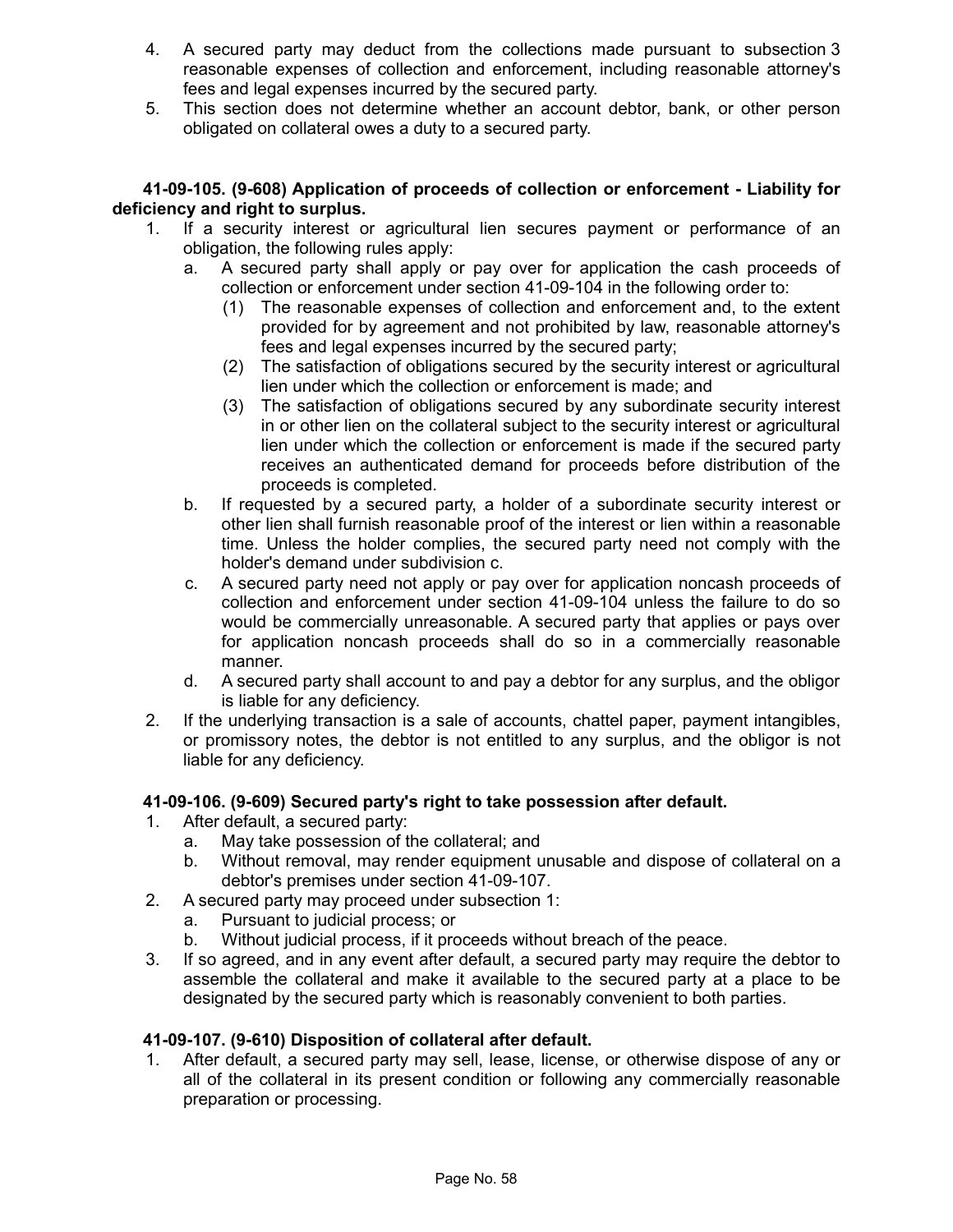- 2. Every aspect of a disposition of collateral, including the method, manner, time, place, and other terms, must be commercially reasonable. If commercially reasonable, a secured party may dispose of collateral by public or private proceedings, by one or more contracts, as a unit or in parcels, and at any time and place and on any terms.
- 3. A secured party may purchase collateral:
	- a. At a public disposition; or
	- b. At a private disposition only if the collateral is of a kind that is customarily sold on a recognized market or the subject of widely distributed standard price quotations.
- 4. A contract for sale, lease, license, or other disposition includes the warranties relating to title, possession, quiet enjoyment, and the like which by operation of law accompany a voluntary disposition of property of the kind subject to the contract.
- 5. A secured party may disclaim or modify warranties under subsection 4:
	- a. In a manner that would be effective to disclaim or modify the warranties in a voluntary disposition of property of the kind subject to the contract of disposition; or
	- b. By communicating to the purchaser a record evidencing the contract for disposition and including an express disclaimer or modification of the warranties.
- 6. A record is sufficient to disclaim warranties under subsection 5 if it indicates "there is no warranty relating to title, possession, quiet enjoyment, or the like in this disposition" or uses words of similar import.

# **41-09-108. (9-611) Notification before disposition of collateral.**

- 1. In this section, "notification date" means the earlier of the date on which:
	- a. A secured party sends to the debtor and any secondary obligor an authenticated notification of disposition; or
	- b. The debtor and any secondary obligor waive the right to notification.
- 2. Except as otherwise provided in subsection 4, a secured party that disposes of collateral under section 41-09-107 shall send to the persons specified in subsection 3 a reasonable authenticated notification of disposition.
- 3. To comply with subsection 2, the secured party shall send an authenticated notification of disposition to:
	- a. The debtor;
	- b. Any secondary obligor;
	- c. Any other person from which the secured party has received, before the notification date, an authenticated notification of a claim of an interest in the collateral;
	- d. Any other secured party or lienholder that, ten days before the notification date, held a security interest in or other lien on the collateral perfected by the filing of a financing statement that:
		- (1) Identified the collateral;
		- (2) Was indexed under the debtor's name as of that date; and
		- (3) Was filed in the office in which to file a financing statement against the debtor covering the collateral as of that date; and
	- e. Any other secured party that, ten days before the notification date, held a security interest in the collateral perfected by compliance with a statute, regulation, or treaty described in subsection 1 of section 41-09-31.
- 4. Subsection 2 does not apply if the collateral is perishable or threatens to decline speedily in value or is of a type customarily sold on a recognized market.
- 5. A secured party complies with the requirements for notification prescribed by paragraph 2 of subdivision c of subsection 3 if:
	- a. Not later than twenty days or earlier than thirty days before the notification date, the secured party requests, in a commercially reasonable manner, information concerning financing statements indexed under the debtor's name in the office indicated in paragraph 2 of subdivision c of subsection 3; and
	- b. Before the notification date, the secured party: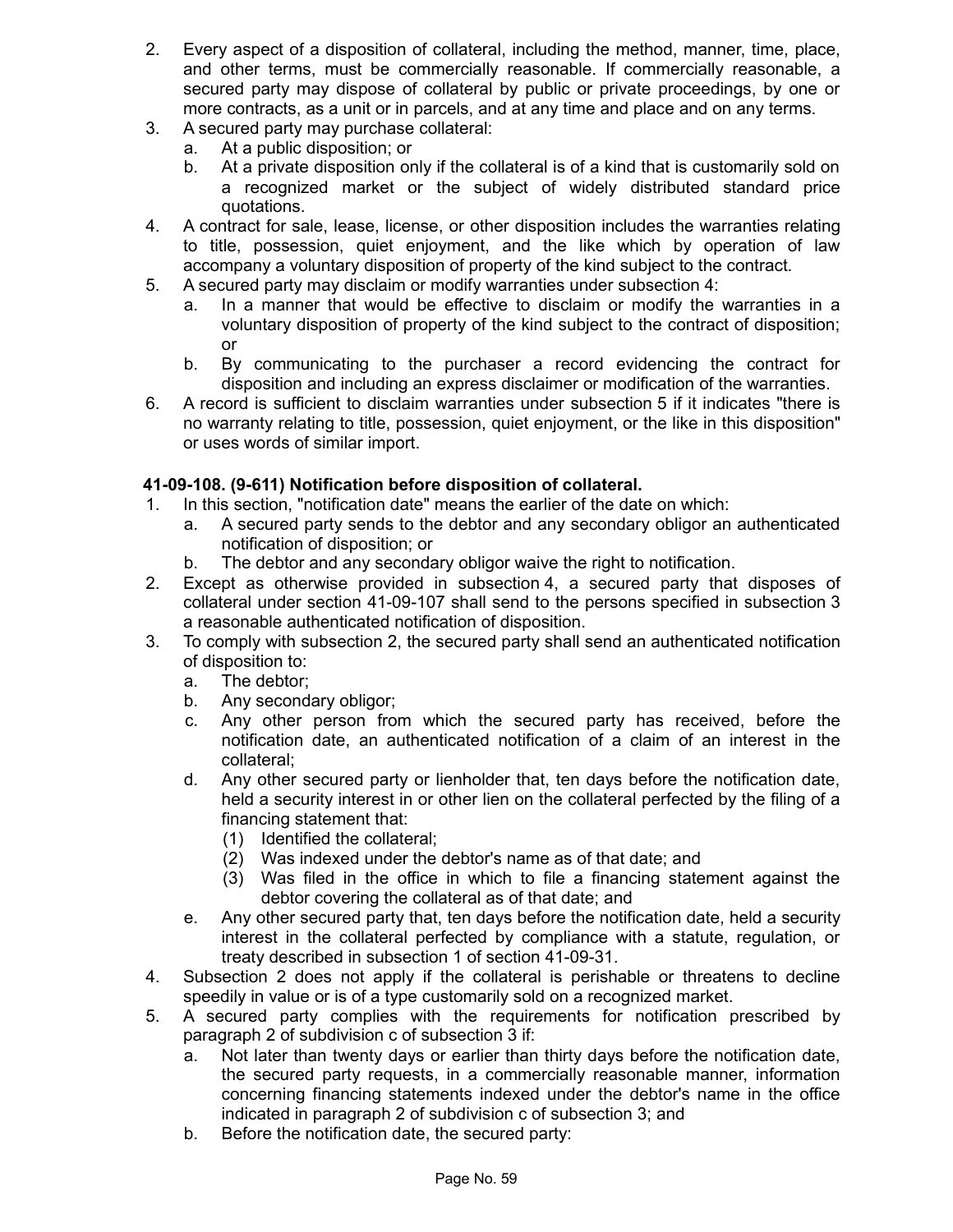- (1) Did not receive a response to the request for information; or
- (2) Received a response to the request for information and sent an authenticated notification of disposition to each secured party or other lienholder named in that response whose financing statement covered the collateral.

## **41-09-109. (9-612) Timeliness of notification before disposition of collateral.**

- 1. Except as otherwise provided in subsection 2, whether a notification is sent within a reasonable time is a question of fact.
- 2. A notification of disposition sent after default and ten days before the earliest time of disposition set forth in the notification is sent within a reasonable time before the disposition.

### **41-09-110. (9-613) Contents and form of notification before disposition of collateral - General.**

- 1. The contents of a notification of disposition are sufficient if the notification:
	- a. Describes the debtor and the secured party;
	- b. Describes the collateral that is the subject of the intended disposition;
	- c. States the method of intended disposition;
	- d. States that the debtor is entitled to an accounting of the unpaid indebtedness and states the charge, if any, for an accounting; and
	- e. States the time and place of a public disposition or the time after which any other disposition is to be made.
- 2. Whether the contents of a notification that lacks any of the information specified in subsection 1 are nevertheless sufficient is a question of fact.
- 3. The contents of a notification providing substantially the information specified in subsection 1 are sufficient, even if the notification includes:
	- a. Information not specified by that subsection; or
	- b. Minor errors that are not seriously misleading.
- 4. A particular phrasing of the notification is not required.

## **41-09-111. (9-615) Application of proceeds of disposition - Liability for deficiency and right to surplus.**

- 1. A secured party shall apply or pay over for application the cash proceeds of disposition under section 41-09-107 in the following order to:
	- a. The reasonable expenses of retaking, holding, preparing for disposition, processing, and disposing, and, to the extent provided for by agreement and not prohibited by law, reasonable attorney's fees and legal expenses incurred by the secured party;
	- b. The satisfaction of obligations secured by the security interest or agricultural lien under which the disposition is made;
	- c. The satisfaction of obligations secured by any subordinate security interest in or other subordinate lien on the collateral if:
		- (1) The secured party receives from the holder of the subordinate security interest or other lien an authenticated demand for proceeds before distribution of the proceeds is completed; and
		- (2) In a case in which a consignor has an interest in the collateral, the subordinate security interest or other lien is senior to the interest of the consignor; and
	- d. A secured party that is a consignor of the collateral if the secured party receives from the consignor an authenticated demand for proceeds before distribution of the proceeds is completed.
- 2. If requested by a secured party, a holder of a subordinate security interest or other lien shall furnish reasonable proof of the interest or lien within a reasonable time. Unless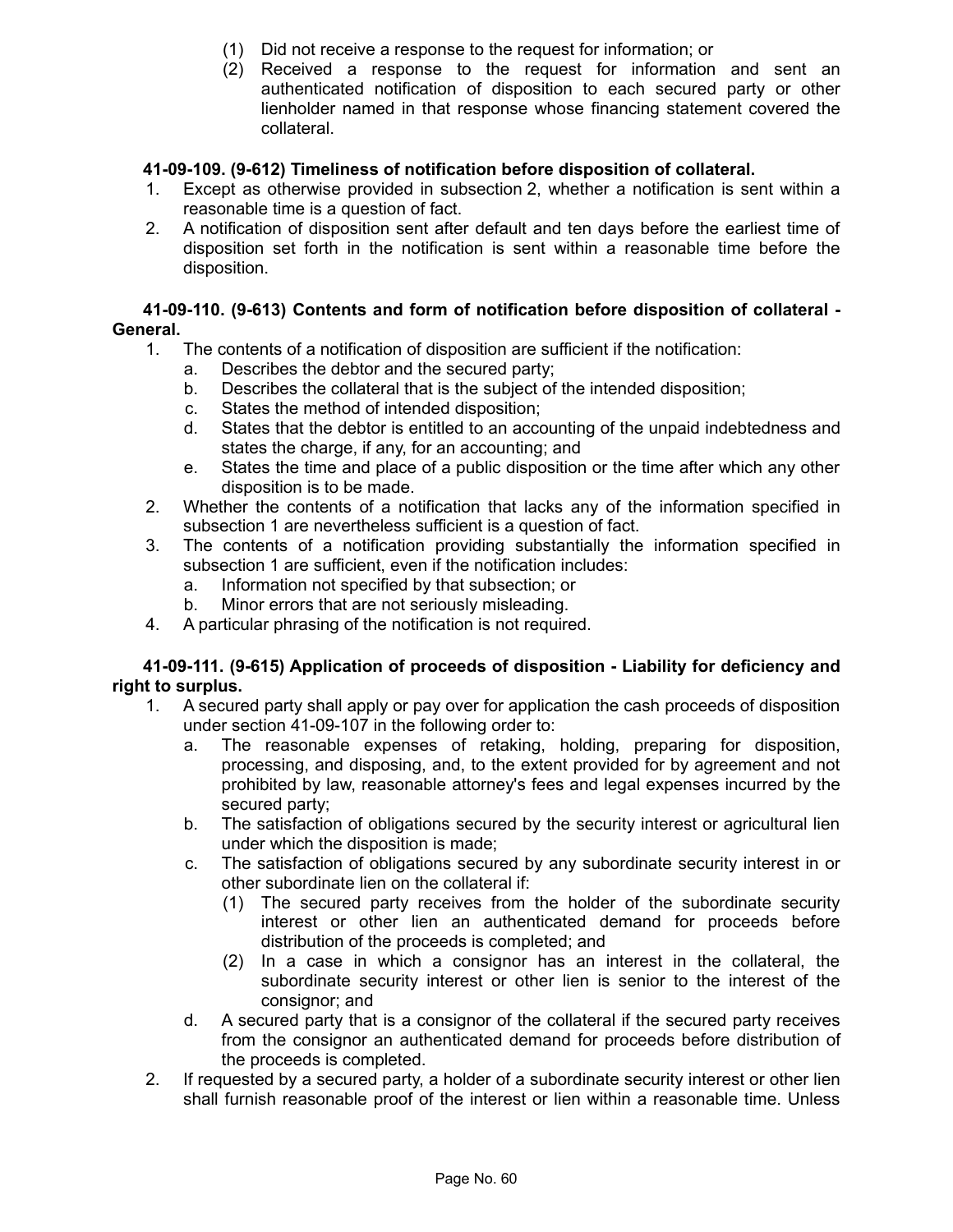the holder does so, the secured party need not comply with the holder's demand under subdivision c of subsection 1.

- 3. A secured party need not apply or pay over for application noncash proceeds of disposition under section 41-09-107 unless the failure to do so would be commercially unreasonable. A secured party that applies or pays over for application noncash proceeds shall do so in a commercially reasonable manner.
- 4. If the security interest under which a disposition is made secures payment or performance of an obligation, after making the payments and applications required by subsection 1 and permitted by subsection 3:
	- a. Unless subdivision d of subsection 1 requires the secured party to apply or pay over cash proceeds to a consignor, the secured party shall account to and pay a debtor for any surplus; and
	- b. The obligor is liable for any deficiency.
- 5. If the underlying transaction is a sale of accounts, chattel paper, payment intangibles, or promissory notes:
	- a. The debtor is not entitled to any surplus; and
	- b. The obligor is not liable for any deficiency.
- 6. The surplus or deficiency following a disposition is calculated based on the amount of proceeds that would have been realized in a disposition complying with this part to a transferee other than the secured party, a person related to the secured party, or a secondary obligor if:
	- a. The transferee in the disposition is the secured party, a person related to the secured party, or a secondary obligor; and
	- b. The amount of proceeds of the disposition is significantly below the range of proceeds that a complying disposition to a person other than the secured party, a person related to the secured party, or a secondary obligor would have brought.
- 7. A secured party that receives cash proceeds of a disposition in good faith and without knowledge that the receipt violates the rights of the holder of a security interest or other lien that is not subordinate to the security interest or agricultural lien under which the disposition is made:
	- a. Takes the cash proceeds free of the security interest or other lien;
	- b. Is not obligated to apply the proceeds of the disposition to the satisfaction of obligations secured by the security interest or other lien; and
	- c. Is not obligated to account to or pay the holder of the security interest or other lien for any surplus.

# **41-09-112. (9-617) Rights of transferee of collateral.**

- 1. A secured party's disposition of collateral after default:
	- a. Transfers to a transferee for value all of the debtor's rights in the collateral;
	- b. Discharges the security interest under which the disposition is made; and
	- c. Discharges any subordinate security interest or other subordinate lien.
- 2. A transferee that acts in good faith takes free of the rights and interests described in subsection 1, even if the secured party fails to comply with this chapter or the requirements of any judicial proceeding.
- 3. If a transferee does not take free of the rights and interests described in subsection 1, the transferee takes the collateral subject to:
	- a. The debtor's rights in the collateral;
	- b. The security interest or agricultural lien under which the disposition is made; and
	- c. Any other security interest or other lien.

# **41-09-113. (9-618) Rights and duties of certain secondary obligors.**

- 1. A secondary obligor acquires the rights and becomes obligated to perform the duties of the secured party after the secondary obligor:
	- a. Receives an assignment of a secured obligation from the secured party;
	- b. Receives a transfer of collateral from the secured party and agrees to accept the rights and assume the duties of the secured party; or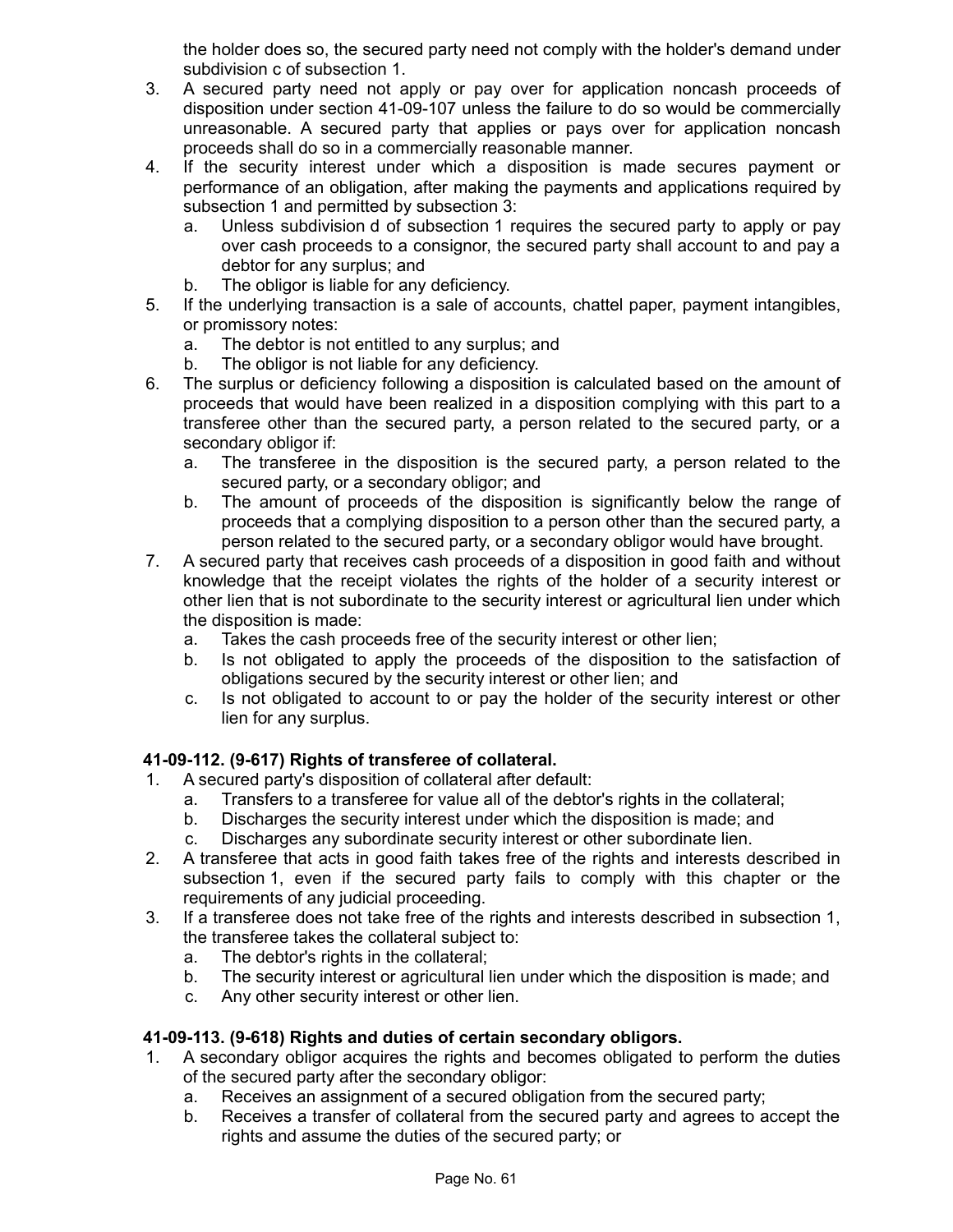- c. Is subrogated to the rights of a secured party with respect to collateral.
- 2. An assignment, transfer, or subrogation described in subsection 1:
	- a. Is not a disposition of collateral under section 41-09-107; and
	- b. Relieves the secured party of further duties under this chapter.

# **41-09-114. (9-619) Transfer of record or legal title.**

- 1. In this section, "transfer statement" means a record authenticated by a secured party stating:
	- a. That the debtor has defaulted in connection with an obligation secured by specified collateral;
	- b. That the secured party has exercised its postdefault remedies with respect to the collateral;
	- c. That, by reason of the exercise, a transferee has acquired the rights of the debtor in the collateral; and
	- d. The name and mailing address of the secured party, debtor, and transferee.
- 2. A transfer statement entitles the transferee to the transfer of record of all rights of the debtor in the collateral specified in the statement in any official filing, recording, registration, or certificate-of-title system covering the collateral. If a transfer statement is presented with the applicable fee and request form to the official or office responsible for maintaining the system, the official or office shall:
	- a. Accept the transfer statement;
	- b. Promptly amend its records to reflect the transfer; and
	- c. If applicable, issue a new appropriate certificate of title in the name of the transferee.
- 3. A transfer of the record or legal title to collateral to a secured party under subsection 2 or otherwise is not of itself a disposition of collateral under this chapter and does not of itself relieve the secured party of its duties under this chapter.

# **41-09-115. (9-620) Acceptance of collateral in full or partial satisfaction of obligation - Compulsory disposition of collateral.**

- 1. A secured party may accept collateral in full or partial satisfaction of the obligation it secures only if:
	- a. The debtor consents to the acceptance under subsection 3;
	- b. The secured party does not receive, within the time set forth in subsection 4, a notification of objection to the proposal authenticated by:
		- (1) A person to which the secured party was required to send a proposal under section 41-09-116; or
		- (2) Any other person, other than the debtor, holding an interest in the collateral subordinate to the security interest that is the subject of the proposal.
- 2. A purported or apparent acceptance of collateral under this section is ineffective unless:
	- a. The secured party consents to the acceptance in an authenticated record or sends a proposal to the debtor; and
	- b. The conditions of subsection 1 are met.
- 3. For purposes of this section:
	- a. A debtor consents to an acceptance of collateral in partial satisfaction of the obligation it secures only if the debtor agrees to the terms of the acceptance in a record authenticated after default; and
	- b. A debtor consents to an acceptance of collateral in full satisfaction of the obligation it secures only if the debtor agrees to the terms of the acceptance in a record authenticated after default or the secured party:
		- (1) Sends to the debtor after default a proposal that is unconditional or subject only to a condition that collateral not in the possession of the secured party be preserved or maintained;
		- (2) In the proposal, proposes to accept collateral in full satisfaction of the obligation it secures; and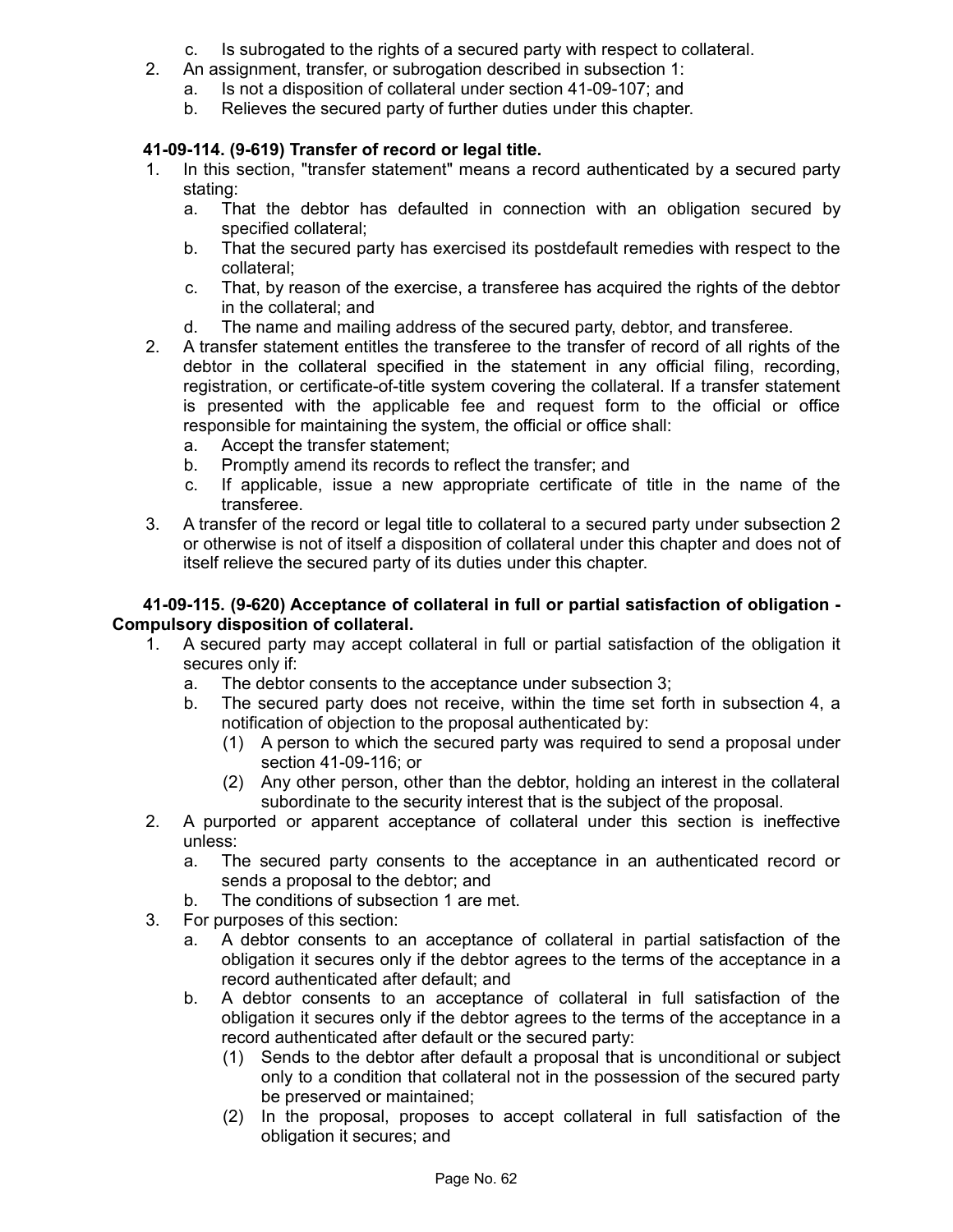- (3) Does not receive a notification of objection authenticated by the debtor within twenty days after the proposal is sent.
- 4. To be effective under subdivision c of subsection 1, a notification of objection must be received by the secured party:
	- a. In the case of a person to which the proposal was sent pursuant to section 41-09-116, within twenty days after notification was sent to that person; and
	- b. In other cases:
		- (1) Within twenty days after the last notification was sent pursuant to section 41-09-116; or
		- (2) If a notification was not sent, before the debtor consents to the acceptance under subsection 3.

## **41-09-116. (9-621) Notification of proposal to accept collateral.**

- 1. A secured party that desires to accept collateral in full or partial satisfaction of the obligation it secures shall send its proposal to:
	- a. Any person from which the secured party has received, before the debtor consented to the acceptance, an authenticated notification of a claim of an interest in the collateral;
	- b. Any other secured party or lienholder that, ten days before the debtor consented to the acceptance, held a security interest in or other lien on the collateral perfected by the filing of a financing statement that:
		- (1) Identified the collateral;
		- (2) Was indexed under the debtor's name as of that date; and
		- (3) Was filed in the office or offices in which to file a financing statement against the debtor covering the collateral as of that date; and
	- c. Any other secured party that, ten days before the debtor consented to the acceptance, held a security interest in the collateral perfected by compliance with a statute, regulation, or treaty described in subsection 1 of section 41-09-31.
- 2. A secured party that desires to accept collateral in partial satisfaction of the obligation it secures shall send its proposal to any secondary obligor in addition to the persons described in subsection 1.

## **41-09-117. (9-622) Effect of acceptance of collateral.**

- 1. A secured party's acceptance of collateral in full or partial satisfaction of the obligation it secures:
	- a. Discharges the obligation to the extent consented to by the debtor;
	- b. Transfers to the secured party all of a debtor's rights in the collateral;
	- c. Discharges the security interest or agricultural lien that is the subject of the debtor's consent and any subordinate security interest or other subordinate lien; and
	- d. Terminates any other subordinate interest.
- 2. A subordinate interest is discharged or terminated under subsection 1, even if the secured party fails to comply with this chapter.

## **41-09-118. (9-623) Right to redeem collateral.**

- 1. A debtor, any secondary obligor, or any other secured party or lienholder may redeem collateral.
- 2. To redeem collateral, a person shall tender:
	- a. Fulfillment of all obligations secured by the collateral; and
	- b. The reasonable expenses and attorney's fees described in subdivision a of subsection 1 of section 41-09-111.
- 3. A redemption may occur at any time before a secured party:
	- a. Has collected collateral under section 41-09-104;
	- b. Has disposed of collateral or entered into a contract for its disposition under section 41-09-107; or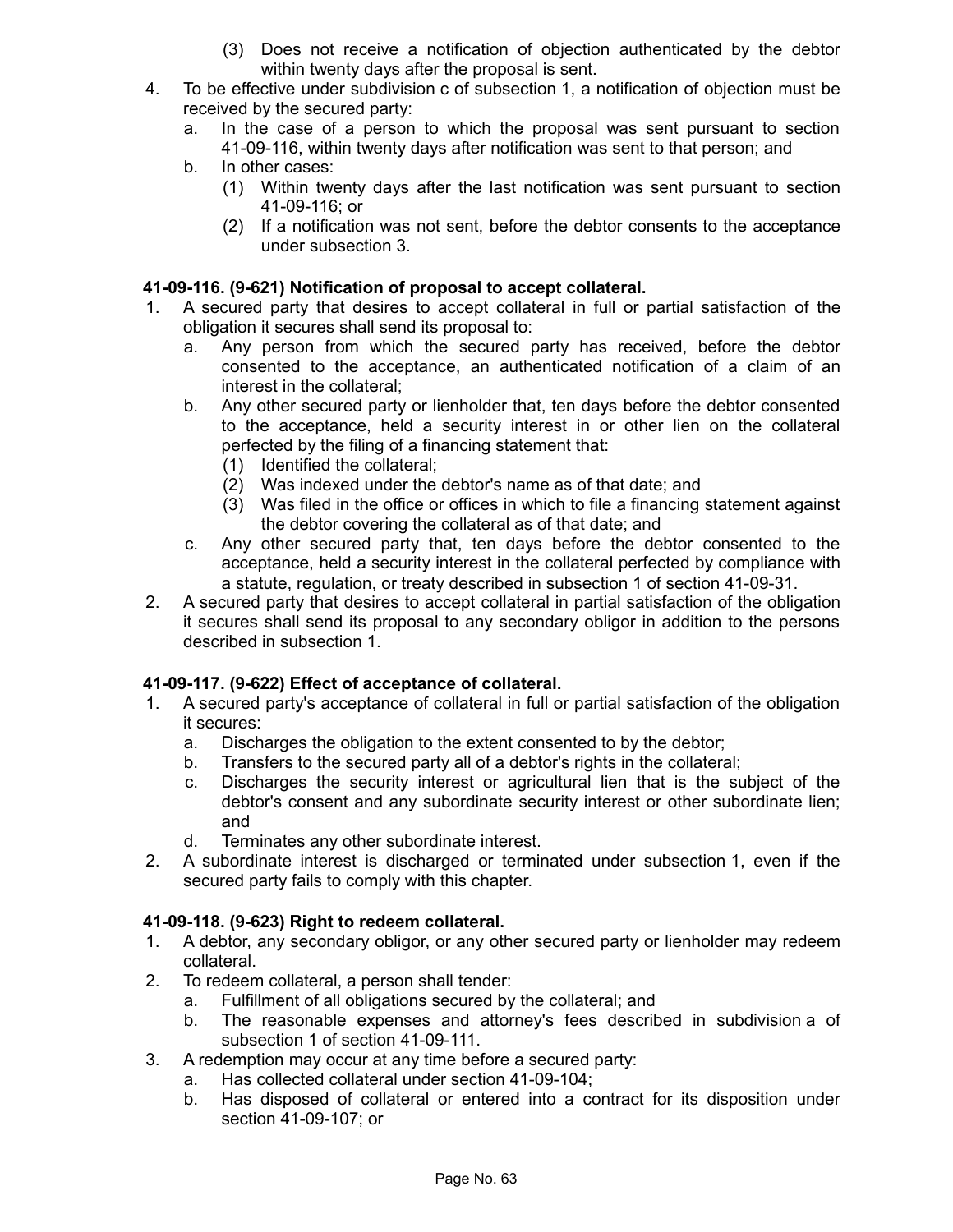c. Has accepted collateral in full or partial satisfaction of the obligation it secures under section 41-09-117.

# **41-09-119. (9-624) Waiver.**

- 1. A debtor or secondary obligor may waive the right to notification of disposition of collateral under section 41-09-108 only by an agreement to that effect entered into and authenticated after default.
- 2. A debtor or secondary obligor may waive the right to redeem collateral under section 41-09-118 only by an agreement to that effect entered into and authenticated after default.

## **41-09-120. (9-625) Remedies for secured party's failure to comply with chapter.**

- 1. If it is established that a secured party is not proceeding in accordance with this chapter, a court may order or restrain collection, enforcement, or disposition of collateral on appropriate terms and conditions.
- 2. Subject to subsections 3, 4, and 6, a person is liable for damages in the amount of any loss caused by a failure to comply with this chapter. Loss caused by a failure to comply with a request under section 41-09-20 may include loss resulting from the debtor's inability to obtain, or increase costs of, alternative financing.
- 3. Except as otherwise provided in section 41-09-123:
	- a. A person that, at the time of the failure, was a debtor, was an obligor, or held a security interest in or other lien on the collateral may recover in an individual action damages under subsection 2 for its loss; and
	- b. If the collateral is consumer goods, a person that was a debtor or a secondary obligor at the time a secured party failed to comply with this part may recover in an individual action for that failure in any event an amount not less than the credit service charge plus ten percent of the principal amount of the obligation or the time-price differential plus ten percent of the cash price.
- 4. A debtor whose deficiency is eliminated under section 41-09-121 may recover in an individual action damages for the loss of any surplus. However, a debtor or secondary obligor whose deficiency is eliminated or reduced under section 41-09-121 may not otherwise recover under subsection 2 for noncompliance with the provisions of sections 41-09-98 through 41-09-123 relating to collection, enforcement, disposition, or acceptance.
- 5. In addition to any damages recoverable under subsection 2, the debtor or person named as a debtor in a filed record, as applicable, may recover in an individual action one hundred dollars in each case from a person that:
	- a. Fails to comply with section 41-09-18;
	- b. Fails to comply with section 41-09-19;
	- c. Files a record that the person is not entitled to file under subsection 1 of section 41-09-80; or
	- d. Fails to comply with section 41-09-84.
- 6. A debtor or consumer obligor may recover in an individual action damages under subsection 2 and, in addition, one hundred dollars in each case from a person that, without reasonable cause, fails to comply with a request under section 41-09-20. A recipient of a request under section 41-09-20 which never claimed an interest in the collateral or obligations that are the subject of a request under that section has a reasonable excuse for failure to comply with the request within the meaning of this subsection.
- 7. If a secured party fails to comply with a request regarding a list of collateral or a statement of account under section 41-09-20, the secured party may claim a security interest only as shown in the list or statement included in the request as against a person that is reasonably misled by the failure.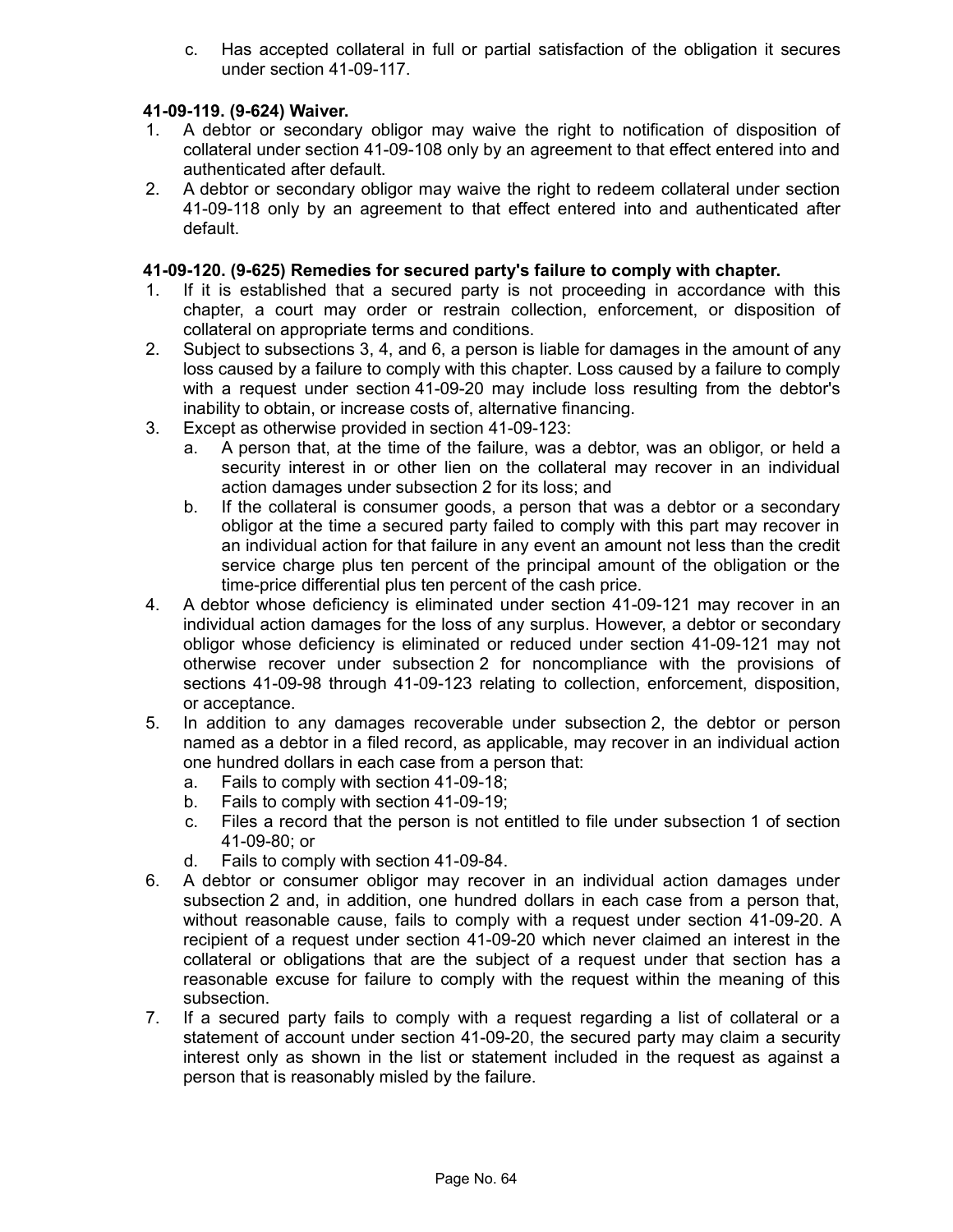# **41-09-121. (9-626) Action in which deficiency or surplus is in issue.**

In an action arising from a transaction in which the amount of a deficiency or surplus is in issue, the following rules apply:

- 1. A secured party need not prove compliance with the provisions of this part relating to collection, enforcement, disposition, or acceptance unless the debtor or a secondary obligor places the secured party's compliance in issue.
- 2. If the secured party's compliance is placed in issue, the secured party has the burden of establishing that the collection, enforcement, disposition, or acceptance was conducted in accordance with this part.
- 3. Except as otherwise provided in section 41-09-123, if a secured party fails to prove that the collection, enforcement, disposition, or acceptance was conducted in accordance with the provisions of this part relating to collection, enforcement, disposition, or acceptance, the liability of a debtor or a secondary obligor for a deficiency is limited to an amount by which the sum of the secured obligation, expenses, and attorney's fees exceeds the greater of:
	- a. The proceeds of the collection, enforcement, disposition, or acceptance; or
	- b. The amount of proceeds that would have been realized had the noncomplying secured party proceeded in accordance with the provisions of this part relating to collection, enforcement, disposition, or acceptance.
- 4. For purposes of subdivision b of subsection 3, the amount of proceeds that would have been realized is equal to the sum of the secured obligation, expenses, and attorney's fees unless the secured party proves that the amount is less than that sum.
- 5. If a deficiency or surplus is calculated under subsection 6 of section 41-09-111, the debtor or obligor has the burden of establishing that the amount of proceeds of the disposition is significantly below the range of prices that a complying disposition to a person other than the secured party, a person related to the secured party, or a secondary obligor would have brought.

# **41-09-122. (9-627) Determination of whether conduct was commercially reasonable.**

- 1. The fact that a greater amount could have been obtained by a collection, enforcement, disposition, or acceptance at a different time or in a different method from that selected by the secured party is not of itself sufficient to preclude the secured party from establishing that the collection, enforcement, disposition, or acceptance was made in a commercially reasonable manner.
- 2. A disposition of collateral is made in a commercially reasonable manner if the disposition is made:
	- a. In the usual manner on any recognized market;
	- b. At the price current in any recognized market at the time of the disposition; or
	- c. Otherwise in conformity with reasonable commercial practices among dealers in the type of property that was the subject of the disposition.
- 3. A collection, enforcement, disposition, or acceptance is commercially reasonable if it has been approved:
	- a. In a judicial proceeding;
	- b. By a bona fide creditors' committee;
	- c. By a representative of creditors; or
	- d. By an assignee for the benefit of creditors.
- 4. Approval under subsection 3 need not be obtained, and lack of approval does not mean that the collection, enforcement, disposition, or acceptance is not commercially reasonable.

### **41-09-123. (9-628) Nonliability and limitation on liability of secured party - Liability of secondary obligor.**

1. Unless a secured party knows that a person is a debtor or obligor, knows the identity of the person, and knows how to communicate with the person: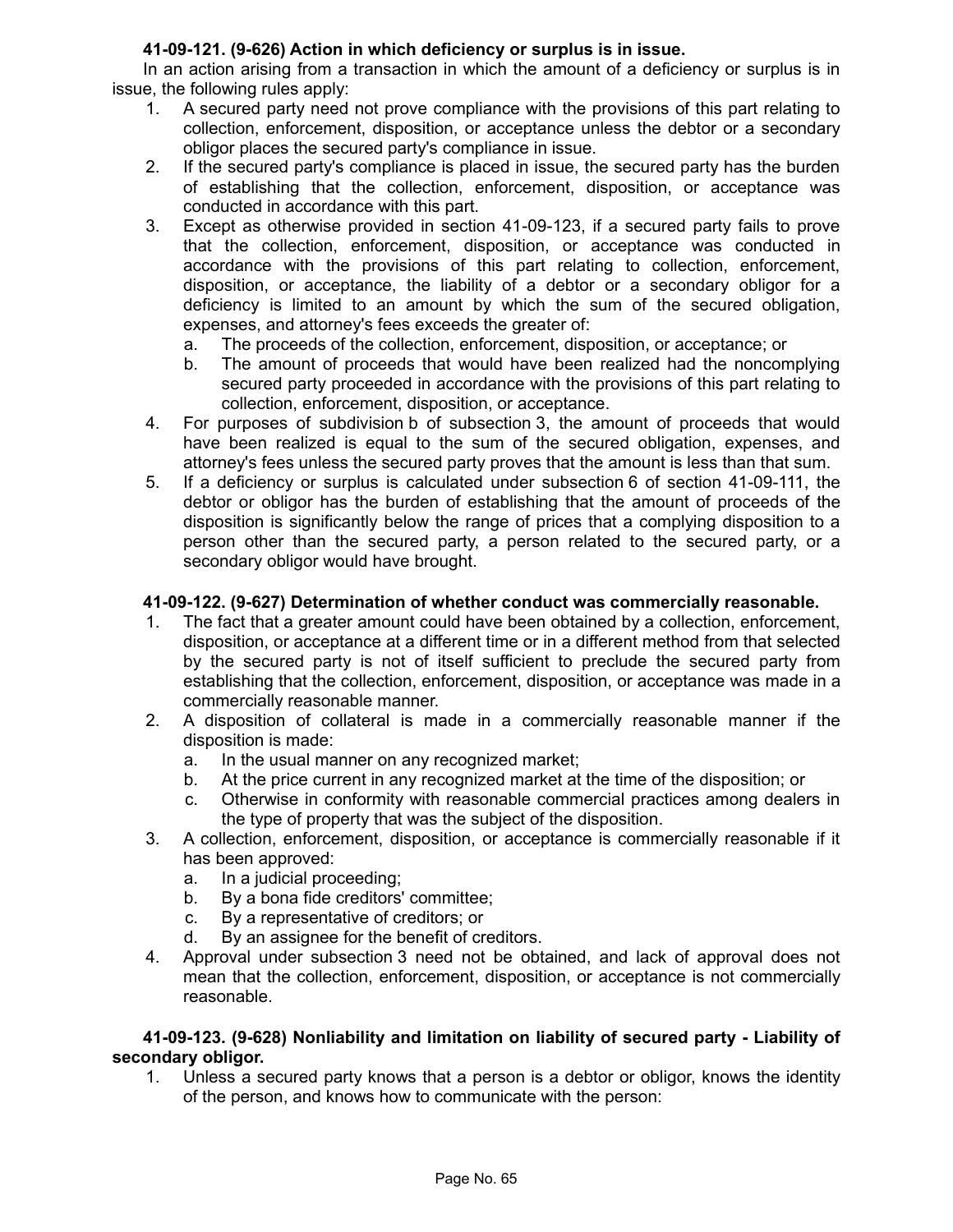- a. The secured party is not liable to the person, or to a secured party or lienholder that has filed a financing statement against the person, for failure to comply with this chapter; and
- b. The secured party's failure to comply with this chapter does not affect the liability of the person for a deficiency.
- 2. A secured party is not liable because of its status as secured party:
	- a. To a person that is a debtor or obligor, unless the secured party knows:
		- (1) That the person is a debtor or obligor;
		- (2) The identity of the person; and
		- (3) How to communicate with the person; or
		- b. To a secured party or lienholder that has filed a financing statement against a person, unless the secured party knows:
			- (1) That the person is a debtor; and
			- (2) The identity of the person.
- 3. A secured party is not liable to any person, and a person's liability for a deficiency is not affected, because of any act or omission arising out of the secured party's reasonable belief that a transaction is not a consumer-goods transaction or a consumer transaction or that goods are not consumer goods, if the secured party's belief is based on its reasonable reliance on:
	- a. A debtor's representation concerning the purpose for which collateral was to be used, acquired, or held; or
	- b. An obligor's representation concerning the purpose for which a secured obligation was incurred.
- 4. A secured party is not liable under subdivision b of subsection 3 of section 41-09-120 more than once with respect to any one secured obligation.

## **41-09-124. (9-702) Savings clause.**

- 1. Except as otherwise provided in this part, this chapter applies to a transaction or lien within its scope, even if the transaction or lien was entered into or created before July 1, 2001.
- 2. Except as otherwise provided in subsection 3 and sections 41-09-125 through 41-09-131:
	- a. Transactions and liens that were not governed by the former chapter 41-09 were validly entered into or created before July 1, 2001, and would be subject to this chapter if they had been entered into or created on or after July 1, 2001, and the rights, duties, and interests flowing from those transactions and liens remain valid after July 1, 2001; and
	- b. The transactions and liens may be terminated, completed, consummated, and enforced as required or permitted by this chapter or by the law that otherwise would apply if this chapter had not taken effect.
- 3. This chapter does not affect an action, case, or proceeding commenced before July 1, 2001.

## **41-09-125. (9-703) Security interest perfected before effective date.**

- 1. A security interest that is enforceable immediately before July 1, 2001, and would have priority over the rights of a person that becomes a lien creditor at that time is a perfected security interest under this chapter if, on July 1, 2001, the applicable requirements for enforceability and perfection under this chapter are satisfied without further action.
- 2. Except as otherwise provided in section 41-09-127, if, immediately before July 1, 2001, a security interest is enforceable and would have priority over the rights of a person that becomes a lien creditor at that time, but the applicable requirements for enforceability or perfection under this chapter are not satisfied on July 1, 2001, the security interest:
	- a. Is a perfected security interest for one year after this chapter takes effect;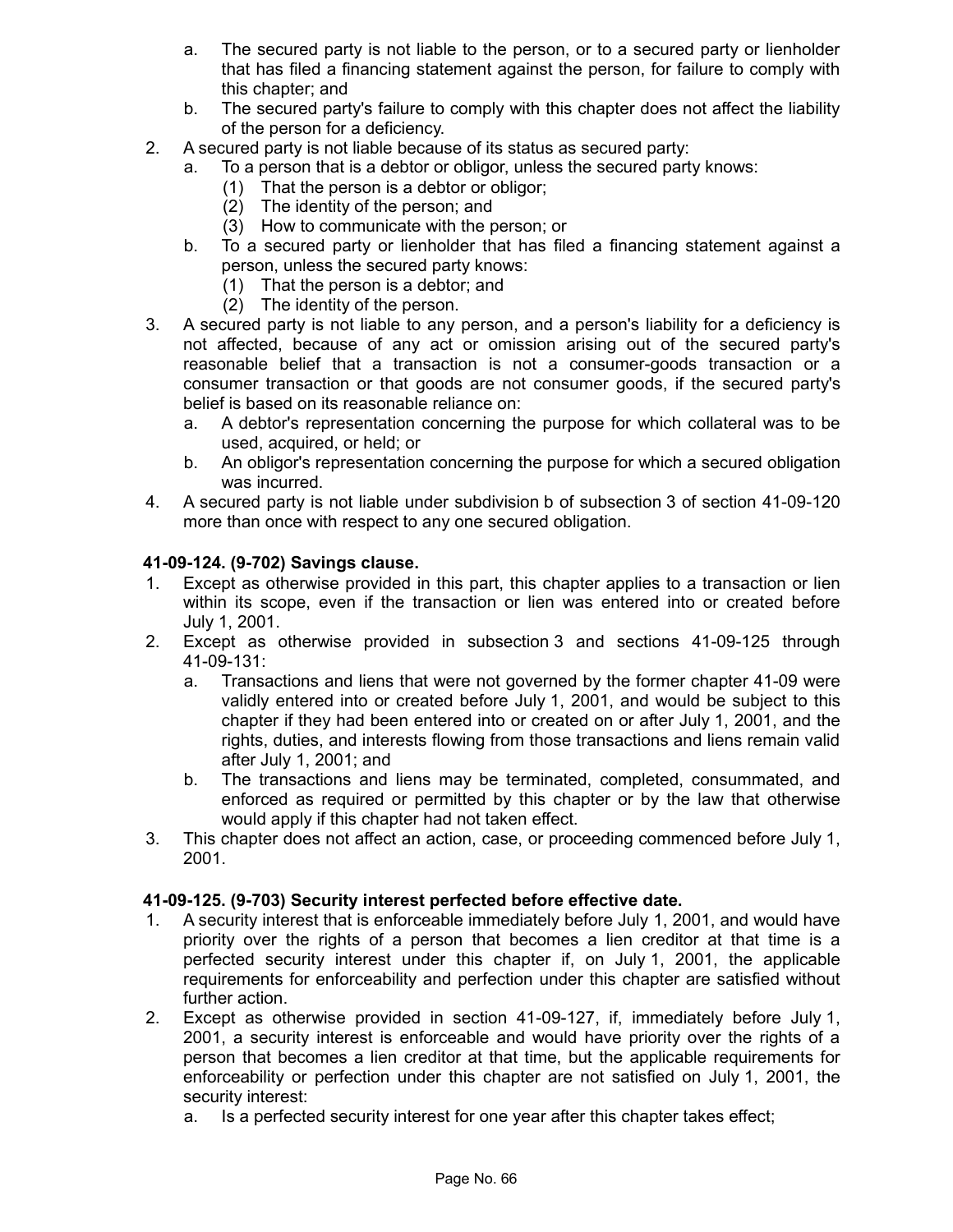- b. Remains enforceable thereafter only if the security interest becomes enforceable under section 41-09-13 before the year expires; and
- c. Remains perfected thereafter only if the applicable requirements for perfection under this chapter are satisfied before the year expires.

# **41-09-126. (9-704) Security interest unperfected before effective date.**

A security interest that is enforceable immediately before July 1, 2001, but which would be subordinate to the rights of a person that becomes a lien creditor at that time:

- 1. Remains an enforceable security interest until July 1, 2002;
- 2. Remains enforceable thereafter if the security interest becomes enforceable under section 41-09-13 on July 1, 2001, or within one year thereafter; and
- 3. Becomes perfected:
	- a. Without further action, on July 1, 2001, if the applicable requirements for perfection under this chapter are satisfied before or at that time; or
	- b. When the applicable requirements for perfection are satisfied if the requirements are satisfied after that time.

# **41-09-127. (9-705) Effectiveness of action taken before effective date.**

- 1. If action, other than the filing of a financing statement, is taken before July 1, 2001, and the action would have resulted in priority of a security interest over the rights of a person that becomes a lien creditor had the security interest become enforceable before July 1, 2001, the action is effective to perfect a security interest that attaches under this chapter by July 1, 2002. An attached security interest becomes unperfected on July 1, 2002, unless the security interest becomes a perfected security interest under this chapter before the expiration of that period.
- 2. The filing of a financing statement before July 1, 2001, is effective to perfect a security interest to the extent the filing would satisfy the applicable requirements for perfection under this chapter.
- 3. This chapter does not render ineffective an effective financing statement that, before July 1, 2001, is filed and satisfies the applicable requirements for perfection under the law of the jurisdiction governing perfection as provided in the former section 41-09-03. However, except as otherwise provided in subsections 4 and 5 and section 41-09-128, the financing statement ceases to be effective at the earlier of:
	- a. The time the financing statement would have ceased to be effective under the law of the jurisdiction in which it is filed; or
	- b. June 30, 2006.
- 4. The filing of a continuation statement after this chapter takes effect does not continue the effectiveness of the financing statement filed before July 1, 2001. However, upon the timely filing of a continuation statement after July 1, 2001, and in accordance with the law of the jurisdiction governing perfection as provided in part 3, the effectiveness of a financing statement filed in the same office in that jurisdiction before July 1, 2001, continues for the period provided by the law of that jurisdiction.
- 5. Subdivision b of subsection 3 applies to a financing statement that, before July 1, 2001, is filed against a transmitting utility and satisfies the applicable requirements for perfection under the law of the jurisdiction governing perfection as provided in the former section 41-09-03 only to the extent that part 3 provides that the law of a jurisdiction other than the jurisdiction in which the financing statement is filed governs perfection of a security interest in collateral covered by the financing statement.
- 6. A financing statement that includes a financing statement filed before July 1, 2001, takes effect and a continuation statement filed after July 1, 2001, is effective only to the extent that it satisfies the requirements of part 5 for an initial financing statement.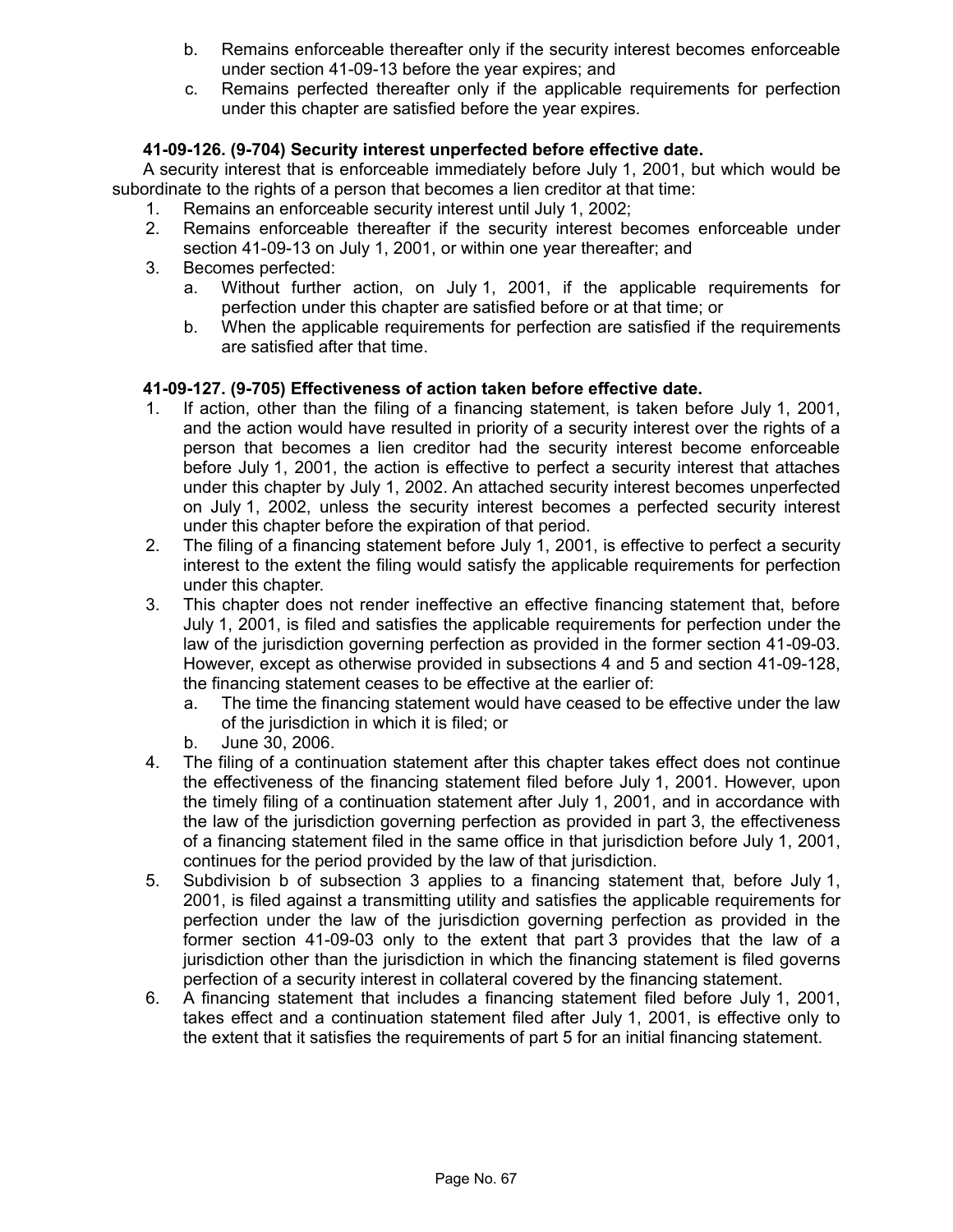### **41-09-128. (9-706) When initial financing statement suffices to continue effectiveness of financing statement.**

- 1. The filing of an initial financing statement in the office specified in section 41-09-72 continues the effectiveness of a financing statement filed before July 1, 2001, if:
	- a. The filing of an initial financing statement in that office would be effective to perfect a security interest under this chapter;
	- b. The pre-effective-date financing statement was filed in an office in another state or another office in this state; and
	- c. The initial financing statement satisfies subsection 3.
- 2. The filing of an initial financing statement under subsection 1 continues the effectiveness of the pre-effective-date financing statement:
	- a. If the initial financing statement is filed before July 1, 2001, for the period provided in the former section 41-09-42 with respect to a financing statement; and
	- b. If the initial financing statement is filed after July 1, 2001, for the period provided in section 41-09-86 with respect to an initial financing statement.
- 3. To be effective for purposes of subsection 1, an initial financing statement must:
	- a. Satisfy the requirements of part 5 for an initial financing statement;
	- b. Identify the pre-effective-date financing statement by indicating the office in which the financing statement was filed and providing the dates of filing and file numbers, if any, of the financing statement and of the most recent continuation statement filed with respect to the financing statement; and
	- c. Indicate that the pre-effective-date financing statement remains effective.

## **41-09-129. (9-707) Amendment of pre-effective-date financing statement.**

- 1. In this section, "pre-effective-date financing statement" means a financing statement filed before July 1, 2001.
- 2. After July 1, 2001, a person may add or delete collateral covered by, continue or terminate the effectiveness of, or otherwise amend the information provided in a pre-effective-date financing statement only in accordance with the law of the jurisdiction governing perfection as provided in part 3. However, the effectiveness of a pre-effective-date financing statement also may be terminated in accordance with the law of the jurisdiction in which the financing statement is filed.
- 3. Except as otherwise provided in subsection 4, if the law of this state governs perfection of a security interest, the information in a pre-effective-date financing statement may be amended after July 1, 2001, if:
	- a. The pre-effective-date financing statement and an amendment are filed in the office specified in section 41-09-72;
	- b. An amendment is filed in the office specified in section 41-09-72 concurrently with, or after the filing in that office of, an initial financing statement that satisfies subsection 3 of section 41-09-128; or
	- c. An initial financing statement that provides the information as amended and satisfies subsection 3 of section 41-09-128 is filed in the office specified in section 41-09-72.
- 4. If the law of this state governs perfection of a security interest, the effectiveness of a pre-effective-date financing statement may be continued only under subsections 4 and 6 of section 41-09-127 and section 41-09-128.
- 5. Regardless of whether the law of this state governs perfection of a security interest, the effectiveness of a pre-effective-date financing statement filed in this state may be terminated July 1, 2001, by filing a termination statement in the office in which the pre-effective-date financing statement is filed, unless an initial financing statement that satisfies subsection 3 of section 41-09-128 has been filed in the office specified by the law of the jurisdiction governing perfection as provided in part 3 as the office in which to file a financing statement.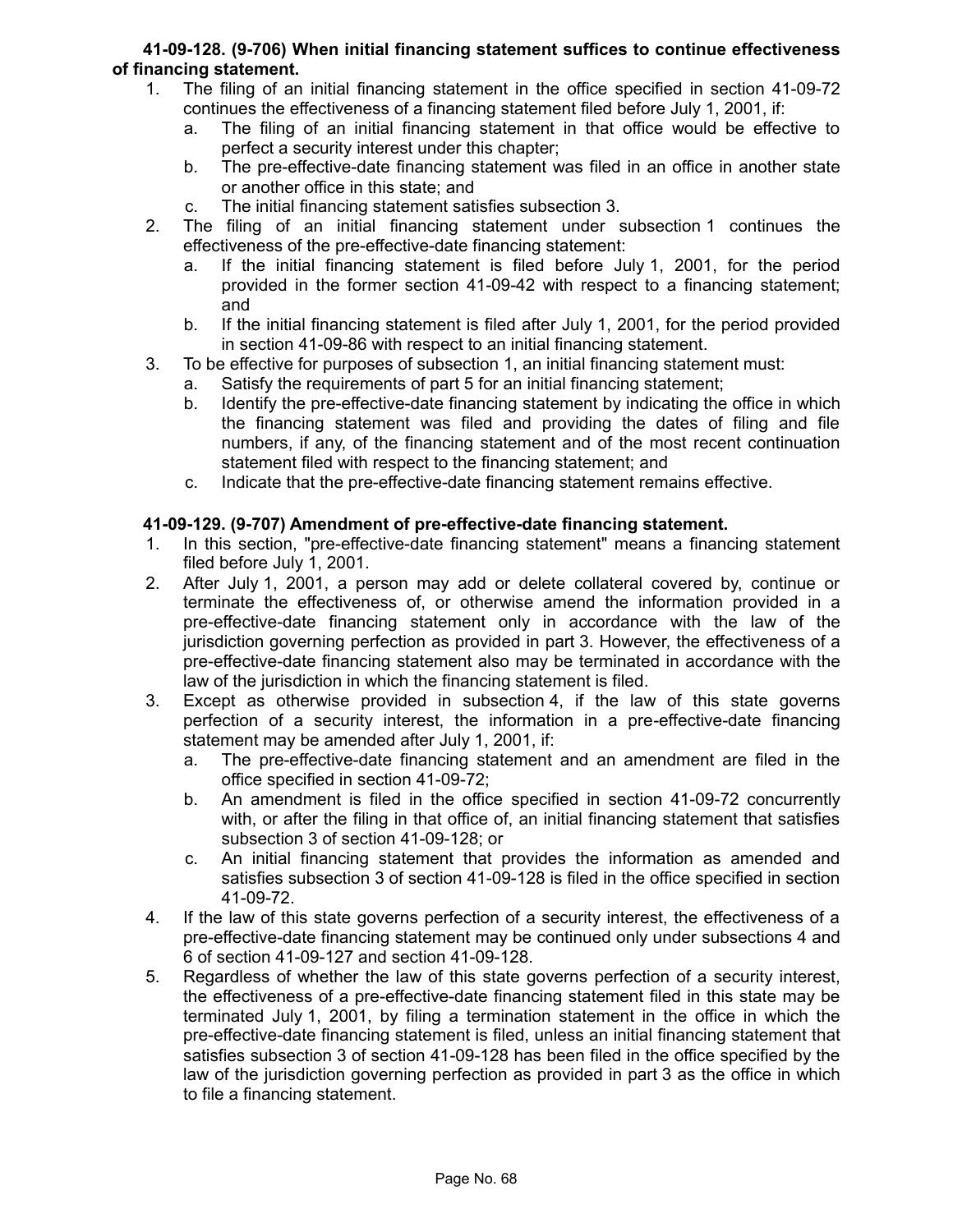### **41-09-130. (9-708) Persons entitled to file initial financing statement or continuation statement.**

A person may file an initial financing statement or a continuation statement under this part if:

- 1. The secured party of record authorizes the filing; and
- 2. The filing is necessary under this part:
	- a. To continue the effectiveness of a financing statement filed before July 1, 2001; or
	- b. To perfect or continue the perfection of a security interest.

## **41-09-131. (9-709) Priority.**

- 1. This chapter determines the priority of conflicting claims to collateral. However, if the relative priorities of the claims were established before July 1, 2001, the former chapter 41-09 determines priority.
- 2. For purposes of subsection 1 of section 41-09-42, the priority of a security interest that becomes enforceable under section 41-09-13 dates from July 1, 2001, if the security interest is perfected under this chapter by the filing of a financing statement before July 1, 2001, which would not have been effective to perfect the security interest under the former chapter 41-09. This subsection does not apply to conflicting security interests each of which is perfected by the filing of such a financing statement.

### **41-09-132. (9-802) Savings clause.**

- 1. Except as otherwise provided in this section, this Act applies to a transaction or lien within its scope, even if the transaction or lien was entered or created before this Act takes effect.
- 2. This Act does not affect an action, case, or proceeding commenced before this Act takes effect.

### **41-09-133. (9-803) Security interest perfected before effective date.**

- 1. A security interest that is a perfected security interest immediately before this Act takes effect is a perfected security interest under this chapter as amended by this Act if, when this Act takes effect, the applicable requirements for attachment and perfection under this chapter as amended by this Act are satisfied without further action.
- 2. Except as otherwise provided in section 41-09-135, if, immediately before this Act takes effect, a security interest is a perfected security interest, but the applicable requirements for perfection under this chapter as amended by this Act are not satisfied when this Act takes effect, the security interest remains perfected thereafter only if the applicable requirements for perfection under this chapter as amended by this Act are satisfied within one year after this Act takes effect.

#### **41-09-134. (9-804) Security interest unperfected before effective date.**

A security interest that is an unperfected security interest immediately before this Act takes effect becomes a perfected security interest:

- 1. Without further action, when this Act takes effect if the applicable requirements for perfection under this chapter as amended by this Act are satisfied before or at that time; or
- 2. When the applicable requirements for perfection are satisfied if the requirements are satisfied after that time.

#### **41-09-135. (9-805) Effectiveness of action taken before effective date.**

- 1. The filing of a financing statement before this Act takes effect is effective to perfect a security interest to the extent the filing would satisfy the applicable requirements for perfection under this chapter as amended by this Act.
- 2. This Act does not render ineffective an effective financing statement that, before this Act takes effect, is filed and satisfies the applicable requirements for perfection under the law of the jurisdiction governing perfection as provided in this chapter as it existed before amendment of this Act. However, except as otherwise provided in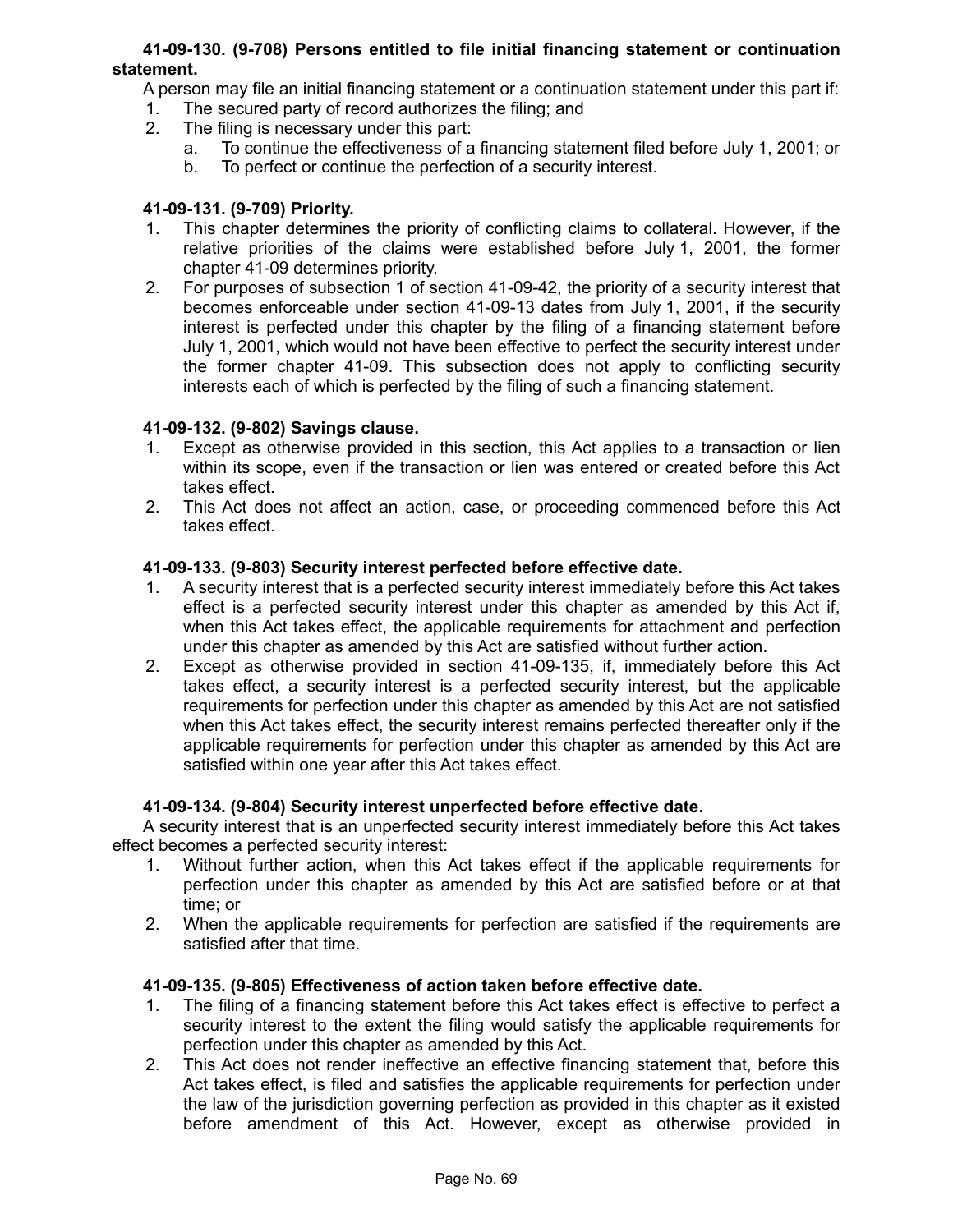subsections 3 and 4 and section 41-09-136, the financing statement ceases to be effective:

- a. If the financing statement is filed in this state, at the time the financing statement would have ceased to be effective had this Act not taken effect; or
- b. If the financing statement is filed in another jurisdiction, at the earlier of:
	- (1) The time the financing statement would have ceased to be effective under the law of that jurisdiction; or
	- (2) June 30, 2018.
- 3. The filing of a continuation statement after this Act takes effect does not continue the effectiveness of the financing statement filed before this Act takes effect. However, upon the timely filing of a continuation statement after this Act takes effect, no later than is required by section 41-09-86, and in accordance with the law of the jurisdiction governing perfection as provided in this chapter as amended by this Act, the effectiveness of a financing statement filed in the same office in that jurisdiction before this Act takes effect continues for the period provided by the law of that jurisdiction.
- 4. Paragraph 2 of subdivision b of subsection 2 applies to a financing statement that, before this Act takes effect, is filed against a transmitting utility and satisfies the applicable requirements for perfection under the law of the jurisdiction governing perfection as provided in this chapter as it existed before amendment, only to the extent that this chapter as amended by this Act provides that the law of a jurisdiction other than the jurisdiction in which the financing statement is filed governs perfection of a security interest in collateral covered by the financing statement.
- 5. A financing statement that includes a financing statement filed before this Act takes effect and a continuation statement filed after this Act takes effect is effective only to the extent that it satisfies the requirements of sections 41-09-72 through 41-09-97 as amended by this Act for an initial financing statement. A financing statement that indicates that the debtor is a decedent's estate indicates that the collateral is being administered by a personal representative within the meaning of subdivision b of subsection 1 of section 41-09-74 as amended by this Act. A financing statement that indicates that the debtor is a trust or is a trustee acting with respect to property held in trust indicates that the collateral is held in a trust within the meaning of subdivision c of subsection 1 of section 41-09-74 as amended by this Act.

## **41-09-136. (9-806) When initial financing statement suffices to continue effectiveness of financing statement.**

- 1. The filing of an initial financing statement in the office specified in section 41-09-72 continues the effectiveness of a financing statement filed before this Act takes effect if:
	- a. The filing of an initial financing statement in that office would be effective to perfect a security interest under this chapter as amended by this Act;
	- b. The pre-effective-date financing statement was filed in an office in another state; and
	- c. The initial financing statement satisfies subsection 3.
- 2. The filing of an initial financing statement under subsection 1 continues the effectiveness of the pre-effective-date financing statement:
	- a. If the initial financing statement is filed before this Act takes effect, for the period provided in unamended section 41-09-86 with respect to an initial financing statement; and
	- b. If the initial financing statement is filed after this Act takes effect, for the period provided in section 41-09-86 as amended by this Act with respect to an initial financing statement.
- 3. To be effective for purposes of subsection 1, an initial financing statement must:
	- a. Satisfy the requirements of sections 41-09-72 through 41-09-97 as amended by this Act for an initial financing statement;
	- b. Identify the pre-effective-date financing statement by indicating the office in which the financing statement was filed and providing the dates of filing and file